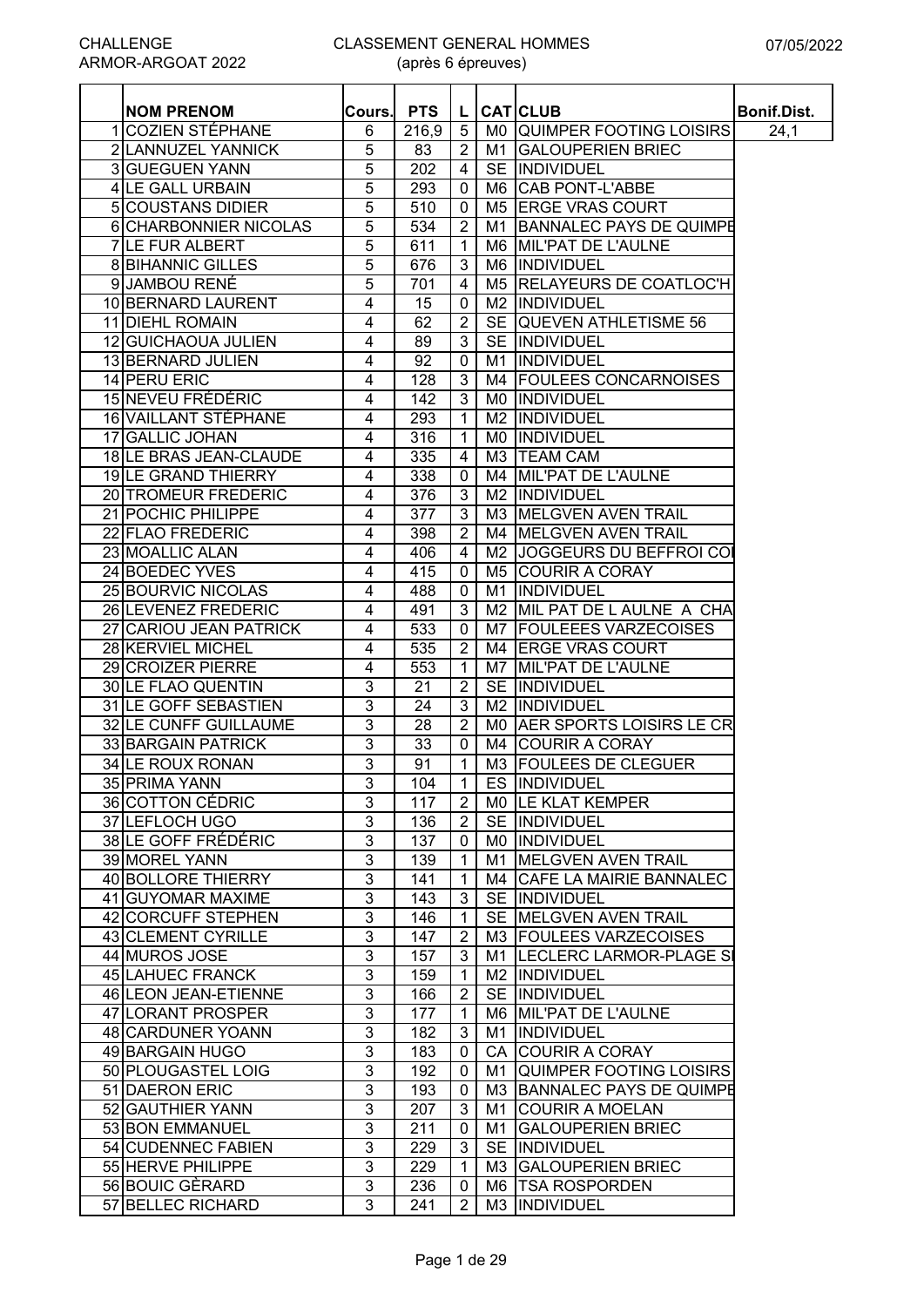| <b>58 ILE RAVALLEC ERWAN</b><br>3<br>246<br>3<br>M0 BOTOU KOAT MESLAN<br>3<br>59 FRANCOIS CEDRIC<br>$\overline{2}$<br>270<br><b>MO INDIVIDUEL</b><br>60 LE PAGE FLORENT<br>3<br>271<br>MIL PAT DE L AULNE<br>3<br>M1<br>3<br>M4 ROSPORDEN OXYGENE<br>61 NADAN YANNICK<br>278<br>3<br>3<br>62 ALLANIC SYLVAIN<br>280<br>SE <i>INDIVIDUEL</i><br>0<br>3<br>63 CRAFF ANTHONY<br>SE INDIVIDUEL<br>281<br>$\mathbf 0$<br>3<br>284<br>$\overline{2}$<br>M5 RELAYEURS DE COATLOC'H<br>64 LE NAOUR DOMINIQUE<br>3<br>$\overline{2}$<br>65 DERRIEN BRUNO<br>302<br>M3 COURIR A MOELAN<br>3<br>313<br>$\overline{2}$<br>M0 BOTOU KOAT MESLAN<br>66 MOELO JEROME<br>3<br>67 LE DAIN NICOLAS<br>361<br>$\overline{2}$<br>M4 QUIMPER FOOTING LOISIRS<br>3<br>364<br>3<br>M5 JJOGGEURS DU BEFFROI COI<br>68 DE PENANROS AXEL<br>3<br>69 DOUGUET PHILIPPE<br>366<br>M5 CYCLOS PLEYBEN<br>$\overline{1}$<br>3<br>70 MARC CYRILLE<br>386<br>M2   TEAM PAT DORNER SCAER<br>$\mathbf 0$<br>3<br>71 EHOUARNE PHILIPPE<br>M3 FOULEES DE CLEGUER TEAM<br>391<br>$\mathbf 0$<br>3<br>$\overline{2}$<br>72 LE BIHAN CHARLES<br>408<br>M5  INDIVIDUEL<br>3<br>73 GUILCHET JULIEN<br>415<br>$\overline{2}$<br>INDIVIDUEL<br>M1<br>3<br>427<br>3<br>74 FICHE ALAIN<br>M3 RELAYEURS DE COATLOC'H<br>3<br>75 CARPENTIER EMMANUEL<br>3<br>429<br>M4 ERGE VRAS COURT<br>76 BERTIC STEVEN<br>3<br>432<br>3<br>INDIVIDUEL<br>M1<br>3<br>77 LE GALL SÉBASTIEN<br>436<br>3<br>M2 BOTOU KOAT MESLAN<br>3<br>78 LESSARD HERVÉ<br>3<br>M4 INDIVIDUEL<br>441<br>3<br><b>79 LE GRAND REMI</b><br>450<br>$\overline{2}$<br>M3 HANDBALL CLUB BRIEC<br>3<br>80 LE GRAND BRUNO<br>452<br>M <sub>2</sub>   TREG'1 RUN<br>$\overline{1}$<br>3<br>M1 CREDIT AGRICOLE<br>81 PEREIRA FABRICE<br>455<br>$\mathbf 0$<br>3<br>82 HEMERY FRANCOIS<br>481<br>M8 MIL PAT DE L AULNE<br>$\mathbf 0$<br>3<br>$\overline{2}$<br>M4 INDIVIDUEL<br>83 ANDRO ERIC<br>490<br><b>84 BOULIC HUBERT</b><br>3<br>490<br>M7 ITSA ROSPORDEN<br>-1<br>3<br>85 GUEGUEN GAETAN<br>$\overline{2}$<br>MO  INDIVIDUEL<br>644<br>$\overline{2}$<br>2<br>$\overline{2}$<br>SE FARTLECK<br>86 MOYSAN GWENDAL<br>2<br>$\overline{7}$<br>$\overline{2}$<br>SE INDIVIDUEL<br>87 CALLET RONAN<br>2<br>88 DERRIEN MIKAEL<br>$\overline{2}$<br><b>RUNNING CONSEIL BREST / 0</b><br>10<br>M1<br>$\overline{2}$<br>89 LE NESTOUR ALAIN<br>14<br>2<br>M4 IINDIVIDUEL<br>2<br>90 LE JOUIS AURELIEN<br>15<br>$\overline{2}$<br>MO BANNALEC PAYS DE QUIMPE<br>$\overline{2}$<br>17<br>SE LUTINS D AR HOAT<br>91 THOMAS DONOVAN<br>0<br>92 BECQUET RICHARD<br>2<br>19<br>$\mathbf 0$<br>M2 BZH COACHING<br>2<br>$\overline{2}$<br>93 FLEGEO BAPTISTE<br>22<br>SE   TEAM LA GODASSE<br>2<br>94 GUILLERME ALEXANDRE<br>25<br>M1 KORONG SPORT NATURE<br>$\overline{1}$<br>2<br>95 PERRON LIONEL<br>26<br>M1 COURIR A GUENIN<br>$\overline{2}$<br>2<br>96 GUELLEC ARNAUD<br>28<br>$\overline{2}$<br>SE IINDIVIDUEL<br>$\overline{2}$<br>97 LE GOANVIC ANTHONY<br>28<br>MO TRAIL DE KERIOLET<br>0<br>$\overline{2}$<br>98 BODOLEC GRÉGORY<br>SE INDIVIDUEL<br>30<br>$\mathbf 1$<br>99 LANGLAIS STANISLAS<br>2<br>30<br>MO INDIVIDUEL<br>-1<br>100 LE BRAS CHRISTOPHE<br>2<br>35<br>MO US CONCARNEAU<br>$\overline{2}$<br>2<br>36<br>ES COURIR A CORAY<br>101 BARGAIN TONY<br>0<br>2<br>102 TREGUER JEREMY<br>39<br>MO INDIVIDUEL<br>-1<br>2<br>SE INDIVIDUEL<br>103 LE BIHAN MAX<br>40<br>-1<br>2<br>104 ROBIC BRUNO<br>M5 RBC BAUD<br>44<br>$\overline{2}$<br>$\overline{c}$<br>105 GILBERT MARC<br>46<br>$\overline{2}$<br>M2 INDIVIDUEL<br>2<br>47<br>106 COLLEOC ANTHONY<br>M2 GALOUPERIEN BRIEC<br>-1<br>2<br>107 PUSTOC'H OLIVIER<br>52<br>2<br>M1 MELGVEN AVEN TRAIL<br>108 BERNARD GERVAIS<br>2<br>SE SNA FOUESNANT<br>55<br>1<br>2<br>MO GALOUPERIEN BRIEC<br>109 BERNARD JEROME<br>55<br>-1<br>2<br>110 LE NY PIERRE<br>56<br>MO RELAYEURS DU BLAVET<br>-1<br>2<br>M1 INDIVIDUEL<br>111 HEMON SAMUEL<br>60<br>0<br>2<br>112 SAUMON FLORIAN<br>61<br>SE INDIVIDUEL<br>0<br>2<br>113 NEDELEC DOMINIQUE<br>M4 INDIVIDUEL<br>67<br>-1<br>114 LAGADEC LUDOVIC<br>2<br>68<br>$\overline{2}$<br>M1 INDIVIDUEL | <b>NOM PRENOM</b> | Cours.l | <b>PTS</b> | L. | <b>CATICLUB</b> | <b>Bonif.Dist.</b> |
|-------------------------------------------------------------------------------------------------------------------------------------------------------------------------------------------------------------------------------------------------------------------------------------------------------------------------------------------------------------------------------------------------------------------------------------------------------------------------------------------------------------------------------------------------------------------------------------------------------------------------------------------------------------------------------------------------------------------------------------------------------------------------------------------------------------------------------------------------------------------------------------------------------------------------------------------------------------------------------------------------------------------------------------------------------------------------------------------------------------------------------------------------------------------------------------------------------------------------------------------------------------------------------------------------------------------------------------------------------------------------------------------------------------------------------------------------------------------------------------------------------------------------------------------------------------------------------------------------------------------------------------------------------------------------------------------------------------------------------------------------------------------------------------------------------------------------------------------------------------------------------------------------------------------------------------------------------------------------------------------------------------------------------------------------------------------------------------------------------------------------------------------------------------------------------------------------------------------------------------------------------------------------------------------------------------------------------------------------------------------------------------------------------------------------------------------------------------------------------------------------------------------------------------------------------------------------------------------------------------------------------------------------------------------------------------------------------------------------------------------------------------------------------------------------------------------------------------------------------------------------------------------------------------------------------------------------------------------------------------------------------------------------------------------------------------------------------------------------------------------------------------------------------------------------------------------------------------------------------------------------------------------------------------------------------------------------------------------------------------------------------------------------------------------------------------------------------------------------------------------------------------------------------------------------------------------------------------------------------------------------------------------------------------------------------------------------------------------------------------------------------------------------------------------------------------------------------------------------------------------------------------------------------------------------------------------------------------------------------------------------------------------------------------------------------------------------------------------------------------------|-------------------|---------|------------|----|-----------------|--------------------|
|                                                                                                                                                                                                                                                                                                                                                                                                                                                                                                                                                                                                                                                                                                                                                                                                                                                                                                                                                                                                                                                                                                                                                                                                                                                                                                                                                                                                                                                                                                                                                                                                                                                                                                                                                                                                                                                                                                                                                                                                                                                                                                                                                                                                                                                                                                                                                                                                                                                                                                                                                                                                                                                                                                                                                                                                                                                                                                                                                                                                                                                                                                                                                                                                                                                                                                                                                                                                                                                                                                                                                                                                                                                                                                                                                                                                                                                                                                                                                                                                                                                                                                                   |                   |         |            |    |                 |                    |
|                                                                                                                                                                                                                                                                                                                                                                                                                                                                                                                                                                                                                                                                                                                                                                                                                                                                                                                                                                                                                                                                                                                                                                                                                                                                                                                                                                                                                                                                                                                                                                                                                                                                                                                                                                                                                                                                                                                                                                                                                                                                                                                                                                                                                                                                                                                                                                                                                                                                                                                                                                                                                                                                                                                                                                                                                                                                                                                                                                                                                                                                                                                                                                                                                                                                                                                                                                                                                                                                                                                                                                                                                                                                                                                                                                                                                                                                                                                                                                                                                                                                                                                   |                   |         |            |    |                 |                    |
|                                                                                                                                                                                                                                                                                                                                                                                                                                                                                                                                                                                                                                                                                                                                                                                                                                                                                                                                                                                                                                                                                                                                                                                                                                                                                                                                                                                                                                                                                                                                                                                                                                                                                                                                                                                                                                                                                                                                                                                                                                                                                                                                                                                                                                                                                                                                                                                                                                                                                                                                                                                                                                                                                                                                                                                                                                                                                                                                                                                                                                                                                                                                                                                                                                                                                                                                                                                                                                                                                                                                                                                                                                                                                                                                                                                                                                                                                                                                                                                                                                                                                                                   |                   |         |            |    |                 |                    |
|                                                                                                                                                                                                                                                                                                                                                                                                                                                                                                                                                                                                                                                                                                                                                                                                                                                                                                                                                                                                                                                                                                                                                                                                                                                                                                                                                                                                                                                                                                                                                                                                                                                                                                                                                                                                                                                                                                                                                                                                                                                                                                                                                                                                                                                                                                                                                                                                                                                                                                                                                                                                                                                                                                                                                                                                                                                                                                                                                                                                                                                                                                                                                                                                                                                                                                                                                                                                                                                                                                                                                                                                                                                                                                                                                                                                                                                                                                                                                                                                                                                                                                                   |                   |         |            |    |                 |                    |
|                                                                                                                                                                                                                                                                                                                                                                                                                                                                                                                                                                                                                                                                                                                                                                                                                                                                                                                                                                                                                                                                                                                                                                                                                                                                                                                                                                                                                                                                                                                                                                                                                                                                                                                                                                                                                                                                                                                                                                                                                                                                                                                                                                                                                                                                                                                                                                                                                                                                                                                                                                                                                                                                                                                                                                                                                                                                                                                                                                                                                                                                                                                                                                                                                                                                                                                                                                                                                                                                                                                                                                                                                                                                                                                                                                                                                                                                                                                                                                                                                                                                                                                   |                   |         |            |    |                 |                    |
|                                                                                                                                                                                                                                                                                                                                                                                                                                                                                                                                                                                                                                                                                                                                                                                                                                                                                                                                                                                                                                                                                                                                                                                                                                                                                                                                                                                                                                                                                                                                                                                                                                                                                                                                                                                                                                                                                                                                                                                                                                                                                                                                                                                                                                                                                                                                                                                                                                                                                                                                                                                                                                                                                                                                                                                                                                                                                                                                                                                                                                                                                                                                                                                                                                                                                                                                                                                                                                                                                                                                                                                                                                                                                                                                                                                                                                                                                                                                                                                                                                                                                                                   |                   |         |            |    |                 |                    |
|                                                                                                                                                                                                                                                                                                                                                                                                                                                                                                                                                                                                                                                                                                                                                                                                                                                                                                                                                                                                                                                                                                                                                                                                                                                                                                                                                                                                                                                                                                                                                                                                                                                                                                                                                                                                                                                                                                                                                                                                                                                                                                                                                                                                                                                                                                                                                                                                                                                                                                                                                                                                                                                                                                                                                                                                                                                                                                                                                                                                                                                                                                                                                                                                                                                                                                                                                                                                                                                                                                                                                                                                                                                                                                                                                                                                                                                                                                                                                                                                                                                                                                                   |                   |         |            |    |                 |                    |
|                                                                                                                                                                                                                                                                                                                                                                                                                                                                                                                                                                                                                                                                                                                                                                                                                                                                                                                                                                                                                                                                                                                                                                                                                                                                                                                                                                                                                                                                                                                                                                                                                                                                                                                                                                                                                                                                                                                                                                                                                                                                                                                                                                                                                                                                                                                                                                                                                                                                                                                                                                                                                                                                                                                                                                                                                                                                                                                                                                                                                                                                                                                                                                                                                                                                                                                                                                                                                                                                                                                                                                                                                                                                                                                                                                                                                                                                                                                                                                                                                                                                                                                   |                   |         |            |    |                 |                    |
|                                                                                                                                                                                                                                                                                                                                                                                                                                                                                                                                                                                                                                                                                                                                                                                                                                                                                                                                                                                                                                                                                                                                                                                                                                                                                                                                                                                                                                                                                                                                                                                                                                                                                                                                                                                                                                                                                                                                                                                                                                                                                                                                                                                                                                                                                                                                                                                                                                                                                                                                                                                                                                                                                                                                                                                                                                                                                                                                                                                                                                                                                                                                                                                                                                                                                                                                                                                                                                                                                                                                                                                                                                                                                                                                                                                                                                                                                                                                                                                                                                                                                                                   |                   |         |            |    |                 |                    |
|                                                                                                                                                                                                                                                                                                                                                                                                                                                                                                                                                                                                                                                                                                                                                                                                                                                                                                                                                                                                                                                                                                                                                                                                                                                                                                                                                                                                                                                                                                                                                                                                                                                                                                                                                                                                                                                                                                                                                                                                                                                                                                                                                                                                                                                                                                                                                                                                                                                                                                                                                                                                                                                                                                                                                                                                                                                                                                                                                                                                                                                                                                                                                                                                                                                                                                                                                                                                                                                                                                                                                                                                                                                                                                                                                                                                                                                                                                                                                                                                                                                                                                                   |                   |         |            |    |                 |                    |
|                                                                                                                                                                                                                                                                                                                                                                                                                                                                                                                                                                                                                                                                                                                                                                                                                                                                                                                                                                                                                                                                                                                                                                                                                                                                                                                                                                                                                                                                                                                                                                                                                                                                                                                                                                                                                                                                                                                                                                                                                                                                                                                                                                                                                                                                                                                                                                                                                                                                                                                                                                                                                                                                                                                                                                                                                                                                                                                                                                                                                                                                                                                                                                                                                                                                                                                                                                                                                                                                                                                                                                                                                                                                                                                                                                                                                                                                                                                                                                                                                                                                                                                   |                   |         |            |    |                 |                    |
|                                                                                                                                                                                                                                                                                                                                                                                                                                                                                                                                                                                                                                                                                                                                                                                                                                                                                                                                                                                                                                                                                                                                                                                                                                                                                                                                                                                                                                                                                                                                                                                                                                                                                                                                                                                                                                                                                                                                                                                                                                                                                                                                                                                                                                                                                                                                                                                                                                                                                                                                                                                                                                                                                                                                                                                                                                                                                                                                                                                                                                                                                                                                                                                                                                                                                                                                                                                                                                                                                                                                                                                                                                                                                                                                                                                                                                                                                                                                                                                                                                                                                                                   |                   |         |            |    |                 |                    |
|                                                                                                                                                                                                                                                                                                                                                                                                                                                                                                                                                                                                                                                                                                                                                                                                                                                                                                                                                                                                                                                                                                                                                                                                                                                                                                                                                                                                                                                                                                                                                                                                                                                                                                                                                                                                                                                                                                                                                                                                                                                                                                                                                                                                                                                                                                                                                                                                                                                                                                                                                                                                                                                                                                                                                                                                                                                                                                                                                                                                                                                                                                                                                                                                                                                                                                                                                                                                                                                                                                                                                                                                                                                                                                                                                                                                                                                                                                                                                                                                                                                                                                                   |                   |         |            |    |                 |                    |
|                                                                                                                                                                                                                                                                                                                                                                                                                                                                                                                                                                                                                                                                                                                                                                                                                                                                                                                                                                                                                                                                                                                                                                                                                                                                                                                                                                                                                                                                                                                                                                                                                                                                                                                                                                                                                                                                                                                                                                                                                                                                                                                                                                                                                                                                                                                                                                                                                                                                                                                                                                                                                                                                                                                                                                                                                                                                                                                                                                                                                                                                                                                                                                                                                                                                                                                                                                                                                                                                                                                                                                                                                                                                                                                                                                                                                                                                                                                                                                                                                                                                                                                   |                   |         |            |    |                 |                    |
|                                                                                                                                                                                                                                                                                                                                                                                                                                                                                                                                                                                                                                                                                                                                                                                                                                                                                                                                                                                                                                                                                                                                                                                                                                                                                                                                                                                                                                                                                                                                                                                                                                                                                                                                                                                                                                                                                                                                                                                                                                                                                                                                                                                                                                                                                                                                                                                                                                                                                                                                                                                                                                                                                                                                                                                                                                                                                                                                                                                                                                                                                                                                                                                                                                                                                                                                                                                                                                                                                                                                                                                                                                                                                                                                                                                                                                                                                                                                                                                                                                                                                                                   |                   |         |            |    |                 |                    |
|                                                                                                                                                                                                                                                                                                                                                                                                                                                                                                                                                                                                                                                                                                                                                                                                                                                                                                                                                                                                                                                                                                                                                                                                                                                                                                                                                                                                                                                                                                                                                                                                                                                                                                                                                                                                                                                                                                                                                                                                                                                                                                                                                                                                                                                                                                                                                                                                                                                                                                                                                                                                                                                                                                                                                                                                                                                                                                                                                                                                                                                                                                                                                                                                                                                                                                                                                                                                                                                                                                                                                                                                                                                                                                                                                                                                                                                                                                                                                                                                                                                                                                                   |                   |         |            |    |                 |                    |
|                                                                                                                                                                                                                                                                                                                                                                                                                                                                                                                                                                                                                                                                                                                                                                                                                                                                                                                                                                                                                                                                                                                                                                                                                                                                                                                                                                                                                                                                                                                                                                                                                                                                                                                                                                                                                                                                                                                                                                                                                                                                                                                                                                                                                                                                                                                                                                                                                                                                                                                                                                                                                                                                                                                                                                                                                                                                                                                                                                                                                                                                                                                                                                                                                                                                                                                                                                                                                                                                                                                                                                                                                                                                                                                                                                                                                                                                                                                                                                                                                                                                                                                   |                   |         |            |    |                 |                    |
|                                                                                                                                                                                                                                                                                                                                                                                                                                                                                                                                                                                                                                                                                                                                                                                                                                                                                                                                                                                                                                                                                                                                                                                                                                                                                                                                                                                                                                                                                                                                                                                                                                                                                                                                                                                                                                                                                                                                                                                                                                                                                                                                                                                                                                                                                                                                                                                                                                                                                                                                                                                                                                                                                                                                                                                                                                                                                                                                                                                                                                                                                                                                                                                                                                                                                                                                                                                                                                                                                                                                                                                                                                                                                                                                                                                                                                                                                                                                                                                                                                                                                                                   |                   |         |            |    |                 |                    |
|                                                                                                                                                                                                                                                                                                                                                                                                                                                                                                                                                                                                                                                                                                                                                                                                                                                                                                                                                                                                                                                                                                                                                                                                                                                                                                                                                                                                                                                                                                                                                                                                                                                                                                                                                                                                                                                                                                                                                                                                                                                                                                                                                                                                                                                                                                                                                                                                                                                                                                                                                                                                                                                                                                                                                                                                                                                                                                                                                                                                                                                                                                                                                                                                                                                                                                                                                                                                                                                                                                                                                                                                                                                                                                                                                                                                                                                                                                                                                                                                                                                                                                                   |                   |         |            |    |                 |                    |
|                                                                                                                                                                                                                                                                                                                                                                                                                                                                                                                                                                                                                                                                                                                                                                                                                                                                                                                                                                                                                                                                                                                                                                                                                                                                                                                                                                                                                                                                                                                                                                                                                                                                                                                                                                                                                                                                                                                                                                                                                                                                                                                                                                                                                                                                                                                                                                                                                                                                                                                                                                                                                                                                                                                                                                                                                                                                                                                                                                                                                                                                                                                                                                                                                                                                                                                                                                                                                                                                                                                                                                                                                                                                                                                                                                                                                                                                                                                                                                                                                                                                                                                   |                   |         |            |    |                 |                    |
|                                                                                                                                                                                                                                                                                                                                                                                                                                                                                                                                                                                                                                                                                                                                                                                                                                                                                                                                                                                                                                                                                                                                                                                                                                                                                                                                                                                                                                                                                                                                                                                                                                                                                                                                                                                                                                                                                                                                                                                                                                                                                                                                                                                                                                                                                                                                                                                                                                                                                                                                                                                                                                                                                                                                                                                                                                                                                                                                                                                                                                                                                                                                                                                                                                                                                                                                                                                                                                                                                                                                                                                                                                                                                                                                                                                                                                                                                                                                                                                                                                                                                                                   |                   |         |            |    |                 |                    |
|                                                                                                                                                                                                                                                                                                                                                                                                                                                                                                                                                                                                                                                                                                                                                                                                                                                                                                                                                                                                                                                                                                                                                                                                                                                                                                                                                                                                                                                                                                                                                                                                                                                                                                                                                                                                                                                                                                                                                                                                                                                                                                                                                                                                                                                                                                                                                                                                                                                                                                                                                                                                                                                                                                                                                                                                                                                                                                                                                                                                                                                                                                                                                                                                                                                                                                                                                                                                                                                                                                                                                                                                                                                                                                                                                                                                                                                                                                                                                                                                                                                                                                                   |                   |         |            |    |                 |                    |
|                                                                                                                                                                                                                                                                                                                                                                                                                                                                                                                                                                                                                                                                                                                                                                                                                                                                                                                                                                                                                                                                                                                                                                                                                                                                                                                                                                                                                                                                                                                                                                                                                                                                                                                                                                                                                                                                                                                                                                                                                                                                                                                                                                                                                                                                                                                                                                                                                                                                                                                                                                                                                                                                                                                                                                                                                                                                                                                                                                                                                                                                                                                                                                                                                                                                                                                                                                                                                                                                                                                                                                                                                                                                                                                                                                                                                                                                                                                                                                                                                                                                                                                   |                   |         |            |    |                 |                    |
|                                                                                                                                                                                                                                                                                                                                                                                                                                                                                                                                                                                                                                                                                                                                                                                                                                                                                                                                                                                                                                                                                                                                                                                                                                                                                                                                                                                                                                                                                                                                                                                                                                                                                                                                                                                                                                                                                                                                                                                                                                                                                                                                                                                                                                                                                                                                                                                                                                                                                                                                                                                                                                                                                                                                                                                                                                                                                                                                                                                                                                                                                                                                                                                                                                                                                                                                                                                                                                                                                                                                                                                                                                                                                                                                                                                                                                                                                                                                                                                                                                                                                                                   |                   |         |            |    |                 |                    |
|                                                                                                                                                                                                                                                                                                                                                                                                                                                                                                                                                                                                                                                                                                                                                                                                                                                                                                                                                                                                                                                                                                                                                                                                                                                                                                                                                                                                                                                                                                                                                                                                                                                                                                                                                                                                                                                                                                                                                                                                                                                                                                                                                                                                                                                                                                                                                                                                                                                                                                                                                                                                                                                                                                                                                                                                                                                                                                                                                                                                                                                                                                                                                                                                                                                                                                                                                                                                                                                                                                                                                                                                                                                                                                                                                                                                                                                                                                                                                                                                                                                                                                                   |                   |         |            |    |                 |                    |
|                                                                                                                                                                                                                                                                                                                                                                                                                                                                                                                                                                                                                                                                                                                                                                                                                                                                                                                                                                                                                                                                                                                                                                                                                                                                                                                                                                                                                                                                                                                                                                                                                                                                                                                                                                                                                                                                                                                                                                                                                                                                                                                                                                                                                                                                                                                                                                                                                                                                                                                                                                                                                                                                                                                                                                                                                                                                                                                                                                                                                                                                                                                                                                                                                                                                                                                                                                                                                                                                                                                                                                                                                                                                                                                                                                                                                                                                                                                                                                                                                                                                                                                   |                   |         |            |    |                 |                    |
|                                                                                                                                                                                                                                                                                                                                                                                                                                                                                                                                                                                                                                                                                                                                                                                                                                                                                                                                                                                                                                                                                                                                                                                                                                                                                                                                                                                                                                                                                                                                                                                                                                                                                                                                                                                                                                                                                                                                                                                                                                                                                                                                                                                                                                                                                                                                                                                                                                                                                                                                                                                                                                                                                                                                                                                                                                                                                                                                                                                                                                                                                                                                                                                                                                                                                                                                                                                                                                                                                                                                                                                                                                                                                                                                                                                                                                                                                                                                                                                                                                                                                                                   |                   |         |            |    |                 |                    |
|                                                                                                                                                                                                                                                                                                                                                                                                                                                                                                                                                                                                                                                                                                                                                                                                                                                                                                                                                                                                                                                                                                                                                                                                                                                                                                                                                                                                                                                                                                                                                                                                                                                                                                                                                                                                                                                                                                                                                                                                                                                                                                                                                                                                                                                                                                                                                                                                                                                                                                                                                                                                                                                                                                                                                                                                                                                                                                                                                                                                                                                                                                                                                                                                                                                                                                                                                                                                                                                                                                                                                                                                                                                                                                                                                                                                                                                                                                                                                                                                                                                                                                                   |                   |         |            |    |                 |                    |
|                                                                                                                                                                                                                                                                                                                                                                                                                                                                                                                                                                                                                                                                                                                                                                                                                                                                                                                                                                                                                                                                                                                                                                                                                                                                                                                                                                                                                                                                                                                                                                                                                                                                                                                                                                                                                                                                                                                                                                                                                                                                                                                                                                                                                                                                                                                                                                                                                                                                                                                                                                                                                                                                                                                                                                                                                                                                                                                                                                                                                                                                                                                                                                                                                                                                                                                                                                                                                                                                                                                                                                                                                                                                                                                                                                                                                                                                                                                                                                                                                                                                                                                   |                   |         |            |    |                 |                    |
|                                                                                                                                                                                                                                                                                                                                                                                                                                                                                                                                                                                                                                                                                                                                                                                                                                                                                                                                                                                                                                                                                                                                                                                                                                                                                                                                                                                                                                                                                                                                                                                                                                                                                                                                                                                                                                                                                                                                                                                                                                                                                                                                                                                                                                                                                                                                                                                                                                                                                                                                                                                                                                                                                                                                                                                                                                                                                                                                                                                                                                                                                                                                                                                                                                                                                                                                                                                                                                                                                                                                                                                                                                                                                                                                                                                                                                                                                                                                                                                                                                                                                                                   |                   |         |            |    |                 |                    |
|                                                                                                                                                                                                                                                                                                                                                                                                                                                                                                                                                                                                                                                                                                                                                                                                                                                                                                                                                                                                                                                                                                                                                                                                                                                                                                                                                                                                                                                                                                                                                                                                                                                                                                                                                                                                                                                                                                                                                                                                                                                                                                                                                                                                                                                                                                                                                                                                                                                                                                                                                                                                                                                                                                                                                                                                                                                                                                                                                                                                                                                                                                                                                                                                                                                                                                                                                                                                                                                                                                                                                                                                                                                                                                                                                                                                                                                                                                                                                                                                                                                                                                                   |                   |         |            |    |                 |                    |
|                                                                                                                                                                                                                                                                                                                                                                                                                                                                                                                                                                                                                                                                                                                                                                                                                                                                                                                                                                                                                                                                                                                                                                                                                                                                                                                                                                                                                                                                                                                                                                                                                                                                                                                                                                                                                                                                                                                                                                                                                                                                                                                                                                                                                                                                                                                                                                                                                                                                                                                                                                                                                                                                                                                                                                                                                                                                                                                                                                                                                                                                                                                                                                                                                                                                                                                                                                                                                                                                                                                                                                                                                                                                                                                                                                                                                                                                                                                                                                                                                                                                                                                   |                   |         |            |    |                 |                    |
|                                                                                                                                                                                                                                                                                                                                                                                                                                                                                                                                                                                                                                                                                                                                                                                                                                                                                                                                                                                                                                                                                                                                                                                                                                                                                                                                                                                                                                                                                                                                                                                                                                                                                                                                                                                                                                                                                                                                                                                                                                                                                                                                                                                                                                                                                                                                                                                                                                                                                                                                                                                                                                                                                                                                                                                                                                                                                                                                                                                                                                                                                                                                                                                                                                                                                                                                                                                                                                                                                                                                                                                                                                                                                                                                                                                                                                                                                                                                                                                                                                                                                                                   |                   |         |            |    |                 |                    |
|                                                                                                                                                                                                                                                                                                                                                                                                                                                                                                                                                                                                                                                                                                                                                                                                                                                                                                                                                                                                                                                                                                                                                                                                                                                                                                                                                                                                                                                                                                                                                                                                                                                                                                                                                                                                                                                                                                                                                                                                                                                                                                                                                                                                                                                                                                                                                                                                                                                                                                                                                                                                                                                                                                                                                                                                                                                                                                                                                                                                                                                                                                                                                                                                                                                                                                                                                                                                                                                                                                                                                                                                                                                                                                                                                                                                                                                                                                                                                                                                                                                                                                                   |                   |         |            |    |                 |                    |
|                                                                                                                                                                                                                                                                                                                                                                                                                                                                                                                                                                                                                                                                                                                                                                                                                                                                                                                                                                                                                                                                                                                                                                                                                                                                                                                                                                                                                                                                                                                                                                                                                                                                                                                                                                                                                                                                                                                                                                                                                                                                                                                                                                                                                                                                                                                                                                                                                                                                                                                                                                                                                                                                                                                                                                                                                                                                                                                                                                                                                                                                                                                                                                                                                                                                                                                                                                                                                                                                                                                                                                                                                                                                                                                                                                                                                                                                                                                                                                                                                                                                                                                   |                   |         |            |    |                 |                    |
|                                                                                                                                                                                                                                                                                                                                                                                                                                                                                                                                                                                                                                                                                                                                                                                                                                                                                                                                                                                                                                                                                                                                                                                                                                                                                                                                                                                                                                                                                                                                                                                                                                                                                                                                                                                                                                                                                                                                                                                                                                                                                                                                                                                                                                                                                                                                                                                                                                                                                                                                                                                                                                                                                                                                                                                                                                                                                                                                                                                                                                                                                                                                                                                                                                                                                                                                                                                                                                                                                                                                                                                                                                                                                                                                                                                                                                                                                                                                                                                                                                                                                                                   |                   |         |            |    |                 |                    |
|                                                                                                                                                                                                                                                                                                                                                                                                                                                                                                                                                                                                                                                                                                                                                                                                                                                                                                                                                                                                                                                                                                                                                                                                                                                                                                                                                                                                                                                                                                                                                                                                                                                                                                                                                                                                                                                                                                                                                                                                                                                                                                                                                                                                                                                                                                                                                                                                                                                                                                                                                                                                                                                                                                                                                                                                                                                                                                                                                                                                                                                                                                                                                                                                                                                                                                                                                                                                                                                                                                                                                                                                                                                                                                                                                                                                                                                                                                                                                                                                                                                                                                                   |                   |         |            |    |                 |                    |
|                                                                                                                                                                                                                                                                                                                                                                                                                                                                                                                                                                                                                                                                                                                                                                                                                                                                                                                                                                                                                                                                                                                                                                                                                                                                                                                                                                                                                                                                                                                                                                                                                                                                                                                                                                                                                                                                                                                                                                                                                                                                                                                                                                                                                                                                                                                                                                                                                                                                                                                                                                                                                                                                                                                                                                                                                                                                                                                                                                                                                                                                                                                                                                                                                                                                                                                                                                                                                                                                                                                                                                                                                                                                                                                                                                                                                                                                                                                                                                                                                                                                                                                   |                   |         |            |    |                 |                    |
|                                                                                                                                                                                                                                                                                                                                                                                                                                                                                                                                                                                                                                                                                                                                                                                                                                                                                                                                                                                                                                                                                                                                                                                                                                                                                                                                                                                                                                                                                                                                                                                                                                                                                                                                                                                                                                                                                                                                                                                                                                                                                                                                                                                                                                                                                                                                                                                                                                                                                                                                                                                                                                                                                                                                                                                                                                                                                                                                                                                                                                                                                                                                                                                                                                                                                                                                                                                                                                                                                                                                                                                                                                                                                                                                                                                                                                                                                                                                                                                                                                                                                                                   |                   |         |            |    |                 |                    |
|                                                                                                                                                                                                                                                                                                                                                                                                                                                                                                                                                                                                                                                                                                                                                                                                                                                                                                                                                                                                                                                                                                                                                                                                                                                                                                                                                                                                                                                                                                                                                                                                                                                                                                                                                                                                                                                                                                                                                                                                                                                                                                                                                                                                                                                                                                                                                                                                                                                                                                                                                                                                                                                                                                                                                                                                                                                                                                                                                                                                                                                                                                                                                                                                                                                                                                                                                                                                                                                                                                                                                                                                                                                                                                                                                                                                                                                                                                                                                                                                                                                                                                                   |                   |         |            |    |                 |                    |
|                                                                                                                                                                                                                                                                                                                                                                                                                                                                                                                                                                                                                                                                                                                                                                                                                                                                                                                                                                                                                                                                                                                                                                                                                                                                                                                                                                                                                                                                                                                                                                                                                                                                                                                                                                                                                                                                                                                                                                                                                                                                                                                                                                                                                                                                                                                                                                                                                                                                                                                                                                                                                                                                                                                                                                                                                                                                                                                                                                                                                                                                                                                                                                                                                                                                                                                                                                                                                                                                                                                                                                                                                                                                                                                                                                                                                                                                                                                                                                                                                                                                                                                   |                   |         |            |    |                 |                    |
|                                                                                                                                                                                                                                                                                                                                                                                                                                                                                                                                                                                                                                                                                                                                                                                                                                                                                                                                                                                                                                                                                                                                                                                                                                                                                                                                                                                                                                                                                                                                                                                                                                                                                                                                                                                                                                                                                                                                                                                                                                                                                                                                                                                                                                                                                                                                                                                                                                                                                                                                                                                                                                                                                                                                                                                                                                                                                                                                                                                                                                                                                                                                                                                                                                                                                                                                                                                                                                                                                                                                                                                                                                                                                                                                                                                                                                                                                                                                                                                                                                                                                                                   |                   |         |            |    |                 |                    |
|                                                                                                                                                                                                                                                                                                                                                                                                                                                                                                                                                                                                                                                                                                                                                                                                                                                                                                                                                                                                                                                                                                                                                                                                                                                                                                                                                                                                                                                                                                                                                                                                                                                                                                                                                                                                                                                                                                                                                                                                                                                                                                                                                                                                                                                                                                                                                                                                                                                                                                                                                                                                                                                                                                                                                                                                                                                                                                                                                                                                                                                                                                                                                                                                                                                                                                                                                                                                                                                                                                                                                                                                                                                                                                                                                                                                                                                                                                                                                                                                                                                                                                                   |                   |         |            |    |                 |                    |
|                                                                                                                                                                                                                                                                                                                                                                                                                                                                                                                                                                                                                                                                                                                                                                                                                                                                                                                                                                                                                                                                                                                                                                                                                                                                                                                                                                                                                                                                                                                                                                                                                                                                                                                                                                                                                                                                                                                                                                                                                                                                                                                                                                                                                                                                                                                                                                                                                                                                                                                                                                                                                                                                                                                                                                                                                                                                                                                                                                                                                                                                                                                                                                                                                                                                                                                                                                                                                                                                                                                                                                                                                                                                                                                                                                                                                                                                                                                                                                                                                                                                                                                   |                   |         |            |    |                 |                    |
|                                                                                                                                                                                                                                                                                                                                                                                                                                                                                                                                                                                                                                                                                                                                                                                                                                                                                                                                                                                                                                                                                                                                                                                                                                                                                                                                                                                                                                                                                                                                                                                                                                                                                                                                                                                                                                                                                                                                                                                                                                                                                                                                                                                                                                                                                                                                                                                                                                                                                                                                                                                                                                                                                                                                                                                                                                                                                                                                                                                                                                                                                                                                                                                                                                                                                                                                                                                                                                                                                                                                                                                                                                                                                                                                                                                                                                                                                                                                                                                                                                                                                                                   |                   |         |            |    |                 |                    |
|                                                                                                                                                                                                                                                                                                                                                                                                                                                                                                                                                                                                                                                                                                                                                                                                                                                                                                                                                                                                                                                                                                                                                                                                                                                                                                                                                                                                                                                                                                                                                                                                                                                                                                                                                                                                                                                                                                                                                                                                                                                                                                                                                                                                                                                                                                                                                                                                                                                                                                                                                                                                                                                                                                                                                                                                                                                                                                                                                                                                                                                                                                                                                                                                                                                                                                                                                                                                                                                                                                                                                                                                                                                                                                                                                                                                                                                                                                                                                                                                                                                                                                                   |                   |         |            |    |                 |                    |
|                                                                                                                                                                                                                                                                                                                                                                                                                                                                                                                                                                                                                                                                                                                                                                                                                                                                                                                                                                                                                                                                                                                                                                                                                                                                                                                                                                                                                                                                                                                                                                                                                                                                                                                                                                                                                                                                                                                                                                                                                                                                                                                                                                                                                                                                                                                                                                                                                                                                                                                                                                                                                                                                                                                                                                                                                                                                                                                                                                                                                                                                                                                                                                                                                                                                                                                                                                                                                                                                                                                                                                                                                                                                                                                                                                                                                                                                                                                                                                                                                                                                                                                   |                   |         |            |    |                 |                    |
|                                                                                                                                                                                                                                                                                                                                                                                                                                                                                                                                                                                                                                                                                                                                                                                                                                                                                                                                                                                                                                                                                                                                                                                                                                                                                                                                                                                                                                                                                                                                                                                                                                                                                                                                                                                                                                                                                                                                                                                                                                                                                                                                                                                                                                                                                                                                                                                                                                                                                                                                                                                                                                                                                                                                                                                                                                                                                                                                                                                                                                                                                                                                                                                                                                                                                                                                                                                                                                                                                                                                                                                                                                                                                                                                                                                                                                                                                                                                                                                                                                                                                                                   |                   |         |            |    |                 |                    |
|                                                                                                                                                                                                                                                                                                                                                                                                                                                                                                                                                                                                                                                                                                                                                                                                                                                                                                                                                                                                                                                                                                                                                                                                                                                                                                                                                                                                                                                                                                                                                                                                                                                                                                                                                                                                                                                                                                                                                                                                                                                                                                                                                                                                                                                                                                                                                                                                                                                                                                                                                                                                                                                                                                                                                                                                                                                                                                                                                                                                                                                                                                                                                                                                                                                                                                                                                                                                                                                                                                                                                                                                                                                                                                                                                                                                                                                                                                                                                                                                                                                                                                                   |                   |         |            |    |                 |                    |
|                                                                                                                                                                                                                                                                                                                                                                                                                                                                                                                                                                                                                                                                                                                                                                                                                                                                                                                                                                                                                                                                                                                                                                                                                                                                                                                                                                                                                                                                                                                                                                                                                                                                                                                                                                                                                                                                                                                                                                                                                                                                                                                                                                                                                                                                                                                                                                                                                                                                                                                                                                                                                                                                                                                                                                                                                                                                                                                                                                                                                                                                                                                                                                                                                                                                                                                                                                                                                                                                                                                                                                                                                                                                                                                                                                                                                                                                                                                                                                                                                                                                                                                   |                   |         |            |    |                 |                    |
|                                                                                                                                                                                                                                                                                                                                                                                                                                                                                                                                                                                                                                                                                                                                                                                                                                                                                                                                                                                                                                                                                                                                                                                                                                                                                                                                                                                                                                                                                                                                                                                                                                                                                                                                                                                                                                                                                                                                                                                                                                                                                                                                                                                                                                                                                                                                                                                                                                                                                                                                                                                                                                                                                                                                                                                                                                                                                                                                                                                                                                                                                                                                                                                                                                                                                                                                                                                                                                                                                                                                                                                                                                                                                                                                                                                                                                                                                                                                                                                                                                                                                                                   |                   |         |            |    |                 |                    |
|                                                                                                                                                                                                                                                                                                                                                                                                                                                                                                                                                                                                                                                                                                                                                                                                                                                                                                                                                                                                                                                                                                                                                                                                                                                                                                                                                                                                                                                                                                                                                                                                                                                                                                                                                                                                                                                                                                                                                                                                                                                                                                                                                                                                                                                                                                                                                                                                                                                                                                                                                                                                                                                                                                                                                                                                                                                                                                                                                                                                                                                                                                                                                                                                                                                                                                                                                                                                                                                                                                                                                                                                                                                                                                                                                                                                                                                                                                                                                                                                                                                                                                                   |                   |         |            |    |                 |                    |
|                                                                                                                                                                                                                                                                                                                                                                                                                                                                                                                                                                                                                                                                                                                                                                                                                                                                                                                                                                                                                                                                                                                                                                                                                                                                                                                                                                                                                                                                                                                                                                                                                                                                                                                                                                                                                                                                                                                                                                                                                                                                                                                                                                                                                                                                                                                                                                                                                                                                                                                                                                                                                                                                                                                                                                                                                                                                                                                                                                                                                                                                                                                                                                                                                                                                                                                                                                                                                                                                                                                                                                                                                                                                                                                                                                                                                                                                                                                                                                                                                                                                                                                   |                   |         |            |    |                 |                    |
|                                                                                                                                                                                                                                                                                                                                                                                                                                                                                                                                                                                                                                                                                                                                                                                                                                                                                                                                                                                                                                                                                                                                                                                                                                                                                                                                                                                                                                                                                                                                                                                                                                                                                                                                                                                                                                                                                                                                                                                                                                                                                                                                                                                                                                                                                                                                                                                                                                                                                                                                                                                                                                                                                                                                                                                                                                                                                                                                                                                                                                                                                                                                                                                                                                                                                                                                                                                                                                                                                                                                                                                                                                                                                                                                                                                                                                                                                                                                                                                                                                                                                                                   |                   |         |            |    |                 |                    |
|                                                                                                                                                                                                                                                                                                                                                                                                                                                                                                                                                                                                                                                                                                                                                                                                                                                                                                                                                                                                                                                                                                                                                                                                                                                                                                                                                                                                                                                                                                                                                                                                                                                                                                                                                                                                                                                                                                                                                                                                                                                                                                                                                                                                                                                                                                                                                                                                                                                                                                                                                                                                                                                                                                                                                                                                                                                                                                                                                                                                                                                                                                                                                                                                                                                                                                                                                                                                                                                                                                                                                                                                                                                                                                                                                                                                                                                                                                                                                                                                                                                                                                                   |                   |         |            |    |                 |                    |
|                                                                                                                                                                                                                                                                                                                                                                                                                                                                                                                                                                                                                                                                                                                                                                                                                                                                                                                                                                                                                                                                                                                                                                                                                                                                                                                                                                                                                                                                                                                                                                                                                                                                                                                                                                                                                                                                                                                                                                                                                                                                                                                                                                                                                                                                                                                                                                                                                                                                                                                                                                                                                                                                                                                                                                                                                                                                                                                                                                                                                                                                                                                                                                                                                                                                                                                                                                                                                                                                                                                                                                                                                                                                                                                                                                                                                                                                                                                                                                                                                                                                                                                   |                   |         |            |    |                 |                    |
|                                                                                                                                                                                                                                                                                                                                                                                                                                                                                                                                                                                                                                                                                                                                                                                                                                                                                                                                                                                                                                                                                                                                                                                                                                                                                                                                                                                                                                                                                                                                                                                                                                                                                                                                                                                                                                                                                                                                                                                                                                                                                                                                                                                                                                                                                                                                                                                                                                                                                                                                                                                                                                                                                                                                                                                                                                                                                                                                                                                                                                                                                                                                                                                                                                                                                                                                                                                                                                                                                                                                                                                                                                                                                                                                                                                                                                                                                                                                                                                                                                                                                                                   |                   |         |            |    |                 |                    |
|                                                                                                                                                                                                                                                                                                                                                                                                                                                                                                                                                                                                                                                                                                                                                                                                                                                                                                                                                                                                                                                                                                                                                                                                                                                                                                                                                                                                                                                                                                                                                                                                                                                                                                                                                                                                                                                                                                                                                                                                                                                                                                                                                                                                                                                                                                                                                                                                                                                                                                                                                                                                                                                                                                                                                                                                                                                                                                                                                                                                                                                                                                                                                                                                                                                                                                                                                                                                                                                                                                                                                                                                                                                                                                                                                                                                                                                                                                                                                                                                                                                                                                                   |                   |         |            |    |                 |                    |
|                                                                                                                                                                                                                                                                                                                                                                                                                                                                                                                                                                                                                                                                                                                                                                                                                                                                                                                                                                                                                                                                                                                                                                                                                                                                                                                                                                                                                                                                                                                                                                                                                                                                                                                                                                                                                                                                                                                                                                                                                                                                                                                                                                                                                                                                                                                                                                                                                                                                                                                                                                                                                                                                                                                                                                                                                                                                                                                                                                                                                                                                                                                                                                                                                                                                                                                                                                                                                                                                                                                                                                                                                                                                                                                                                                                                                                                                                                                                                                                                                                                                                                                   |                   |         |            |    |                 |                    |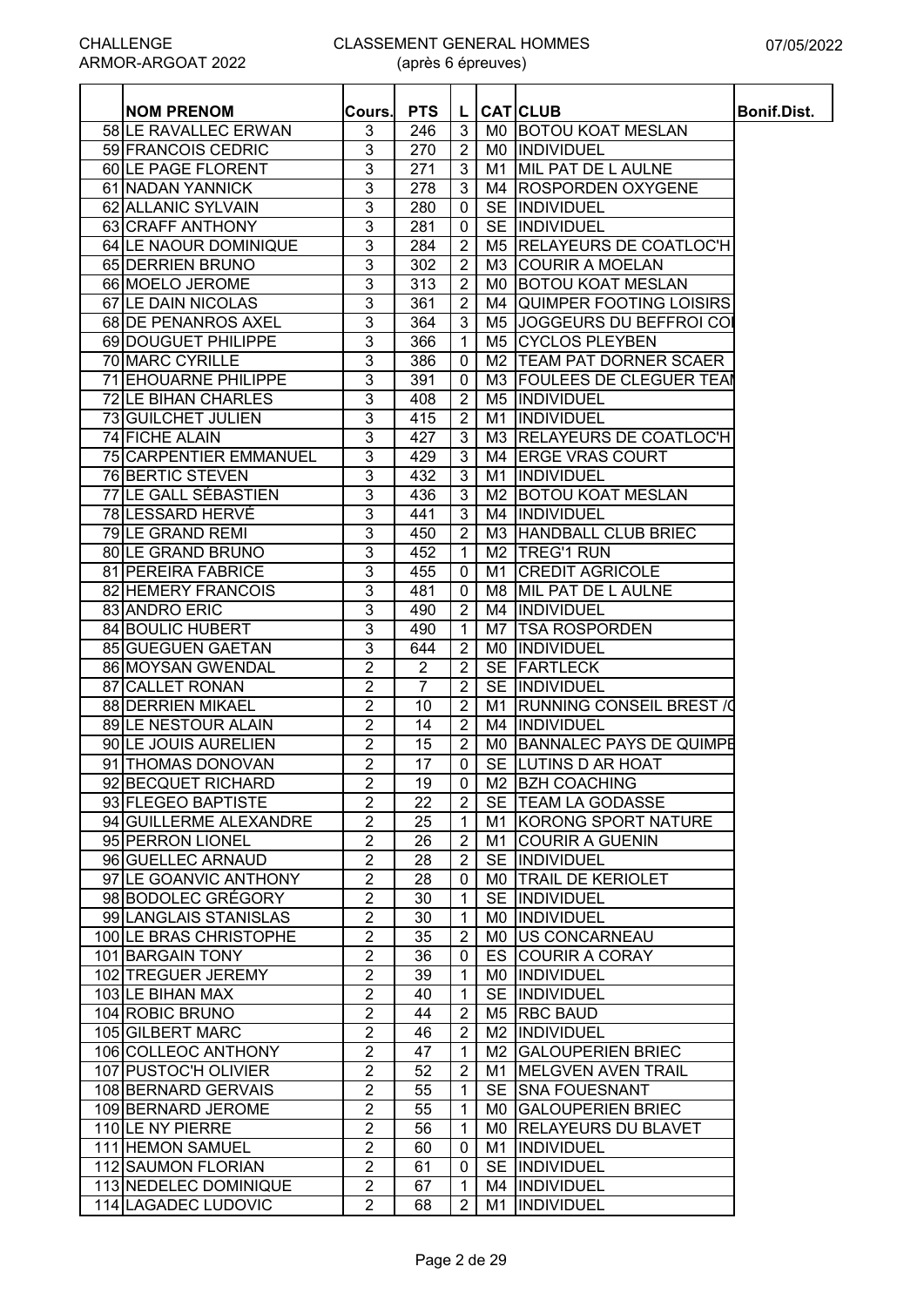| <b>NOM PRENOM</b>            | Cours.           | <b>PTS</b>      | L.             |                | <b>CAT CLUB</b>                | Bonif.Dist. |
|------------------------------|------------------|-----------------|----------------|----------------|--------------------------------|-------------|
| 115 LE FLOCH YANN            | 2                | 70              | 1              |                | M2 SNA FOUESNANT               |             |
| 116 DOUILLARD NICOLAS        | $\overline{2}$   | 71              | $\overline{2}$ |                | M1 INDIVIDUEL                  |             |
| 117 GUEGUEN ERWAN            | $\overline{2}$   | 71              | $\mathbf{1}$   |                | M4 SNA FOUESNANT               |             |
| 118 LE FLOCH THOMAS          | $\overline{2}$   | 71              | 0              |                | SE INDIVIDUEL                  |             |
| 119 LE DAIN DAMIEN           | $\overline{2}$   | 73              | 0              |                | SE INDIVIDUEL                  |             |
| 120 GEFFRAY ERWANN           | $\overline{2}$   | 75              | $\overline{2}$ | M0             | <b>COURIR A LANESTER</b>       |             |
| 121 BIHANNIC ARNAUD          | $\overline{2}$   | 77              | $\overline{2}$ |                | MO  INDIVIDUEL                 |             |
| 122 BERREHOUC JOHAN          | $\overline{2}$   | $\overline{77}$ | $\mathbf{1}$   |                | MO  INDIVIDUEL                 |             |
| 123 JUMELIN PATRICE          | $\overline{2}$   | 77              | 0              |                | M4 INDIVIDUEL                  |             |
| 124 PERON STEPHANE           | $\overline{2}$   | 81              | $\overline{2}$ |                | MO INDIVIDUEL                  |             |
| 125 FALISCHIA DAVID          | $\overline{2}$   | 82              | $\overline{2}$ |                | M2 INDIVIDUEL                  |             |
| 126 LE DANVIC PIERRE         | $\overline{2}$   | 82              | $\overline{2}$ |                | M2  INDIVIDUEL                 |             |
| 127 CLOAREC JULIEN           | 2                | 86              | $\overline{2}$ | M1             | JOGGEURS DU BEFFROI COI        |             |
| 128 NICOLAS THIERRY          | $\overline{2}$   | 87              | $\overline{2}$ | M <sub>2</sub> | <b>TEAM RIDER TATTOO</b>       |             |
| 129 GUENEGOU YANN            | $\boldsymbol{2}$ | 88              | $\overline{2}$ | M1             | <b>INDIVIDUEL</b>              |             |
| 130 LE BEC CLEMENT           | $\overline{2}$   | 88              | 1              | <b>SE</b>      | INDIVIDUEL                     |             |
| 131 CHOPIN RÉGIS             | $\overline{2}$   | 89              | $\overline{2}$ | M1             | <b>HERMINE SPORTS NATURE</b>   |             |
| 132 URVOIS GWENDAL           | $\overline{2}$   | 91              | $\overline{2}$ | M0.            | <b>INDIVIDUEL</b>              |             |
| 133 LE MOIGNE OLIVIER        | $\overline{2}$   | 95              | 1              |                | M3 GOURIN TRIATHLON            |             |
| 134 LE POGAM PIERRE          | $\overline{2}$   | 99              | $\overline{2}$ |                | SE INDIVIDUEL                  |             |
| 135 HERRY STEVEN             | $\overline{2}$   | 104             | $\overline{2}$ |                | MO INDIVIDUEL                  |             |
| 136 LUCAS DAMIEN             | $\overline{2}$   | 105             | $\overline{2}$ |                | MO ELAN DU PORZAY              |             |
| 137 GARE FRANCK              | $\overline{2}$   | 106             | $\mathbf{1}$   |                | M1 INDIVIDUEL                  |             |
| 138 LE DEZ JULIEN            | $\overline{2}$   | 107             | $\overline{2}$ |                | M1 ROSPORDEN OXYGENE           |             |
| 139 GLOAGUEN ARNAUD          | $\overline{2}$   | 109             | $\overline{2}$ |                | M3 ERGE VRAS COURT             |             |
| <b>140 GUYOMAR BENJAMIN</b>  | $\overline{2}$   | 110             | $\overline{2}$ |                | SE FOULEES MELLACOISES         |             |
| 141 PHILIPPON THOMAS         | $\overline{2}$   | 110             | $\mathbf 0$    |                | M1 INDIVIDUEL                  |             |
| 142 GOUIFFES DIDIER          | $\overline{2}$   | 111             | $\overline{2}$ | M4             | <b>TEAM HONDA ENDURANCE \$</b> |             |
| 143 MOREAC RONAN             | 2                | 111             | $\overline{2}$ |                | MO INDIVIDUEL                  |             |
| 144 MALABRY ALAIN            | 2                | 114             | $\mathbf{1}$   | M5             | <b>CAP DOUARNENEZ</b>          |             |
| 145 TOULGOAT CHRISTOPHE      | $\overline{2}$   | 114             | 1              | M2             | INDIVIDUEL                     |             |
| 146 BELLEC SÉBASTIEN         | $\boldsymbol{2}$ | 114             | 0              | M1             | <b>INDIVIDUEL</b>              |             |
| 147 QUEAU AURÉLIEN           | $\overline{2}$   | 116             | $\overline{2}$ | M1             | <b>INDIVIDUEL</b>              |             |
| 148 SALAUN DAVID             | $\overline{2}$   | 116             | $\overline{2}$ | M1             | <b>MILPAT DE L AULNE</b>       |             |
| 149 CAVRON DAVID             | 2                | 123             | $\mathbf{2}$   |                | MO INDIVIDUEL                  |             |
| 150 LANNUZEL ARNAUD          | $\overline{2}$   | 123             | $\overline{2}$ |                | M2 FOULEES VARZECOISES         |             |
| 151 LE DU CLEMENT            | $\overline{2}$   | 124             | $\overline{2}$ |                | SE INDIVIDUEL                  |             |
| 152 COSSEC CHRISTOPHE        | $\overline{2}$   | 125             | $\overline{2}$ |                | SE INDIVIDUEL                  |             |
| 153 LANDREIN MATTHIEU        | $\overline{2}$   | 125             | $\overline{2}$ |                | M1  INDIVIDUEL                 |             |
| 154 LE BRISSE JACQUES        | $\sqrt{2}$       | 126             | $\overline{2}$ |                | M3 JOGGERS DE LA LAITA GUID    |             |
| 155 BACONNAIS BENOIT         | $\overline{2}$   | 129             | $\overline{2}$ |                | <b>MO IINDIVIDUEL</b>          |             |
| <b>156 LE FLOCH FREDERIC</b> | $\overline{2}$   | 131             | $\overline{2}$ |                | M1  INDIVIDUEL                 |             |
| 157 LECLUSE GUILLAUME        | $\overline{2}$   | 132             | 0              |                | MO INDIVIDUEL                  |             |
| 158 LEGRAND STEVEN           | $\overline{2}$   | 133             | 0              |                | SE INDIVIDUEL                  |             |
| 159 GLATRE JEROME            | $\overline{2}$   | 137             | 1              |                | M2   TEAM HONDA ENDURANCE \$   |             |
| 160 JEANNES CHRISTOPHE       | $\overline{c}$   | 138             | 1              |                | M4  INDIVIDUEL                 |             |
| 161 LE BERRE JULIEN          | $\overline{2}$   | 141             | $\overline{2}$ |                | MO MIL'PAT DE L'AULNE          |             |
| 162 COENT BAPTISTE           | $\boldsymbol{2}$ | 142             | $\overline{2}$ |                | SE AC CARHAIX                  |             |
| 163 BOUCHEROT VINCENT        | $\overline{2}$   | 142             | 1              |                | M2  INDIVIDUEL                 |             |
| 164 DEBEURME FABRICE         | $\overline{2}$   | 144             | 0              |                | M <sub>2</sub>   TREG'1 RUN    |             |
| 165 PARISOT FLORENT          | $\overline{2}$   | 145             | 0              |                | M4 ERGE VRAS COURT             |             |
| 166 BROCHARD EMMANUEL        | $\overline{2}$   | 147             | $\overline{2}$ |                | M1 JOGGEURS DU BEFFROI COI     |             |
| 167 PARAGEAULT DAVID         | $\overline{2}$   | 147             | 0              |                | MO INDIVIDUEL                  |             |
| 168 LE GAL CEDRIC            | $\overline{2}$   | 151             | $\overline{c}$ |                | MO  INDIVIDUEL                 |             |
| 169 LARVOL MATTHIEU          | $\overline{2}$   | 152             | 2              |                | MO MELGVEN AVEN TRAIL          |             |
| 170 LE TOHIC JEAN-NOËL       | $\overline{2}$   | 154             | 0              |                | M4  INDIVIDUEL                 |             |
| 171 LABBE JULIEN             | $\overline{2}$   | 157             | $\mathbf{1}$   |                | SE INDIVIDUEL                  |             |
|                              |                  |                 |                |                |                                |             |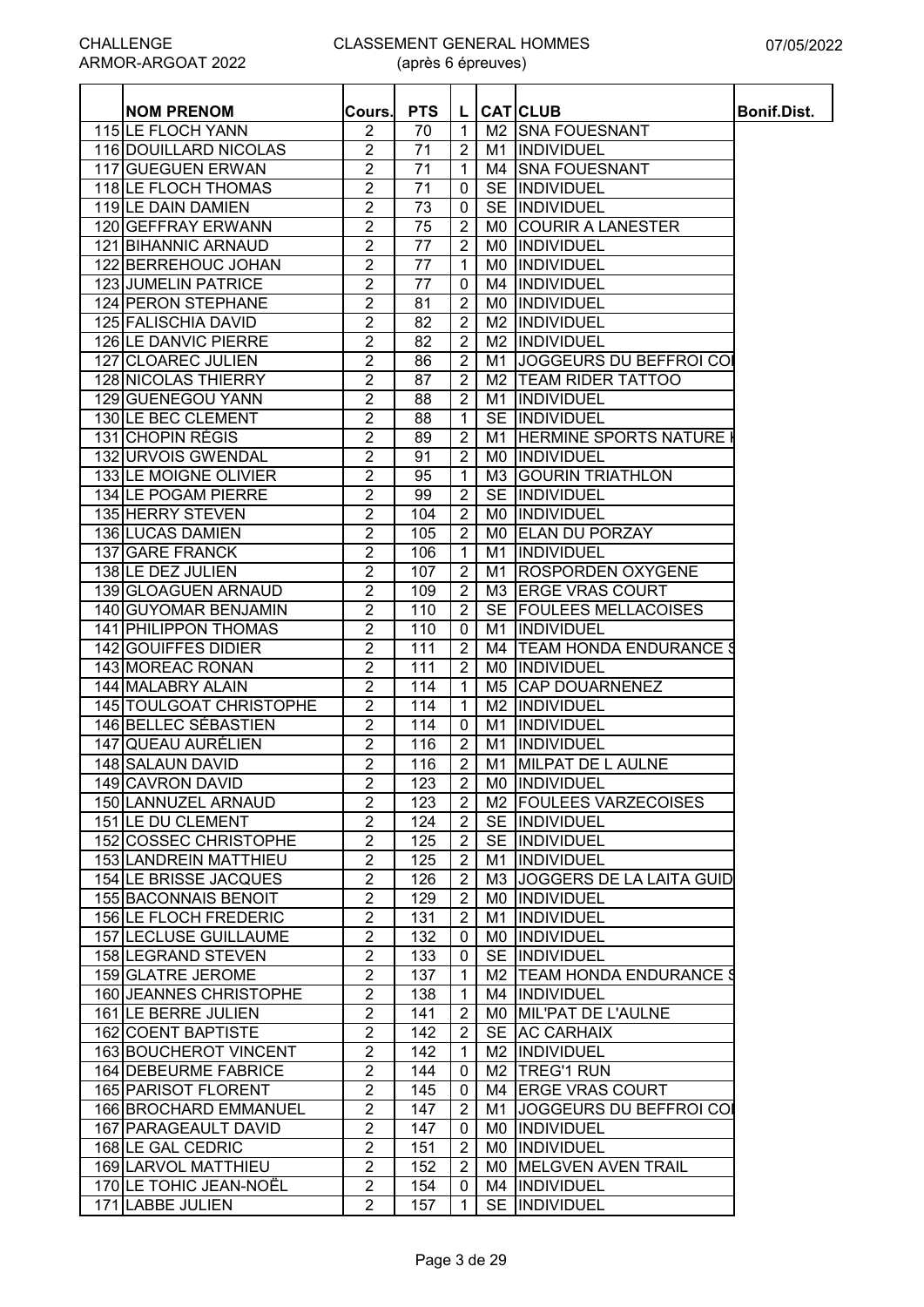|                                       |                         | <b>PTS</b> |                      |     |                                  |                    |
|---------------------------------------|-------------------------|------------|----------------------|-----|----------------------------------|--------------------|
| <b>NOM PRENOM</b><br>172 LE FOLL YANN | Cours.<br>2             | 162        | L.<br>$\overline{2}$ |     | <b>CAT</b> CLUB<br>M1 INDIVIDUEL | <b>Bonif.Dist.</b> |
| 173 DIQUELOU LAURENT                  | $\overline{2}$          | 164        | $\overline{2}$       |     | M1 INDIVIDUEL                    |                    |
| 174 LE JEUNE SAMUEL                   | $\overline{2}$          | 164        | $\overline{2}$       |     | MO  INDIVIDUEL                   |                    |
| 175 GRENIER OLIVIER                   | $\overline{2}$          | 165        | $\overline{2}$       | M1  | INDIVIDUEL                       |                    |
| 176 LE GROS STEPHANE                  | $\overline{2}$          | 165        | $\mathbf{1}$         |     | M2 QUIMPER FOOTING LOISIRS       |                    |
| 177 BECAM DAVID                       | $\overline{2}$          | 166        | $\mathbf 1$          | M1  | <b>ERGE VRAS COURT</b>           |                    |
| 178 GUEGUEN PATRICE                   | 2                       | 167        | $\mathbf 1$          | M3  | <b>JOELETTE LES KORRIGANS</b>    |                    |
| 179 FAVENNEC YVES                     |                         | 170        |                      |     | <b>INDIVIDUEL</b>                |                    |
|                                       | $\overline{c}$          |            | 0                    | M7  |                                  |                    |
| 180 MAHEO DOMINIQUE                   | $\overline{2}$          | 171        | $\overline{2}$       | M1  | <b>INDIVIDUEL</b>                |                    |
| 181 POUGET ARTHUR                     | $\overline{2}$          | 172        | $\mathbf{1}$         | ES  | INDIVIDUEL                       |                    |
| 182 JAOUEN RENÉ                       | $\overline{2}$          | 172        | 0                    | M5  | <b>ERGE VRAS COURT</b>           |                    |
| 183 MARZIN BRUNO                      | $\overline{c}$          | 175        | $\overline{2}$       | M3  | <b>REDERIEN CAP SIZUN</b>        |                    |
| 184 LABORY RONAN                      | $\overline{2}$          | 175        | $\mathbf 0$          | M0  | INDIVIDUEL                       |                    |
| 185 BIDEAU GREGORY                    | $\overline{2}$          | 177        | $\overline{2}$       | M0  | <b>INDIVIDUEL</b>                |                    |
| 186 BOURGEOIS JULIEN                  | $\overline{2}$          | 178        | $\mathbf{1}$         | M0  | INDIVIDUEL                       |                    |
| 187 LE GOFF CLAUDE                    | $\overline{2}$          | 178        | $\mathbf 0$          | M5  | <b>ERGE VRAS COURT</b>           |                    |
| 188 TANGUY-BERNARD YOANN              | $\overline{2}$          | 179        | $\overline{2}$       | M0  | INDIVIDUEL                       |                    |
| 189 ANSQUER DAMIEN                    | $\overline{2}$          | 180        | $\mathbf{1}$         |     | SE QUIMPER FOOTING LOISIRS       |                    |
| 190 CAM GAËL                          | $\overline{2}$          | 181        | $\mathbf{1}$         |     | SE AL CARHAIX PLOUGUER           |                    |
| 191 HENAFF GREGORY                    | $\overline{2}$          | 181        | $\mathbf{1}$         | M1  | INDIVIDUEL                       |                    |
| <b>192 MESTRIC CHRISTOPHE</b>         | $\overline{2}$          | 181        | $\mathbf{1}$         |     | M2 INDIVIDUEL                    |                    |
| <b>193 MARGUET FLORENT</b>            | $\overline{2}$          | 182        | $\overline{2}$       |     | M1 INDIVIDUEL                    |                    |
| 194 FLOCHLAY GÉRARD                   | $\overline{2}$          | 183        | $\overline{2}$       |     | <b>M3 COURIR A POULDREUZIC</b>   |                    |
| 195 FERRERE JIMMY                     | $\overline{2}$          | 183        | $\mathbf{1}$         | M1  | INDIVIDUEL                       |                    |
| 196 FLEOUTER ARNAUD                   | $\overline{2}$          | 184        | $\mathbf{1}$         | M2  | <b>INDIVIDUEL</b>                |                    |
| 197 LE JEUNE FRANCOIS                 | $\overline{2}$          | 185        | $\mathbf{1}$         | M2  | <b>CAB PONT-L'ABBE</b>           |                    |
| 198 LE DOUARON YANN                   | $\overline{2}$          | 188        | $\overline{2}$       | M1  | INDIVIDUEL                       |                    |
| 199 MARQUES LAURENT                   | $\overline{2}$          | 191        | 0                    | M2  | <b>TEAM RIDER TATTOO ENDUR</b>   |                    |
| 200 EMIG PHILIPPE                     | $\overline{2}$          | 196        | $\mathbf{1}$         | M4  | QUIMPER FOOTING LOISIRS          |                    |
| 201 MACE LAURENT                      | $\overline{2}$          | 199        | $\overline{2}$       | M1  | <b>INDIVIDUEL</b>                |                    |
| 202 MONTFORT AURELIEN                 | $\overline{2}$          | 201        | $\overline{2}$       | M0  | <b>INDIVIDUEL</b>                |                    |
| 203 LE GUILLOU PATRICK                | $\overline{2}$          | 202        | $\mathbf 0$          | M4  | <b>GOURIN TRIATHLON</b>          |                    |
| 204 MOAL ARNAUD                       | $\overline{2}$          | 203        | $\mathbf 0$          | M3  | <b>INDIVIDUEL</b>                |                    |
| 205 FEIT JORDAN                       | $\overline{2}$          | 204        | $\mathbf{1}$         |     | MO QUEVEN ATHLETISME 56          |                    |
| 206 GRASSI GUILLAUME                  | $\overline{2}$          | 208        | 1 <sup>1</sup>       |     | MO INDIVIDUEL                    |                    |
| 207 BIGOT FABIEN                      | $\overline{2}$          | 211        | $\overline{2}$       |     | MO MACADAM PONT-SCORFF           |                    |
| 208 RANNOU FABRICE                    | $\overline{2}$          | 211        | $\mathbf 0$          |     | M3 INDIVIDUEL                    |                    |
| 209 QUEFFURUS MICHEL                  | $\overline{2}$          | 212        | $\overline{2}$       |     | M5 COURIR A CHATEAULIN           |                    |
| 210 ANDRE DANIEL                      | $\overline{2}$          | 214        | $\mathbf 0$          |     | M4 MIL PAT DE L AULNE            |                    |
| 211 CHEREAU ETIENNE                   | $\overline{c}$          | 216        | $\overline{2}$       |     | M4 INDIVIDUEL                    |                    |
| 212 PHILIPPE JOËL                     | $\overline{\mathbf{c}}$ | 216        | 1                    |     | M5 QUIMPER FOOTING LOISIRS       |                    |
| 213 DOLO STEPHANE                     | $\overline{c}$          | 222        | $\overline{2}$       |     | M2 INDIVIDUEL                    |                    |
| 214 DONNARD STÉPHANE                  | $\overline{2}$          | 222        | 1                    |     | M3 INDIVIDUEL                    |                    |
| 215 LE FRAPPER ANTHONY                | $\overline{c}$          | 222        | $\mathbf{1}$         | M0. | <b>INDIVIDUEL</b>                |                    |
| 216 KHELIFI JEROME                    | $\overline{2}$          | 225        | $\mathbf{2}$         | M1  | INDIVIDUEL                       |                    |
| 217 LOHEAC OLIVIER                    | $\overline{2}$          | 226        | $\mathbf{0}$         |     | M3 INDIVIDUEL                    |                    |
| 218 PENNANEAC'H GILLES                | $\overline{2}$          | 226        | $\mathbf{0}$         |     | M4 INDIVIDUEL                    |                    |
| 219 COATHALEM LUC                     | $\overline{2}$          | 244        | $\mathbf 0$          |     | M5 ROSPORDEN OXYGENE             |                    |
| 220 MERCIER ALEXIS                    | $\overline{2}$          | 251        | $\mathbf 0$          |     | M3 INDIVIDUEL                    |                    |
| 221 DERIAN ERIC                       | $\overline{2}$          | 253        | $\overline{2}$       |     | M3 INDIVIDUEL                    |                    |
| 222 JEGAT ANTHONY                     | $\overline{2}$          | 253        | $\overline{2}$       |     | MO INDIVIDUEL                    |                    |
| 223 GERARD GUILLAUME                  | $\overline{2}$          | 254        | $\mathbf{1}$         | M1  | <b>FOULEES DE CLEGUER</b>        |                    |
| 224 LE SQUER PASCAL                   | $\overline{2}$          | 260        | $\overline{2}$       |     | M2 INDIVIDUEL                    |                    |
| 225 BOISGONTIER SYLVAIN               | $\overline{2}$          | 261        | $\mathbf{1}$         |     | SE INDIVIDUEL                    |                    |
| 226 MINIER-BERNARDINI ANTHOI          | $\overline{2}$          | 263        | $\mathbf 0$          |     | M2 MELGVEN AVEN TRAIL            |                    |
| 227 ANDRO YANN                        | $\overline{c}$          | 266        | $\overline{2}$       |     | M2 INDIVIDUEL                    |                    |
| 228 LE GROS MAXIME                    | $\overline{2}$          | 267        | 1                    | ES. | <b>QUIMPER FOOTING LOISIRS</b>   |                    |
|                                       |                         |            |                      |     |                                  |                    |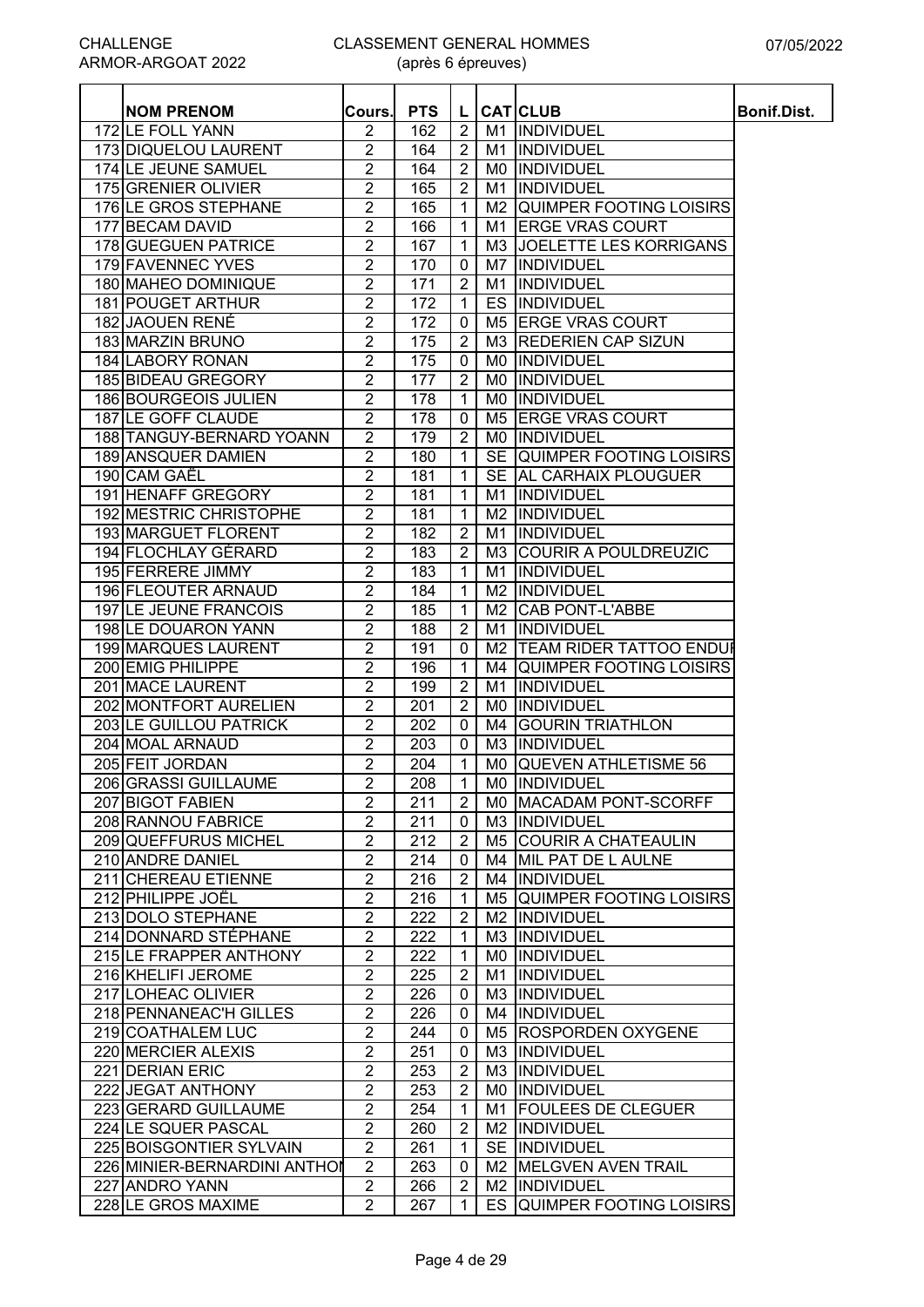| <b>NOM PRENOM</b>           | Cours.         | <b>PTS</b> | L                 |           | <b>CAT</b> CLUB                   | Bonif.Dist. |
|-----------------------------|----------------|------------|-------------------|-----------|-----------------------------------|-------------|
| 229 LE DU BERNARD           | 2              | 268        | $\overline{2}$    |           | M6 INDIVIDUEL                     |             |
| 230 GROIX PATRICK           | $\overline{2}$ | 275        | $\mathbf 0$       |           | M3  INDIVIDUEL                    |             |
| 231 PORCHERON YANNICK       | $\overline{2}$ | 279        | $\mathbf{1}$      |           | M1 INDIVIDUEL                     |             |
| 232 LE BRUN BERNARD         | $\overline{2}$ | 281        | $\overline{2}$    |           | M5 QUIMPER FOOTING LOISIRS        |             |
| 233 BINSE RONAN             | 2              | 282        | $\overline{2}$    |           | M1 IINDIVIDUEL                    |             |
| 234 PERROTTE BRUNO          | $\overline{2}$ | 282        | $\overline{2}$    |           | M3  INDIVIDUEL                    |             |
| 235 GUILLOU DANIEL          | 2              | 282        | $\mathbf 1$       |           | M2 JJOGGEURS DU BEFFROI COI       |             |
| 236 LE BRUN DAMIEN          | $\overline{2}$ | 283        | 1                 | M1        | <b>INDIVIDUEL</b>                 |             |
| 237 DE KERSAUSON RONAN      | $\overline{2}$ | 285        | $\mathbf 1$       | M3        | INDIVIDUEL                        |             |
| 238 LE GUILLOU LUDOVIC      | $\overline{2}$ | 286        | $\overline{2}$    | <b>SE</b> | INDIVIDUEL                        |             |
| 239 LE GUILLOU JEAN YVES    | $\overline{2}$ | 288        | $\overline{2}$    |           | M5  INDIVIDUEL                    |             |
| 240 GEORGET MIKAËL          | $\overline{2}$ | 289        | $\mathbf 0$       |           | SE MELGVEN AVEN TRAIL             |             |
| 241 LE FLOCH VINCENT        | 2              | 291        | 1                 |           | MO INDIVIDUEL                     |             |
| 242 EVEN MATHIEU            | $\overline{2}$ | 294        | 3                 |           | MO MELGVEN AVEN TRAIL             |             |
| 243 BOSCHER ERWAN           | $\overline{2}$ | 296        | $\overline{2}$    |           | M2 BOTOU KOAT MESLAN              |             |
| 244 LE CORRE KEVIN          | $\overline{2}$ | 300        | $\overline{2}$    |           | SE MIL PAT DE L AULNE             |             |
| 245 LE BIHAN YVES           | $\overline{2}$ | 301        | $\mathbf{1}$      |           | M3 JOELETTE LES KORRIGANS         |             |
| 246 PERENNEC LAURENT        | $\overline{2}$ | 305        | $\overline{2}$    |           | M4 JOGGEURS DU BEFFROI COI        |             |
| 247 LE GUENNOU JEAN PAUL    | $\overline{2}$ | 306        | $\overline{2}$    |           | M5 LA BANDE A GEGENE              |             |
| 248 LE GRUSSE CHRISTOPHE    | $\overline{2}$ | 308        | $\overline{2}$    |           | M1 LA BANDE A GEGENE              |             |
| 249 LE MERRER THOMAS        | $\overline{2}$ | 308        | $\overline{2}$    |           | M1  INDIVIDUEL                    |             |
| 250 MADEC SERGE             | 2              | 308        | $\mathbf 1$       |           | M1 INDIVIDUEL                     |             |
| 251 TENNIER YOANN           | $\overline{2}$ | 309        | $\mathbf{1}$      |           | MO INDIVIDUEL                     |             |
| 252 TANQUEREL FLAVIEN       | $\overline{2}$ | 310        | $\overline{2}$    |           | MO LUTINS DU CRANOU HANVEO        |             |
| 253 LANDUREN ARTHUR         | $\overline{2}$ | 312        | $\overline{2}$    |           | MO  INDIVIDUEL                    |             |
| 254 MASSONI NICOLAS         | $\overline{2}$ | 318        | $\overline{2}$    | M1        | INDIVIDUEL                        |             |
| 255 COTTEN HERVE            | $\overline{2}$ | 318        | 1                 | M1        | <b>INDIVIDUEL</b>                 |             |
| 256 ROBERT-ROCHER BENOIT    | $\overline{2}$ | 318        | $\mathbf 1$       | M1        | <b>INDIVIDUEL</b>                 |             |
| 257 LE STRAT NICOLAS        | $\overline{2}$ | 326        | $\overline{2}$    | M1        | <b>COURIR A LANESTER</b>          |             |
| 258 LE PANSE ERIC           | $\overline{2}$ | 333        | 2                 |           | M2   DEFI RUN LANGUIDIC           |             |
| 259 AZNAVOUR PIERRICK       | $\overline{2}$ | 333        | $\mathbf{1}$      |           | M1 COURIR A KERVIGNAC             |             |
| 260 LE BELLER JEROME        | $\overline{2}$ | 337        | $\overline{2}$    | M1        | INDIVIDUEL                        |             |
| 261 AUMAND JACKY            | $\overline{2}$ | 340        | $\mathbf{1}$      |           | M6 JOGGERS GESTELLOIS             |             |
| 262 JAMBOU HENRI            | $\overline{2}$ | 351        | $\mathbf{1}$      |           | M5 RELAYEURS DE COATLOC'H         |             |
| 263 BREGARDIS XAVIER        | $\overline{2}$ | 352        | $\vert$ 1 $\vert$ |           | M3 JOGGERS GESTELLOIS             |             |
| 264 DOUSSAL CYRILLE         | $\overline{2}$ | 355        | $\mathbf{1}$      |           | M <sub>2</sub> JOGGERS GESTELLOIS |             |
| 265 DE LA SABLIERE GREGOIRE | $\overline{2}$ | 360        | $\overline{2}$    |           | M1 PAN'TERS PLOEMEUR              |             |
| 266 NERZIC DOMINIQUE        | $\overline{2}$ | 365        | $\overline{2}$    |           | M3 ERGE VRAS COURT                |             |
| 267 JAOUEN SEBASTIEN        | $\overline{2}$ | 365        | $\mathbf 1$       |           | M2 KORONG SPORT NATURE            |             |
| 268 PIERSON YVES            | 2              | 372        | $\overline{2}$    |           | M3 MACADAM PONT-SCORFF            |             |
| 269 BOURDEILLE FREDERIC     | $\overline{2}$ | 375        | $\overline{2}$    |           | M3 MACADAM PONT-SCORFF            |             |
| 270 PAYET WILLIAM           | $\overline{2}$ | 379        | $\overline{2}$    |           | M3 ASCE 56                        |             |
| 271 HEMON ARNAUD            | $\overline{2}$ | 383        | $\mathbf 1$       |           | M2  INDIVIDUEL                    |             |
| 272 DIZET JEAN-MARC         | $\overline{2}$ | 385        | -1                |           | M4 KEMPERLE TRIATHLON/FOU         |             |
| 273 NOEL BERNARD            | $\overline{2}$ | 385        | 0                 |           | M6 MIL PAT DE L AULNE             |             |
| 274 LEROY PATRICK           | $\overline{2}$ | 397        | -1                |           | M2  INDIVIDUEL                    |             |
| 275 TANGUY LANCELOT         | $\overline{2}$ | 406        | $\overline{2}$    |           | MO INDIVIDUEL                     |             |
| 276 LE BIHAN JACQUES        | $\overline{2}$ | 409        | $\mathbf{1}$      |           | M5 RELAYEURS DE COATLOCH          |             |
| 277 LE BAIL MAXIME          | $\overline{2}$ | 410        | $\mathbf{1}$      |           | M6 BOTOU KOAT MESLAN              |             |
| 278 MELEDO SEBASTIEN        | $\overline{2}$ | 430        | $\overline{2}$    |           | M1  INDIVIDUEL                    |             |
| 279 URBIN JEAN MARC         | $\overline{2}$ | 450        | $\overline{2}$    |           | M5 INDIVIDUEL                     |             |
| 280 LE FELL JEANLOU         | $\overline{2}$ |            | $\overline{2}$    |           |                                   |             |
|                             | $\overline{2}$ | 456        |                   |           | M5 LUTINS DU CRANOU HANVE         |             |
| 281 LE GLEAU BRUNO          |                | 522        | 2                 |           | M3 LUTINS DU CRANOU HANVEO        |             |
| 282 KEROUREDAN LIONEL       | 1              | 1          | 1                 |           | M1  INDIVIDUEL                    |             |
| 283 LE BRECH REMI           | 1              | 1          | 1                 |           | SE INTERSPORT LANESTER            |             |
| 284 LE BRIS FRANCOIS        | 1              | 1          | 1                 |           | SE INDIVIDUEL                     |             |
| 285 LE PALABE ALAN          | 1              | 1          | 1                 |           | SE QUEVEN ATHLETISME              |             |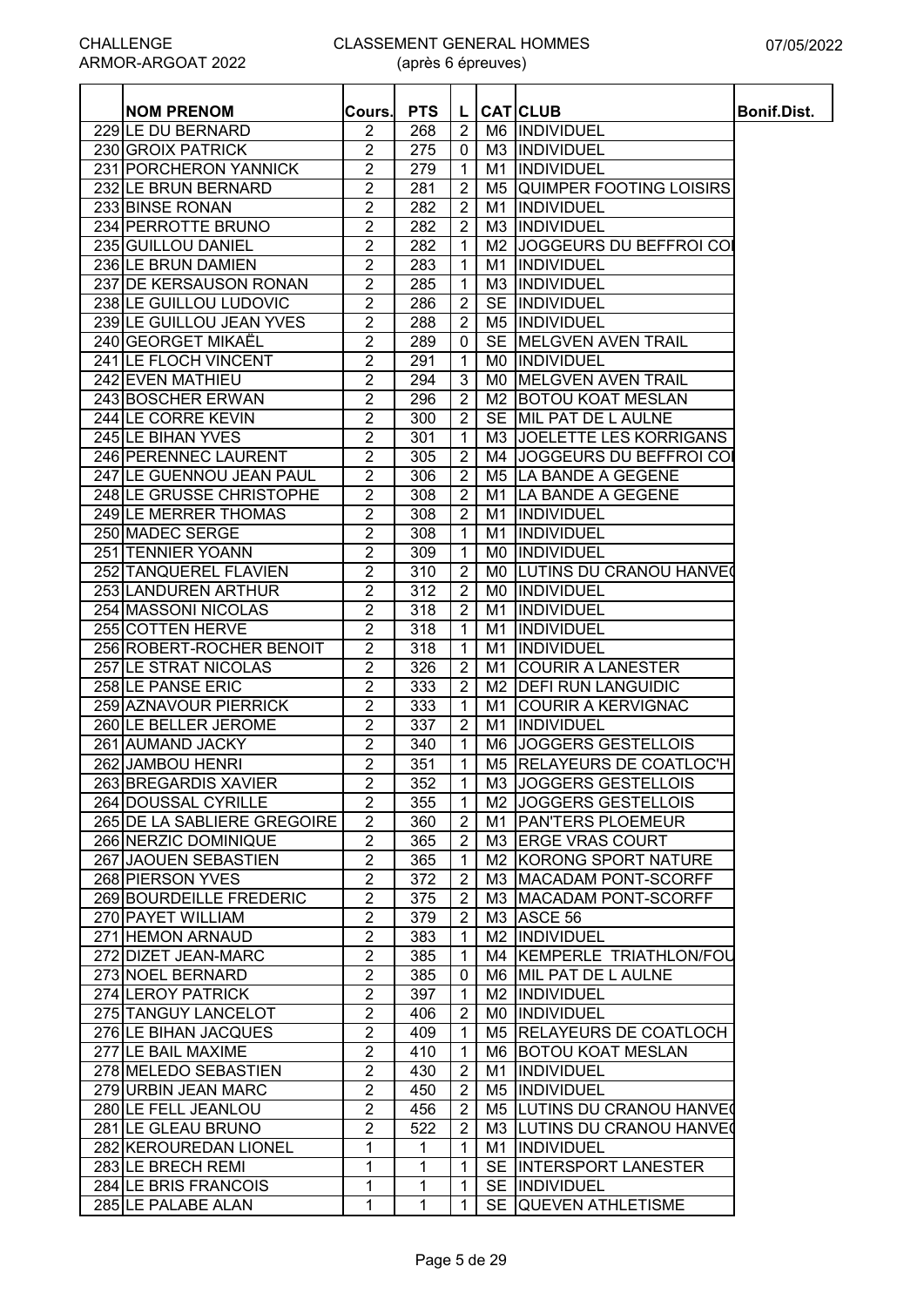| <b>NOM PRENOM</b>                      | Cours.       | <b>PTS</b>     | L.           |           | <b>CAT CLUB</b>                   | Bonif.Dist. |
|----------------------------------------|--------------|----------------|--------------|-----------|-----------------------------------|-------------|
| 286 DANIELOU CLAUDE                    | 1            | 1              | 0            |           | MO INDIVIDUEL                     |             |
| 287 GRANNEC CHRISTOPHE                 | 1            | 1              | 0            |           | SE QUEVEN ATHLETISME 56           |             |
| 288 MARSOLLIER FLORIAN                 | $\mathbf{1}$ | 1              | 0            |           | SE GALOUPERIEN BRIEC              |             |
| 289 MOIZAN QUENTIN                     | $\mathbf{1}$ | $\mathbf{1}$   | 0            |           | ES INDIVIDUEL                     |             |
| 290 SAINT-PEYRE ANTONIN                | $\mathbf{1}$ | $\mathbf{1}$   | 0            |           | <b>JU LORIENT ATHLETISME CLUB</b> |             |
| 291 DESDOUETS JEREMY                   | 1            | $\overline{2}$ | 1            |           | SE TEAM MIZUNO - ENDURANCE        |             |
| 292 HAMLIL MADJID                      | 1            | $\overline{2}$ | 1            |           | M2  INDIVIDUEL                    |             |
| 293 JAFFRE FABIEN                      | 1            | $\overline{2}$ | $\mathbf{1}$ |           | SE INDIVIDUEL                     |             |
| 294 LE GOUGUEC THEO                    | 1            | $\overline{2}$ | 1            |           | SE  LORIENT ATHLETISME CLUB       |             |
| 295 LEGENDRE PIERRE                    | 1            | $\overline{2}$ | $\mathbf{1}$ |           | SE AC CESSON                      |             |
| 296 PIQUES VALENTIN                    | 1            | $\overline{c}$ | 1            |           | SE SEMELLES DE VENT BOHARS        |             |
| 297 CHAMPION NATHAN                    | 1            | $\overline{2}$ | 0            |           | SE INDIVIDUEL                     |             |
| 298 GUENNOU MATHIEU                    | $\mathbf{1}$ | $\overline{c}$ | 0            | M0.       | INDIVIDUEL                        |             |
| 299 LE FLAO BENOÎT                     | 1            | $\overline{2}$ | 0            |           | SE INDIVIDUEL                     |             |
| 300 PONTOIZEAU DAMIEN                  | 1            | 2              | 0            |           | MO SEMELLES DE VENT BOHARS        |             |
| 301 BOTREL YANN                        | $\mathbf{1}$ | $\overline{3}$ | 1            |           | SE SPORT 2000 CHATEAULIN          |             |
| 302 DIAMANT MICKAEL                    | 1            | 3              | $\mathbf{1}$ |           | M2 ROSPORDEN OXYGENE              |             |
| 303 GOURVES THOMAS                     | 1            | $\overline{3}$ | 1            |           | SE SOBHI SPORT VANNES/LE BE       |             |
| 304 LE PALABE MELAINE                  | 1            | 3              | $\mathbf{1}$ |           | <b>JU QUEVEN ATHLETISME</b>       |             |
| 305 CADIOU LAURENT                     | $\mathbf{1}$ | $\overline{3}$ |              |           | MO INDIVIDUEL                     |             |
| 306 GARNIEL NICOLAS                    | 1            | $\overline{3}$ | 0<br>0       |           | MO RELAYEURS DU BLAVET / AP       |             |
| 307 GLEZ JEAN-BAPTISTE                 | 1            | 3              | 0            |           | SE INDIVIDUEL                     |             |
|                                        | $\mathbf{1}$ | $\overline{4}$ |              |           | SE   PLANCOET ARGUENON RUN        |             |
| 308 BOUAN ROMAIN<br>309 LE PALLEC HUGO | $\mathbf{1}$ | $\overline{4}$ | $\mathbf 1$  |           | SE S/L ESCO ST ANDRE DES EA       |             |
|                                        |              |                | $\mathbf{1}$ |           |                                   |             |
| 310 LEAU JEREMIE                       | $\mathbf{1}$ | 4              | $\mathbf{1}$ |           | SE INDIVIDUEL                     |             |
| 311 MORIZUR GUILLAUME                  | 1            | 4              | $\mathbf 1$  |           | SE IINDIVIDUEL                    |             |
| 312 BOURHIS JULIEN                     | 1            | 4              | 0            |           | SE VELO SPORT SCAEROIS            |             |
| 313 GIRARD THOMAS                      | $\mathbf{1}$ | 4              | 0            |           | SE INDIVIDUEL                     |             |
| 314 LE CAM THIBAULT                    | 1            | 4              | 0            |           | SE INDIVIDUEL                     |             |
| 315 SAINT-PEYRE THEO                   | $\mathbf{1}$ | 4              | 0            | ES        | INDIVIDUEL                        |             |
| 316 BELZ JULIAN                        | 1            | 5              | $\mathbf 1$  | <b>SE</b> | <b>INDIVIDUEL</b>                 |             |
| 317 BOTHUA FRANCOIS                    | 1            | 5              | $\mathbf 1$  | M1        | <b>INDIVIDUEL</b>                 |             |
| 318 DERRIEN GUILLAUME                  | 1            | 5              | $\mathbf 1$  |           | MO CIMA PAYS D'AURAY              |             |
| 319 DOUET ANTHONY                      | 1            | 5              | 1            |           | M2   DREAM TEAM SPORT 44          |             |
| 320 DUTON AXEL                         | 1            | 5              | $\mathbf{0}$ |           | SE PAN'TERS PLOEMEUR              |             |
| 321 RIDOU ANTHONY                      | $\mathbf{1}$ | 5              | $\mathbf 0$  |           | SE INDIVIDUEL                     |             |
| 322 LE BRIS MAXIMILIEN                 | $\mathbf{1}$ | 6              | $\mathbf{1}$ |           | M <sub>2</sub> RBC BAUD           |             |
| 323 LE SCOUARNEC AYMERIC               | $\mathbf{1}$ | 6              | 1            |           | SE S/L STADE NANTAIS AC           |             |
| 324 LE TORTOREC PIERRE                 | $\mathbf{1}$ | 6              | 1            |           | M0 GO SPORT PONTIVY               |             |
| 325 LOYER RONAN                        | $\mathbf{1}$ | 6              | 1            |           | M1 INDIVIDUEL                     |             |
| 326 PASQUIO DAVID                      | $\mathbf{1}$ | 6              | $\mathbf{1}$ |           | M2  INDIVIDUEL                    |             |
| 327 ROUSSELOT ANTHONY                  | 1            | 6              | 1            |           | SE INDIVIDUEL                     |             |
| 328 LE CORRE EVANN                     | 1            | 6              | $\mathbf 0$  |           | SE TEAM BERTIN                    |             |
| 329 RAUD GUILLAUME                     | 1            | 6              | 0            |           | MO INDIVIDUEL                     |             |
| 330 BAUCHERON DAMIEN                   | 1            | 7              | 1            |           | SE INDIVIDUEL                     |             |
| 331 BELZ BENJAMIN                      | 1            | 7              | 1            |           | SE CIMA                           |             |
| 332 BIDAULT JUSTIN                     | 1            | 7              | 1            |           | SE   TEAM BERCI COTES D'ARMO      |             |
| 333 DOUGUET PIERRE-FRANÇOI             | 1            | 7              | 1            |           | SE PAYS DE LANDERNEAU ATHI        |             |
| 334 ROIGNANT YANNICK                   | $\mathbf{1}$ | 7              | $\mathbf 1$  |           | M1 COURIR A CHATEAULIN            |             |
| 335 GUILLOU JULIEN                     | 1            | $\overline{7}$ | 0            |           | SE INDIVIDUEL                     |             |
| 336 PANN MAXIME                        | 1            | $\overline{7}$ | 0            |           | SE AL CARHAIX PLOUGUER            |             |
| 337 TOQUET LOUIS                       | 1            | $\overline{7}$ | 0            |           | CA INDIVIDUEL                     |             |
| 338 DONNARD CYRIL                      | $\mathbf{1}$ | 8              | 1            |           | M1 COURIR SUR BREST               |             |
| 339 HINAULT GUENOEL                    | $\mathbf{1}$ | 8              | 1            |           | SE T3TEAM                         |             |
| 340 LAUDRIN BAPTISTE                   | 1            | 8              | 1            |           | SE INDIVIDUEL                     |             |
| 341 NIVINOU MAEL                       | 1            | 8              | 1            |           | SE LES FOULEES DE CLEGUER         |             |
| 342 TALEC VALENTIN                     | $\mathbf{1}$ | 8              |              |           | SE PLOEMEUR TRIATHLON             |             |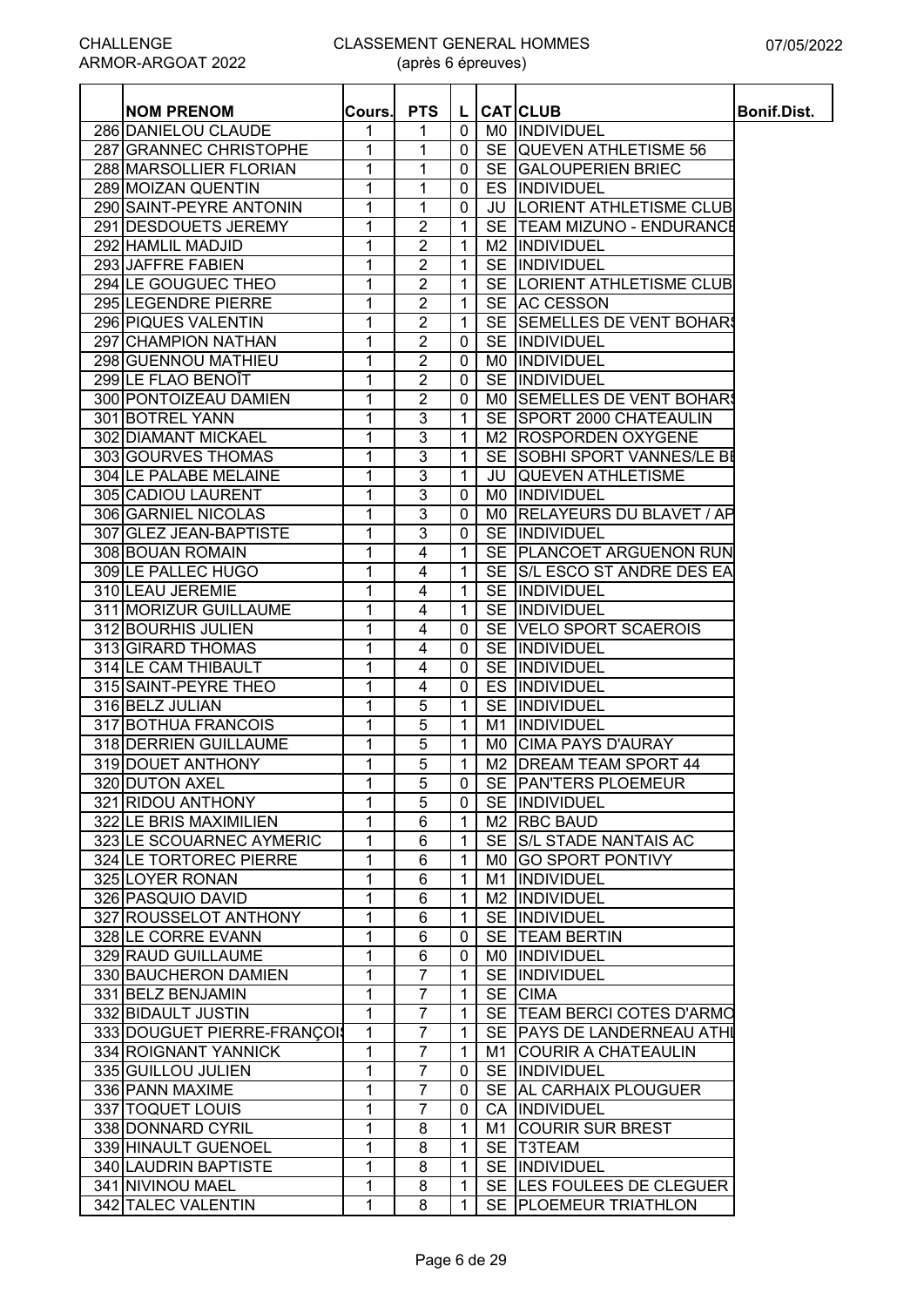| <b>NOM PRENOM</b>        | Cours. | <b>PTS</b>       | L            |                | <b>CAT CLUB</b>                | Bonif.Dist. |
|--------------------------|--------|------------------|--------------|----------------|--------------------------------|-------------|
| 343 GUILLOU CORENTIN     | 1      | 8<br>8           | $\mathbf{0}$ | <b>SE</b>      | SE INDIVIDUEL                  |             |
| 344 LE DUFF ANTHONY      | 1      |                  | 0            |                | <b>CSLGTV CHATEAULIN</b>       |             |
| 345 CLERICE BENJAMIN     | 1      | 9                | $\mathbf 1$  | <b>SE</b>      | <b>US LECOUSSE</b>             |             |
| 346 HAMONIC CYRIL        | 1      | 9                | 1            | M0             | <b>BOUTOU KOAT</b>             |             |
| 347 LE GOFF PIERRE       | 1      | 9                | $\mathbf 1$  | M0.            | INDIVIDUEL                     |             |
| 348 SEVENO FRANCOIS      | 1      | 9                | $\mathbf{1}$ | <b>SE</b>      | INDIVIDUEL                     |             |
| 349 KROL QUENTIN         | 1      | 9                | 0            | <b>SE</b>      | <b>INDIVIDUEL</b>              |             |
| 350 LE JOLLEC VINCENT    | 1      | $\boldsymbol{9}$ | 0            | M0             | INDIVIDUEL                     |             |
| 351 LE THEON MATHIEU     | 1      | 9                | 0            | <b>SE</b>      | INDIVIDUEL                     |             |
| 352 GUILLEMIN CHRISTOPHE | 1      | 10               | 1            | M <sub>2</sub> | INDIVIDUEL                     |             |
| 353 LARREUR JÉRÉMY       | 1      | 10               | 1            | <b>SE</b>      | INDIVIDUEL                     |             |
| 354 PICHON DAMIEN        | 1      | 10               | $\mathbf 1$  | M0             | INDIVIDUEL                     |             |
| 355 JOUFFREY OLIVIER     | 1      | 10               | 0            | M3             | INDIVIDUEL                     |             |
| 356 MASSE CYRILLE        | 1      | 10               | $\mathbf 0$  |                | M3 CC ERGUE GABERIC            |             |
| 357 PENNEC VINCENT       | 1      | 10               | 0            |                | SE QUIMPER TRIATHLON           |             |
| 358 CAVAN JORDAN         | 1      | 11               | $\mathbf 1$  |                | SE KOALA KERHUON               |             |
| 359 FLOCHEL DAMIEN       | 1      | 11               | $\mathbf 1$  | M3             | <b>KEMPERLE TRIATHLON</b>      |             |
| 360 ROBERT POL           | 1      | 11               | $\mathbf 1$  | <b>SE</b>      | INDIVIDUEL                     |             |
| 361 RONDEL FLORIAN       | 1      | 11               | $\mathbf 1$  | M <sub>1</sub> | S/L EA CREIL / FOULEES60 /     |             |
| 362 VAN DOREMAELE HARALD | 1      | 11               | $\mathbf{1}$ | M <sub>2</sub> | <b>RELAYEURS DE COATLOC'H</b>  |             |
| 363 LE DOUR SÉBASTIEN    | 1      | $\overline{11}$  | 0            | M0.            | <b>COURIR A CORAY</b>          |             |
| 364 AUFFRET FRÉDÉRIC     | 1      | $\overline{12}$  | $\mathbf 1$  | M1             | <b>COURIR A CHATEAULIN</b>     |             |
| 365 COTE MATTHIEU        | 1      | $\overline{12}$  | $\mathbf{1}$ | <b>SE</b>      | INDIVIDUEL                     |             |
| 366 PERROT LUDOVIC       | 1      | $\overline{12}$  | 1            | <b>SE</b>      | INDIVIDUEL                     |             |
| 367 VIRY VINCENT         | 1      | $\overline{12}$  | $\mathbf 1$  | <b>SE</b>      | INDIVIDUEL                     |             |
| 368 JANICOT CHRISTOPHE   | 1      | $\overline{12}$  | 0            | M0             | INDIVIDUEL                     |             |
| 369 LE RUYET THIERRY     |        | $\overline{12}$  |              |                |                                |             |
|                          | 1      |                  | 0            | M3             | <b>INDIVIDUEL</b>              |             |
| 370 SANS YOANNE          | 1      | 12               | 0            | M1             | <b>RELAYEURS DU BLAVET</b>     |             |
| 371 BRELIVET PATRICK     | 1      | 13               | 1            | M4             | <b>COURIR A CHATEAULIN</b>     |             |
| 372 COURTET GUERAND      | 1      | 13               | 1            | M2             | <b>QUIMPER TRIATHLON</b>       |             |
| 373 GROUS SEBASTIEN      | 1      | 13               | 1            | M <sub>1</sub> | LANDEVANT SPORT NATURE         |             |
| 374 MAES BENOIT          | 1      | 13               | 1            | M1             | <b>ENDURANCE LOISIR PLOUAY</b> |             |
| 375 ROBIN PHILIPPE       | 1      | 13               | 1            | M0.            | <b>TEAM SOOL</b>               |             |
| 376 BERNARD DAMIEN       | 1      | 13               | $\mathbf 0$  | <b>SE</b>      | INDIVIDUEL                     |             |
| 377 KERGOURLAY YOHAN     | 1      | 13               | $\mathbf{0}$ |                | SE TEAM CONCARNEAU TRIATH      |             |
| 378 PEYRE BASTIEN        | 1      | 13               | $\mathbf 0$  |                | SE INDIVIDUEL                  |             |
| 379 BATAIS LAURENT       | 1      | 14               | $\mathbf{1}$ |                | M3 ATHLE DU PAYS DE REDON      |             |
| 380 GLOANEC JULIEN       | 1      | 14               | $\mathbf 1$  |                | SE FOULEES CONCARNOISES        |             |
| 381 GUILLOME OLIVIER     | 1      | 14               | $\mathbf{1}$ |                | M1 ENTRE DUNES ET BOUCHOT      |             |
| 382 LE BELLOUR BEYN      | 1      | 14               | $\mathbf{1}$ |                | SE INDIVIDUEL                  |             |
| 383 CHAMPION DIDIER      | 1      | 14               | $\mathbf 0$  |                | M4  INDIVIDUEL                 |             |
| 384 KERLOEGUEN IDWALL    | 1      | 14               | 0            |                | <b>JU LUTINS DU CRANOU</b>     |             |
| 385 PETTON PHILIPPE      | 1      | 14               | 0            |                | M2 COURIR A SAINT-DIVY         |             |
| 386 KERYJAOUEN FREDERIC  | 1      | 15               | 1            |                | M2  INDIVIDUEL                 |             |
| 387 MAHE ANTOINE         | 1      | 15               | 1            |                | SE PONTIVY TRIATHLON           |             |
| 388 QUILLERE PIERRE      | 1      | 15               | $\mathbf 1$  |                | SE INDIVIDUEL                  |             |
| 389 SEGALEN FREDERIC     | 1      | 15               | $\mathbf{1}$ |                | M1  INDIVIDUEL                 |             |
| 390 SEVENO JOSE          | 1      | 15               | $\mathbf{1}$ |                | M3 BELLE ILE EN MER            |             |
| 391 HUET QUENTIN         | 1      | 15               | $\mathbf 0$  |                | SE INDIVIDUEL                  |             |
| 392 QUEHEN ANTONY        | 1      | 15               | 0            |                | <b>ES SC SURGERES</b>          |             |
| 393 DONNARD KEVIN        | 1      | 16               |              |                | MO INDIVIDUEL                  |             |
|                          |        |                  | $\mathbf{1}$ |                |                                |             |
| 394 KERMARREC VINCENT    | 1      | 16               | $\mathbf{1}$ |                | SE INDIVIDUEL                  |             |
| 395 LABOYRIE THOMAS      | 1      | 16               | $\mathbf{1}$ |                | M1 LES GIVRES DE NAY - TEAM    |             |
| 396 LALLICAN JEAN-LOUIS  | 1      | 16               | $\mathbf{1}$ |                | M1  LORIENT ATHLETISME CLUB    |             |
| 397 LALOUPE MICKAËL      | 1      | 16               | $\mathbf{1}$ |                | MO INDIVIDUEL                  |             |
| 398 LE GRUMELEC JEROME   | 1      | 16               | 1            |                | M2  INDIVIDUEL                 |             |
| 399 GIOE FLORIAN         | 1      | 16               | 0            | M0.            | INDIVIDUEL                     |             |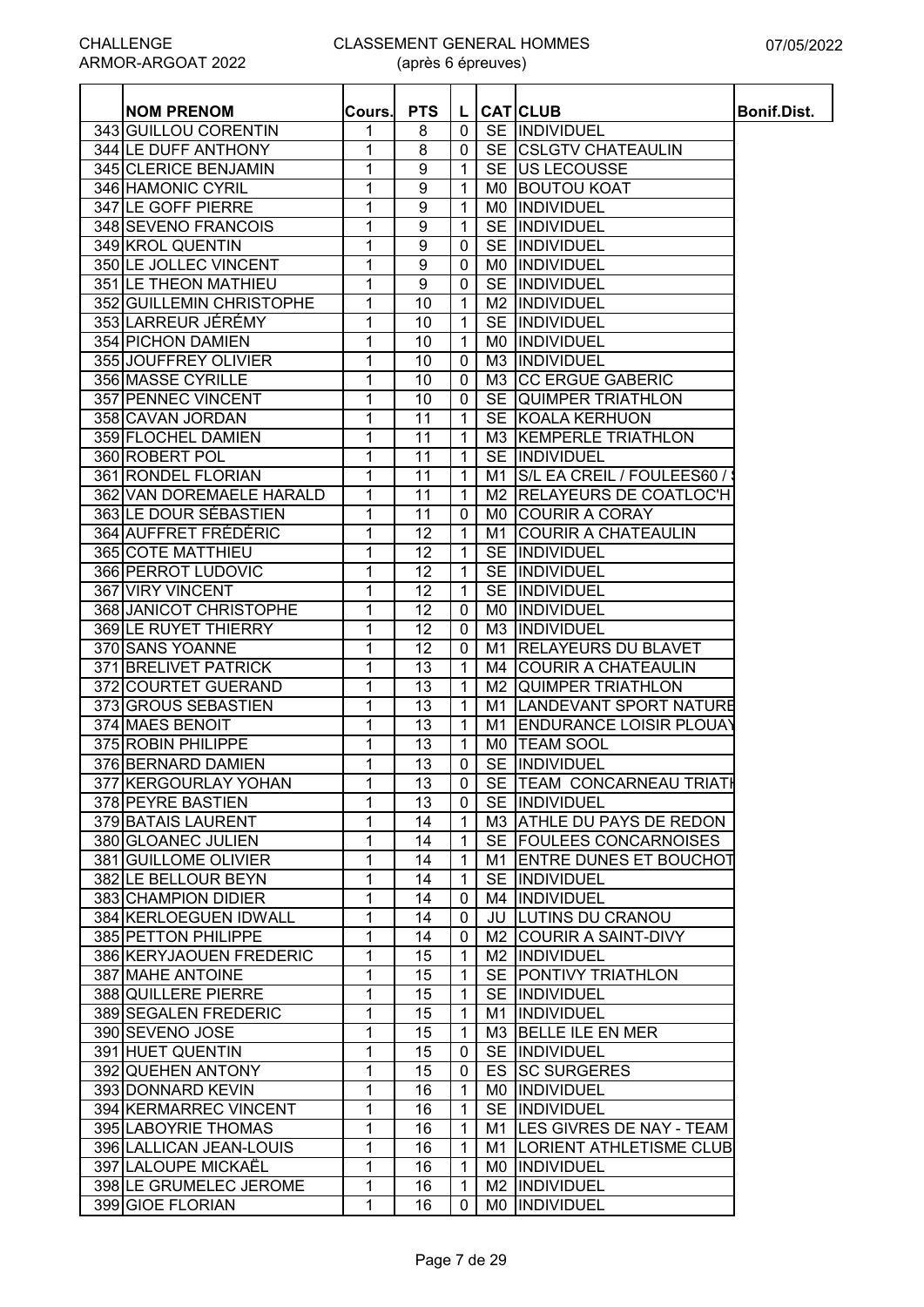| <b>NOM PRENOM</b>          | Cours. | <b>PTS</b> | L            |                | <b>CAT</b> CLUB                | <b>Bonif.Dist.</b> |
|----------------------------|--------|------------|--------------|----------------|--------------------------------|--------------------|
| 400 LAUNAY EWEN            | 1      | 16         | $\mathbf 0$  |                | ES INDIVIDUEL                  |                    |
| 401 LE LAY MAXIME          | 1      | 16         | $\mathbf 0$  |                | SE INDIVIDUEL                  |                    |
| 402 STEPHAN STEPHAN        | 1      | 16         | $\mathbf 0$  |                | SE INDIVIDUEL                  |                    |
| 403 BUCHER CORENTIN        | 1      | 17         | $\mathbf{1}$ |                | SE INDIVIDUEL                  |                    |
| 404 CALMETTE BASTIEN       | 1      | 17         | 1            |                | SE US METRO TRANSPORT          |                    |
| 405 LE CANN FREDERIC       | 1      | 17         | $\mathbf{1}$ |                | M2 INDIVIDUEL                  |                    |
| 406 LONCLE DAMIEN          | 1      | 17         | $\mathbf{1}$ | M0             | <b>JS PLOUGUENAST</b>          |                    |
| 407 DREZEN MANU            | 1      | 17         | $\mathbf 0$  | M1             | INDIVIDUEL                     |                    |
| 408 HASCOET CYRILLE        | 1      | 17         | $\mathbf 0$  | M1             | <b>TEAM CONCARNEAU TRIATH</b>  |                    |
| 409 BEGOC JULIEN           | 1      | 18         | $\mathbf{1}$ | M1             | <b>CIMA</b>                    |                    |
| 410 NIGNOL JEAN FRANCOIS   | 1      | 18         | 1            | M3             | <b>ENDURANCE SHOP LANESTE</b>  |                    |
| 411 PERENNES JULIEN        | 1      | 18         | $\mathbf 1$  | M1             | INDIVIDUEL                     |                    |
| 412 CAILLIBOTTE BILI       | 1      | 18         | $\mathbf 0$  | M0             | <b>WAPITIS TRIATHLON LARMO</b> |                    |
| 413 COAT BAPTISTE          | 1      | 18         | $\mathbf 0$  | M <sub>0</sub> | <b>INDIVIDUEL</b>              |                    |
| 414 LE SCAON FREDERIC      | 1      | 18         | $\mathbf 0$  | M0             | INDIVIDUEL                     |                    |
| 415 LE TROTTER PIERRE      | 1      | 18         | $\mathbf 0$  | M3             | <b>GALOUPERIEN BRIEC</b>       |                    |
| 416 BROUDIN MAXIME         | 1      | 19         | $\mathbf{1}$ |                | ES   DECATHLON SAINT-MALO      |                    |
| 417 LAOT FABIEN            | 1      | 19         | $\mathbf{1}$ | M0             | <b>COURIR A MOELAN</b>         |                    |
| 418 NICOLAS CHRISTOPHE     | 1      | 19         | $\mathbf{1}$ | M1             | INDIVIDUEL                     |                    |
| 419 OLIVIERO GUENAEL       | 1      | 19         | $\mathbf{1}$ |                | SE MARINE NATIONALE            |                    |
| 420 THINEVEZ STEVEN        | 1      | 19         | $\mathbf{1}$ |                | M1   TEAM TRAIL DE L'ABER BENO |                    |
| <b>421 TUDAL TRESTAN</b>   | 1      | 19         | $\mathbf{1}$ | M1             | INDIVIDUEL                     |                    |
| 422 MAR ANTOINE            | 1      | 19         | $\mathbf 0$  |                | <b>ES INDIVIDUEL</b>           |                    |
| 423 GOUIFFES VINCENT       | 1      | 20         | $\mathbf{1}$ | M0             | INDIVIDUEL                     |                    |
| 424 LE DUBE GIQUEL GUY     | 1      | 20         | $\mathbf{1}$ | M2             | INDIVIDUEL                     |                    |
| 425 PAPE MATHIEU           | 1      | 20         | $\mathbf{1}$ |                | SE INDIVIDUEL                  |                    |
| 426 PEBRE SOFIANE          | 1      | 20         | $\mathbf{1}$ |                | SE INDIVIDUEL                  |                    |
| 427 ROULLE BENOIT          | 1      | 20         | $\mathbf{1}$ | M1             | <b>ASPTT FOUGERES</b>          |                    |
| 428 BOULOUARD THIBAULT     | 1      | 20         | $\mathbf 0$  | <b>SE</b>      | <b>INDIVIDUEL</b>              |                    |
| 429 GUYON OLIVIER          | 1      | 20         | $\mathbf{0}$ |                | M4 INDIVIDUEL                  |                    |
| 430 MEBON STEPHANE         | 1      | 20         | $\mathbf 0$  |                | M3  INDIVIDUEL                 |                    |
| 431 BROUQUEL ROMUALD       | 1      | 21         | $\mathbf{1}$ |                | SE INDIVIDUEL                  |                    |
| 432 CAILLIBOT FREDERIC     | 1      | 21         | $\mathbf{1}$ | M <sub>2</sub> | <b>GUIDEL TRIATHLON</b>        |                    |
| 433 DUPONT JEAN-CHARLES    | 1      | 21         | $\mathbf{1}$ |                | M1 INDIVIDUEL                  |                    |
| 434 EMERY GERALDO          | 1      | 21         | 1 I          |                | SE INDIVIDUEL                  |                    |
| 435 LE MIGNON MAXIME       | 1      | 21         | $\mathbf{1}$ |                | SE ELEVAGE PORCIN              |                    |
| 436 LEFEUVRE THIERRY       | 1      | 21         | $\mathbf{1}$ |                | M3  INDIVIDUEL                 |                    |
| 437 LE GUERN FREDERIC      | 1      | 21         | $\mathbf 0$  |                | M2 QUEVEN ATHLETISME 56        |                    |
| 438 LE POULICHET MARC      | 1      | 21         | $\mathbf 0$  | M1             | <b>ENDURANCE LOISIR PLOUAY</b> |                    |
| 439 MOREL EMBRUN           | 1      | 21         | 0            |                | SE ULAC PF                     |                    |
| 440 GEORGET GUILLAUME      | 1      | 22         | $\mathbf{1}$ | M1             | <b>TEAM BRETAGNE ULTRA TR.</b> |                    |
| 441 HEMERY YOHAN           | 1      | 22         | $\mathbf{1}$ | M1             | <b>INDIVIDUEL</b>              |                    |
| 442 HENAFF TRISTAN         | 1      | 22         | 1            | M1             | <b>INDIVIDUEL</b>              |                    |
| 443 HUET GREGORY           | 1      | 22         | 1            |                | MO INDIVIDUEL                  |                    |
| 444 JEZEQUEL ROMAIN        | 1      | 22         | $\mathbf{1}$ | M1             | <b>AS ORANGE CESSON</b>        |                    |
| 445 BERTRAND DIDIER        | 1      | 22         | $\mathbf{0}$ |                | M5 INDIVIDUEL                  |                    |
| 446 HOVASSE BENJAMIN       | 1      | 22         | $\mathbf 0$  |                | MO KEMPERLE TRIATHLON          |                    |
| 447 LE BOUHELLEC GUILLAUME | 1      | 22         | 0            |                | ES INDIVIDUEL                  |                    |
| 448 LAGADEC THIBAUT        | 1      | 23         | $\mathbf{1}$ |                | SE INDIVIDUEL                  |                    |
| 449 LE BECHEC YANN         | 1      | 23         | $\mathbf{1}$ |                | SE INDIVIDUEL                  |                    |
| 450 PAGEAU SEBASTIEN       | 1      | 23         | $\mathbf{1}$ |                | M2 LES WALLABIS                |                    |
| 451 RUSTI SIMON            | 1      | 23         | $\mathbf{1}$ |                | SE INDIVIDUEL                  |                    |
| 452 OLIVIER FLORIAN        | 1      | 23         | 0            |                | MO INDIVIDUEL                  |                    |
| 453 PENNOT CEDRIC          | 1      | 23         | $\mathbf 0$  |                | SE <i>INDIVIDUEL</i>           |                    |
| 454 STEPHAN ANTOINE        | 1      | 23         | 0            |                | MO INDIVIDUEL                  |                    |
| 455 CORRE FLORIAN          | 1      | 24         | 1            | M1             | <b>INDIVIDUEL</b>              |                    |
| 456 EVRARD SIMON           | 1      | 24         | 1            | M0             | INDIVIDUEL                     |                    |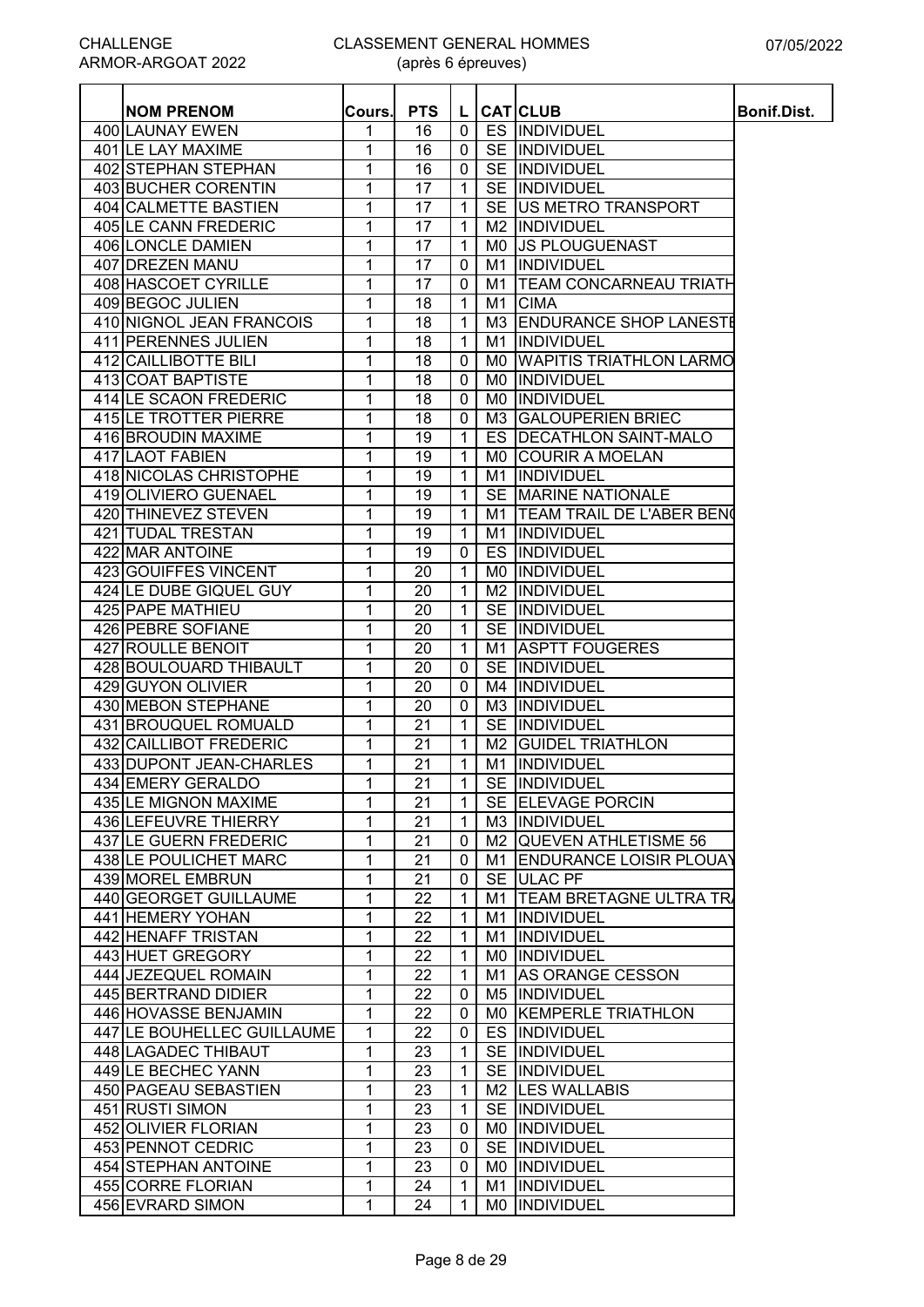(après 6 épreuves)

| <b>PTS</b><br><b>NOM PRENOM</b><br><b>CAT</b> CLUB<br>Cours.<br>L<br>M1 LES FOULEES DE CLEGUER<br>457 GICQUEL FABRICE<br>1<br>24<br>$\mathbf 1$<br>1<br>1<br>458 LALLEMAND SIMON<br>24<br><b>USB BANNALEC</b><br>M0.<br>459 PULOCH STEPHANE<br>1<br>1<br>24<br>M <sub>2</sub><br><b>INDIVIDUEL</b><br>1<br>460 CORLAY POL<br>24<br>0<br><b>SE</b><br>INDIVIDUEL<br>461 LE DEZ JORDAN<br>1<br>24<br>$\mathbf{0}$<br><b>SE</b><br><b>INDIVIDUEL</b><br>462 MOREL MARC<br>1<br>24<br>$\mathbf 0$<br>M0<br><b>INDIVIDUEL</b><br>1<br>463 SZPUNAR PIERRICK<br>24<br>$\mathbf 0$<br>M1<br>INDIVIDUEL<br>464 BUFFET NICOLAS<br>1<br>$\mathbf{1}$<br><b>GOURIN TRIATHLON</b><br>25<br>M1<br>1<br>465 JOLIOT JEAN-BAPTISTE<br>25<br>$\mathbf{1}$<br>KIKOUROU<br>M <sub>2</sub><br>466 LE BIHAN FABIEN<br>1<br>25<br>$\mathbf{1}$<br>IINDIVIDUEL<br>M0<br>$\mathbf{1}$<br><b>SE</b><br>467 QUERE ERWAN<br>1<br>25<br><b>GUERLEDAN AVENTURES</b><br>468 DAOUDAL ALAN<br>1<br>25<br>$\mathbf 0$<br><b>TREG'1 RUN</b><br>M1<br>469 JARNO PAUL<br>1<br>25<br>$\mathbf 0$<br>INDIVIDUEL<br>ES<br>470 CHAUVEL NICOLAS<br>1<br>26<br>1<br>M0<br><b>INDIVIDUEL</b><br>1<br>1<br>471 LANGARD PIERRE<br>26<br><b>SE</b><br>INDIVIDUEL<br>1<br>472 LE BOURSICOT JONATHAN<br>26<br>$\mathbf{1}$<br>M1<br><b>JUS BANNALEC</b><br>473 UGUEN BERNARD<br>1<br>26<br>$\mathbf{1}$<br>M <sub>3</sub><br><b>TEAM TRAIL ABER BENOIT</b><br>474 CHARRETEUR MARC<br>1<br>26<br>$\mathbf 0$<br>INDIVIDUEL<br>M1<br>475 LE CAM PHILIPPE<br>1<br>26<br>INDIVIDUEL<br>0<br>M <sub>5</sub><br>1<br>26<br>476 MENTHEOUR GILLES<br>0<br><b>CHEVREUILS SAINT-GOAZED</b><br>M0<br>1<br><b>SE</b><br>INDIVIDUEL<br>477 ROBIC THOMAS<br>26<br>0<br>478 DAHERON SYLVAIN<br>M2   UA CANTON DE SAVENAY<br>1<br>27<br>1<br>479 IELLI YANN<br>1<br>27<br>M3 INDIVIDUEL<br>$\mathbf{1}$<br>480 PARRY JEROME<br>1<br>27<br>$\mathbf{1}$<br>INDIVIDUEL<br><b>SE</b><br>1<br>481 PRIGENT LISSILLOUR SYLVA<br>27<br>$\mathbf{1}$<br><b>REDER LANN</b><br>M0<br>1<br>482 LE CALVE GRÉGOIRE<br>$\mathbf 0$<br>27<br>M0<br><b>VCP LORIENT</b> | <b>Bonif.Dist.</b> |
|---------------------------------------------------------------------------------------------------------------------------------------------------------------------------------------------------------------------------------------------------------------------------------------------------------------------------------------------------------------------------------------------------------------------------------------------------------------------------------------------------------------------------------------------------------------------------------------------------------------------------------------------------------------------------------------------------------------------------------------------------------------------------------------------------------------------------------------------------------------------------------------------------------------------------------------------------------------------------------------------------------------------------------------------------------------------------------------------------------------------------------------------------------------------------------------------------------------------------------------------------------------------------------------------------------------------------------------------------------------------------------------------------------------------------------------------------------------------------------------------------------------------------------------------------------------------------------------------------------------------------------------------------------------------------------------------------------------------------------------------------------------------------------------------------------------------------------------------------------------------------------------------------------------------------------------------------------------------------------------------------------------------------------------------------------------------------------------|--------------------|
|                                                                                                                                                                                                                                                                                                                                                                                                                                                                                                                                                                                                                                                                                                                                                                                                                                                                                                                                                                                                                                                                                                                                                                                                                                                                                                                                                                                                                                                                                                                                                                                                                                                                                                                                                                                                                                                                                                                                                                                                                                                                                       |                    |
|                                                                                                                                                                                                                                                                                                                                                                                                                                                                                                                                                                                                                                                                                                                                                                                                                                                                                                                                                                                                                                                                                                                                                                                                                                                                                                                                                                                                                                                                                                                                                                                                                                                                                                                                                                                                                                                                                                                                                                                                                                                                                       |                    |
|                                                                                                                                                                                                                                                                                                                                                                                                                                                                                                                                                                                                                                                                                                                                                                                                                                                                                                                                                                                                                                                                                                                                                                                                                                                                                                                                                                                                                                                                                                                                                                                                                                                                                                                                                                                                                                                                                                                                                                                                                                                                                       |                    |
|                                                                                                                                                                                                                                                                                                                                                                                                                                                                                                                                                                                                                                                                                                                                                                                                                                                                                                                                                                                                                                                                                                                                                                                                                                                                                                                                                                                                                                                                                                                                                                                                                                                                                                                                                                                                                                                                                                                                                                                                                                                                                       |                    |
|                                                                                                                                                                                                                                                                                                                                                                                                                                                                                                                                                                                                                                                                                                                                                                                                                                                                                                                                                                                                                                                                                                                                                                                                                                                                                                                                                                                                                                                                                                                                                                                                                                                                                                                                                                                                                                                                                                                                                                                                                                                                                       |                    |
|                                                                                                                                                                                                                                                                                                                                                                                                                                                                                                                                                                                                                                                                                                                                                                                                                                                                                                                                                                                                                                                                                                                                                                                                                                                                                                                                                                                                                                                                                                                                                                                                                                                                                                                                                                                                                                                                                                                                                                                                                                                                                       |                    |
|                                                                                                                                                                                                                                                                                                                                                                                                                                                                                                                                                                                                                                                                                                                                                                                                                                                                                                                                                                                                                                                                                                                                                                                                                                                                                                                                                                                                                                                                                                                                                                                                                                                                                                                                                                                                                                                                                                                                                                                                                                                                                       |                    |
|                                                                                                                                                                                                                                                                                                                                                                                                                                                                                                                                                                                                                                                                                                                                                                                                                                                                                                                                                                                                                                                                                                                                                                                                                                                                                                                                                                                                                                                                                                                                                                                                                                                                                                                                                                                                                                                                                                                                                                                                                                                                                       |                    |
|                                                                                                                                                                                                                                                                                                                                                                                                                                                                                                                                                                                                                                                                                                                                                                                                                                                                                                                                                                                                                                                                                                                                                                                                                                                                                                                                                                                                                                                                                                                                                                                                                                                                                                                                                                                                                                                                                                                                                                                                                                                                                       |                    |
|                                                                                                                                                                                                                                                                                                                                                                                                                                                                                                                                                                                                                                                                                                                                                                                                                                                                                                                                                                                                                                                                                                                                                                                                                                                                                                                                                                                                                                                                                                                                                                                                                                                                                                                                                                                                                                                                                                                                                                                                                                                                                       |                    |
|                                                                                                                                                                                                                                                                                                                                                                                                                                                                                                                                                                                                                                                                                                                                                                                                                                                                                                                                                                                                                                                                                                                                                                                                                                                                                                                                                                                                                                                                                                                                                                                                                                                                                                                                                                                                                                                                                                                                                                                                                                                                                       |                    |
|                                                                                                                                                                                                                                                                                                                                                                                                                                                                                                                                                                                                                                                                                                                                                                                                                                                                                                                                                                                                                                                                                                                                                                                                                                                                                                                                                                                                                                                                                                                                                                                                                                                                                                                                                                                                                                                                                                                                                                                                                                                                                       |                    |
|                                                                                                                                                                                                                                                                                                                                                                                                                                                                                                                                                                                                                                                                                                                                                                                                                                                                                                                                                                                                                                                                                                                                                                                                                                                                                                                                                                                                                                                                                                                                                                                                                                                                                                                                                                                                                                                                                                                                                                                                                                                                                       |                    |
|                                                                                                                                                                                                                                                                                                                                                                                                                                                                                                                                                                                                                                                                                                                                                                                                                                                                                                                                                                                                                                                                                                                                                                                                                                                                                                                                                                                                                                                                                                                                                                                                                                                                                                                                                                                                                                                                                                                                                                                                                                                                                       |                    |
|                                                                                                                                                                                                                                                                                                                                                                                                                                                                                                                                                                                                                                                                                                                                                                                                                                                                                                                                                                                                                                                                                                                                                                                                                                                                                                                                                                                                                                                                                                                                                                                                                                                                                                                                                                                                                                                                                                                                                                                                                                                                                       |                    |
|                                                                                                                                                                                                                                                                                                                                                                                                                                                                                                                                                                                                                                                                                                                                                                                                                                                                                                                                                                                                                                                                                                                                                                                                                                                                                                                                                                                                                                                                                                                                                                                                                                                                                                                                                                                                                                                                                                                                                                                                                                                                                       |                    |
|                                                                                                                                                                                                                                                                                                                                                                                                                                                                                                                                                                                                                                                                                                                                                                                                                                                                                                                                                                                                                                                                                                                                                                                                                                                                                                                                                                                                                                                                                                                                                                                                                                                                                                                                                                                                                                                                                                                                                                                                                                                                                       |                    |
|                                                                                                                                                                                                                                                                                                                                                                                                                                                                                                                                                                                                                                                                                                                                                                                                                                                                                                                                                                                                                                                                                                                                                                                                                                                                                                                                                                                                                                                                                                                                                                                                                                                                                                                                                                                                                                                                                                                                                                                                                                                                                       |                    |
|                                                                                                                                                                                                                                                                                                                                                                                                                                                                                                                                                                                                                                                                                                                                                                                                                                                                                                                                                                                                                                                                                                                                                                                                                                                                                                                                                                                                                                                                                                                                                                                                                                                                                                                                                                                                                                                                                                                                                                                                                                                                                       |                    |
|                                                                                                                                                                                                                                                                                                                                                                                                                                                                                                                                                                                                                                                                                                                                                                                                                                                                                                                                                                                                                                                                                                                                                                                                                                                                                                                                                                                                                                                                                                                                                                                                                                                                                                                                                                                                                                                                                                                                                                                                                                                                                       |                    |
|                                                                                                                                                                                                                                                                                                                                                                                                                                                                                                                                                                                                                                                                                                                                                                                                                                                                                                                                                                                                                                                                                                                                                                                                                                                                                                                                                                                                                                                                                                                                                                                                                                                                                                                                                                                                                                                                                                                                                                                                                                                                                       |                    |
|                                                                                                                                                                                                                                                                                                                                                                                                                                                                                                                                                                                                                                                                                                                                                                                                                                                                                                                                                                                                                                                                                                                                                                                                                                                                                                                                                                                                                                                                                                                                                                                                                                                                                                                                                                                                                                                                                                                                                                                                                                                                                       |                    |
|                                                                                                                                                                                                                                                                                                                                                                                                                                                                                                                                                                                                                                                                                                                                                                                                                                                                                                                                                                                                                                                                                                                                                                                                                                                                                                                                                                                                                                                                                                                                                                                                                                                                                                                                                                                                                                                                                                                                                                                                                                                                                       |                    |
|                                                                                                                                                                                                                                                                                                                                                                                                                                                                                                                                                                                                                                                                                                                                                                                                                                                                                                                                                                                                                                                                                                                                                                                                                                                                                                                                                                                                                                                                                                                                                                                                                                                                                                                                                                                                                                                                                                                                                                                                                                                                                       |                    |
|                                                                                                                                                                                                                                                                                                                                                                                                                                                                                                                                                                                                                                                                                                                                                                                                                                                                                                                                                                                                                                                                                                                                                                                                                                                                                                                                                                                                                                                                                                                                                                                                                                                                                                                                                                                                                                                                                                                                                                                                                                                                                       |                    |
|                                                                                                                                                                                                                                                                                                                                                                                                                                                                                                                                                                                                                                                                                                                                                                                                                                                                                                                                                                                                                                                                                                                                                                                                                                                                                                                                                                                                                                                                                                                                                                                                                                                                                                                                                                                                                                                                                                                                                                                                                                                                                       |                    |
|                                                                                                                                                                                                                                                                                                                                                                                                                                                                                                                                                                                                                                                                                                                                                                                                                                                                                                                                                                                                                                                                                                                                                                                                                                                                                                                                                                                                                                                                                                                                                                                                                                                                                                                                                                                                                                                                                                                                                                                                                                                                                       |                    |
| INDIVIDUEL<br>483 LE COUPANNEC BAPTISTE<br>1<br>27<br>$\mathbf 0$<br><b>SE</b>                                                                                                                                                                                                                                                                                                                                                                                                                                                                                                                                                                                                                                                                                                                                                                                                                                                                                                                                                                                                                                                                                                                                                                                                                                                                                                                                                                                                                                                                                                                                                                                                                                                                                                                                                                                                                                                                                                                                                                                                        |                    |
| 484 DIEHL GILLES<br>$\overline{1}$<br><b>QUEVEN ATHLETISME</b><br>1<br>28<br>M5                                                                                                                                                                                                                                                                                                                                                                                                                                                                                                                                                                                                                                                                                                                                                                                                                                                                                                                                                                                                                                                                                                                                                                                                                                                                                                                                                                                                                                                                                                                                                                                                                                                                                                                                                                                                                                                                                                                                                                                                       |                    |
| 485 FERELLEC RÉGIS<br>1<br>28<br>$\mathbf{1}$<br>MIL PAT DE L AULNE<br>M1                                                                                                                                                                                                                                                                                                                                                                                                                                                                                                                                                                                                                                                                                                                                                                                                                                                                                                                                                                                                                                                                                                                                                                                                                                                                                                                                                                                                                                                                                                                                                                                                                                                                                                                                                                                                                                                                                                                                                                                                             |                    |
| 486 OLLIVIER FREDERIC<br>1<br>INDIVIDUEL<br>28<br>1<br>M2                                                                                                                                                                                                                                                                                                                                                                                                                                                                                                                                                                                                                                                                                                                                                                                                                                                                                                                                                                                                                                                                                                                                                                                                                                                                                                                                                                                                                                                                                                                                                                                                                                                                                                                                                                                                                                                                                                                                                                                                                             |                    |
| 487 STRUILLOU DAMIEN<br>1<br>1<br><b>SE</b><br><b>BANNALEC</b><br>28                                                                                                                                                                                                                                                                                                                                                                                                                                                                                                                                                                                                                                                                                                                                                                                                                                                                                                                                                                                                                                                                                                                                                                                                                                                                                                                                                                                                                                                                                                                                                                                                                                                                                                                                                                                                                                                                                                                                                                                                                  |                    |
| <b>488 THIEC PHILIPPE</b><br>1<br>28<br>$\mathbf{1}$<br>INDIVIDUEL<br>M4                                                                                                                                                                                                                                                                                                                                                                                                                                                                                                                                                                                                                                                                                                                                                                                                                                                                                                                                                                                                                                                                                                                                                                                                                                                                                                                                                                                                                                                                                                                                                                                                                                                                                                                                                                                                                                                                                                                                                                                                              |                    |
| 489 MOAN GASPARD<br>1<br>INDIVIDUEL<br>28<br>0<br><b>SE</b>                                                                                                                                                                                                                                                                                                                                                                                                                                                                                                                                                                                                                                                                                                                                                                                                                                                                                                                                                                                                                                                                                                                                                                                                                                                                                                                                                                                                                                                                                                                                                                                                                                                                                                                                                                                                                                                                                                                                                                                                                           |                    |
| 490 SINIC EMMANUEL<br>1<br>28<br><b>INDIVIDUEL</b><br>$\mathbf{0}$<br>M0                                                                                                                                                                                                                                                                                                                                                                                                                                                                                                                                                                                                                                                                                                                                                                                                                                                                                                                                                                                                                                                                                                                                                                                                                                                                                                                                                                                                                                                                                                                                                                                                                                                                                                                                                                                                                                                                                                                                                                                                              |                    |
| M2 SPORT 2000 CHATEAULIN<br>491 DENIEL STEPHANE<br>$\overline{29}$<br>1<br>$\mathbf{1}$                                                                                                                                                                                                                                                                                                                                                                                                                                                                                                                                                                                                                                                                                                                                                                                                                                                                                                                                                                                                                                                                                                                                                                                                                                                                                                                                                                                                                                                                                                                                                                                                                                                                                                                                                                                                                                                                                                                                                                                               |                    |
| 1<br>29<br>492 LEBAS EDDY<br>$\mathbf{1}$<br>M2  INDIVIDUEL                                                                                                                                                                                                                                                                                                                                                                                                                                                                                                                                                                                                                                                                                                                                                                                                                                                                                                                                                                                                                                                                                                                                                                                                                                                                                                                                                                                                                                                                                                                                                                                                                                                                                                                                                                                                                                                                                                                                                                                                                           |                    |
| 1<br>493 MENORET NICOLAS<br>29<br>$\mathbf{1}$<br>MO INDIVIDUEL                                                                                                                                                                                                                                                                                                                                                                                                                                                                                                                                                                                                                                                                                                                                                                                                                                                                                                                                                                                                                                                                                                                                                                                                                                                                                                                                                                                                                                                                                                                                                                                                                                                                                                                                                                                                                                                                                                                                                                                                                       |                    |
| 494 EDWARDS GLYNN<br>1<br>29<br>$\mathbf{0}$<br>SE INDIVIDUEL                                                                                                                                                                                                                                                                                                                                                                                                                                                                                                                                                                                                                                                                                                                                                                                                                                                                                                                                                                                                                                                                                                                                                                                                                                                                                                                                                                                                                                                                                                                                                                                                                                                                                                                                                                                                                                                                                                                                                                                                                         |                    |
| 495 FURIC FABIEN<br>1<br>INDIVIDUEL<br>29<br>$\mathbf{0}$<br>M1                                                                                                                                                                                                                                                                                                                                                                                                                                                                                                                                                                                                                                                                                                                                                                                                                                                                                                                                                                                                                                                                                                                                                                                                                                                                                                                                                                                                                                                                                                                                                                                                                                                                                                                                                                                                                                                                                                                                                                                                                       |                    |
| 496 LE CLECH ARNAUD<br>1<br>29<br>MO SCO ANGERS ATHLE*<br>0                                                                                                                                                                                                                                                                                                                                                                                                                                                                                                                                                                                                                                                                                                                                                                                                                                                                                                                                                                                                                                                                                                                                                                                                                                                                                                                                                                                                                                                                                                                                                                                                                                                                                                                                                                                                                                                                                                                                                                                                                           |                    |
| 497 DELANGLE MATTHIEU<br>1<br>$\mathbf{1}$<br><b>ASPTT FOUGERES</b><br>30<br>M1                                                                                                                                                                                                                                                                                                                                                                                                                                                                                                                                                                                                                                                                                                                                                                                                                                                                                                                                                                                                                                                                                                                                                                                                                                                                                                                                                                                                                                                                                                                                                                                                                                                                                                                                                                                                                                                                                                                                                                                                       |                    |
| 498 GUILLERMIC DAMIEN<br>1<br>$\mathbf{1}$<br>SE SPORT NATURE SAINT THUR<br>30                                                                                                                                                                                                                                                                                                                                                                                                                                                                                                                                                                                                                                                                                                                                                                                                                                                                                                                                                                                                                                                                                                                                                                                                                                                                                                                                                                                                                                                                                                                                                                                                                                                                                                                                                                                                                                                                                                                                                                                                        |                    |
| 499 LE STER GILLES<br>1<br>$\mathbf{1}$<br>M5  INDIVIDUEL<br>30                                                                                                                                                                                                                                                                                                                                                                                                                                                                                                                                                                                                                                                                                                                                                                                                                                                                                                                                                                                                                                                                                                                                                                                                                                                                                                                                                                                                                                                                                                                                                                                                                                                                                                                                                                                                                                                                                                                                                                                                                       |                    |
| 500 LOUARN TEDDY<br>1<br>$\mathbf{1}$<br>SE IINDIVIDUEL<br>30                                                                                                                                                                                                                                                                                                                                                                                                                                                                                                                                                                                                                                                                                                                                                                                                                                                                                                                                                                                                                                                                                                                                                                                                                                                                                                                                                                                                                                                                                                                                                                                                                                                                                                                                                                                                                                                                                                                                                                                                                         |                    |
| 1<br>501 RESTOUX GWENDAL<br>$\mathbf{1}$<br>30<br><b>S/L US PALAISEAU ELAN91</b><br>M1                                                                                                                                                                                                                                                                                                                                                                                                                                                                                                                                                                                                                                                                                                                                                                                                                                                                                                                                                                                                                                                                                                                                                                                                                                                                                                                                                                                                                                                                                                                                                                                                                                                                                                                                                                                                                                                                                                                                                                                                |                    |
| 502 COURTILLE TONY<br>1<br>30<br>0<br><b>IMACADAM PONT-SCORFF</b><br>M2                                                                                                                                                                                                                                                                                                                                                                                                                                                                                                                                                                                                                                                                                                                                                                                                                                                                                                                                                                                                                                                                                                                                                                                                                                                                                                                                                                                                                                                                                                                                                                                                                                                                                                                                                                                                                                                                                                                                                                                                               |                    |
| 503 GESTIN PIERRE<br>1<br>MO INDIVIDUEL<br>30<br>0                                                                                                                                                                                                                                                                                                                                                                                                                                                                                                                                                                                                                                                                                                                                                                                                                                                                                                                                                                                                                                                                                                                                                                                                                                                                                                                                                                                                                                                                                                                                                                                                                                                                                                                                                                                                                                                                                                                                                                                                                                    |                    |
| 1<br>504 LANNOU BERTRAND<br>30<br>M3  INDIVIDUEL<br>0                                                                                                                                                                                                                                                                                                                                                                                                                                                                                                                                                                                                                                                                                                                                                                                                                                                                                                                                                                                                                                                                                                                                                                                                                                                                                                                                                                                                                                                                                                                                                                                                                                                                                                                                                                                                                                                                                                                                                                                                                                 |                    |
| 1<br>505 LE NAY PASCAL<br>30<br><b>INDIVIDUEL</b><br>0<br>M3.                                                                                                                                                                                                                                                                                                                                                                                                                                                                                                                                                                                                                                                                                                                                                                                                                                                                                                                                                                                                                                                                                                                                                                                                                                                                                                                                                                                                                                                                                                                                                                                                                                                                                                                                                                                                                                                                                                                                                                                                                         |                    |
| 506 AUTRET JULIEN<br>1<br>31<br>INDIVIDUEL<br>1<br>M1                                                                                                                                                                                                                                                                                                                                                                                                                                                                                                                                                                                                                                                                                                                                                                                                                                                                                                                                                                                                                                                                                                                                                                                                                                                                                                                                                                                                                                                                                                                                                                                                                                                                                                                                                                                                                                                                                                                                                                                                                                 |                    |
| INDIVIDUEL<br>507 LECHAPELIER YANN<br>1<br>31<br>1<br>M0.                                                                                                                                                                                                                                                                                                                                                                                                                                                                                                                                                                                                                                                                                                                                                                                                                                                                                                                                                                                                                                                                                                                                                                                                                                                                                                                                                                                                                                                                                                                                                                                                                                                                                                                                                                                                                                                                                                                                                                                                                             |                    |
| 31<br>M2  INDIVIDUEL<br>508 MAROT LAURENT<br>1<br>$\mathbf{1}$                                                                                                                                                                                                                                                                                                                                                                                                                                                                                                                                                                                                                                                                                                                                                                                                                                                                                                                                                                                                                                                                                                                                                                                                                                                                                                                                                                                                                                                                                                                                                                                                                                                                                                                                                                                                                                                                                                                                                                                                                        |                    |
| 509 PETTON FLORENT<br>1<br>31<br>1<br>SE INDIVIDUEL                                                                                                                                                                                                                                                                                                                                                                                                                                                                                                                                                                                                                                                                                                                                                                                                                                                                                                                                                                                                                                                                                                                                                                                                                                                                                                                                                                                                                                                                                                                                                                                                                                                                                                                                                                                                                                                                                                                                                                                                                                   |                    |
| 510 POCHER PIERRE<br>1<br>31<br>1<br><b>SE IINDIVIDUEL</b>                                                                                                                                                                                                                                                                                                                                                                                                                                                                                                                                                                                                                                                                                                                                                                                                                                                                                                                                                                                                                                                                                                                                                                                                                                                                                                                                                                                                                                                                                                                                                                                                                                                                                                                                                                                                                                                                                                                                                                                                                            |                    |
| 511 LELONG ANTHONY<br>SE INDIVIDUEL<br>1<br>31<br>$\mathbf{0}$                                                                                                                                                                                                                                                                                                                                                                                                                                                                                                                                                                                                                                                                                                                                                                                                                                                                                                                                                                                                                                                                                                                                                                                                                                                                                                                                                                                                                                                                                                                                                                                                                                                                                                                                                                                                                                                                                                                                                                                                                        |                    |
| 512 LENNON JORDAN<br>1<br>31<br>SE INDIVIDUEL<br>0                                                                                                                                                                                                                                                                                                                                                                                                                                                                                                                                                                                                                                                                                                                                                                                                                                                                                                                                                                                                                                                                                                                                                                                                                                                                                                                                                                                                                                                                                                                                                                                                                                                                                                                                                                                                                                                                                                                                                                                                                                    |                    |
| $\mathbf{1}$<br>513 LEROUXEL ELOUAN<br>31<br>ES INDIVIDUEL<br>0                                                                                                                                                                                                                                                                                                                                                                                                                                                                                                                                                                                                                                                                                                                                                                                                                                                                                                                                                                                                                                                                                                                                                                                                                                                                                                                                                                                                                                                                                                                                                                                                                                                                                                                                                                                                                                                                                                                                                                                                                       |                    |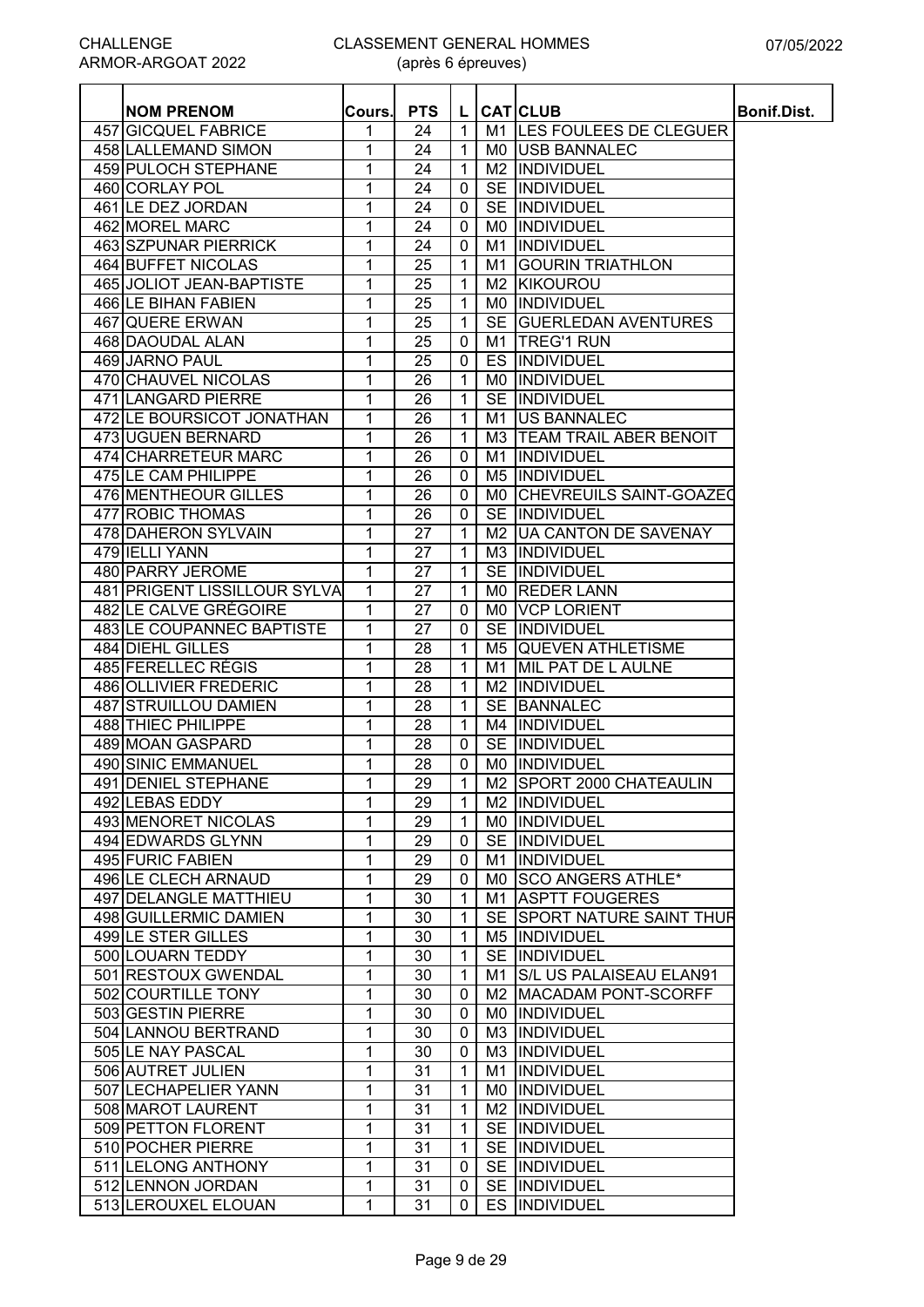| <b>NOM PRENOM</b>         | Cours. | <b>PTS</b>      | L                            |                | <b>CAT</b> CLUB               | <b>Bonif.Dist.</b> |
|---------------------------|--------|-----------------|------------------------------|----------------|-------------------------------|--------------------|
| 514 RISSONE VINCENT       | 1      | 31              | $\mathbf 0$                  |                | SE INDIVIDUEL                 |                    |
| 515 BARDOUL MICKAEL       | 1      | 32              | $\mathbf{1}$                 |                | M2 ATHLETIC RETZ SUD LAC      |                    |
| 516 CARIOU RÉMY           | 1      | 32              | $\mathbf{1}$                 |                | M5  INDIVIDUEL                |                    |
| 517 LE HENANFF FABRICE    | 1      | 32              | $\mathbf 1$                  |                | M2 LANDEVANT SPORT NATURE     |                    |
| 518 ROUXEL WILLY          | 1      | 32              | $\mathbf 1$                  |                | M2 RUN & BIKE PETIT-MARS      |                    |
| 519 TANGUY DIDIER         | 1      | 32              | $\mathbf{1}$                 |                | M4 ACRLP PONTIVY              |                    |
|                           |        |                 |                              |                |                               |                    |
| 520 LEFEUVRE YANNICK      | 1      | 32              | $\mathbf 0$                  | M <sub>2</sub> | INDIVIDUEL                    |                    |
| 521 NOBLET CHRISTIAN      | 1      | 32              | 0                            | M <sub>2</sub> | INDIVIDUEL                    |                    |
| 522 OMNES MATTHIEU        | 1      | 32              | 0                            | <b>SE</b>      | <b>AS PLOUGUIN</b>            |                    |
| 523 TANGUY MATHIEU        | 1      | 32              | $\mathbf 0$                  | M1             | INDIVIDUEL                    |                    |
| 524 BEUZIT ERWAN          | 1      | 33              | $\mathbf 1$                  | M1             | <b>AMICALE CD29</b>           |                    |
| 525 JAHIER PASCAL         | 1      | 33              | 1                            | M0             | <b>BREVEL'TRAIL</b>           |                    |
| 526 LE BOURHIS BRUNO      | 1      | 33              | 1                            | M <sub>2</sub> | LANDEVANT SPORT NATURE        |                    |
| 527 MACHECOURT LUC        | 1      | 33              | $\mathbf{1}$                 | M1             | <b>PANTHERS</b>               |                    |
| 528 NEF DANY              | 1      | 33              | $\mathbf{1}$                 | M <sub>2</sub> | <b>INDIVIDUEL</b>             |                    |
| 529 LE CALVEZ GUILLAUME   | 1      | 33              | $\mathbf 0$                  | <b>SE</b>      | INDIVIDUEL                    |                    |
| 530 PENSIVY PHILIPPE      | 1      | 33              | $\mathbf 0$                  |                | <b>M4 IINDIVIDUEL</b>         |                    |
| 531 ROUAT AURELIEN        | 1      | 33              | $\mathbf 0$                  |                | SE INDIVIDUEL                 |                    |
| 532 SOLLIEC DENIS         | 1      | 33              | $\pmb{0}$                    |                | M3 ERGE VRAS COURT            |                    |
| 533 THEZE ALEXIS          | 1      | 33              | $\mathbf 0$                  |                | SE APP PONTIVY                |                    |
| 534 BIDAN THIERRY         | 1      | 34              | $\mathbf 1$                  |                | M2 L'AER SPORTS LOISIRS       |                    |
| 535 COGNET YVES           | 1      | 34              | $\mathbf{1}$                 |                | M4 INDIVIDUEL                 |                    |
| 536 LE SAUX JEROME        | 1      | 34              | $\mathbf{1}$                 |                | SE INDIVIDUEL                 |                    |
| 537 LE BERRE VINCENT      | 1      | 34              | 0                            | M1             | INDIVIDUEL                    |                    |
| 538 ROBERT-ROCHER KILLIAN | 1      | 34              | 0                            | CA             | <b>INDIVIDUEL</b>             |                    |
| 539 BOUTHIER JEROME       | 1      | 35              | $\mathbf{1}$                 | <b>SE</b>      | INDIVIDUEL                    |                    |
| 540 KERFRIDIN YOAN        | 1      | 35              | $\mathbf{1}$                 | <b>ES</b>      | <b>CAVALEURS PLMCB BREST</b>  |                    |
| 541 LE GUESCLOU ERWANN    | 1      | $\overline{35}$ | $\mathbf{1}$                 | M1             | <b>TEAM DE LA GRAND'VILLE</b> |                    |
| 542 MEUDEC THIERRY        | 1      | 35              | 0                            | M4             | KOALA KERHUON                 |                    |
| 543 ROUZIC JEAN MARC      | 1      | 35              | $\mathbf 0$                  |                | M4 IINDIVIDUEL                |                    |
| 544 CANDALH PHILIPPE      | 1      | 36              | $\mathbf{1}$                 | M0             | QUEVEN ATHLETISME             |                    |
| 545 DEFORT MICHEL         | 1      | 36              | $\mathbf{1}$                 | M3             | INDIVIDUEL                    |                    |
| 546 GAONACH NATHAN        | 1      | 36              | $\mathbf{1}$                 |                | SE ELAN DU PORZAY             |                    |
| 547 GUIGUIN OLIVIER       | 1      | 36              | $\mathbf{1}$                 |                | M2 INDIVIDUEL                 |                    |
| 548 HERRAULT CLÉMENT      | 1      | 36              | 1 <sup>1</sup>               |                | SE INDIVIDUEL                 |                    |
| 549 LABASQUE GUILLAUME    | 1      | 36              | $\mathbf{1}$                 |                | MO  INDIVIDUEL                |                    |
| 550 BALLAVEN ROMAIN       | 1      | 36              | $\mathbf{0}$                 |                | SE INDIVIDUEL                 |                    |
| 551 BOURHY OLIVIER        |        | 37              |                              |                | M2  INDIVIDUEL                |                    |
|                           | 1      |                 | $\mathbf{1}$                 |                |                               |                    |
| 552 BRINGUET SYLVAIN      | 1      | 37              | $\mathbf{1}$<br>$\mathbf{1}$ |                | M2 TRAIL DES FOUS FOREVER     |                    |
| 553 JAUMOUILLE QUENTIN    | 1      | 37              |                              |                | SE   TEAM TRAIL ABER BENOIT   |                    |
| 554 PELLEAU LUDOVIC       | 1      | 37              | $\mathbf{1}$                 |                | MO   TEAM HENAFF              |                    |
| 555 PERON GERARD          | 1      | 37              | $\mathbf{1}$                 |                | M5 JOGGEURS DU BEFFROI COI    |                    |
| 556 BERTHO JONATHAN       | 1      | 37              | 0                            |                | MO  INDIVIDUEL                |                    |
| 557 DAUBIE LOIC           | 1      | 38              | $\mathbf{1}$                 | M1             | <b>OUST SPORT NATURE</b>      |                    |
| 558 LE MOUAL ANTOINE      | 1      | 38              | $\mathbf{1}$                 |                | SE INDIVIDUEL                 |                    |
| 559 ROUDAUT FABIEN        | 1      | 38              | 1                            |                | SE HERMINE SPORTS NATURE      |                    |
| 560 BOURGLAN ANTHONY      | 1      | 38              | 0                            |                | M2  INDIVIDUEL                |                    |
| 561 FELIX VINCENT         | 1      | 38              | 0                            |                | M3 BANNALEC PAYS DE QUIMPE    |                    |
| 562 GUILLEMOT OLIVIER     | 1      | 38              | 0                            |                | M3  INDIVIDUEL                |                    |
| 563 JEGOU YANN            | 1      | 38              | 0                            |                | M2 GUERLEDAN AVENTURES        |                    |
| 564 GEORGET MICHAEL       | 1      | 39              | $\mathbf{1}$                 |                | M2  INDIVIDUEL                |                    |
| 565 GOAPPER GAETAN        | 1      | 39              | $\mathbf{1}$                 |                | SE INDIVIDUEL                 |                    |
| 566 JEHANNO ALEXANDRE     | 1      | 39              | $\mathbf{1}$                 |                | SE INDIVIDUEL                 |                    |
| 567 JEZEGOU FABIEN        | 1      | 39              | $\mathbf{1}$                 |                | MO INDIVIDUEL                 |                    |
| 568 PLOUZENNEC GUILLAUME  | 1      | 39              | $\mathbf{1}$                 |                | MO INDIVIDUEL                 |                    |
| 569 CHARBONNIER THEO      | 1      | 39              | 0                            | JU             | BANNALEC PAYS DE QUIMPE       |                    |
| 570 CROIZILLE ARNAUD      | 1      | 39              | 0                            |                | M2  INDIVIDUEL                |                    |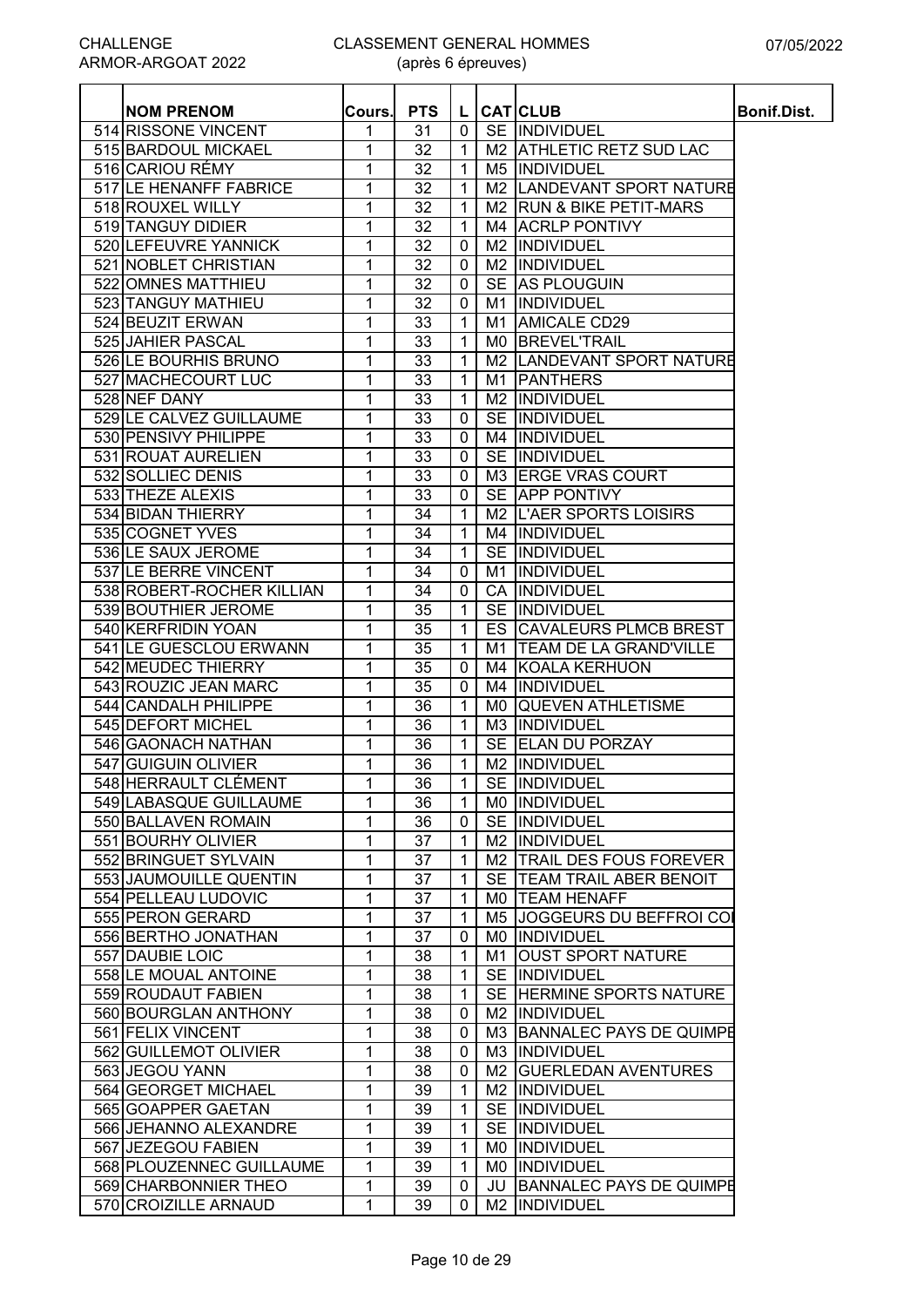(après 6 épreuves)

| <b>NOM PRENOM</b>           | Cours. | <b>PTS</b>      | L.             |                | <b>CAT CLUB</b>                | Bonif.Dist. |
|-----------------------------|--------|-----------------|----------------|----------------|--------------------------------|-------------|
| 571 GUEGUEN DAMIEN          | 1      | 39              | $\mathbf 0$    |                | SE INDIVIDUEL                  |             |
| 572 LE GOUIC JEROME         | 1      | 39              | $\mathbf 0$    |                | SE INDIVIDUEL                  |             |
| 573 PAGEAU GWENAEL          | 1      | 39              | $\mathbf 0$    | M0             | INDIVIDUEL                     |             |
| 574 CALVEZ DAMIEN           | 1      | 40              | $\mathbf{1}$   |                | SE TEAM TRAIL ABER BENOIT      |             |
| 575 LALANDE THOMAS          | 1      | 40              | $\mathbf{1}$   | M0             | <b>INDIVIDUEL</b>              |             |
| 576 LE GOURRIEREC STEPHANE  | 1      | 40              | $\mathbf{1}$   | <b>SE</b>      | <b>TEAM LA DOUILLE</b>         |             |
| 577 LE MOUAL GUILLAUME      | 1      | 40              | $\mathbf{1}$   |                | SE INDIVIDUEL                  |             |
| 578 L'HOUR ANTHONY          | 1      | 40              | $\mathbf{1}$   |                | SE INDIVIDUEL                  |             |
| 579 CAPITAINE FLORIAN       | 1      | 40              | $\mathbf 0$    | <b>SE</b>      | INDIVIDUEL                     |             |
| 580 GUILLOU MAXIME          |        |                 | $\mathbf 0$    |                | INDIVIDUEL                     |             |
|                             | 1      | 40              |                | M0             |                                |             |
| 581 LE MERCIER GERMAIN      | 1      | 40              | $\mathbf 0$    | <b>SE</b>      | INDIVIDUEL                     |             |
| 582 PORCHERON SYLVAIN       | 1      | 40              | $\mathbf 0$    | M <sub>5</sub> | INDIVIDUEL                     |             |
| 583 BAUTHAMY DYLAN          | 1      | 41              | $\mathbf{1}$   | <b>SE</b>      | <b>TEAM FUN TRI</b>            |             |
| 584 L'AZOU FRED             | 1      | 41              | 1              |                | M3   TEAM TRAIL ABER BENOIT    |             |
| 585 MONTEBRAN FREDERIC      | 1      | 41              | 1              |                | MO PLOEMEUR TRIATHLON          |             |
| 586 PAVIOT ERWAN            | 1      | 41              | $\mathbf{1}$   | M <sub>1</sub> | <b>ASPTT</b>                   |             |
| 587 VALLEE PIERRICK         | 1      | 41              | $\mathbf{1}$   |                | M3   T3 TEAM TREDANIEL         |             |
| 588 BLANQUET JULIEN         | 1      | 41              | $\mathbf 0$    | <b>SE</b>      | INDIVIDUEL                     |             |
| 589 GAGNOT FABRICE          | 1      | 41              | $\mathbf 0$    | M <sub>3</sub> | INDIVIDUEL                     |             |
| 590 BALEINE OLIVIER         | 1      | 42              | $\mathbf{1}$   | M0             | INDIVIDUEL                     |             |
| 591 GUILLOU FREDERIC        | 1      | $\overline{42}$ | $\overline{1}$ | M3             | INDIVIDUEL                     |             |
| 592 PUBERT CHRISTOPHE       | 1      | 42              | $\overline{1}$ | M1             | <b>INDIVIDUEL</b>              |             |
| 593 WALLARD ERIC            | 1      | 42              | $\mathbf 0$    |                | SE INDIVIDUEL                  |             |
| 594 D'ARCO AURELIEN         | 1      | 43              | $\overline{1}$ |                | SE PLOEMEUR TRIATHLON          |             |
| 595 PARCHEMINAL ROMAIN      | 1      | 43              | $\overline{1}$ |                | SE INDIVIDUEL                  |             |
| 596 TREMELO OLIVIER         | 1      | 43              | $\mathbf{1}$   |                | M3 VTT PAYS DE VILAINE         |             |
| 597 BANIEL STEPHANE         | 1      | 43              | $\mathbf 0$    | M1             | INDIVIDUEL                     |             |
| 598 KERANGOUAREC ERIC       | 1      | 43              | $\mathbf{0}$   | M1             | INDIVIDUEL                     |             |
| 599 KERRIEN FLORIAN         | 1      | 43              | $\mathbf 0$    | SE             | <b>BREST GOELOPEURS</b>        |             |
| 600 LE POUEZARD BENJAMIN    | 1      | 44              | $\mathbf{1}$   | M0             | <b>INDIVIDUEL</b>              |             |
| 601 MACE CHRISTOPHE         | 1      | 44              | $\mathbf{1}$   | M3             | <b>ENDURANCE TEAM / PLEUMF</b> |             |
| 602 COLLET FABRICE          | 1      | 44              | $\mathbf{0}$   | M <sub>2</sub> | <b>INDIVIDUEL</b>              |             |
| 603 DERIAN ERWANN           | 1      | 44              | $\mathbf 0$    |                | ES INDIVIDUEL                  |             |
| 604 LEDOUX EWEN             | 1      | 44              | $\mathbf 0$    |                | SE INDIVIDUEL                  |             |
| 605 NIZAN ANTHONY           | 1      | 44              | $\mathbf{0}$   |                | M3 INDIVIDUEL                  |             |
| 606 BUCHER AURELIEN         | 1      | 45              | $\mathbf{1}$   |                | MO  INDIVIDUEL                 |             |
| 607 LE GUILLOU JULIEN       | 1      | 45              | $\mathbf{1}$   |                | MO NATURVAN SAINT-URBAIN       |             |
| 608 NOBLET ERIC             | 1      | 45              | $\mathbf{1}$   | M1             | INDIVIDUEL                     |             |
| 609 JOUVINIER NICOLAS       | 1      | 45              | $\mathbf{0}$   |                | SE INDIVIDUEL                  |             |
| 610 LE BRAS RONAN           | 1      | 45              | 0              |                | SE INDIVIDUEL                  |             |
| 611 OLLIVIER ANTOINE        | 1      | 45              | $\mathbf 0$    |                | MO TRI LOUARN                  |             |
| 612 CRIVELLI LUDWIG         | 1      | 46              | $\mathbf{1}$   | M2             | <b>SEVRE BOCAGE AC</b>         |             |
|                             |        |                 | $\mathbf{1}$   |                |                                |             |
| 613 LE FLOCH NICOLAS        | 1      | 46              |                | M0             | INDIVIDUEL                     |             |
| 614 LE MOING SEBASTIEN      | 1      | 46              | $\mathbf{1}$   | M1             | <b>RUNNING LOISIRS VICOMTA</b> |             |
| 615 QUENAULT GUILLAUME      | 1      | 46              | $\mathbf{1}$   | M1             | INDIVIDUEL                     |             |
| 616 ARZUR FLORIAN           | 1      | 46              | 0              |                | ES INDIVIDUEL                  |             |
| 617 LE MOAL VINCENT         | 1      | 46              | $\mathbf{0}$   |                | ES INDIVIDUEL                  |             |
| 618 MOALIC PIERRE-YVES      | 1      | 46              | $\mathbf{0}$   |                | MO INDIVIDUEL                  |             |
| 619 GUEDEU MICKAEL          | 1      | 47              | $\mathbf{1}$   |                | M2 LES FOULEES ST AUBINOISE    |             |
| 620 HERLEDANT ALAN          | 1      | 47              | $\mathbf{1}$   |                | SE INDIVIDUEL                  |             |
| 621 PILORGE GUILLAUME       | 1      | 47              | $\mathbf{1}$   | M1             | <b>INDIVIDUEL</b>              |             |
| 622 BOTEREL LOGAN           | 1      | 47              | $\mathbf 0$    | <b>SE</b>      | <b>INDIVIDUEL</b>              |             |
| 623 DAERON PASCAL           | 1      | 47              | $\mathbf 0$    |                | M3 EN AVANT SCAER              |             |
| 624 LE CORRE REMI           | 1      | 47              | $\mathbf 0$    | M4             | INDIVIDUEL                     |             |
| 625 LE HINGRAT JOSE         | 1      | 47              | $\mathbf{0}$   | M0             | <b>INDIVIDUEL</b>              |             |
| 626 MERCIER PIERRE-BAPTISTE | 1      | 47              | 0              |                | SE ATHLETIC CLUB FONTROME      |             |
| 627 ANDRES TANGUY           | 1      | 48              | 1              | M1             | <b>INDIVIDUEL</b>              |             |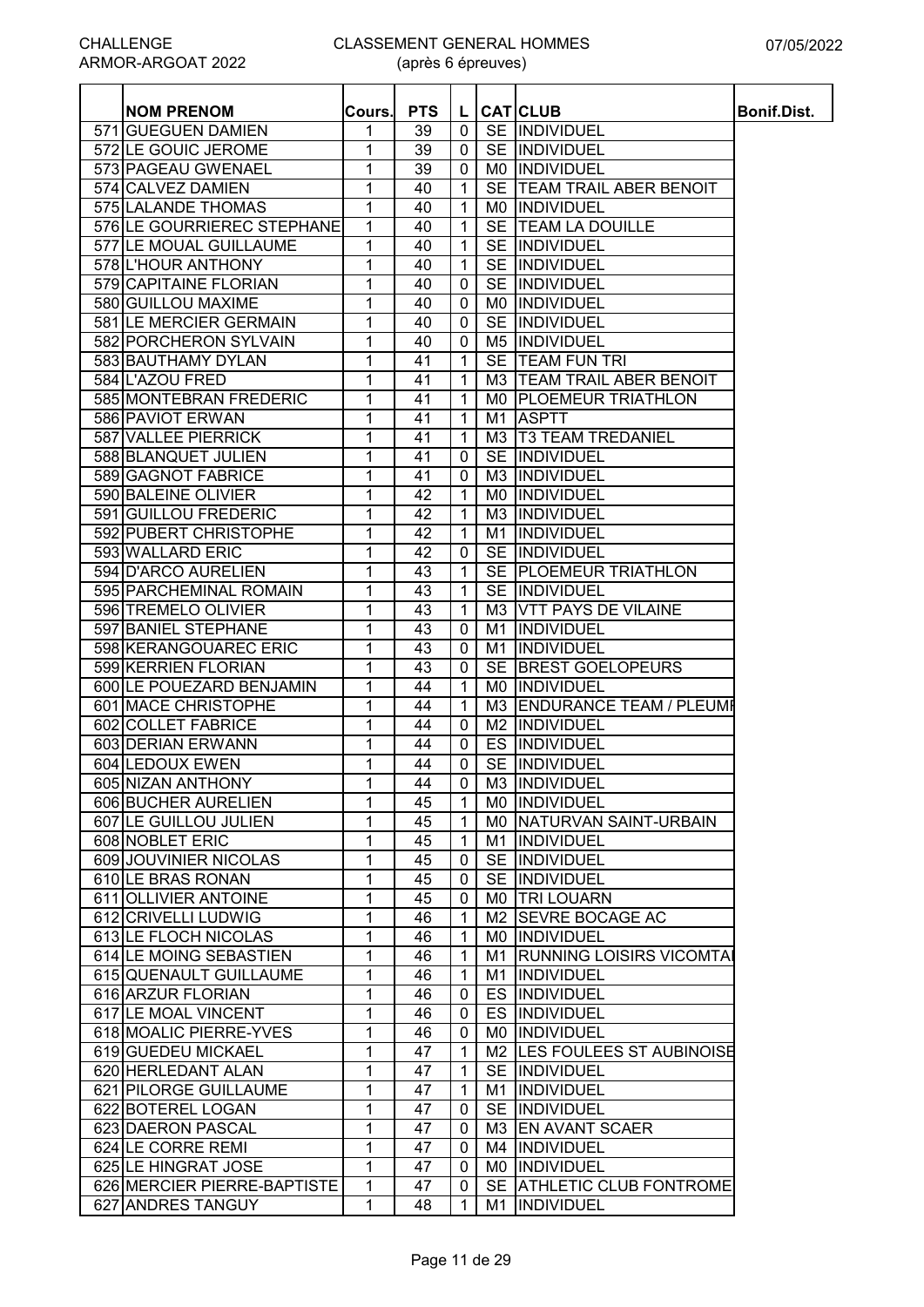| <b>NOM PRENOM</b>          | Cours.         | <b>PTS</b>      | L.           |    | <b>CAT</b> CLUB               | Bonif.Dist. |
|----------------------------|----------------|-----------------|--------------|----|-------------------------------|-------------|
| 628 GLOAGUEN RONAN         | 1              | 48              | $\mathbf{1}$ |    | M2  INDIVIDUEL                |             |
| 629 LE CORNE STEPHANE      | 1              | 48              | 1            |    | M2 POMPIER SCAER              |             |
| 630 LE DUC JEAN-FRANCOIS   | 1              | 48              | $\mathbf{1}$ |    | M1 SPORT NATURE               |             |
| 631 LE SAUCE GAETAN        | 1              | 48              | $\mathbf 1$  |    | MO GALOUPERIEN KEMPERLE       |             |
| 632 COSTIOU MATHIEU        | 1              | 48              | 0            |    | SE INDIVIDUEL                 |             |
| 633 DE KERSAUSON MARTIN    | 1              | 48              | 0            |    | JU  INDIVIDUEL                |             |
| 634 FERRERE LAURENT        | 1              | 48              | 0            |    | SE IINDIVIDUEL                |             |
| 635 PARIS ANTHONY          | 1              | 48              | $\mathbf{0}$ |    | MO  INDIVIDUEL                |             |
| 636 LE GOUALLEC JEROME     | 1              | 49              | $\mathbf{1}$ |    | M3 ENDURANCE LOISIR PLOUAY    |             |
| 637 LEGER FABRICE          | 1              | 49              | 1            |    | M2 RUNNERS FAOU               |             |
| 638 MICHEL SYLVAIN         | 1              | 49              | 1            | M2 | INDIVIDUEL                    |             |
| 639 POULIQUEN DOMINIQUE    | 1              | 49              | $\mathbf{1}$ |    | M4 INDIVIDUEL                 |             |
| 640 BICREL PHILIPPE        | 1              | 49              | 0            |    | M3  INDIVIDUEL                |             |
| 641 FOUILHE ANTOINE        | 1              | 49              | $\mathbf{0}$ |    | SE CHEVREUILS DU PAYS POUR    |             |
| 642 KERSAUDY ERWAN         |                | 50              |              |    | SE INDIVIDUEL                 |             |
|                            | 1              |                 | 1            |    |                               |             |
| 643 LE FLOCH ANTONY        | 1              | 50              | $\mathbf{1}$ |    | M2 INDIVIDUEL                 |             |
| 644 LE NEZET JULIEN        | 1              | 50              | $\mathbf{1}$ |    | SE QUEVEN ATHLETISME          |             |
| 645 PASQUET YANN           | 1              | 50              | $\mathbf{1}$ |    | M2 INDIVIDUEL                 |             |
| 646 THEFFO JEAN PIERRE     | 1              | 50              | $\mathbf{1}$ |    | M3 SAINT-BRIEUC ARMOR AGGL    |             |
| <b>647 CAMPOT ADRIEN</b>   | 1              | 50              | $\mathbf 0$  |    | SE INDIVIDUEL                 |             |
| 648 FUSTER GREG            | 1              | 50              | 0            |    | MO JOELETTE LES KORRIGANS     |             |
| 649 LANN JEAN YVES         | 1              | 50              | 0            |    | M4 INDIVIDUEL                 |             |
| 650 COMNEN FRANCK          | 1              | 51              | 1            |    | M2 INDIVIDUEL                 |             |
| 651 GUILBAUD NICOLAS       | $\overline{1}$ | $\overline{51}$ | $\mathbf{1}$ |    | SE INDIVIDUEL                 |             |
| 652 LE PRADO JEAN PAUL     | 1              | 51              | $\mathbf{1}$ |    | M4 LANDEVANT SPORT NATURE     |             |
| 653 SALIOU MIKAEL          | 1              | 51              | 1            |    | M2 ERGE VRAS COURT            |             |
| 654 DANIEL JEAN-CHRISTOPHE | 1              | 51              | 0            |    | M2  INDIVIDUEL                |             |
| 655 PARIS BRUNO            | 1              | 51              | 0            |    | M4 CARHAIX VTT                |             |
| 656 CLOAREC MATHIEU        | 1              | 52              | 1            |    | SE INDIVIDUEL                 |             |
| 657 LE BADEZET BENJAMIN    | 1              | 52              | 1            |    | MO INDIVIDUEL                 |             |
| 658 PERRIN THOMAS          | 1              | 52              | 1            |    | M3 LYON ULTRA RUN             |             |
| 659 ROGER MATHIEU          | 1              | 52              | $\mathbf{1}$ |    | MO LANDEVANT SPORT NATURE     |             |
| 660 BACON YANNICK          | 1              | 52              | $\mathbf{0}$ |    | M2  INDIVIDUEL                |             |
| 661 DORVAL IAN             | 1              | 52              | $\mathbf{0}$ |    | M5  INDIVIDUEL                |             |
| 662 GORRET AURELIEN        | 1              | 52              | $\mathbf{0}$ |    | SE INDIVIDUEL                 |             |
| 663 LAMANDE AURELIEN       | 1              | 52              | $\mathbf{0}$ |    | MO CREDIT AGRICOLE COURIR     |             |
| 664 LENNON NICOLAS         | 1              | 52              | 0            |    | M1 INDIVIDUEL                 |             |
| 665 BERNIER GUILLAUME      | 1              | 53              | $\mathbf{1}$ |    | M1 REVEURS DE D+              |             |
| 666 MILLET JEAN-FRANCOIS   | 1              | 53              | $\mathbf{1}$ |    | M1  INDIVIDUEL                |             |
| 667 PRUAL JOSEPH-MARIE     | 1              | 53              | $\mathbf{1}$ |    | M5 JOGGING PAYS DE LAMBALL    |             |
| 668 VIAUD POIRIER THOMAS   | 1              | 53              | $\mathbf{1}$ |    | MO GUIDEL TRIATHLON           |             |
| 669 LE GUELLAFF MICKAEL    | 1              | 53              | 0            |    | M1 AL CARHAIX PLOUGUER        |             |
| 670 QUIDEAU ROMAIN         | 1              | 53              | 0            |    | SE INDIVIDUEL                 |             |
| 671 GUEGUEN YANNIG         | 1              | 54              | $\mathbf{1}$ |    | M1  INDIVIDUEL                |             |
| 672 LAPORTE CHRISTOPHE     |                |                 |              |    |                               |             |
|                            | 1              | 54              | 1            |    | M1 LE TRAIL DE LA VALLEE DE L |             |
| 673 MORVAN AURÉLIEN        | 1              | 54              | 1            |    | M1 SEMELLES DOUARNENISTES     |             |
| 674 VALET KEVIN            | 1              | 54              | 1            |    | SE INDIVIDUEL                 |             |
| 675 BRIONNE SÉBASTIEN      | 1              | 54              | 0            |    | M2 ERGE VRAS COURT            |             |
| 676 DHONT THIBAUD          | 1              | 54              | $\mathbf{0}$ |    | CA  INDIVIDUEL                |             |
| 677 FANCHON THIBAULT       | 1              | 54              | 0            |    | MO INDIVIDUEL                 |             |
| 678 FITAMANT KEVIN         | 1              | 54              | 0            |    | MO INDIVIDUEL                 |             |
| 679 CUDENNEC BERTRAND      | 1              | 55              | 1            |    | M3 EA PAYS DE BROCELIANDE     |             |
| 680 INDJIC MATIAS          | 1              | 55              | $\mathbf{1}$ |    | MO INDIVIDUEL                 |             |
| 681 JAN ERIC               | 1              | 55              | $\mathbf{1}$ |    | M4 LE CRANN DEFI              |             |
| 682 PHILIPPE FRANCOIS      | 1              | 55              | 1            |    | MO  INDIVIDUEL                |             |
| 683 BERNARD SYLVAIN        | 1              | 55              | 0            |    | M1  INDIVIDUEL                |             |
| 684 LE GARREC JULIEN       | 1              | 55              | 0            |    | SE INDIVIDUEL                 |             |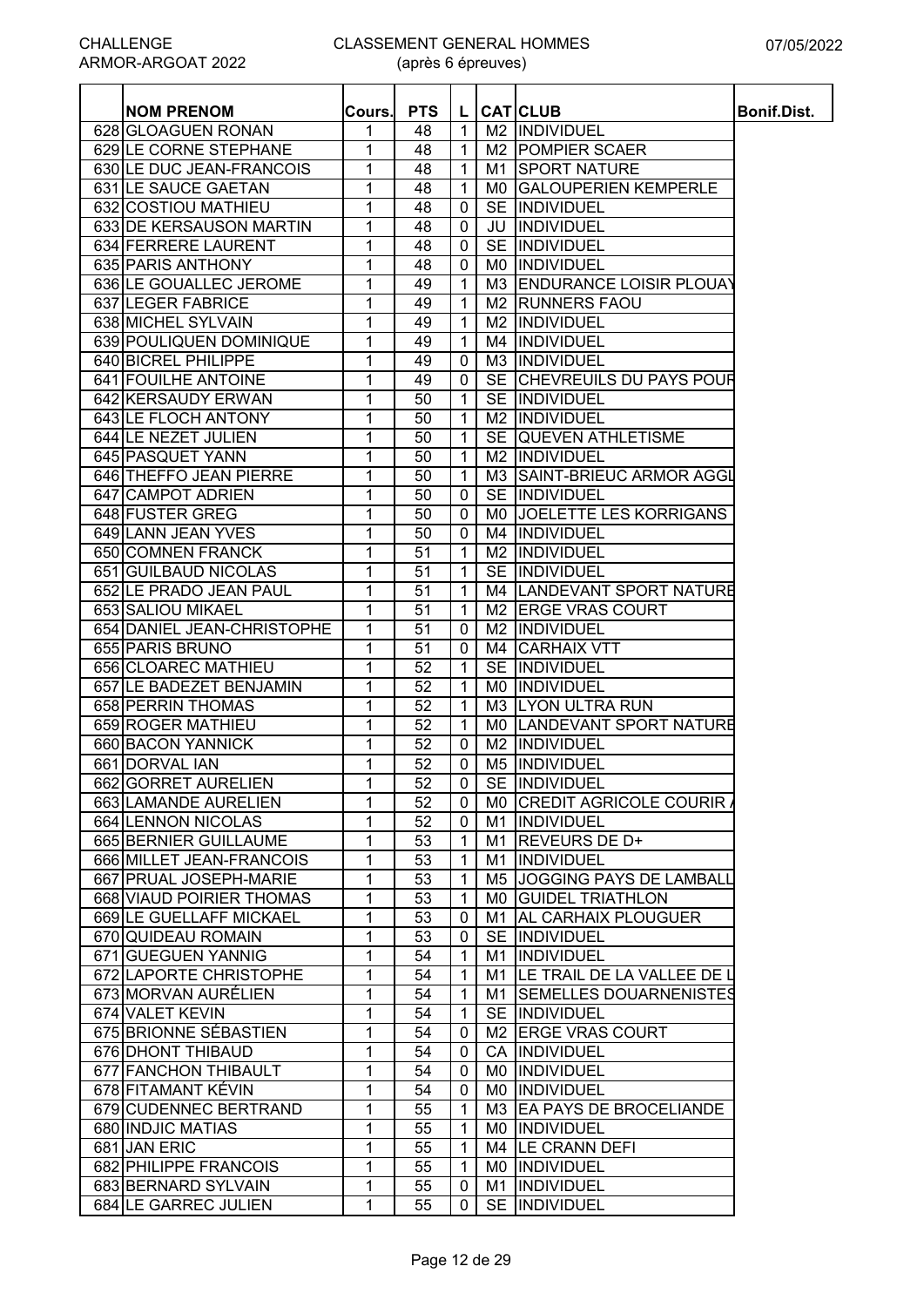| <b>NOM PRENOM</b>         | Cours.       | <b>PTS</b> | L              |                | <b>CAT</b> CLUB               | Bonif.Dist. |
|---------------------------|--------------|------------|----------------|----------------|-------------------------------|-------------|
| 685 MAHE KYLIAN           | 1            | 55         | 0              |                | CA   TEAM MAHE                |             |
| 686 CARRER JEAN PAUL      | 1            | 56         | $\mathbf 1$    |                | M3 LE KLAT KEMPER             |             |
| 687 DUPONT PATRICE        | $\mathbf 1$  | 56         | $\mathbf 1$    |                | M3 INDIVIDUEL                 |             |
| 688 SOULABAILLE GEOFFREY  | $\mathbf{1}$ | 56         | 1              |                | SE <b>DEFI RUN LANGUIDIC</b>  |             |
| 689 BOURHIS MARTIN        | 1            | 56         | 0              |                | SE INDIVIDUEL                 |             |
| 690 DANET KEVIN           | 1            | 56         | 0              | CA             | INDIVIDUEL                    |             |
| 691 GLEMAREC ALAIN        | 1            | 56         | $\mathbf 0$    |                | M4   TEAM TRIATHLON CONCARN   |             |
| 692 ANDRE CHRISTOPHE      | 1            | 57         | $\mathbf 1$    |                | M <sub>2</sub> CAP CONDE      |             |
| 693 GOUEZ ERIC            | 1            | 57         | 1              | M2             | INDIVIDUEL                    |             |
| 694 LE CALVE DAVID        | 1            | 57         | 1              | M <sub>2</sub> | <b>INDIVIDUEL</b>             |             |
| 695 COURTAY JULIEN        | 1            | 57         | 0              | M1             | MIL PAT DE L AULNE            |             |
| 696 CANEVET YOUEN         | 1            | 58         | 1              |                | SE INDIVIDUEL                 |             |
| 697 COHELEACH SEBASTIEN   | 1            | 58         | 1              | M <sub>2</sub> | <b>INDIVIDUEL</b>             |             |
| 698 GUILPIN BENOIT        | 1            | 58         | 1              | M1             | <b>INDIVIDUEL</b>             |             |
| 699 LALLOUR TOM           | 1            | 58         | 1              |                | SE TEAM CA CARHAIX            |             |
| 700 LE MEUR XAVIER        | 1            | 58         | 1              | M1             | <b>TEAM LA GODASSE</b>        |             |
| 701 OSTROWSKI TEDDY       | 1            | 58         | $\mathbf 1$    | M1             | <b>PAN'TERS PLOEMEUR</b>      |             |
| 702 HADO PATRICK          | 1            | 58         | 0              | M2             | INDIVIDUEL                    |             |
| 703 PENNANEAC'H CHRISTIAN | 1            | 58         | $\mathbf 0$    |                | M5 TSA ROSPORDEN              |             |
| 704 BERTIN FABRICE        | 1            | 59         | $\mathbf 1$    |                | SE AC LA CHAPELLE/ERDRE       |             |
| 705 LE CALVEZ STEPHANE    | 1            | 59         | $\mathbf 1$    |                | M3 INDIVIDUEL                 |             |
| 706 STEPHAN JEAN BAPTISTE | $\mathbf{1}$ | 59         | $\mathbf{1}$   |                | SE INDIVIDUEL                 |             |
| 707 DROGUET KEVIN         | 1            | 59         | 0              |                | MO INDIVIDUEL                 |             |
| <b>708 SEILLIER ERIC</b>  | 1            | 59         | 0              |                | M5 INDIVIDUEL                 |             |
| 709 SILVER ROY            | 1            | 59         | 0              |                | M6 MIL'PAT DE L'AULNE         |             |
| 710 BIGOT NICOLAS         | $\mathbf{1}$ | 60         | $\mathbf 1$    |                | <b>M2 WALLABIS ELVEN</b>      |             |
| 711 JOUSSET SEBASTIEN     | $\mathbf{1}$ | 60         | 1              | M <sub>2</sub> | INDIVIDUEL                    |             |
| 712 LE GAL MATHIEU        | 1            | 60         | $\mathbf{1}$   | <b>SE</b>      | <b>INDIVIDUEL</b>             |             |
| 713 BEUGUEL MARC          | 1            | 60         | 0              | M4             | <b>GALOUPERIEN BRIEC</b>      |             |
| 714 MAURY THÉO            | 1            | 60         | 0              | JU             | <b>INDIVIDUEL</b>             |             |
| 715 PALECZNY JOEL         | 1            | 60         | 0              | M3             | <b>INDIVIDUEL</b>             |             |
| 716 PENNOT DANIL          | $\mathbf{1}$ | 60         | 0              | M4             | <b>INDIVIDUEL</b>             |             |
| 717 AUTRET SAMUEL         | 1            | 61         | $\mathbf 1$    | M1             | <b>TEAM SOOL</b>              |             |
| 718 BRELIVET DAMIEN       | 1            | 61         | $\mathbf{1}$   | M1             | <b>ASCHAR CAYENNE</b>         |             |
| 719 JEANNES QUENTIN       | 1            | 61         | 1 <sup>1</sup> |                | SE INDIVIDUEL                 |             |
| 720 RENAUD DIMITRI        | $\mathbf{1}$ | 61         | $\mathbf{1}$   |                | SE INDIVIDUEL                 |             |
| 721 CORVELLEC PHILIPPE    | $\mathbf{1}$ | 61         | 0              |                | M3 INDIVIDUEL                 |             |
| 722 GOLIAS GILDAS         | 1            | 61         | $\mathbf 0$    |                | MO INDIVIDUEL                 |             |
| 723 LE GURUN JEROME       | 1            | 61         | $\mathbf{0}$   |                | M1 INDIVIDUEL                 |             |
| 724 GELARD JACQUES        | 1            | 62         | 1              |                | M <sub>2</sub> REDER LANN     |             |
| 725 GUILLOU ELIE          | 1            | 62         | $\mathbf 1$    |                | SE IINDIVIDUEL                |             |
| 726 GUYON ARNAUD          | 1            | 62         | $\mathbf 1$    |                | SE INDIVIDUEL                 |             |
| 727 CARIOU ALAIN          | $\mathbf{1}$ | 62         | 0              |                | M <sub>2</sub> INDIVIDUEL     |             |
| 728 MAUGARD FABIEN        | 1            | 62         | 0              |                | M1 RUNNING VAL D HYROME       |             |
| 729 GOREL CHRISTOPHE      | 1            | 63         | 1              |                | <b>M2 IINDIVIDUEL</b>         |             |
| 730 LORANT SIMON          | 1            | 63         | 1              |                | SE INDIVIDUEL                 |             |
| 731 PANSARD ERWAN         | 1            | 63         | 1              |                | M1 TRAILER D ARMOR            |             |
| 732 RAIMBAU JOEL          | 1            | 63         | 1              |                | M5 ATHLE DU PAYS DE REDON     |             |
| 733 ESTESO PABLO          | 1            | 63         | $\mathbf{0}$   |                | SE INDIVIDUEL                 |             |
| 734 ABIVEN YOHANN         | $\mathbf{1}$ | 64         | $\mathbf{1}$   |                | MO JA MELESSE                 |             |
| 735 CAER JEAN-BAPTISTE    | 1            | 64         | 1              |                | SE LA ROCHE SPORTS NATURE     |             |
| 736 COZIEN FRANCK         | 1            | 64         | 1              |                | M2   LA JOIE DE COURIR PLABEN |             |
| 737 LE ROUX PIERRE        | $\mathbf{1}$ | 64         | $\mathbf{1}$   |                | SE INDIVIDUEL                 |             |
| 738 TOUZE VINCENT         | $\mathbf{1}$ | 64         | $\mathbf{0}$   |                | SE INDIVIDUEL                 |             |
| 739 BODILIS RONAN         | $\mathbf{1}$ | 65         | 1              |                | M2  INDIVIDUEL                |             |
| 740 LE DIAGON LUDOVIC     | 1            | 65         | 1              | M1             | <b>CAS INGUINIEL</b>          |             |
| 741 LEBEAU SYLVAIN        | 1            | 65         | 1              | M0             | <b>COURIR EN PAYS MARANDA</b> |             |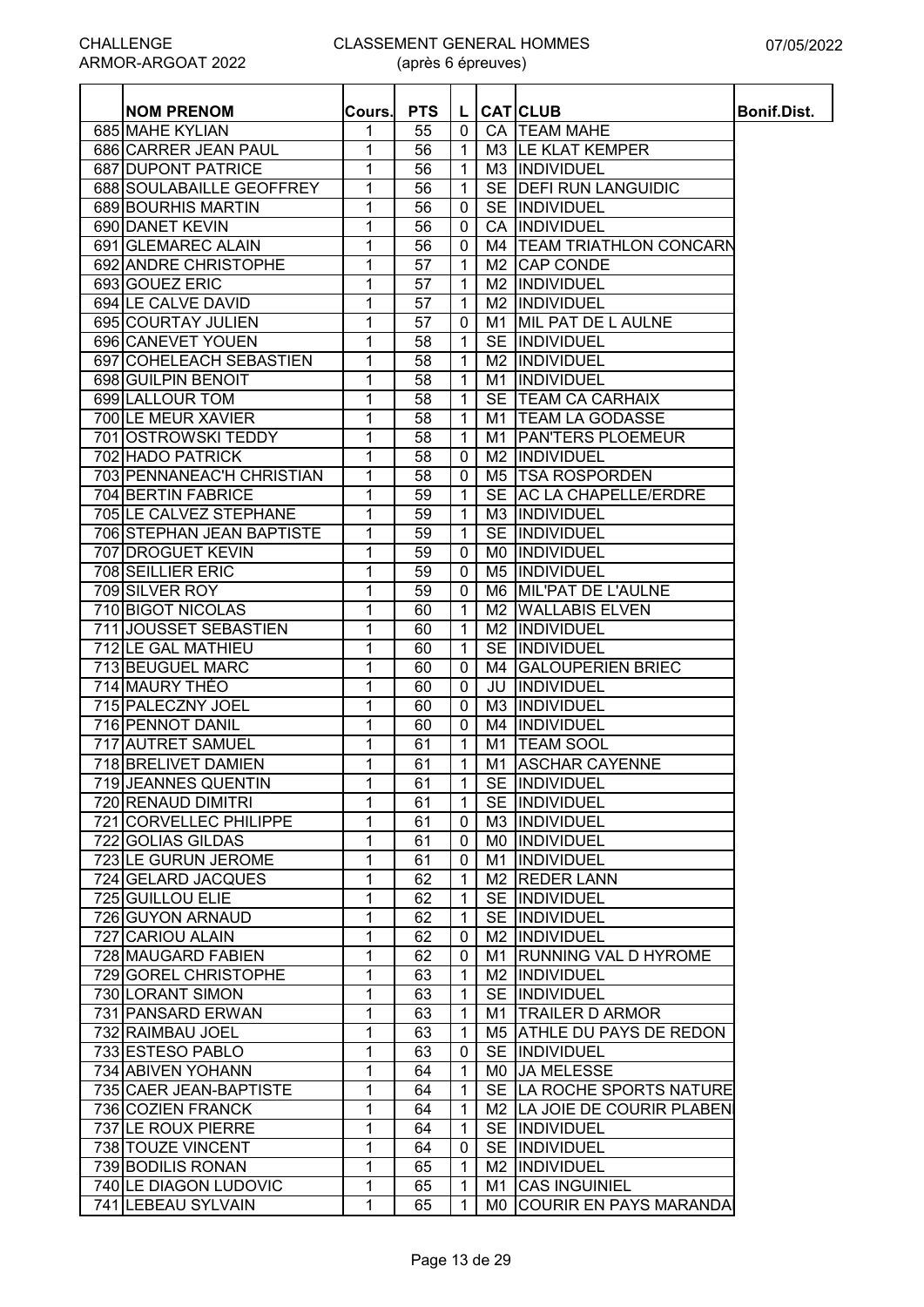| R-ARGOAT 2022           |          | (après 6 épreuves) |   |     |                          |                    |  |  |  |  |  |  |
|-------------------------|----------|--------------------|---|-----|--------------------------|--------------------|--|--|--|--|--|--|
| <b>NOM PRENOM</b>       | .Cours.l | <b>PTS</b>         |   |     | <b>CAT</b> CLUB          | <b>Bonif.Dist.</b> |  |  |  |  |  |  |
| PELLETER PATRICE        |          | 65                 |   |     | M3 FOULEES VARZECOISES   |                    |  |  |  |  |  |  |
| <b>THOMAS CEDRIC</b>    |          | 65                 |   | M0. | <b>INDIVIDUEL</b>        |                    |  |  |  |  |  |  |
| <b>BUISSON BENJAMIN</b> |          | 65                 | 0 | M1  | INDIVIDUEL               |                    |  |  |  |  |  |  |
| LANNUZEL STÉPHANE       |          | 65                 | 0 | M3  | <b>INDIVIDUEL</b>        |                    |  |  |  |  |  |  |
| <b>LECLERC CORENTIN</b> |          | 65                 | 0 | JU  | <b>BOTOU KOAT MESLAN</b> |                    |  |  |  |  |  |  |
| <b>RICHARD GAUTHIER</b> |          | 65                 | 0 | M1  | <b>INDIVIDUEL</b>        |                    |  |  |  |  |  |  |
| <b>CANN FRANCIS</b>     |          | 66                 |   |     | M4 IINDIVIDUEL           |                    |  |  |  |  |  |  |

| 742 PELLETER PATRICE      | 1 | 65              | $\mathbf{1}$   |    | M3 FOULEES VARZECOISES         |  |
|---------------------------|---|-----------------|----------------|----|--------------------------------|--|
| 743 THOMAS CEDRIC         | 1 | 65              | $\mathbf{1}$   |    | MO INDIVIDUEL                  |  |
| 744 BUISSON BENJAMIN      | 1 | 65              | 0              |    | M1  INDIVIDUEL                 |  |
| 745 LANNUZEL STÉPHANE     | 1 | 65              | 0              |    | M3  INDIVIDUEL                 |  |
| 746 LECLERC CORENTIN      | 1 | 65              | $\mathbf 0$    |    | <b>JU BOTOU KOAT MESLAN</b>    |  |
| 747 RICHARD GAUTHIER      | 1 | 65              | $\mathbf 0$    |    | M1  INDIVIDUEL                 |  |
| 748 CANN FRANCIS          | 1 | 66              | $\mathbf{1}$   |    | M4  INDIVIDUEL                 |  |
| 749 NICOL DIDIER          | 1 | 66              | $\mathbf{1}$   |    | M5 JOGGERS DE LA LAITA         |  |
| 750 POULAIN ARNAUD        | 1 | 66              | $\mathbf{1}$   |    | M1 TRAIL DE LA VALLEE DE LA S  |  |
| 751 RIVOALLAN DENIS       | 1 | 66              | $\mathbf{1}$   |    | M4 TEAM CITROEN BRICO MARO     |  |
| 752 LE RUNIGO BAPTISTE    | 1 | 66              | 0              |    | MO  INDIVIDUEL                 |  |
| 753 COSTIOU KÉVIN         | 1 | 67              | $\mathbf{1}$   |    | SE INDIVIDUEL                  |  |
| 754 FEAT JEAN FRANCOIS    | 1 | 67              | $\mathbf{1}$   |    | SE RUZ BOUTOU PLOUGASNOU       |  |
| 755 PEDRO HENRI           | 1 | 67              | $\mathbf{1}$   |    | M1 LES COPAINS TRAILEURS       |  |
| 756 SMOLEVSKY AYMERIC     | 1 | 67              | $\mathbf{1}$   |    | SE INDIVIDUEL                  |  |
| 757 LE HENAFF CHRISTOPHER | 1 | 67              | 0              |    | SE INDIVIDUEL                  |  |
| 758 LE MOIGNO FLORENT     | 1 | 67              | 0              |    | MO INDIVIDUEL                  |  |
| 759 DURAND LOIC           | 1 | 68              | $\mathbf{1}$   |    | M5 US BANNALEC                 |  |
| 760 LAURENT YANN          |   |                 |                |    | M3  INDIVIDUEL                 |  |
|                           | 1 | 68              | $\mathbf{1}$   |    |                                |  |
| 761 PENNEC BRUNO          | 1 | 68              | $\mathbf{1}$   | M1 | INDIVIDUEL                     |  |
| 762 PONDAVEN LUDOVIC      | 1 | 68              | $\mathbf{1}$   |    | MO PSN                         |  |
| <b>763 VIC CLÉMENT</b>    | 1 | 68              | $\mathbf{1}$   |    | SE LACTIK CONNEXION            |  |
| 764 LABBE YVON            | 1 | 68              | $\mathbf 0$    |    | M5  INDIVIDUEL                 |  |
| 765 NICOLAS BENOIT        | 1 | 68              | 0              |    | M3 MELGVEN AVEN TRAIL          |  |
| 766 RIOU FREDERIC         | 1 | 68              | $\mathbf 0$    |    | M1  INDIVIDUEL                 |  |
| 767 HENNEBAUT BRENDAN     | 1 | 69              | $\mathbf{1}$   |    | SE BLES D'OR GOUESNOU          |  |
| 768 VITRY JULIEN          | 1 | 69              | 1              |    | MO  INDIVIDUEL                 |  |
| 769 CLOIREC BRUNO         | 1 | 69              | $\mathbf 0$    |    | M4 INDIVIDUEL                  |  |
| 770 GABILLET MATHIEU      | 1 | 69              | $\mathbf 0$    |    | MO  INDIVIDUEL                 |  |
| 771 PENGAM MAXIME         | 1 | 69              | 0              |    | SE INDIVIDUEL                  |  |
| 772 JARLEGAN ARNAUD       | 1 | 70              | $\mathbf{1}$   | M1 | INDIVIDUEL                     |  |
| 773 KERAEN JÉRÉMY         | 1 | 70              | $\mathbf{1}$   |    | SE SNA FOUESNANT               |  |
| 774 LE BARON MICKAEL      | 1 | 70              | $\mathbf 1$    |    | M2 COURIR A KERVIGNAC          |  |
| 775 MENEZ BRUNO           | 1 | 70              | $\mathbf{1}$   |    | M5 INDIVIDUEL                  |  |
| 776 NAILI BRICE           | 1 | 70              | $\mathbf{1}$   |    | SE INDIVIDUEL                  |  |
| 777 BOYER RICHEL JACQUES  | 1 | $\overline{70}$ | $\mathbf 0$    |    | M5 CANICROSSBREIZH             |  |
| 778 LE ROUX JULIEN        | 1 | 70              | $\overline{0}$ |    | SE INDIVIDUEL                  |  |
| 779 RAPHALEN TRISTAN      | 1 | 70              | $\mathbf 0$    |    | M4 INDIVIDUEL                  |  |
| 780 RATON PATRICE         | 1 | 70              | $\mathbf 0$    |    | M4  INDIVIDUEL                 |  |
| 781 SOLLIEC GREGORY       | 1 | 70              | 0              |    | M3 FOULEES VARZECOISES         |  |
| 782 DANET EWEN            | 1 | 71              | $\mathbf{1}$   |    | ES INDIVIDUEL                  |  |
| 783 HERAULT MIKAEL        | 1 | 71              | $\mathbf 1$    |    | M1 FOULEES PLUVIGNOISES        |  |
| 784 LE CLANCHE PATRICE    | 1 | 71              | $\mathbf{1}$   |    | M2  INDIVIDUEL                 |  |
| 785 FLECHER LUCAS         | 1 | 71              | 0              |    | CA INDIVIDUEL                  |  |
| 786 GUILLEMOT ANTHONY     | 1 | 71              | 0              |    | M0   TRAIL TRO BRO MELRANT / E |  |
| 787 BRISSET MICKAEL       | 1 | 72              | $\mathbf{1}$   | M1 | INDIVIDUEL                     |  |
| 788 GAUTER GWENAEL        | 1 | 72              | $\mathbf 1$    |    | M4 LANDEVANT SPORT NATURE      |  |
| 789 GONTHIER ERIC         | 1 | 72              | $\mathbf{1}$   |    | M3 LA ROCHE SPORTS NATURE      |  |
| 790 NERZIC PIERRE         | 1 | 72              | $\mathbf 1$    |    | M1  INDIVIDUEL                 |  |
| 791 RIVIERE MICHAEL       | 1 | 72              | $\mathbf{1}$   |    | SE INDIVIDUEL                  |  |
| 792 VOIGT PAUL            | 1 | 72              | $\mathbf{1}$   |    | SE INDIVIDUEL                  |  |
|                           |   |                 |                |    |                                |  |
| 793 AUBERT CHRISTOPHE     | 1 | 72              | 0              |    | MO REG' RUN AND FUN REGUIN'    |  |
| 794 PARCHEMIN MAXIME      | 1 | 72              | 0              |    | SE INDIVIDUEL                  |  |
| 795 PASCOU LUC            | 1 | 72              | 0              |    | M4  INDIVIDUEL                 |  |
| 796 GODEFROY STEPHANE     | 1 | 73              | $\mathbf{1}$   |    | M3   TEAM CANICROSS56          |  |
| 797 MICHAUD ROMAIN        | 1 | 73              | $\mathbf 1$    |    | MO  INDIVIDUEL                 |  |
| 798 STRULLU ALAN          | 1 | 73              | 1              | M1 | INDIVIDUEL                     |  |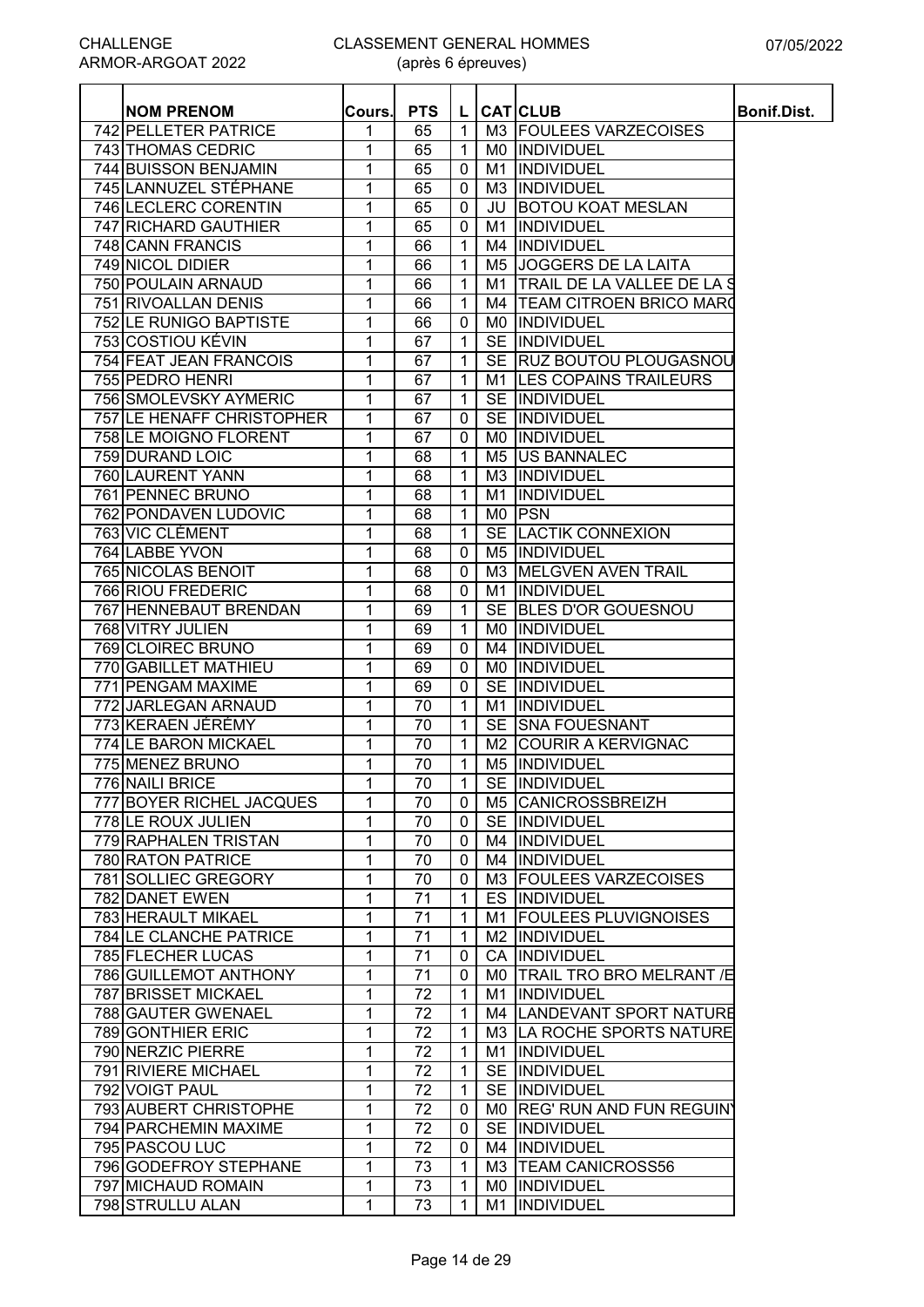| <b>NOM PRENOM</b>          | Cours.         | <b>PTS</b>      | L                 |                 | <b>CAT</b> CLUB               | <b>Bonif.Dist.</b> |
|----------------------------|----------------|-----------------|-------------------|-----------------|-------------------------------|--------------------|
| 799 LE BRAS YANNIK         | 1              | 73              | $\mathbf{0}$      |                 | M3 INDIVIDUEL                 |                    |
| 800 MEVELLEC MAELAN        | 1              | 73              | $\mathbf{0}$      |                 | M1 LANDULRUN                  |                    |
| 801 PITOU PATRICK          | 1              | 73              | 0                 |                 | M7  INDIVIDUEL                |                    |
| 802 PLENUS ANDY            | 1              | 73              | 0                 |                 | ES INDIVIDUEL                 |                    |
| 803 BARDOUIL ERIC          | 1              | 74              | 1                 |                 | M2  INDIVIDUEL                |                    |
| 804 JAFFRENNOU CHRISTOPHE  | 1              | 74              | $\mathbf{1}$      |                 | M2 INDIVIDUEL                 |                    |
| 805 KERJOSE JORDAN         | 1              | $\overline{7}4$ | 1                 |                 | SE INDIVIDUEL                 |                    |
| 806 LALLICAN PIERRE-MICHEL | 1              | 74              | 1                 |                 | M2 RUN AND BIKE PETIT-MARS    |                    |
| 807 SENANT CHRISTOPHE      | 1              | 74              | $\mathbf{1}$      |                 | M3  INDIVIDUEL                |                    |
| 808 DELEGLISE CYRIL        | 1              | 74              | 0                 |                 | M <sub>2</sub> INDIVIDUEL     |                    |
| 809 LE BLEVEC ARMAND       | 1              | 74              | 0                 |                 | M5 <b>DEFI RUN LANGUIDIC</b>  |                    |
| 810 GUEGUEN FRANCOIS       | 1              | 75              | 1                 |                 | M5 KORONG SPORTS NATURE       |                    |
| 811 LE LONS ARNAUD         | 1              | 75              | 1                 |                 | M3 INDIVIDUEL                 |                    |
| 812 MICHARD JACKY          | 1              | 75              | $\mathbf{1}$      |                 | M3 INDIVIDUEL                 |                    |
| 813 GUELLEC PATRICK        | 1              | 75              | 0                 |                 | M4  INDIVIDUEL                |                    |
| 814 LE FEE GAETAN          | 1              | 75              | 0                 |                 | MO INDIVIDUEL                 |                    |
| 815 POSTEC YOUNN           | 1              | 75              | $\mathbf 0$       |                 | SE INDIVIDUEL                 |                    |
| 816 BARBE JEREMY           | 1              | 76              | $\mathbf 1$       |                 | MO INDIVIDUEL                 |                    |
| 817 CHANEY FREDERIC        | 1              | 76              | $\mathbf 1$       |                 | MO TREGUNC RAID FS            |                    |
| 818 ROCUET FABRICE         | 1              | 76              | $\mathbf{1}$      |                 | M3 SEMELLES DOUARNENISTES     |                    |
| 819 BRANDT FREDDY          | 1              | 76              | 0                 |                 | M5 PAN'TERS PLOEMEUR          |                    |
| 820 DELEPLANQUE THOMAS     | $\overline{1}$ | 77              | $\mathbf{1}$      |                 | MO INDIVIDUEL                 |                    |
| 821 DEPREUX FRANCK         | 1              | $\overline{77}$ | 1                 |                 | M3 CIMA/TEAM DU PELEM         |                    |
| 822 GOMES ROMAIN           | 1              | 77              | $\mathbf{1}$      |                 | MO INDIVIDUEL                 |                    |
| 823 LE CLEZIO LUDOVIC      | 1              | $\overline{77}$ | $\mathbf{1}$      |                 | M2  INDIVIDUEL                |                    |
| 824 LE TOUZIC OLIVIER      | 1              | $\overline{77}$ | 1                 |                 | M <sub>2</sub> INDIVIDUEL     |                    |
| 825 TREMEAC MICHAEL        | 1              | 77              | 1                 | M3              | <b>TEAM TRAIL ABER BENOIT</b> |                    |
| 826 BOURVIC DAVID          |                | $\overline{77}$ |                   |                 | INDIVIDUEL                    |                    |
|                            | 1              | 77              | 0<br>$\mathbf{0}$ | M0<br><b>SE</b> |                               |                    |
| 827 CAPITAINE VALENTIN     | 1              |                 |                   |                 | <b>INDIVIDUEL</b>             |                    |
| 828 MARSICANO FLORIAN      | 1              | 77              | $\mathbf{0}$      |                 | MO INDIVIDUEL                 |                    |
| 829 RIO JEAN LUC           | 1              | 77              | $\mathbf{0}$      |                 | M4 COURIR A MOELAN            |                    |
| 830 GAUTIER SEBASTIEN      | 1              | 78              | $\mathbf{1}$      | M1              | INDIVIDUEL                    |                    |
| 831 LORIC JEREMY           | 1              | 78              | $\mathbf{1}$      |                 | SE INDIVIDUEL                 |                    |
| 832 MACE WILLY             | 1              | 78              | 1                 |                 | M <sub>2</sub> INDIVIDUEL     |                    |
| 833 MORVAN YVES-LOUIS      | 1              | 78              | $\mathbf{1}$      |                 | ES ENTENTE ANGEVINE ATHLET    |                    |
| 834 RANCIERE KEVIN         | 1              | 78              | $\mathbf{1}$      |                 | SE INDIVIDUEL                 |                    |
| 835 BARBE PASCAL           | 1              | 78              | 0                 |                 | M5 FOULEES CONCARNOISES       |                    |
| 836 NIGNOL JACQUES         | 1              | 78              | 0                 |                 | M1  INDIVIDUEL                |                    |
| 837 ALLANIC RONAN          | 1              | 79              | 1                 |                 | SE INDIVIDUEL                 |                    |
| 838 CORDONNIER LOUIS       | 1              | 79              | 1                 |                 | SE INDIVIDUEL                 |                    |
| 839 GILLES ALLAN           | 1              | 79              | 1                 |                 | M3 INDIVIDUEL                 |                    |
| 840 GUEVEL ALEXIS          | 1              | 79              | 1                 |                 | SE INDIVIDUEL                 |                    |
| 841 VRIGNAUD OLIVIER       | 1              | 79              | 1                 |                 | M4 CJAC                       |                    |
| 842 BARIOU SYLVAIN         | 1              | 79              | 0                 |                 | M1  INDIVIDUEL                |                    |
| 843 FOUILHE MARC           | 1              | 79              | 0                 |                 | M4 CHEVREUILS DU PAYS POUR    |                    |
| 844 ROUAT MAXIME           | 1              | 79              | 0                 |                 | SE INDIVIDUEL                 |                    |
| 845 FASILLEAU FRANCK       | 1              | $\overline{80}$ | $\mathbf{1}$      |                 | MO  INDIVIDUEL                |                    |
| 846 ICHE MARC              | 1              | 80              | 1                 |                 | M1 MANDUEL METROPOLE MAR      |                    |
| 847 LE COROLLER JULIEN     | 1              | 80              | 1                 |                 | M1 FOOTING LANDERNEEN         |                    |
| 848 PENNORS FRANCK         | 1              | 80              | 1                 |                 | M4 COURIR A MORLAIX           |                    |
| 849 PIRARD XAVIER          | 1              | 80              | $\mathbf{1}$      |                 | MO INDIVIDUEL                 |                    |
| 850 BERNARD JOEL           | 1              | 80              | 0                 |                 | M3 INDIVIDUEL                 |                    |
| 851 LE BRIS SYLVAIN        | 1              | 80              | $\mathbf{0}$      |                 | SE INDIVIDUEL                 |                    |
| 852 MALLEGOL LOIC          | 1              | 80              | $\mathbf 0$       |                 | M4  INDIVIDUEL                |                    |
| 853 MICHEL BOISSEAU        | 1              | 80              | 0                 |                 | M3  INDIVIDUEL                |                    |
| 854 LE BLANC PATRICE       | 1              | 81              | 1                 |                 | M4 KALON EAG, TOUJOURS EN     |                    |
| 855 LE GOUALLEC ARNAUD     | 1              | 81              | 1                 |                 | M3 FOULLEES DE CLEGUER        |                    |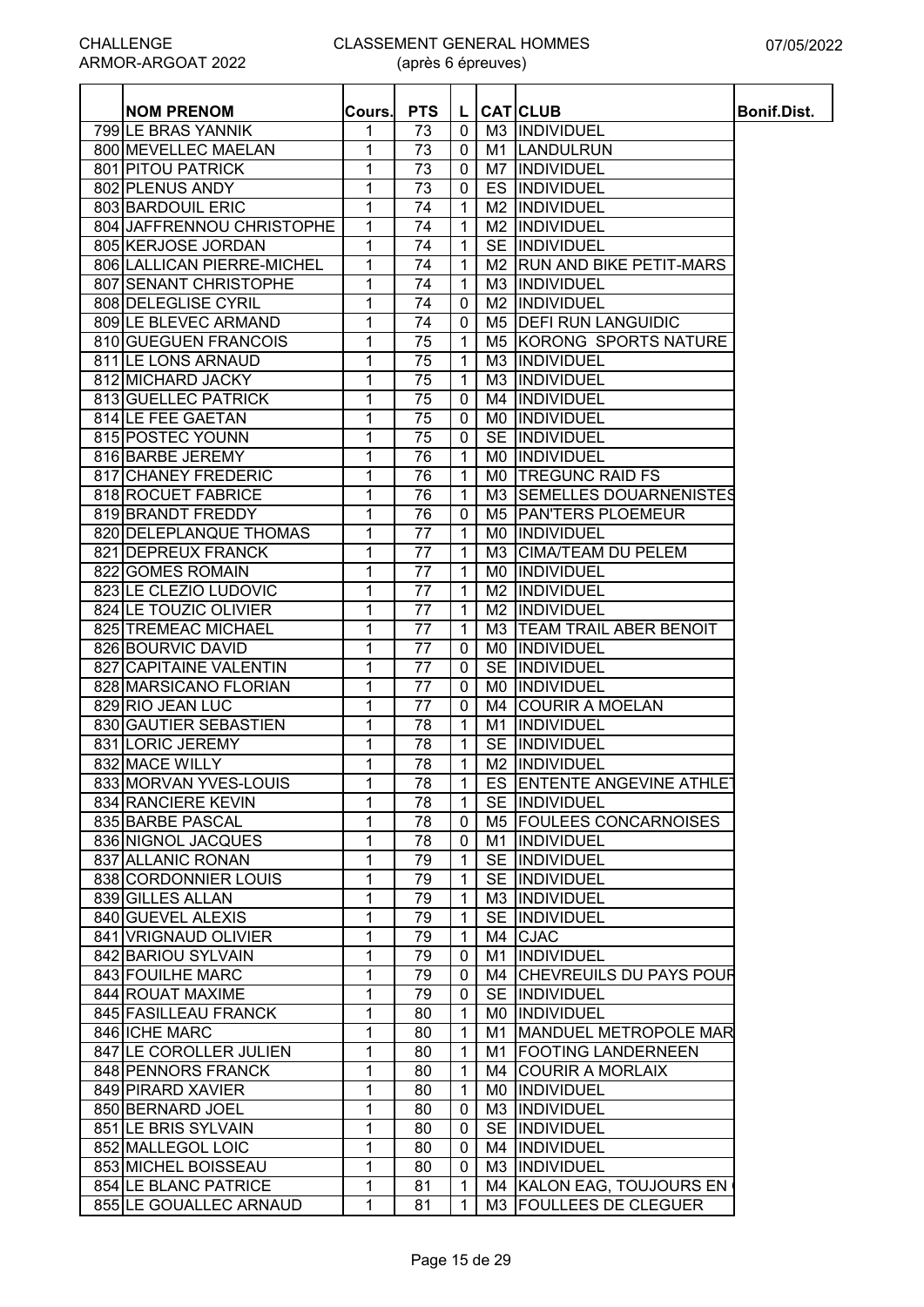| <b>NOM PRENOM</b>         | Cours. | <b>PTS</b> | L              |                | <b>CAT</b> CLUB                | <b>Bonif.Dist.</b> |
|---------------------------|--------|------------|----------------|----------------|--------------------------------|--------------------|
| 856 NICOLAS HERMANN       | 1      | 81         | $\mathbf{1}$   |                | M1 INDIVIDUEL                  |                    |
| 857 RANNOU ALAIN          | 1      | 81         | $\mathbf{1}$   |                | M4 INDIVIDUEL                  |                    |
| 858 LE GARREC ALAIN       | 1      | 81         | $\mathbf 0$    | M <sub>5</sub> | MACADAM PONT-SCORFF            |                    |
| 859 MAHE ERIC             | 1      | 81         | $\mathbf 0$    |                | M3  INDIVIDUEL                 |                    |
| 860 DENIC VINCENT         | 1      | 82         | 1              | M1             | <b>TEAM SAPAJOU</b>            |                    |
| 861 GUILLAMET SAMUEL      | 1      | 82         | $\mathbf{1}$   | M1             | INDIVIDUEL                     |                    |
| 862 LE DU PATRICK         | 1      | 82         | 1              | M4             | <b>COURIR A CORAY</b>          |                    |
| 863 MOREL ERIC            | 1      | 82         | 1              | M <sub>2</sub> | INDIVIDUEL                     |                    |
| 864 RUAUDEL BERTRAND      | 1      | 82         | 1              | M1             | LES JOGGERS DU COUESNO         |                    |
| 865 MOREAC FLORIAN        | 1      | 82         | 0              | <b>SE</b>      | INDIVIDUEL                     |                    |
| 866 GUEZEL GILLES         | 1      | 83         | $\mathbf 1$    | M4             | <b>COURIR A KERVIGNAC</b>      |                    |
| 867 HERVE GWENAEL         | 1      | 83         | $\mathbf{1}$   |                | M2 INDIVIDUEL                  |                    |
| 868 LE FLOCH JÉRÔME       | 1      | 83         | $\mathbf{1}$   | M1             | INDIVIDUEL                     |                    |
| 869 LIJOUR FREDERIC       | 1      | 83         | $\mathbf{1}$   |                | M3 USBANNALECOISE              |                    |
| 870 ALLEMAND MICHAEL      | 1      | 83         | $\pmb{0}$      | M1             | INDIVIDUEL                     |                    |
| 871 LAMOUREC DAVID        | 1      | 84         | $\mathbf{1}$   | M1             | INDIVIDUEL                     |                    |
| 872 MORVAN MICHEL         | 1      | 84         | $\mathbf{1}$   |                | M2 ELAN DU PORZAY /LES MICH    |                    |
| 873 PELLETER THIERRY      | 1      | 84         | $\mathbf{1}$   | M <sub>2</sub> | INDIVIDUEL                     |                    |
| <b>874 TOUDIC MICKAEL</b> | 1      | 84         | $\mathbf{1}$   |                | MO TESSROBIN                   |                    |
| 875 BLAYO YANNICK         | 1      | 84         | 0              |                | M3 INDIVIDUEL                  |                    |
| 876 PAYET HENRI           | 1      | 84         | $\mathbf 0$    |                | M5 INDIVIDUEL                  |                    |
| 877 SACAZES DAVY          | 1      | 84         | $\mathbf 0$    |                | MO INDIVIDUEL                  |                    |
| 878 BODROS PATRICK        | 1      | 85         | $\mathbf{1}$   |                | M2 BREIZH SPORT AVENTURE       |                    |
| 879 BONAMY ANTHONY        | 1      | 85         | $\mathbf{1}$   |                | M3 WALLABIS ELVEN              |                    |
| 880 CADRO JEAN-HILAIRE    | 1      | 85         | $\mathbf{1}$   |                | M2  INDIVIDUEL                 |                    |
| 881 FOUCAULT JULIEN       | 1      | 85         | $\mathbf{1}$   | <b>SE</b>      | E.M.I.A.                       |                    |
| 882 WATIER CYRILLE        | 1      | 85         | $\mathbf{1}$   | M3             | <b>TEAM LECLERC SPORT LARM</b> |                    |
| 883 GOASDUFF LIONEL       | 1      | 85         | 0              | M1             | INDIVIDUEL                     |                    |
| 884 KERFRIDIN GILLES      | 1      | 85         | 0              |                | M4   PLMCB LES CAVALEURS BRE   |                    |
| 885 CLERAN FRANCK         | 1      | 86         | 1              | M1             | <b>WALLABIS/GMVA</b>           |                    |
| 886 COFFORNIC JEROME      | 1      | 86         | $\mathbf{1}$   | M1             | <b>FARTLECK</b>                |                    |
| 887 JONCOUR YANN          | 1      | 86         | $\mathbf{1}$   | M1             | INDIVIDUEL                     |                    |
| 888 LE LIJOUR FREDERICK   | 1      | 86         | $\mathbf{1}$   |                | MO GAG GUIDEL                  |                    |
| 889 BOUTIN PASCAL         | 1      | 86         | $\mathbf 0$    |                | M4   RELAYEURS DU BLAVET       |                    |
| 890 FOUILLAND BENOIT      | 1      | 86         | 0 <sub>1</sub> |                | SE INDIVIDUEL                  |                    |
| 891 MAGREY TITOUAN        | 1      | 86         | $\mathbf 0$    |                | SE INDIVIDUEL                  |                    |
| 892 BONALD NICOLAS        | 1      | 87         | $\mathbf{1}$   |                | SE INDIVIDUEL                  |                    |
| 893 HENRIO CHRISTOPHE     | 1      | 87         | 1              |                | M3 LANDEVANT SPORT NATURE      |                    |
| 894 LE GLOUANEC YANNICK   | 1      | 87         | $\mathbf{1}$   |                | MO INDIVIDUEL                  |                    |
| 895 LEFRANC FABIEN        | 1      | 87         | $\mathbf{1}$   |                | M1 QUEVEN ATHLETISME           |                    |
| 896 ESQUE AYMERIC         | 1      | 87         | 0              |                | SE INDIVIDUEL                  |                    |
| 897 FOUILLAND XAVIER      | 1      | 87         | 0              |                | MO  INDIVIDUEL                 |                    |
| 898 LE MOAL YANNICK       | 1      | 87         | 0              | M1             | INDIVIDUEL                     |                    |
| 899 CHRISTIEN LUDOVIC     | 1      | 88         | $\mathbf 1$    |                | M2 LES FOULEES DE CLEGUER      |                    |
| 900 COUGOULAT YANN        | 1      | 88         | 1              |                | M2 LANDEVANT SPORT NATURE      |                    |
| 901 THOUELIN GUIREG       | 1      | 88         | $\mathbf 1$    |                | SE INDIVIDUEL                  |                    |
| 902 GRESSIER GILLES       | 1      | 88         | 0              |                | M5  INDIVIDUEL                 |                    |
| 903 RIVALAIN FABIEN       | 1      | 88         | 0              |                | SE MACADAM PONT-SCORFF         |                    |
| 904 EUSEBE FLORENT        | 1      | 89         | $\mathbf{1}$   |                | M3 CIMA PAYS AURAY             |                    |
| 905 ROMAIN CYRIL          | 1      | 89         | $\mathbf{1}$   |                | M2 COUREURS PRES SEES          |                    |
| 906 STRULLU CHRISTIAN     | 1      | 89         | $\mathbf{1}$   |                | M3 FOULEES VARZECOISES         |                    |
| 907 BOLLORE JEROME        | 1      | 89         | 0              |                | MO INDIVIDUEL                  |                    |
| 908 GUILLOU ALAIN         | 1      | 89         | 0              |                | M5 COUREURS DE LA PETITE MI    |                    |
| 909 HENAFF CHRISTOPHE     | 1      | 89         | 0              |                | MO ROSPORDEN OXYGENE           |                    |
| 910 DEMERS WILLIAM        | 1      | 90         | 1              |                | M3  INDIVIDUEL                 |                    |
| 911 LE MORZADEC DENIS     | 1      | 90         | 1              |                | M2  INDIVIDUEL                 |                    |
| 912 VAILLAND GILLES       | 1      | 90         | 1              | M4             | S/L COTE DE JADE ATHLETIO      |                    |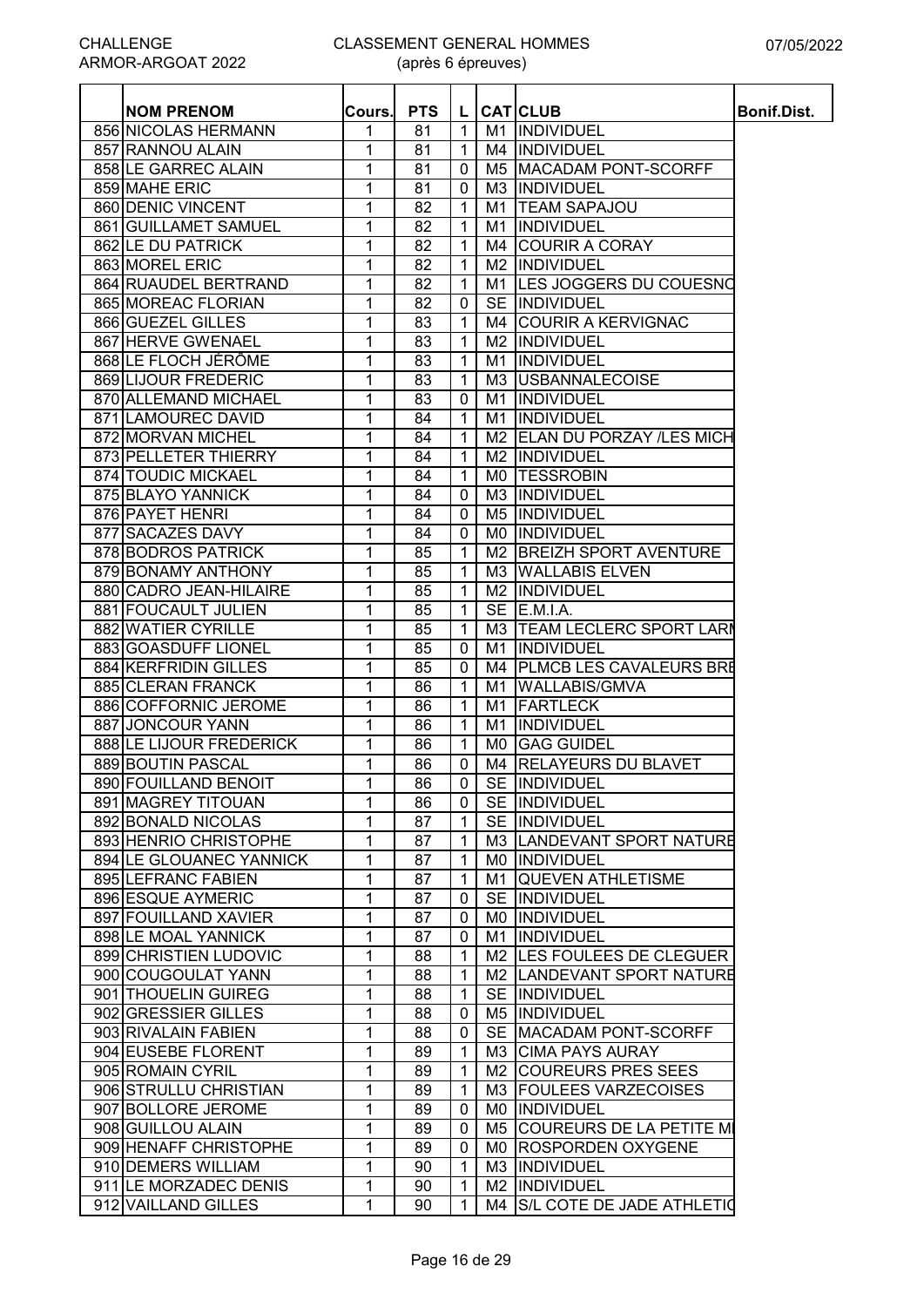| <b>NOM PRENOM</b>                          | Cours. | <b>PTS</b> | L            |                | <b>CAT</b> CLUB                 | <b>Bonif.Dist.</b> |
|--------------------------------------------|--------|------------|--------------|----------------|---------------------------------|--------------------|
| 913 CONAN BERNARD                          | 1      | 90         | 0            |                | M1  INDIVIDUEL                  |                    |
| 914 GEORGES ARNAUD                         | 1      | 91         | $\mathbf{1}$ | <b>SE</b>      | INDIVIDUEL                      |                    |
| 915 MARTIN CHRISTOPHE                      | 1      | 91         | $\mathbf 1$  |                | SE S/L SC BRIE-COMTE-ROBERT     |                    |
| 916 BEVILLON ALEXANDRE                     | 1      | 91         | $\mathbf 0$  |                | SE COURIR A MOELAN              |                    |
| 917 GOURIER MICKAEL                        | 1      | 91         | 0            | M1             | <b>RAD LOCUNOLE</b>             |                    |
| 918 SELLIN CHRISTIAN                       | 1      | 91         | $\mathbf 0$  |                | M5  INDIVIDUEL                  |                    |
| 919 AUDO DAMIEN                            | 1      | 92         | $\mathbf{1}$ | M0.            | <b>IENDURANCE SHOP LANESTE</b>  |                    |
| 920 FITAMANT MATHIEU                       | 1      | 92         | $\mathbf{1}$ | M0.            | INDIVIDUEL                      |                    |
| 921 HELLEGOUARCH PATRICE                   | 1      | 92         | 1            | M3             | <b>MACADAM PONT SCORFF</b>      |                    |
| 922 KERVADEC LUDOVIC                       | 1      | 92         | $\mathbf{1}$ | M1             | <b>LANDEVANT SPORT NATURE</b>   |                    |
| 923 LE MARECHAL JEAN YVES                  | 1      | 92         | 0            | M5             | <b>COURIR A PLOMEUR</b>         |                    |
| 924 MIOSSEC VINCENT                        | 1      | 92         | 0            | M0.            | <b>INDIVIDUEL</b>               |                    |
| 925 ADAM ANTOINE                           | 1      | 93         | 1            |                | SE INDIVIDUEL                   |                    |
| 926 LAFRANCHE STEPHANE                     | 1      | 93         | $\mathbf{1}$ |                | M1 L'ULTRA MARIN, RAID DU GO    |                    |
| 927 LENEVEU WANDY                          | 1      | 93         | $\mathbf{1}$ |                | SE INDIVIDUEL                   |                    |
| 928 PENSIVY ADRIEN                         | 1      | 93         | $\mathbf{1}$ |                | SE IINDIVIDUEL                  |                    |
| 929 LAPPART PHILIPPE                       | 1      | 93         | $\mathbf 0$  |                | M3 MELGVEN AVEN TRAIL           |                    |
| 930 BLANCHARD CHRISTIAN                    | 1      | 94         | $\mathbf{1}$ |                | M4 INDIVIDUEL                   |                    |
| 931 JOLIVET BERTRAND                       | 1      | 94         | $\mathbf{1}$ |                | M4 INDIVIDUEL                   |                    |
| 932 LAPLANCHE LUC                          | 1      | 94         | $\mathbf{1}$ |                | M5 COURIR A KERVIGNAC           |                    |
| 933 LE RUYET PHILIPPE                      | 1      | 94         | $\mathbf 1$  |                | M3   TKB - TRAIL DU KREIZ BREIZ |                    |
| 934 KEROUANTON GWENOLE                     | 1      | 94         | $\mathbf 0$  |                | SE INDIVIDUEL                   |                    |
| 935 LE MOING VINCENT                       | 1      | 94         | $\mathbf 0$  |                | M1 INDIVIDUEL                   |                    |
| 936 DENIZOT JOCELYN                        | 1      | 95         | $\mathbf{1}$ | M2             | <b>COURIR A POULDREUZIC</b>     |                    |
| 937 LE QUERNEC FREDERIC                    | 1      | 95         | $\mathbf{1}$ | M2             | INDIVIDUEL                      |                    |
| 938 LE RIBOTER SYLVAIN                     | 1      | 95         | $\mathbf{1}$ | M <sub>2</sub> | <b>TEAM RIDER TATOO</b>         |                    |
| 939 MOREAU MATTHIEU                        | 1      | 95         | $\mathbf{1}$ | M1             | <b>INDIVIDUEL</b>               |                    |
| 940 CORRE DIDIER                           | 1      | 95         | 0            | M3.            | <b>FOULEES VARZECOISES</b>      |                    |
| 941 LE BAGOUSSE PIERRE                     | 1      | 95         | 0            |                | <b>MO IINDIVIDUEL</b>           |                    |
| 942 GUYADER ROMAIN                         | 1      | 96         | $\mathbf 1$  |                | <b>SE IINDIVIDUEL</b>           |                    |
| 943 MAHE THIBAULT                          | 1      | 96         | $\mathbf{1}$ |                | MO <b>ITEAM MAHE</b>            |                    |
| 944 NARZUL DAVID                           | 1      | 96         | $\mathbf 1$  |                | M2  INDIVIDUEL                  |                    |
| 945 SELLIN MANU                            | 1      | 96         | $\mathbf 1$  |                | M2 COURIR A MOELAN              |                    |
| 946 BILLET BRIEUC                          | 1      | 96         | $\mathbf 0$  |                | SE INDIVIDUEL                   |                    |
| 947 BLANCHARD FLORIAN                      | 1      | 96         | 0            |                | M1 INDIVIDUEL                   |                    |
| 948 SCOUR JIMMY                            | 1      | 96         | $\mathbf 0$  |                | SE INDIVIDUEL                   |                    |
| 949 GRAIGNIC JONATHAN                      | 1      | 97         | $\mathbf{1}$ |                | MO FOULEES PLUVIGNOISES         |                    |
| 950 KAN EMMANUEL                           | 1      | 97         | $\mathbf{1}$ |                | M1  INDIVIDUEL                  |                    |
| 951 MILLET BERTRAND                        | 1      | 97         | $\mathbf 1$  |                | M5 QUEVEN ATHLETISME            |                    |
| 952 MOTTA JONATHAN                         | 1      | 97         | $\mathbf{1}$ |                | MO EA SAINT-MALO                |                    |
| 953 GONSACES PETER                         | 1      | 97         | 0            |                | SE INDIVIDUEL                   |                    |
| 954 GOURVES DIDIER                         | 1      | 97         | $\mathbf 0$  |                | M4 COURIR A CHATEAULIN          |                    |
| 955 ABIVEN YANN                            |        |            |              |                | M2 MELGVEN AVEN TRAIL           |                    |
|                                            | 1      | 98         | $\mathbf 1$  |                | M1 INDIVIDUEL                   |                    |
| 956 BOTHOREL BENOIT<br>957 KAN PIERRE-YVES | 1      | 98         | $\mathbf{1}$ |                |                                 |                    |
|                                            | 1      | 98         | $\mathbf 1$  |                | MO INDIVIDUEL                   |                    |
| 958 L'HENAFF GUILLAUME                     | 1      | 98         | $\mathbf{1}$ |                | MO LES PAN'TERS                 |                    |
| 959 DEFFEE GUENAEL                         | 1      | 98         | $\mathbf 0$  |                | M3 INDIVIDUEL                   |                    |
| 960 GILLAIZEAU JULIEN                      | 1      | 98         | 0            |                | M1 INDIVIDUEL                   |                    |
| 961 LE MENEC CLÉMENT                       | 1      | 98         | 0            |                | SE FADAS DU MATIN               |                    |
| 962 QUERE MATHIEU                          | 1      | 98         | $\mathbf 0$  |                | SE INDIVIDUEL                   |                    |
| 963 DELIN MAXIME                           | 1      | 99         | $\mathbf 1$  |                | SE   PLOUDALMEZEAU (29830)      |                    |
| 964 GOUGEON SEBASTIEN                      | 1      | 99         | $\mathbf 1$  |                | M2 PAN'TERS PLOEMEUR            |                    |
| 965 MOULIN PATRICK                         | 1      | 99         | $\mathbf{1}$ | M1             | <b>INDIVIDUEL</b>               |                    |
| 966 BICREL PABLO                           | 1      | 99         | 0            | JU             | <b>INDIVIDUEL</b>               |                    |
| 967 LECOQ NICOLAS                          | 1      | 99         | 0            |                | M2 INDIVIDUEL                   |                    |
| 968 RIGOUSSEN DAVID                        | 1      | 99         | 0            |                | SE INDIVIDUEL                   |                    |
| 969 SARAULLO MICHEL                        | 1      | 99         | 0            |                | M3  INDIVIDUEL                  |                    |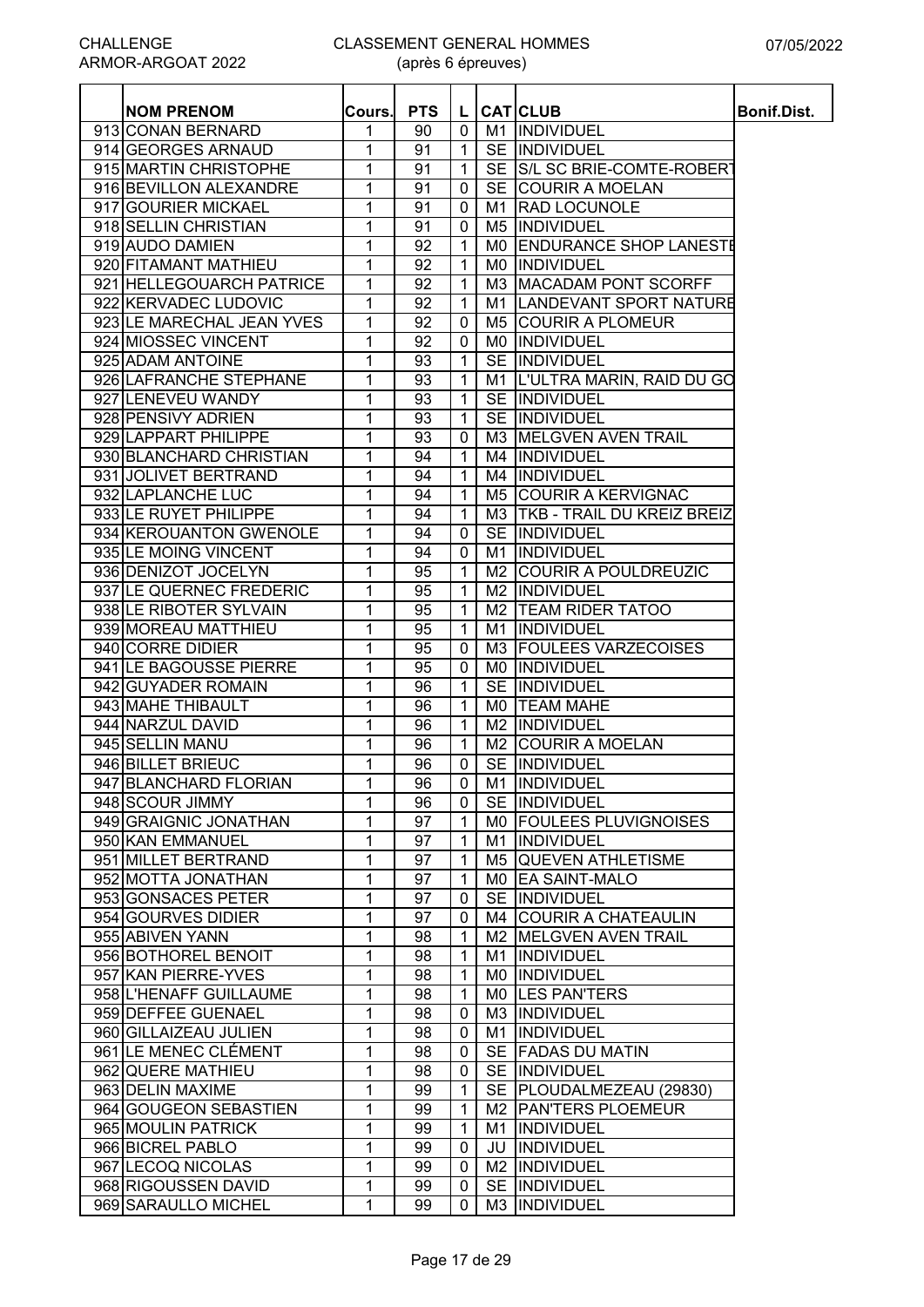Ξ

(après 6 épreuves)

| <b>NOM PRENOM</b>                              | Cours. | <b>PTS</b> | L                            |                | <b>CATICLUB</b>                   | <b>Bonif.Dist.</b> |
|------------------------------------------------|--------|------------|------------------------------|----------------|-----------------------------------|--------------------|
| 970 GUYADER BENOIT                             | 1      | 100        | $\mathbf{1}$                 | M1             | <b>ATRAS</b>                      |                    |
| 971 KERLEROUX MATTHIEU                         | 1      | 100        | $\mathbf{1}$                 |                | M2 SWIMRUNNERS DU FAR OUE         |                    |
| 972 LE LOUER JOEL                              | 1      | 100        | $\mathbf{1}$                 | M4             | <b>DEFI RUN LANGUIDIC</b>         |                    |
| 973 NEDELEC JEAN RENE                          | 1      | 100        | $\mathbf{1}$                 | M5             | <b>SNA FOUESNANT</b>              |                    |
| 974 FERRAND ROMAIN                             | 1      | 100        | $\mathbf 0$                  | <b>SE</b>      | INDIVIDUEL                        |                    |
| 975 ROLLAND FRANCK                             | 1      | 100        | $\mathbf 0$                  | M3             | <b>CANICROSSBREIZH</b>            |                    |
| 976 BARBIER LIONEL                             | 1      | 101        | $\mathbf{1}$                 | M <sub>2</sub> | INDIVIDUEL                        |                    |
| 977 EVEN PIERRE                                | 1      | 101        | $\mathbf{1}$                 | M1             | SWIMRUNNERS DU FAR OUE            |                    |
| 978 OGER PIERRE                                | 1      | 101        | $\mathbf{1}$                 | M0.            | <b>ASEC ATHLE</b>                 |                    |
| 979 RENAUX CHRISTOPHER                         | 1      | 101        | $\mathbf{1}$                 | M0             | <b>COURIR A POULDREUZIC</b>       |                    |
| 980 CAPITAINE PATRICK                          | 1      | 101        | 0                            | M4             | <b>GALOUPERIEN BRIEC</b>          |                    |
| 981 TOUSSAINT HERVE                            | 1      | 101        | 0                            | M <sub>3</sub> | INDIVIDUEL                        |                    |
| 982 DANET FABIEN                               | 1      | 102        | $\mathbf{1}$                 | M <sub>2</sub> | <b>BZH TRAIL TEAM - KIKOUROI</b>  |                    |
| 983 GRELLIER YANN                              | 1      | 102        | $\mathbf{1}$                 | M0             | INDIVIDUEL                        |                    |
| 984 LAVENTURE SYLVAIN                          | 1      | 102        | $\mathbf{1}$                 | M3.            | LES FOULEES DE CLEGUER            |                    |
| 985 LESVEN RONAN                               | 1      | 102        | 1                            | M3             | <b>SWIMRUNNERS DU FAR OUR</b>     |                    |
| 986 BOURLES ALAIN                              | 1      | 102        | $\mathbf 0$                  | M5             | <b>INDIVIDUEL</b>                 |                    |
| 987 LE BIHAN THOMAS                            | 1      | 102        | $\mathbf 0$                  | M0             | INDIVIDUEL                        |                    |
| 988 ROUAULT BASTIEN                            | 1      | 102        | 0                            | M0             | MONTAIGU VENDEE FOOTBA            |                    |
| 989 CORVAISIER JULIEN                          | 1      | 103        | $\mathbf{1}$                 | <b>SE</b>      | INDIVIDUEL                        |                    |
| 990 MAGRE HUGO                                 | 1      | 103        | $\mathbf{1}$                 |                | SE INDIVIDUEL                     |                    |
| 991 MARCHAND GWENAEL                           | 1      | 103        | $\mathbf{1}$                 | M1             | <b>QUIMPER TRIATHLON</b>          |                    |
| 992 UZUREAU SIMON                              | 1      | 103        | $\mathbf{1}$                 |                | <b>SE ASEC ATHLE</b>              |                    |
| 993 BOISSEAU MICHEL                            | 1      | 103        | $\mathbf 0$                  | M3             | <b>INDIVIDUEL</b>                 |                    |
| 994 LAYOUR FABRICE                             | 1      | 103        | $\mathbf 0$                  | M2             | INDIVIDUEL                        |                    |
| 995 MESSAOUI DANIEL                            | 1      | 103        | $\mathbf 0$                  | M4             | <b>COURIR A MOELAN</b>            |                    |
| 996 LE TALLEC JEAN-PHILIPPE                    | 1      | 104        | $\mathbf{1}$                 | M2             | <b>LES PANTERS</b>                |                    |
| 997 L'HENORET THOMAS                           | 1      | 104        | $\mathbf{1}$                 | M0             | INDIVIDUEL                        |                    |
| 998 NEGARET FREDERIC                           | 1      | 104        | $\mathbf 1$                  | M <sub>3</sub> | <b>VAINCRE PARKINSON</b>          |                    |
| 999 CALVARIN ALEXANDRE                         | 1      | 105        | $\mathbf{1}$                 | M1             | <b>INDIVIDUEL</b>                 |                    |
| 1000 LE MOING JEROME                           | 1      | 105        | $\mathbf{1}$                 | M1             | <b>COURIR A LANESTER</b>          |                    |
| 1001 LE NY ARNAUD                              | 1      | 105        | 1                            | M1             | <b>INDIVIDUEL</b>                 |                    |
| 1002 TOBIE VALENTIN                            | 1      | 105        | 1                            | <b>SE</b>      | <b>INDIVIDUEL</b>                 |                    |
| 1003 HERVE EMMANUEL                            | 1      | 105        | $\mathbf 0$                  | M3             | <b>INDIVIDUEL</b>                 |                    |
| 1004 LE SAEC DIDIER                            | 1      | 105        | $\mathbf 0$                  |                | M4  INDIVIDUEL                    |                    |
| 1005 LEGENDRE FABRICE<br>1006 CORBIHAN NICOLAS | 1      | 105        | 0                            |                | M3  INDIVIDUEL                    |                    |
| 1007 DERVOUT MICKAEL                           | 1      | 106        | $\mathbf{1}$                 |                | MO INDIVIDUEL                     |                    |
| 1008 LE GROIGNEC JEREMIE                       | 1      | 106        | $\mathbf 1$                  |                | MO LES GAZELLES D'ANTRAN          |                    |
| 1009 POULIQUEN ALAIN                           | 1      | 106        | $\mathbf{1}$<br>$\mathbf{1}$ |                | SE INDIVIDUEL<br>M5 SNA FOUESNANT |                    |
| 1010 GUILLOU ARNAUD REMY                       | 1<br>1 | 106<br>106 | $\mathbf 0$                  | M2             | <b>TREG'1 RUN</b>                 |                    |
| 1011 LE BEC GILBERT                            | 1      | 106        | $\mathbf 0$                  |                | M5  INDIVIDUEL                    |                    |
| 1012 YANNIC JEAN-PIERRE                        | 1      | 106        | $\mathbf 0$                  | M4             | INDIVIDUEL                        |                    |
| 1013 DESBRUYERES DAMIEN                        | 1      | 107        | $\mathbf{1}$                 | M0.            | INDIVIDUEL                        |                    |
| 1014 GAGEOT STEPHANE                           | 1      | 107        | $\mathbf{1}$                 | M3.            | <b>COURIR A CHANTEPIE</b>         |                    |
| 1015 NICOLAS JACQUES                           | 1      | 107        | 0                            |                | M6 INDIVIDUEL                     |                    |
| 1016 NOC ERWAN                                 | 1      | 107        | $\mathbf 0$                  | M2             | INDIVIDUEL                        |                    |
| 1017 PILOU MAGIC                               | 1      | 107        | 0                            |                | M2 COURIR A SAINT-DIVY            |                    |
| 1018 SAVINA MICHEL                             | 1      | 107        | 0                            |                | M3 TSA ROSPORDEN                  |                    |
| 1019 GAGEOT JORDAN                             | 1      | 108        | 1                            |                | SE INDIVIDUEL                     |                    |
| 1020 LE CUNFF VINCENT                          | 1      | 108        | $\mathbf{1}$                 |                | MO INDIVIDUEL                     |                    |
| 1021 PRAT JEAN-ANDRÉ                           | 1      | 108        | $\mathbf{1}$                 | M2             | <b>INDIVIDUEL</b>                 |                    |
| 1022 TEFFO SAMUEL                              | 1      | 108        | $\mathbf{1}$                 | M0             | <b>GUERLEDAN AVENTURES</b>        |                    |
| 1023 JAOUEN JEAN FRANCOIS                      | 1      | 108        | 0                            | M1             | <b>INDIVIDUEL</b>                 |                    |
| 1024 RODRIGUES ANTONY                          | 1      | 108        | 0                            | M2             | INDIVIDUEL                        |                    |
| 1025 BUISSON AURELIEN                          | 1      | 109        | $\mathbf 1$                  | M1             | <b>INDIVIDUEL</b>                 |                    |
| 1026 CHAPALAIN CHRISTOPHE                      | 1      | 109        | $\mathbf{1}$                 |                | M2  TEAM DU 84                    |                    |
|                                                |        |            |                              |                |                                   |                    |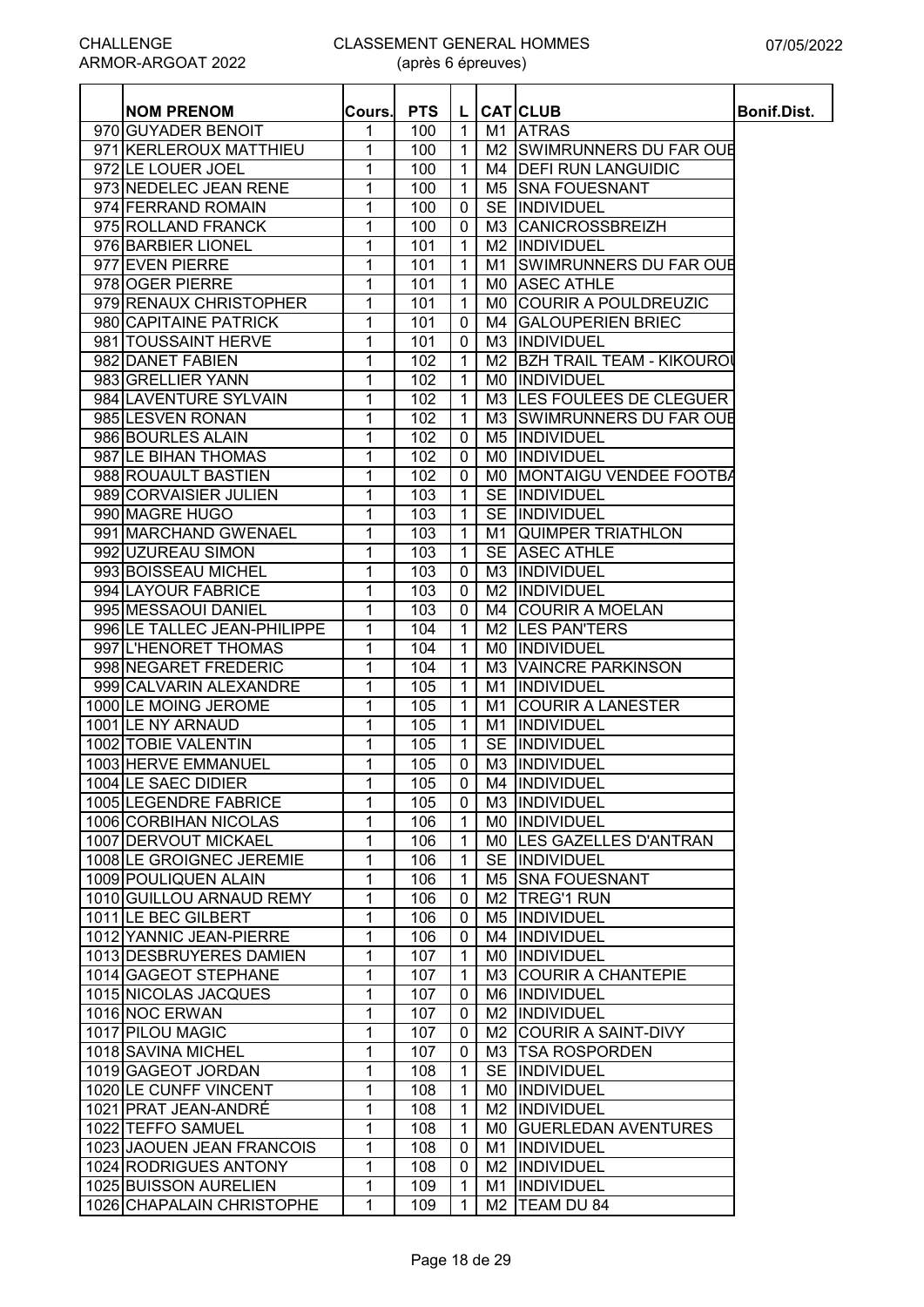| <b>NOM PRENOM</b>            |             | <b>PTS</b>       | L              |                | <b>CAT</b>  CLUB               |                    |
|------------------------------|-------------|------------------|----------------|----------------|--------------------------------|--------------------|
| 1027 LECHAPELIER JOSIAN      | Cours.<br>1 |                  | $\mathbf{1}$   |                | SE INDIVIDUEL                  | <b>Bonif.Dist.</b> |
| 1028 LOHOU STEVEN            | 1           | 109<br>109       | $\mathbf{1}$   | M0             | INDIVIDUEL                     |                    |
| 1029 LE CUN CHRISTOPHE       | 1           | 109              | $\mathbf 0$    | M2             | <b>HASTA BUAN</b>              |                    |
| 1030 ROCHARD JEAN-LUC        | 1           | 109              | 0              |                | M4 INDIVIDUEL                  |                    |
| 1031 BETHOULE TOM            | 1           | 110              | $\mathbf{1}$   |                | SE S/L AC LA CHAPELLE/ERDRE    |                    |
| 1032 EVENO FABRICE           | 1           | 110              | $\mathbf{1}$   |                | M3 FOULEES DE CLEGUER          |                    |
| 1033 HENROTTE MICHEL         |             | 110              |                |                | <b>COURIR A MOELAN</b>         |                    |
| 1034 PARIS ALAIN             | 1           |                  | 0              | M5             |                                |                    |
|                              | 1           | 110              | 0              | M4             | <b>CARHAIX VTT</b>             |                    |
| 1035 PAILLARD REGIS          | 1           | 111              | 1              | M3             | S/L GROUPE ATHLETIQUE GI       |                    |
| 1036 GUYONVARCH ROMAIN       | 1           | 111              | $\mathbf 0$    | ES             | INDIVIDUEL                     |                    |
| 1037 LE MOULLAC YANNICK      | 1           | 111              | 0              | M5             | INDIVIDUEL                     |                    |
| 1038 QUENTEL AXEL            | 1           | 111              | $\mathbf 0$    | CA             | <b>BANNALEC PAYS DE QUIMPE</b> |                    |
| 1039 LAPORTE DANIEL          | 1           | 112              | 1              | M <sub>5</sub> | <b>GUERLEDAN AVENTURE</b>      |                    |
| 1040 LE BRUN YANN            | 1           | 112              | $\mathbf{1}$   | M3             | INDIVIDUEL                     |                    |
| 1041 LE PAVIC ANTHONY        | 1           | 112              | $\mathbf{1}$   | M1             | INDIVIDUEL                     |                    |
| 1042 PELE PASCAL             | 1           | 112              | $\mathbf{1}$   | M <sub>5</sub> | <b>ATHLE RHUYS</b>             |                    |
| 1043 KERDAVID LOUIS          | 1           | 112              | $\mathbf 0$    | M4             | INDIVIDUEL                     |                    |
| 1044 LESVEN STÉPHANE         | 1           | 112              | $\mathbf 0$    |                | M4 INDIVIDUEL                  |                    |
| 1045 MASSIOT DOMINIQUE       | 1           | 113              | $\mathbf{1}$   | M <sub>2</sub> | INDIVIDUEL                     |                    |
| 1046 MOREAU FREDERIC         | 1           | 113              | $\mathbf 1$    | M2             | INDIVIDUEL                     |                    |
| 1047 PUREN MAXIME            | 1           | 113              | $\mathbf{1}$   | M0             | INDIVIDUEL                     |                    |
| 1048 ROUILLARD MICHEL        | 1           | $\overline{113}$ | $\mathbf{1}$   |                | M4 COURIR A CAUDAN             |                    |
| 1049 GUYARD SEBASTIEN        | 1           | 113              | 0              |                | M2 INDIVIDUEL                  |                    |
| 1050 LE GUENNEC ERIC         | 1           | 113              | 0              | M <sub>5</sub> | <b>CARHAIX VTT</b>             |                    |
| 1051 RAOUL BRICE             | 1           | 113              | 0              |                | SE INDIVIDUEL                  |                    |
| 1052 BRARD STEPHANE          | 1           | 114              | $\mathbf{1}$   | M3             | <b>REVEURS DE D+</b>           |                    |
| 1053 SIMIER TANGUY           | 1           | 114              | $\mathbf{1}$   | M1             | PLEDRAN                        |                    |
| 1054 BARS-PRIOL DORIAN       | 1           | 114              | $\mathbf{0}$   | JU             | <b>QUIMPER FOOTING LOISIRS</b> |                    |
| 1055 BORDES MICHAEL          | 1           | 114              | 0              | M1             | <b>INDIVIDUEL</b>              |                    |
| 1056 CANDALH STEPHANE        | 1           | 114              | $\mathbf{0}$   | M2             | <b>INDIVIDUEL</b>              |                    |
| 1057 DREAU ERWAN             | 1           | 114              | $\mathbf 0$    | M <sub>2</sub> | <b>INDIVIDUEL</b>              |                    |
| 1058 GARO ANTHONY            | 1           | 115              | $\mathbf{1}$   | M1             | <b>MACADAM PONT SCORFF</b>     |                    |
| 1059 GEORGET CLEMENT         | 1           | 115              | $\mathbf{1}$   |                | SE INDIVIDUEL                  |                    |
| 1060 LAVIGNE JEAN-CHRISTOPHE | 1           | 115              | $\mathbf{1}$   | M1             | INDIVIDUEL                     |                    |
| 1061 MAO NICOLAS             | 1           | 115              | $\mathbf{1}$   |                | SE INDIVIDUEL                  |                    |
| 1062 MEUNIER CHRISTOPHE      | 1           | 115              | $\mathbf{1}$   |                | M2 REVEURS DE D +              |                    |
| 1063 MARREC MICKAEL          | 1           | 115              | 0              |                | M3 INDIVIDUEL                  |                    |
| 1064 REQUIN JÉRÔME           | 1           | 115              | 0              |                | MO GOURIN TRIATHLON            |                    |
| 1065 PEARCE RICHARD          | 1           | 116              | $\mathbf{1}$   |                | M2 INDIVIDUEL                  |                    |
| 1066 PICHON MICKAEL          | 1           | 116              | $\mathbf{1}$   | M1             | <b>MACADAM PONT-SCORFF</b>     |                    |
| 1067 REGNIER ROBIN           | 1           | 116              | $\mathbf{1}$   |                | SE INDIVIDUEL                  |                    |
| 1068 SAVINA GUY              | 1           | 116              | 0              |                | M4 TSA ROSPORDEN               |                    |
| 1069 DE CADENET BENOIT       | 1           | 117              | $\mathbf{1}$   |                | M3   DEFI MATTHIEU CRAFF       |                    |
| 1070 DE KERVILET JEAN-FRANCO | 1           | 117              | $\mathbf{1}$   | M1             | <b>INDIVIDUEL</b>              |                    |
| 1071 LE LAMER THIERRY        | 1           | 117              | $\mathbf{1}$   | M1             | <b>TREC ST YVI</b>             |                    |
| 1072 LOUIS REMI              | 1           | 117              | $\mathbf{1}$   |                | MO SAINT-MALO SPORTS LOISIR    |                    |
| 1073 PROUTEAU CEDRIC         | 1           | 117              | $\overline{1}$ |                | M2 RAID'APTE                   |                    |
| 1074 BAZZAZ JULIEN           | 1           | 117              | 0              |                | MO  INDIVIDUEL                 |                    |
| 1075 LE PENDU FRANCOIS       | 1           | 117              | 0              |                | M6 INDIVIDUEL                  |                    |
| 1076 ROUDAUT XAVIER          | 1           | 117              | 0              |                | M4  INDIVIDUEL                 |                    |
| 1077 CAUSEUR JEAN-MARIE      | 1           | 118              | $\mathbf{1}$   |                | M1  INDIVIDUEL                 |                    |
| 1078 MARNAT LUC              | 1           | 118              | $\mathbf{1}$   |                | SE INDIVIDUEL                  |                    |
| 1079 MORTIER AURELIEN        | 1           | 118              | $\mathbf{1}$   |                | $M2$ EAC                       |                    |
| 1080 YVINOU NICOLAS          | 1           | 118              | $\mathbf{1}$   |                | MO INDIVIDUEL                  |                    |
| 1081 BARROT SYLVAIN          | 1           | 118              | 0              | M1             | INDIVIDUEL                     |                    |
| 1082 DENIEL MARC             | 1           | 119              |                | 1 M2           | <b>INDIVIDUEL</b>              |                    |
| 1083 FEUGAS THIERRY          | 1           | 119              |                | $1$ M1         | <b>INDIVIDUEL</b>              |                    |
|                              |             |                  |                |                |                                |                    |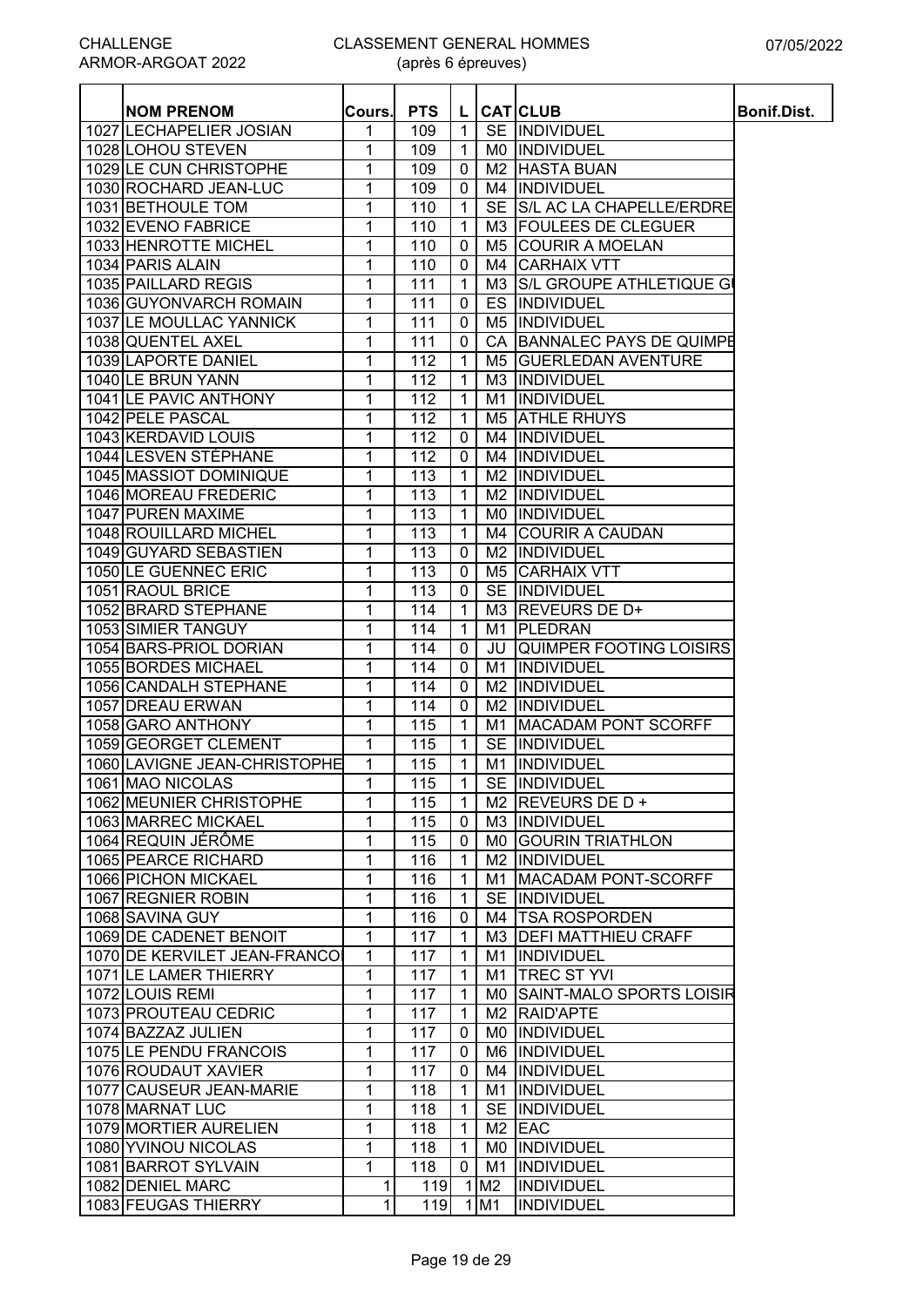#### CLASSEMENT GENERAL HOMMES

(après 6 épreuves)

| <b>NOM PRENOM</b>        | Cours.       | <b>PTS</b>       |                         | L CATICLUB                     | Bonif.Dist. |
|--------------------------|--------------|------------------|-------------------------|--------------------------------|-------------|
| 1084 GALLERAND BASTIEN   | 1            | 119              | 1 M <sub>0</sub>        | YOUBIM J.L.O                   |             |
| 1085 GARDONI PAUL        | 1            | 119              | $1$ SE                  | INDIVIDUEL                     |             |
| 1086 LE MEUR ERIC        | 1            | 119              | $0$ M <sub>3</sub>      | <b>COURIR A PLOUARET</b>       |             |
| 1087 OMARI DAMIEN        | 1            | 119              | $0$ <sub>ES</sub>       | INDIVIDUEL                     |             |
| 1088 BLIN CORENTIN       | 1            | 120              | $1$ SE                  | INDIVIDUEL                     |             |
| 1089 CADIOU BRUNO        | 1            | 120              | $1$ M <sub>1</sub>      | IIL ÉTAIT UNE FOIE             |             |
| 1090 CONTE BRUNO         | 1            | 120              | $0$ M <sub>3</sub>      | <b>MACADAM PONT-SCORFF</b>     |             |
| 1091 DERELY CONSTANT     |              | 120              | $0$ SE                  | INDIVIDUEL                     |             |
|                          | 1            |                  | $0$ M <sub>6</sub>      |                                |             |
| 1092 GUIRRIEC DIDIER     | 1            | 120              |                         | <b>INDIVIDUEL</b>              |             |
| 1093 BAILLEUX LOIC       | 1            | 121              | 1 M <sub>0</sub>        | INDIVIDUEL                     |             |
| 1094 GAIFFAS ALAIN       | 1            | 121              | $1$ M <sub>1</sub>      | <b>REDERIEN CAP SIZUN</b>      |             |
| 1095 JAFFRE FABRICE      | 1            | 121              | $1$ M <sub>1</sub>      | INDIVIDUEL                     |             |
| 1096 MARGUET NICOLAS     | 1            | 121              | $1$ M <sub>1</sub>      | <b>INDIVIDUEL</b>              |             |
| 1097 RYBICKI ARNAUD      | 1            | 121              | $1$ MO                  | <b>INDIVIDUEL</b>              |             |
| 1098 GOJON STEPHANE      | 1            | 121              | $0$ M4                  | <b>INDIVIDUEL</b>              |             |
| 1099 RIOU TANGUY         | 1            | 121              | $0$ <sub>SE</sub>       | INDIVIDUEL                     |             |
| 1100 BARON GILDAS        | 1            | 122              | 1 M2                    | LES LUTINS DU CRANOU           |             |
| 1101 LE SAUCE CHRISTOPHE | 1            | 122              | $1$ M <sub>1</sub>      | <b>GALOUPERIEN KEMPERLE</b>    |             |
| 1102 LE ROUX ERIC        | 1            | 122              | $0$ M <sub>3</sub>      | INDIVIDUEL                     |             |
| 1103 FLOCH JOHAN         | 1            | 123              | $1$ M <sub>1</sub>      | NATURVAN SAINT-URBAIN          |             |
| 1104 GARCIA ROMAIN       | 1            | 123              | $1$ SE                  | <b>INDIVIDUEL</b>              |             |
| 1105 GOULARD JEAN PAUL   | 1            | 123              | 1 M4                    | <b>GALOUPERIEN BRIEC</b>       |             |
| 1106 LE BOUILL DENIS     | 1            | 123              | $1$ M <sub>3</sub>      | <b>GUERLEDAN AVENTURES - I</b> |             |
| 1107 TEKAYA KARIM        | 1            | 123              | $1$ M1                  | INDIVIDUEL                     |             |
| 1108 CARREE LIONEL       | 1            | 123              | $0$ M <sub>3</sub>      | <b>ENDURANCE LOISIR PLOUAY</b> |             |
| 1109 SINOU MORGAN        | 1            | $\overline{123}$ | $0$ SE                  | <b>QUIMPER FOOTING LOISIRS</b> |             |
| 1110 CHOQUET JEROME      | 1            | 124              | $1$ M <sub>2</sub>      | <b>CAVALEURS PLMCB BREST</b>   |             |
| 1111 LE ROUX JEREMY      | 1            | 124              | $1$ SE                  | <b>JOGGERS GESTELLOIS</b>      |             |
| 1112 MERCIER PASCAL      | 1            | 124              | 1 M2                    | <b>INDIVIDUEL</b>              |             |
| 1113 RICHARD MATHIEU     | 1            | 124              | $1$ MO                  | <b>INDIVIDUEL</b>              |             |
| 1114 GUEVEL ALEXANDRE    | 1            | 124              | $0$ <sub>SE</sub>       | INDIVIDUEL                     |             |
| 1115 LAONET FREDERIC     | 1            | 125              | $1$ M <sub>2</sub>      | KEMPERLETRIATHLON              |             |
| 1116 LAVANANT ARNAUD     | 1            | 125              | $1$ M <sub>1</sub>      | <b>BREST GOELOPEURS</b>        |             |
| 1117 LOHAT DIDIER        | 1            | 125              | $1$ M <sub>2</sub>      | ENDURANCE LOISIR PLOUAY        |             |
| 1118 VITAGLIONE MAXIME   | 11           |                  | 125   1   SE            | <b>INDIVIDUEL</b>              |             |
| 1119 BOURHIS HERVÉ       | 1            | 125              | 0 M <sub>6</sub>        | <b>GALOUPERIEN BRIEC</b>       |             |
| 1120 KERGOURLAY THIBAUT  | 1            | 125              |                         | 0SE INDIVIDUEL                 |             |
| 1121 LE CALVE MICKAEL    | 1            | 125              | $0\,$ M $0\,$           | INDIVIDUEL                     |             |
| 1122 POULOUIN JULIEN     | 1            | 126              | $1$ M1                  | <b>DEFI-RUN / LANGUIDIC</b>    |             |
| 1123 MILIN JACQUES       | 1            | 126              | 0 <sub>M3</sub>         | <b>FOOTING LANDERNEEN</b>      |             |
| 1124 SIMON AURELIEN      | 1            | 126              | $0$ M1                  | INDIVIDUEL                     |             |
| 1125 BIRIEN JORDAN       | 1            | 127              | $1$ MO                  | <b>PHACOCHERES DE GARENN</b>   |             |
| 1126 BOURIC BERTRAND     | $\mathbf{1}$ | 127              | $1$ M1                  | <b>INDIVIDUEL</b>              |             |
| 1127 LE GALLO KEVIN      | 1            | 127              | $1$ M1                  | <b>INDIVIDUEL</b>              |             |
| 1128 LEBEAU FREDERIC     | $\mathbf 1$  | 127              | $1$ M <sub>3</sub>      | <b>ES COUERON</b>              |             |
| 1129 BOUYER LOIC         | 1            | 127              | 0 <sub>NO</sub>         | INDIVIDUEL                     |             |
| 1130 CADIOU HERVÉ        | 1            | 128              | $1 \, \text{M2}$        | NATURVAN SAINT-URBAIN          |             |
| 1131 CLEMENT JEAN-MARIE  | 1            | 128              | $1$ M1                  | <b>INDIVIDUEL</b>              |             |
| 1132 DAMESTOY CLEMENT    | 1            | 128              | $1$ SE                  | INDIVIDUEL                     |             |
| 1133 GAVAUD FRANCOIS     | 1            | 128              | 0 <sub>M2</sub>         | <b>INDIVIDUEL</b>              |             |
| 1134 BERLEMONT REMI      | 1            | 129              | $1$ MO                  | <b>INDIVIDUEL</b>              |             |
| 1135 KERZERHO YANN       | 1            | 129              | $1\,$ M $3$             | <b>INDIVIDUEL</b>              |             |
| 1136 LEFEUVRE PATRICK    | 1            | 129              | $1\overline{\text{M5}}$ | <b>INDIVIDUEL</b>              |             |
| 1137 GUENEGO JEAN-MICHEL | 1            | 129              | 0 <sub>M2</sub>         | INDIVIDUEL                     |             |
| 1138 SEZNEC ERWAN        | 1            | 129              | 0 <sub>M3</sub>         | <b>TRIATHLON BIGOUDEN</b>      |             |
| 1139 COAT BASTIEN        | 1            | 130 <sup>1</sup> | $1$ SE                  | <b>INDIVIDUEL</b>              |             |
| 1140 LE GOFF ERWANN      | 1            | 130              | $1\,$ M $2$             | <b>ASPTT FOUGERES</b>          |             |
|                          |              |                  |                         |                                |             |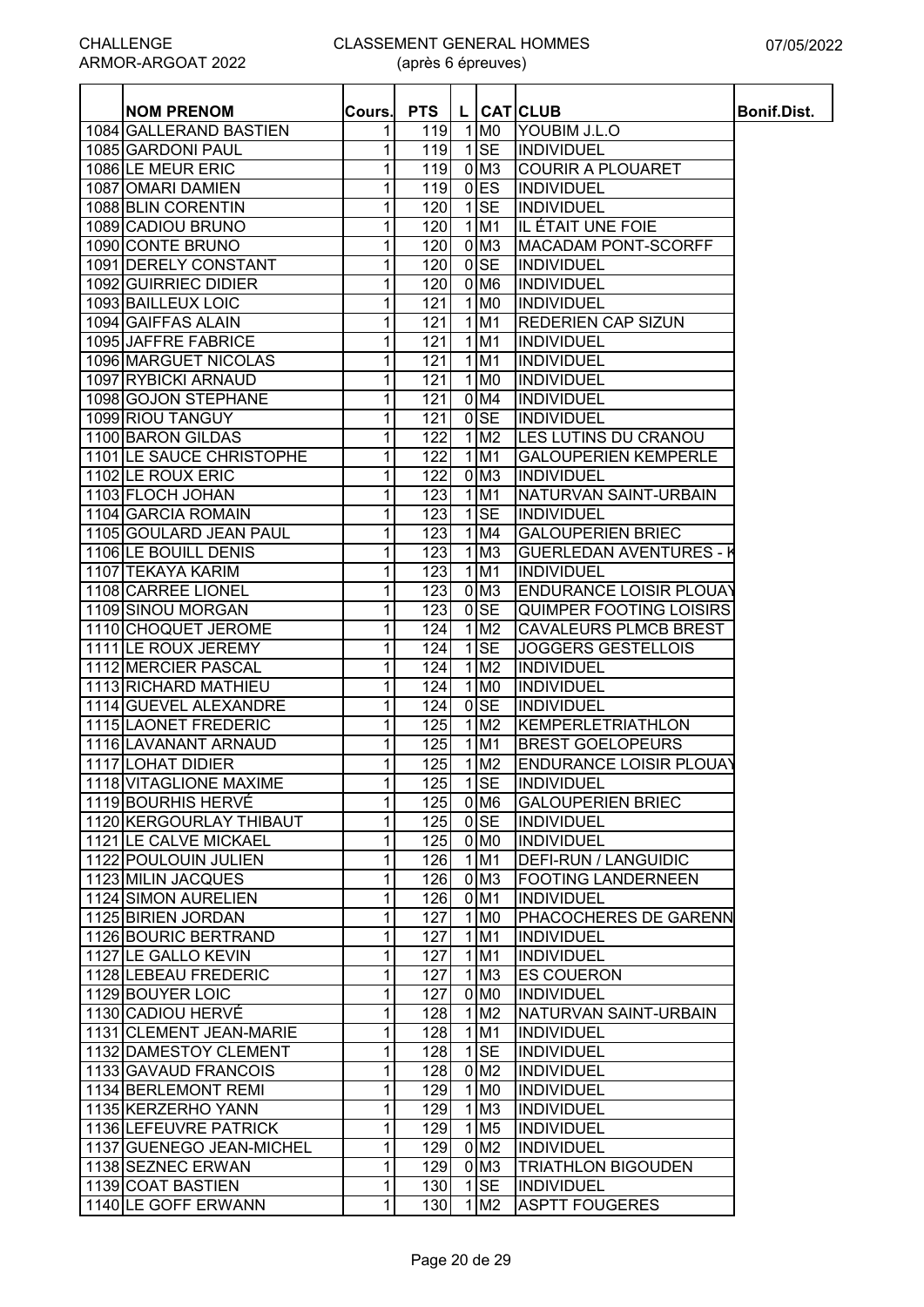| $1$ MO<br>1141 LUCAS CHRISTOPHE<br><b>QUEVEN ATHLETISME 56</b><br>1<br>130<br>$0$ M <sub>3</sub><br>1142 SINQUIN OLIVIER<br>1<br>130<br><b>INDIVIDUEL</b><br>1143 SIX JULIEN<br>1<br>130<br>$0$ MO<br><b>INDIVIDUEL</b><br>131<br><b>COOP POWER</b><br>1144 BETHOULE SEBASTIEN<br>1<br>1 M1<br>1145 EMERAUD GAEL<br>1<br>131<br>1 M <sub>0</sub><br>LANDEVANT SPORT NATURE<br>$1$ M <sub>2</sub><br>1146 LE COQ NICOLAS<br>1<br>131<br><b>INDIVIDUEL</b><br>1147 MAHE FRANCOIS<br>1<br>131<br>$1$ MO<br>TEAM BERCI COTES D'ARMO<br>$0$ JU<br>MIL PAT DE L AULNE<br>1148 CROIZER MALO<br>1<br>131<br>$1$ SE<br>1149 GUYADER HUGO<br>1<br>132<br>INDIVIDUEL<br>1150 LE BLAY GAETAN<br>1<br>$1$ MO<br>INDIVIDUEL<br>132<br>$1$ SE<br>1151 LE GLEUT ADRIEN<br>1<br>132<br>INDIVIDUEL<br>$1$ M <sub>2</sub><br>1152 VULGOS MICHAEL<br>1<br>132<br>INDIVIDUEL<br>$0$ MO<br>1153 CROGUENNEC BENOIT<br>1<br>132<br>INDIVIDUEL<br>$0$ M <sub>3</sub><br>1154 TANNEAU ERIC<br>132<br><b>INDIVIDUEL</b><br>1<br>$1$ M1<br>1<br>133<br>1155 GARZUEL YANN<br><b>QUIMPER TRIATHLON</b><br>$1$ M <sub>3</sub><br>133<br>1156 LE GAL XAVIER<br>1<br>SPORT NATURE SAINT THUR<br>1<br>133<br>$1$ M <sub>2</sub><br>1157 PASQUIO CHRISTOPHE<br><b>ENDURANCE SHOP LANESTE</b><br>1158 PHILIPPE NICOLAS<br>133<br>$1$ M <sub>3</sub><br><b>FOULEES VARZECOISE</b><br>1<br>1159 BRODEAU LAURENT<br>133<br>$0$ M <sub>3</sub><br><b>SEVRE BOCAGE AC</b><br>1<br>1160 SALINGUE SÉBASTIEN<br>133<br>1<br>0 M1<br><b>GALOUPERIEN BRIEC</b><br>1161 FAUJOUR LIONEL<br>1<br>134<br>1 M <sub>0</sub><br>MISS MATHILDE AVEC ECLAS<br>1162 GARAUD VINCENT<br>1<br>134<br>1 M <sub>0</sub><br><b>GALOUPERIEN KEMPERLE</b><br>0 <sub>M0</sub><br>1163 DERRIEN ANTOINE<br>134<br><b>MACADAM PONT-SCORFF</b><br>1<br><b>1164 QUENTREC STEPHANE</b><br>0 <sub>M2</sub><br>1<br>134<br>INDIVIDUEL<br>1165 TOULARASTEL CÉDRIC<br>1<br>134<br>$0$ M <sub>1</sub><br>INDIVIDUEL<br>$1$ SE<br>1166 LE CALVEZ RONAN<br>1<br>135<br>INDIVIDUEL<br><b>TREC SAINT-YVI</b><br>1167 RANNOU LAURENT<br>1<br>135<br>$1$ M1<br>$0$ SE<br>1168 FOUSSIER DIMITRI<br>1<br>135<br><b>CARNOET CC</b><br>$0$ M <sub>6</sub><br>1169 LE ROUZIC LIONEL<br>1<br>135<br>INDIVIDUEL<br>$1$ SE<br>1170 CHEVAL ARTHUR<br>1<br>136<br>INDIVIDUEL<br>$1$ MO<br>1171 PAYEN CHARLES<br>136<br><b>INDIVIDUEL</b><br>1<br>1 M1<br>136<br>1172 ROUSSEL NICOLAS<br>1<br><b>INDIVIDUEL</b><br>$0$ M4<br>136<br>1173 DEBRABANDERE PATRICK<br>1<br><b>INDIVIDUEL</b><br>1<br>136<br>$0$ M <sub>2</sub><br>1174 GOHIEC ARNAUD<br>QUIMPER FOOTING LOISIRS<br>1175 LOURAU JULIEN<br>1<br>137<br>1 M1<br><b>INDIVIDUEL</b><br>1<br>1176 GUEGUEN JOEL<br>137<br>0 <sub>M0</sub><br>INDIVIDUEL<br>137<br>1177 VANDALE FRED<br>1<br>0 <sub>M3</sub><br><b>INDIVIDUEL</b><br>1178 BROT PHILIPPE<br>1<br>138<br>$1$ M <sub>2</sub><br>LA BANDE A GEGENE<br>1179 CUSSIGH AURÉLIEN<br>$1$ M1<br>1<br>138<br>INDIVIDUEL<br>1180 JOSSEC FRANCOIS<br>138<br>$1$ M <sub>5</sub><br>LANDEVANT SPORT NATURE<br>1<br>1181 SAIZ RICHARD<br>$1$ M <sub>3</sub><br>1<br>138<br>INDIVIDUEL<br>0 M <sub>0</sub><br>1182 KERNIN NICOLAS<br>1<br><b>INDIVIDUEL</b><br>138<br>1183 LE BRIS JACQUES<br>1<br>0 M4<br><b>GALOUPERIEN BRIEC</b><br>138<br>1184 POUPON MICHEL<br>1<br>0 M <sub>5</sub><br>INDIVIDUEL<br>138<br>1185 CASTEL FABRICE<br>$1$ M1<br><b>INDIVIDUEL</b><br>1<br>139<br>$1$ M4<br>1186 PONCE PIERRE<br>139<br><b>RAC</b><br>1<br>$1$ M <sub>3</sub><br>1187 QUINQUIS XAVIER<br>139<br>1<br>QUIMPER FOOTING LOISIRS<br>$1\overline{\mathrm{M}}$<br>139<br>1188 STEPHAN CHRISTOPHE<br>1<br><b>TERMAJIS TEAM /DEFI MATT</b><br>$0$ M <sub>6</sub><br>139<br><b>INDIVIDUEL</b><br>1189 BAUDET JEAN LUC<br>1<br>1<br>139<br>$0$ MO<br>1190 ROBINO CEDRIC<br><b>INDIVIDUEL</b><br>1191 BRIAND LUDOVIC<br>1 M <sub>2</sub><br>1<br>140<br><b>JOGGERS DE LA LAITA</b><br>$1$ $SE$<br>1192 COTTON ANTHONY<br>1<br>140<br><b>INDIVIDUEL</b><br>1193 GERARD FREDERIC<br>1<br>140<br>1 M <sub>0</sub><br>L'ULTRA MARIN RAID DU GOI<br>1194 LE MENACH PATRICE<br>1<br>140<br>$1$ M <sub>2</sub><br><b>C-TRAIL</b><br>$1$ MO<br>1195 LESCOP SEBASTIEN<br>1<br>140<br><b>AC PENVENAN</b><br>1196 KUCHARCZKYK YANNICK<br>0 <sub>M3</sub><br><b>COUR'IGANS REDENE</b><br>1<br>140<br>$0$ M1<br>1197 MENTHEOUR OLIVIER<br>1<br>140<br><b>COURIR POUR COYE</b> | <b>NOM PRENOM</b> | Cours. | <b>PTS</b> |  | L CATCLUB | <b>Bonif.Dist.</b> |
|-------------------------------------------------------------------------------------------------------------------------------------------------------------------------------------------------------------------------------------------------------------------------------------------------------------------------------------------------------------------------------------------------------------------------------------------------------------------------------------------------------------------------------------------------------------------------------------------------------------------------------------------------------------------------------------------------------------------------------------------------------------------------------------------------------------------------------------------------------------------------------------------------------------------------------------------------------------------------------------------------------------------------------------------------------------------------------------------------------------------------------------------------------------------------------------------------------------------------------------------------------------------------------------------------------------------------------------------------------------------------------------------------------------------------------------------------------------------------------------------------------------------------------------------------------------------------------------------------------------------------------------------------------------------------------------------------------------------------------------------------------------------------------------------------------------------------------------------------------------------------------------------------------------------------------------------------------------------------------------------------------------------------------------------------------------------------------------------------------------------------------------------------------------------------------------------------------------------------------------------------------------------------------------------------------------------------------------------------------------------------------------------------------------------------------------------------------------------------------------------------------------------------------------------------------------------------------------------------------------------------------------------------------------------------------------------------------------------------------------------------------------------------------------------------------------------------------------------------------------------------------------------------------------------------------------------------------------------------------------------------------------------------------------------------------------------------------------------------------------------------------------------------------------------------------------------------------------------------------------------------------------------------------------------------------------------------------------------------------------------------------------------------------------------------------------------------------------------------------------------------------------------------------------------------------------------------------------------------------------------------------------------------------------------------------------------------------------------------------------------------------------------------------------------------------------------------------------------------------------------------------------------------------------------------------------------------------------------------------------------------------------------------------------------------------------------------------------------------------------------------------------------------------------------------------------------------------------------------------------------------------------------------------------------------------------------------------------------------------------|-------------------|--------|------------|--|-----------|--------------------|
|                                                                                                                                                                                                                                                                                                                                                                                                                                                                                                                                                                                                                                                                                                                                                                                                                                                                                                                                                                                                                                                                                                                                                                                                                                                                                                                                                                                                                                                                                                                                                                                                                                                                                                                                                                                                                                                                                                                                                                                                                                                                                                                                                                                                                                                                                                                                                                                                                                                                                                                                                                                                                                                                                                                                                                                                                                                                                                                                                                                                                                                                                                                                                                                                                                                                                                                                                                                                                                                                                                                                                                                                                                                                                                                                                                                                                                                                                                                                                                                                                                                                                                                                                                                                                                                                                                                                                             |                   |        |            |  |           |                    |
|                                                                                                                                                                                                                                                                                                                                                                                                                                                                                                                                                                                                                                                                                                                                                                                                                                                                                                                                                                                                                                                                                                                                                                                                                                                                                                                                                                                                                                                                                                                                                                                                                                                                                                                                                                                                                                                                                                                                                                                                                                                                                                                                                                                                                                                                                                                                                                                                                                                                                                                                                                                                                                                                                                                                                                                                                                                                                                                                                                                                                                                                                                                                                                                                                                                                                                                                                                                                                                                                                                                                                                                                                                                                                                                                                                                                                                                                                                                                                                                                                                                                                                                                                                                                                                                                                                                                                             |                   |        |            |  |           |                    |
|                                                                                                                                                                                                                                                                                                                                                                                                                                                                                                                                                                                                                                                                                                                                                                                                                                                                                                                                                                                                                                                                                                                                                                                                                                                                                                                                                                                                                                                                                                                                                                                                                                                                                                                                                                                                                                                                                                                                                                                                                                                                                                                                                                                                                                                                                                                                                                                                                                                                                                                                                                                                                                                                                                                                                                                                                                                                                                                                                                                                                                                                                                                                                                                                                                                                                                                                                                                                                                                                                                                                                                                                                                                                                                                                                                                                                                                                                                                                                                                                                                                                                                                                                                                                                                                                                                                                                             |                   |        |            |  |           |                    |
|                                                                                                                                                                                                                                                                                                                                                                                                                                                                                                                                                                                                                                                                                                                                                                                                                                                                                                                                                                                                                                                                                                                                                                                                                                                                                                                                                                                                                                                                                                                                                                                                                                                                                                                                                                                                                                                                                                                                                                                                                                                                                                                                                                                                                                                                                                                                                                                                                                                                                                                                                                                                                                                                                                                                                                                                                                                                                                                                                                                                                                                                                                                                                                                                                                                                                                                                                                                                                                                                                                                                                                                                                                                                                                                                                                                                                                                                                                                                                                                                                                                                                                                                                                                                                                                                                                                                                             |                   |        |            |  |           |                    |
|                                                                                                                                                                                                                                                                                                                                                                                                                                                                                                                                                                                                                                                                                                                                                                                                                                                                                                                                                                                                                                                                                                                                                                                                                                                                                                                                                                                                                                                                                                                                                                                                                                                                                                                                                                                                                                                                                                                                                                                                                                                                                                                                                                                                                                                                                                                                                                                                                                                                                                                                                                                                                                                                                                                                                                                                                                                                                                                                                                                                                                                                                                                                                                                                                                                                                                                                                                                                                                                                                                                                                                                                                                                                                                                                                                                                                                                                                                                                                                                                                                                                                                                                                                                                                                                                                                                                                             |                   |        |            |  |           |                    |
|                                                                                                                                                                                                                                                                                                                                                                                                                                                                                                                                                                                                                                                                                                                                                                                                                                                                                                                                                                                                                                                                                                                                                                                                                                                                                                                                                                                                                                                                                                                                                                                                                                                                                                                                                                                                                                                                                                                                                                                                                                                                                                                                                                                                                                                                                                                                                                                                                                                                                                                                                                                                                                                                                                                                                                                                                                                                                                                                                                                                                                                                                                                                                                                                                                                                                                                                                                                                                                                                                                                                                                                                                                                                                                                                                                                                                                                                                                                                                                                                                                                                                                                                                                                                                                                                                                                                                             |                   |        |            |  |           |                    |
|                                                                                                                                                                                                                                                                                                                                                                                                                                                                                                                                                                                                                                                                                                                                                                                                                                                                                                                                                                                                                                                                                                                                                                                                                                                                                                                                                                                                                                                                                                                                                                                                                                                                                                                                                                                                                                                                                                                                                                                                                                                                                                                                                                                                                                                                                                                                                                                                                                                                                                                                                                                                                                                                                                                                                                                                                                                                                                                                                                                                                                                                                                                                                                                                                                                                                                                                                                                                                                                                                                                                                                                                                                                                                                                                                                                                                                                                                                                                                                                                                                                                                                                                                                                                                                                                                                                                                             |                   |        |            |  |           |                    |
|                                                                                                                                                                                                                                                                                                                                                                                                                                                                                                                                                                                                                                                                                                                                                                                                                                                                                                                                                                                                                                                                                                                                                                                                                                                                                                                                                                                                                                                                                                                                                                                                                                                                                                                                                                                                                                                                                                                                                                                                                                                                                                                                                                                                                                                                                                                                                                                                                                                                                                                                                                                                                                                                                                                                                                                                                                                                                                                                                                                                                                                                                                                                                                                                                                                                                                                                                                                                                                                                                                                                                                                                                                                                                                                                                                                                                                                                                                                                                                                                                                                                                                                                                                                                                                                                                                                                                             |                   |        |            |  |           |                    |
|                                                                                                                                                                                                                                                                                                                                                                                                                                                                                                                                                                                                                                                                                                                                                                                                                                                                                                                                                                                                                                                                                                                                                                                                                                                                                                                                                                                                                                                                                                                                                                                                                                                                                                                                                                                                                                                                                                                                                                                                                                                                                                                                                                                                                                                                                                                                                                                                                                                                                                                                                                                                                                                                                                                                                                                                                                                                                                                                                                                                                                                                                                                                                                                                                                                                                                                                                                                                                                                                                                                                                                                                                                                                                                                                                                                                                                                                                                                                                                                                                                                                                                                                                                                                                                                                                                                                                             |                   |        |            |  |           |                    |
|                                                                                                                                                                                                                                                                                                                                                                                                                                                                                                                                                                                                                                                                                                                                                                                                                                                                                                                                                                                                                                                                                                                                                                                                                                                                                                                                                                                                                                                                                                                                                                                                                                                                                                                                                                                                                                                                                                                                                                                                                                                                                                                                                                                                                                                                                                                                                                                                                                                                                                                                                                                                                                                                                                                                                                                                                                                                                                                                                                                                                                                                                                                                                                                                                                                                                                                                                                                                                                                                                                                                                                                                                                                                                                                                                                                                                                                                                                                                                                                                                                                                                                                                                                                                                                                                                                                                                             |                   |        |            |  |           |                    |
|                                                                                                                                                                                                                                                                                                                                                                                                                                                                                                                                                                                                                                                                                                                                                                                                                                                                                                                                                                                                                                                                                                                                                                                                                                                                                                                                                                                                                                                                                                                                                                                                                                                                                                                                                                                                                                                                                                                                                                                                                                                                                                                                                                                                                                                                                                                                                                                                                                                                                                                                                                                                                                                                                                                                                                                                                                                                                                                                                                                                                                                                                                                                                                                                                                                                                                                                                                                                                                                                                                                                                                                                                                                                                                                                                                                                                                                                                                                                                                                                                                                                                                                                                                                                                                                                                                                                                             |                   |        |            |  |           |                    |
|                                                                                                                                                                                                                                                                                                                                                                                                                                                                                                                                                                                                                                                                                                                                                                                                                                                                                                                                                                                                                                                                                                                                                                                                                                                                                                                                                                                                                                                                                                                                                                                                                                                                                                                                                                                                                                                                                                                                                                                                                                                                                                                                                                                                                                                                                                                                                                                                                                                                                                                                                                                                                                                                                                                                                                                                                                                                                                                                                                                                                                                                                                                                                                                                                                                                                                                                                                                                                                                                                                                                                                                                                                                                                                                                                                                                                                                                                                                                                                                                                                                                                                                                                                                                                                                                                                                                                             |                   |        |            |  |           |                    |
|                                                                                                                                                                                                                                                                                                                                                                                                                                                                                                                                                                                                                                                                                                                                                                                                                                                                                                                                                                                                                                                                                                                                                                                                                                                                                                                                                                                                                                                                                                                                                                                                                                                                                                                                                                                                                                                                                                                                                                                                                                                                                                                                                                                                                                                                                                                                                                                                                                                                                                                                                                                                                                                                                                                                                                                                                                                                                                                                                                                                                                                                                                                                                                                                                                                                                                                                                                                                                                                                                                                                                                                                                                                                                                                                                                                                                                                                                                                                                                                                                                                                                                                                                                                                                                                                                                                                                             |                   |        |            |  |           |                    |
|                                                                                                                                                                                                                                                                                                                                                                                                                                                                                                                                                                                                                                                                                                                                                                                                                                                                                                                                                                                                                                                                                                                                                                                                                                                                                                                                                                                                                                                                                                                                                                                                                                                                                                                                                                                                                                                                                                                                                                                                                                                                                                                                                                                                                                                                                                                                                                                                                                                                                                                                                                                                                                                                                                                                                                                                                                                                                                                                                                                                                                                                                                                                                                                                                                                                                                                                                                                                                                                                                                                                                                                                                                                                                                                                                                                                                                                                                                                                                                                                                                                                                                                                                                                                                                                                                                                                                             |                   |        |            |  |           |                    |
|                                                                                                                                                                                                                                                                                                                                                                                                                                                                                                                                                                                                                                                                                                                                                                                                                                                                                                                                                                                                                                                                                                                                                                                                                                                                                                                                                                                                                                                                                                                                                                                                                                                                                                                                                                                                                                                                                                                                                                                                                                                                                                                                                                                                                                                                                                                                                                                                                                                                                                                                                                                                                                                                                                                                                                                                                                                                                                                                                                                                                                                                                                                                                                                                                                                                                                                                                                                                                                                                                                                                                                                                                                                                                                                                                                                                                                                                                                                                                                                                                                                                                                                                                                                                                                                                                                                                                             |                   |        |            |  |           |                    |
|                                                                                                                                                                                                                                                                                                                                                                                                                                                                                                                                                                                                                                                                                                                                                                                                                                                                                                                                                                                                                                                                                                                                                                                                                                                                                                                                                                                                                                                                                                                                                                                                                                                                                                                                                                                                                                                                                                                                                                                                                                                                                                                                                                                                                                                                                                                                                                                                                                                                                                                                                                                                                                                                                                                                                                                                                                                                                                                                                                                                                                                                                                                                                                                                                                                                                                                                                                                                                                                                                                                                                                                                                                                                                                                                                                                                                                                                                                                                                                                                                                                                                                                                                                                                                                                                                                                                                             |                   |        |            |  |           |                    |
|                                                                                                                                                                                                                                                                                                                                                                                                                                                                                                                                                                                                                                                                                                                                                                                                                                                                                                                                                                                                                                                                                                                                                                                                                                                                                                                                                                                                                                                                                                                                                                                                                                                                                                                                                                                                                                                                                                                                                                                                                                                                                                                                                                                                                                                                                                                                                                                                                                                                                                                                                                                                                                                                                                                                                                                                                                                                                                                                                                                                                                                                                                                                                                                                                                                                                                                                                                                                                                                                                                                                                                                                                                                                                                                                                                                                                                                                                                                                                                                                                                                                                                                                                                                                                                                                                                                                                             |                   |        |            |  |           |                    |
|                                                                                                                                                                                                                                                                                                                                                                                                                                                                                                                                                                                                                                                                                                                                                                                                                                                                                                                                                                                                                                                                                                                                                                                                                                                                                                                                                                                                                                                                                                                                                                                                                                                                                                                                                                                                                                                                                                                                                                                                                                                                                                                                                                                                                                                                                                                                                                                                                                                                                                                                                                                                                                                                                                                                                                                                                                                                                                                                                                                                                                                                                                                                                                                                                                                                                                                                                                                                                                                                                                                                                                                                                                                                                                                                                                                                                                                                                                                                                                                                                                                                                                                                                                                                                                                                                                                                                             |                   |        |            |  |           |                    |
|                                                                                                                                                                                                                                                                                                                                                                                                                                                                                                                                                                                                                                                                                                                                                                                                                                                                                                                                                                                                                                                                                                                                                                                                                                                                                                                                                                                                                                                                                                                                                                                                                                                                                                                                                                                                                                                                                                                                                                                                                                                                                                                                                                                                                                                                                                                                                                                                                                                                                                                                                                                                                                                                                                                                                                                                                                                                                                                                                                                                                                                                                                                                                                                                                                                                                                                                                                                                                                                                                                                                                                                                                                                                                                                                                                                                                                                                                                                                                                                                                                                                                                                                                                                                                                                                                                                                                             |                   |        |            |  |           |                    |
|                                                                                                                                                                                                                                                                                                                                                                                                                                                                                                                                                                                                                                                                                                                                                                                                                                                                                                                                                                                                                                                                                                                                                                                                                                                                                                                                                                                                                                                                                                                                                                                                                                                                                                                                                                                                                                                                                                                                                                                                                                                                                                                                                                                                                                                                                                                                                                                                                                                                                                                                                                                                                                                                                                                                                                                                                                                                                                                                                                                                                                                                                                                                                                                                                                                                                                                                                                                                                                                                                                                                                                                                                                                                                                                                                                                                                                                                                                                                                                                                                                                                                                                                                                                                                                                                                                                                                             |                   |        |            |  |           |                    |
|                                                                                                                                                                                                                                                                                                                                                                                                                                                                                                                                                                                                                                                                                                                                                                                                                                                                                                                                                                                                                                                                                                                                                                                                                                                                                                                                                                                                                                                                                                                                                                                                                                                                                                                                                                                                                                                                                                                                                                                                                                                                                                                                                                                                                                                                                                                                                                                                                                                                                                                                                                                                                                                                                                                                                                                                                                                                                                                                                                                                                                                                                                                                                                                                                                                                                                                                                                                                                                                                                                                                                                                                                                                                                                                                                                                                                                                                                                                                                                                                                                                                                                                                                                                                                                                                                                                                                             |                   |        |            |  |           |                    |
|                                                                                                                                                                                                                                                                                                                                                                                                                                                                                                                                                                                                                                                                                                                                                                                                                                                                                                                                                                                                                                                                                                                                                                                                                                                                                                                                                                                                                                                                                                                                                                                                                                                                                                                                                                                                                                                                                                                                                                                                                                                                                                                                                                                                                                                                                                                                                                                                                                                                                                                                                                                                                                                                                                                                                                                                                                                                                                                                                                                                                                                                                                                                                                                                                                                                                                                                                                                                                                                                                                                                                                                                                                                                                                                                                                                                                                                                                                                                                                                                                                                                                                                                                                                                                                                                                                                                                             |                   |        |            |  |           |                    |
|                                                                                                                                                                                                                                                                                                                                                                                                                                                                                                                                                                                                                                                                                                                                                                                                                                                                                                                                                                                                                                                                                                                                                                                                                                                                                                                                                                                                                                                                                                                                                                                                                                                                                                                                                                                                                                                                                                                                                                                                                                                                                                                                                                                                                                                                                                                                                                                                                                                                                                                                                                                                                                                                                                                                                                                                                                                                                                                                                                                                                                                                                                                                                                                                                                                                                                                                                                                                                                                                                                                                                                                                                                                                                                                                                                                                                                                                                                                                                                                                                                                                                                                                                                                                                                                                                                                                                             |                   |        |            |  |           |                    |
|                                                                                                                                                                                                                                                                                                                                                                                                                                                                                                                                                                                                                                                                                                                                                                                                                                                                                                                                                                                                                                                                                                                                                                                                                                                                                                                                                                                                                                                                                                                                                                                                                                                                                                                                                                                                                                                                                                                                                                                                                                                                                                                                                                                                                                                                                                                                                                                                                                                                                                                                                                                                                                                                                                                                                                                                                                                                                                                                                                                                                                                                                                                                                                                                                                                                                                                                                                                                                                                                                                                                                                                                                                                                                                                                                                                                                                                                                                                                                                                                                                                                                                                                                                                                                                                                                                                                                             |                   |        |            |  |           |                    |
|                                                                                                                                                                                                                                                                                                                                                                                                                                                                                                                                                                                                                                                                                                                                                                                                                                                                                                                                                                                                                                                                                                                                                                                                                                                                                                                                                                                                                                                                                                                                                                                                                                                                                                                                                                                                                                                                                                                                                                                                                                                                                                                                                                                                                                                                                                                                                                                                                                                                                                                                                                                                                                                                                                                                                                                                                                                                                                                                                                                                                                                                                                                                                                                                                                                                                                                                                                                                                                                                                                                                                                                                                                                                                                                                                                                                                                                                                                                                                                                                                                                                                                                                                                                                                                                                                                                                                             |                   |        |            |  |           |                    |
|                                                                                                                                                                                                                                                                                                                                                                                                                                                                                                                                                                                                                                                                                                                                                                                                                                                                                                                                                                                                                                                                                                                                                                                                                                                                                                                                                                                                                                                                                                                                                                                                                                                                                                                                                                                                                                                                                                                                                                                                                                                                                                                                                                                                                                                                                                                                                                                                                                                                                                                                                                                                                                                                                                                                                                                                                                                                                                                                                                                                                                                                                                                                                                                                                                                                                                                                                                                                                                                                                                                                                                                                                                                                                                                                                                                                                                                                                                                                                                                                                                                                                                                                                                                                                                                                                                                                                             |                   |        |            |  |           |                    |
|                                                                                                                                                                                                                                                                                                                                                                                                                                                                                                                                                                                                                                                                                                                                                                                                                                                                                                                                                                                                                                                                                                                                                                                                                                                                                                                                                                                                                                                                                                                                                                                                                                                                                                                                                                                                                                                                                                                                                                                                                                                                                                                                                                                                                                                                                                                                                                                                                                                                                                                                                                                                                                                                                                                                                                                                                                                                                                                                                                                                                                                                                                                                                                                                                                                                                                                                                                                                                                                                                                                                                                                                                                                                                                                                                                                                                                                                                                                                                                                                                                                                                                                                                                                                                                                                                                                                                             |                   |        |            |  |           |                    |
|                                                                                                                                                                                                                                                                                                                                                                                                                                                                                                                                                                                                                                                                                                                                                                                                                                                                                                                                                                                                                                                                                                                                                                                                                                                                                                                                                                                                                                                                                                                                                                                                                                                                                                                                                                                                                                                                                                                                                                                                                                                                                                                                                                                                                                                                                                                                                                                                                                                                                                                                                                                                                                                                                                                                                                                                                                                                                                                                                                                                                                                                                                                                                                                                                                                                                                                                                                                                                                                                                                                                                                                                                                                                                                                                                                                                                                                                                                                                                                                                                                                                                                                                                                                                                                                                                                                                                             |                   |        |            |  |           |                    |
|                                                                                                                                                                                                                                                                                                                                                                                                                                                                                                                                                                                                                                                                                                                                                                                                                                                                                                                                                                                                                                                                                                                                                                                                                                                                                                                                                                                                                                                                                                                                                                                                                                                                                                                                                                                                                                                                                                                                                                                                                                                                                                                                                                                                                                                                                                                                                                                                                                                                                                                                                                                                                                                                                                                                                                                                                                                                                                                                                                                                                                                                                                                                                                                                                                                                                                                                                                                                                                                                                                                                                                                                                                                                                                                                                                                                                                                                                                                                                                                                                                                                                                                                                                                                                                                                                                                                                             |                   |        |            |  |           |                    |
|                                                                                                                                                                                                                                                                                                                                                                                                                                                                                                                                                                                                                                                                                                                                                                                                                                                                                                                                                                                                                                                                                                                                                                                                                                                                                                                                                                                                                                                                                                                                                                                                                                                                                                                                                                                                                                                                                                                                                                                                                                                                                                                                                                                                                                                                                                                                                                                                                                                                                                                                                                                                                                                                                                                                                                                                                                                                                                                                                                                                                                                                                                                                                                                                                                                                                                                                                                                                                                                                                                                                                                                                                                                                                                                                                                                                                                                                                                                                                                                                                                                                                                                                                                                                                                                                                                                                                             |                   |        |            |  |           |                    |
|                                                                                                                                                                                                                                                                                                                                                                                                                                                                                                                                                                                                                                                                                                                                                                                                                                                                                                                                                                                                                                                                                                                                                                                                                                                                                                                                                                                                                                                                                                                                                                                                                                                                                                                                                                                                                                                                                                                                                                                                                                                                                                                                                                                                                                                                                                                                                                                                                                                                                                                                                                                                                                                                                                                                                                                                                                                                                                                                                                                                                                                                                                                                                                                                                                                                                                                                                                                                                                                                                                                                                                                                                                                                                                                                                                                                                                                                                                                                                                                                                                                                                                                                                                                                                                                                                                                                                             |                   |        |            |  |           |                    |
|                                                                                                                                                                                                                                                                                                                                                                                                                                                                                                                                                                                                                                                                                                                                                                                                                                                                                                                                                                                                                                                                                                                                                                                                                                                                                                                                                                                                                                                                                                                                                                                                                                                                                                                                                                                                                                                                                                                                                                                                                                                                                                                                                                                                                                                                                                                                                                                                                                                                                                                                                                                                                                                                                                                                                                                                                                                                                                                                                                                                                                                                                                                                                                                                                                                                                                                                                                                                                                                                                                                                                                                                                                                                                                                                                                                                                                                                                                                                                                                                                                                                                                                                                                                                                                                                                                                                                             |                   |        |            |  |           |                    |
|                                                                                                                                                                                                                                                                                                                                                                                                                                                                                                                                                                                                                                                                                                                                                                                                                                                                                                                                                                                                                                                                                                                                                                                                                                                                                                                                                                                                                                                                                                                                                                                                                                                                                                                                                                                                                                                                                                                                                                                                                                                                                                                                                                                                                                                                                                                                                                                                                                                                                                                                                                                                                                                                                                                                                                                                                                                                                                                                                                                                                                                                                                                                                                                                                                                                                                                                                                                                                                                                                                                                                                                                                                                                                                                                                                                                                                                                                                                                                                                                                                                                                                                                                                                                                                                                                                                                                             |                   |        |            |  |           |                    |
|                                                                                                                                                                                                                                                                                                                                                                                                                                                                                                                                                                                                                                                                                                                                                                                                                                                                                                                                                                                                                                                                                                                                                                                                                                                                                                                                                                                                                                                                                                                                                                                                                                                                                                                                                                                                                                                                                                                                                                                                                                                                                                                                                                                                                                                                                                                                                                                                                                                                                                                                                                                                                                                                                                                                                                                                                                                                                                                                                                                                                                                                                                                                                                                                                                                                                                                                                                                                                                                                                                                                                                                                                                                                                                                                                                                                                                                                                                                                                                                                                                                                                                                                                                                                                                                                                                                                                             |                   |        |            |  |           |                    |
|                                                                                                                                                                                                                                                                                                                                                                                                                                                                                                                                                                                                                                                                                                                                                                                                                                                                                                                                                                                                                                                                                                                                                                                                                                                                                                                                                                                                                                                                                                                                                                                                                                                                                                                                                                                                                                                                                                                                                                                                                                                                                                                                                                                                                                                                                                                                                                                                                                                                                                                                                                                                                                                                                                                                                                                                                                                                                                                                                                                                                                                                                                                                                                                                                                                                                                                                                                                                                                                                                                                                                                                                                                                                                                                                                                                                                                                                                                                                                                                                                                                                                                                                                                                                                                                                                                                                                             |                   |        |            |  |           |                    |
|                                                                                                                                                                                                                                                                                                                                                                                                                                                                                                                                                                                                                                                                                                                                                                                                                                                                                                                                                                                                                                                                                                                                                                                                                                                                                                                                                                                                                                                                                                                                                                                                                                                                                                                                                                                                                                                                                                                                                                                                                                                                                                                                                                                                                                                                                                                                                                                                                                                                                                                                                                                                                                                                                                                                                                                                                                                                                                                                                                                                                                                                                                                                                                                                                                                                                                                                                                                                                                                                                                                                                                                                                                                                                                                                                                                                                                                                                                                                                                                                                                                                                                                                                                                                                                                                                                                                                             |                   |        |            |  |           |                    |
|                                                                                                                                                                                                                                                                                                                                                                                                                                                                                                                                                                                                                                                                                                                                                                                                                                                                                                                                                                                                                                                                                                                                                                                                                                                                                                                                                                                                                                                                                                                                                                                                                                                                                                                                                                                                                                                                                                                                                                                                                                                                                                                                                                                                                                                                                                                                                                                                                                                                                                                                                                                                                                                                                                                                                                                                                                                                                                                                                                                                                                                                                                                                                                                                                                                                                                                                                                                                                                                                                                                                                                                                                                                                                                                                                                                                                                                                                                                                                                                                                                                                                                                                                                                                                                                                                                                                                             |                   |        |            |  |           |                    |
|                                                                                                                                                                                                                                                                                                                                                                                                                                                                                                                                                                                                                                                                                                                                                                                                                                                                                                                                                                                                                                                                                                                                                                                                                                                                                                                                                                                                                                                                                                                                                                                                                                                                                                                                                                                                                                                                                                                                                                                                                                                                                                                                                                                                                                                                                                                                                                                                                                                                                                                                                                                                                                                                                                                                                                                                                                                                                                                                                                                                                                                                                                                                                                                                                                                                                                                                                                                                                                                                                                                                                                                                                                                                                                                                                                                                                                                                                                                                                                                                                                                                                                                                                                                                                                                                                                                                                             |                   |        |            |  |           |                    |
|                                                                                                                                                                                                                                                                                                                                                                                                                                                                                                                                                                                                                                                                                                                                                                                                                                                                                                                                                                                                                                                                                                                                                                                                                                                                                                                                                                                                                                                                                                                                                                                                                                                                                                                                                                                                                                                                                                                                                                                                                                                                                                                                                                                                                                                                                                                                                                                                                                                                                                                                                                                                                                                                                                                                                                                                                                                                                                                                                                                                                                                                                                                                                                                                                                                                                                                                                                                                                                                                                                                                                                                                                                                                                                                                                                                                                                                                                                                                                                                                                                                                                                                                                                                                                                                                                                                                                             |                   |        |            |  |           |                    |
|                                                                                                                                                                                                                                                                                                                                                                                                                                                                                                                                                                                                                                                                                                                                                                                                                                                                                                                                                                                                                                                                                                                                                                                                                                                                                                                                                                                                                                                                                                                                                                                                                                                                                                                                                                                                                                                                                                                                                                                                                                                                                                                                                                                                                                                                                                                                                                                                                                                                                                                                                                                                                                                                                                                                                                                                                                                                                                                                                                                                                                                                                                                                                                                                                                                                                                                                                                                                                                                                                                                                                                                                                                                                                                                                                                                                                                                                                                                                                                                                                                                                                                                                                                                                                                                                                                                                                             |                   |        |            |  |           |                    |
|                                                                                                                                                                                                                                                                                                                                                                                                                                                                                                                                                                                                                                                                                                                                                                                                                                                                                                                                                                                                                                                                                                                                                                                                                                                                                                                                                                                                                                                                                                                                                                                                                                                                                                                                                                                                                                                                                                                                                                                                                                                                                                                                                                                                                                                                                                                                                                                                                                                                                                                                                                                                                                                                                                                                                                                                                                                                                                                                                                                                                                                                                                                                                                                                                                                                                                                                                                                                                                                                                                                                                                                                                                                                                                                                                                                                                                                                                                                                                                                                                                                                                                                                                                                                                                                                                                                                                             |                   |        |            |  |           |                    |
|                                                                                                                                                                                                                                                                                                                                                                                                                                                                                                                                                                                                                                                                                                                                                                                                                                                                                                                                                                                                                                                                                                                                                                                                                                                                                                                                                                                                                                                                                                                                                                                                                                                                                                                                                                                                                                                                                                                                                                                                                                                                                                                                                                                                                                                                                                                                                                                                                                                                                                                                                                                                                                                                                                                                                                                                                                                                                                                                                                                                                                                                                                                                                                                                                                                                                                                                                                                                                                                                                                                                                                                                                                                                                                                                                                                                                                                                                                                                                                                                                                                                                                                                                                                                                                                                                                                                                             |                   |        |            |  |           |                    |
|                                                                                                                                                                                                                                                                                                                                                                                                                                                                                                                                                                                                                                                                                                                                                                                                                                                                                                                                                                                                                                                                                                                                                                                                                                                                                                                                                                                                                                                                                                                                                                                                                                                                                                                                                                                                                                                                                                                                                                                                                                                                                                                                                                                                                                                                                                                                                                                                                                                                                                                                                                                                                                                                                                                                                                                                                                                                                                                                                                                                                                                                                                                                                                                                                                                                                                                                                                                                                                                                                                                                                                                                                                                                                                                                                                                                                                                                                                                                                                                                                                                                                                                                                                                                                                                                                                                                                             |                   |        |            |  |           |                    |
|                                                                                                                                                                                                                                                                                                                                                                                                                                                                                                                                                                                                                                                                                                                                                                                                                                                                                                                                                                                                                                                                                                                                                                                                                                                                                                                                                                                                                                                                                                                                                                                                                                                                                                                                                                                                                                                                                                                                                                                                                                                                                                                                                                                                                                                                                                                                                                                                                                                                                                                                                                                                                                                                                                                                                                                                                                                                                                                                                                                                                                                                                                                                                                                                                                                                                                                                                                                                                                                                                                                                                                                                                                                                                                                                                                                                                                                                                                                                                                                                                                                                                                                                                                                                                                                                                                                                                             |                   |        |            |  |           |                    |
|                                                                                                                                                                                                                                                                                                                                                                                                                                                                                                                                                                                                                                                                                                                                                                                                                                                                                                                                                                                                                                                                                                                                                                                                                                                                                                                                                                                                                                                                                                                                                                                                                                                                                                                                                                                                                                                                                                                                                                                                                                                                                                                                                                                                                                                                                                                                                                                                                                                                                                                                                                                                                                                                                                                                                                                                                                                                                                                                                                                                                                                                                                                                                                                                                                                                                                                                                                                                                                                                                                                                                                                                                                                                                                                                                                                                                                                                                                                                                                                                                                                                                                                                                                                                                                                                                                                                                             |                   |        |            |  |           |                    |
|                                                                                                                                                                                                                                                                                                                                                                                                                                                                                                                                                                                                                                                                                                                                                                                                                                                                                                                                                                                                                                                                                                                                                                                                                                                                                                                                                                                                                                                                                                                                                                                                                                                                                                                                                                                                                                                                                                                                                                                                                                                                                                                                                                                                                                                                                                                                                                                                                                                                                                                                                                                                                                                                                                                                                                                                                                                                                                                                                                                                                                                                                                                                                                                                                                                                                                                                                                                                                                                                                                                                                                                                                                                                                                                                                                                                                                                                                                                                                                                                                                                                                                                                                                                                                                                                                                                                                             |                   |        |            |  |           |                    |
|                                                                                                                                                                                                                                                                                                                                                                                                                                                                                                                                                                                                                                                                                                                                                                                                                                                                                                                                                                                                                                                                                                                                                                                                                                                                                                                                                                                                                                                                                                                                                                                                                                                                                                                                                                                                                                                                                                                                                                                                                                                                                                                                                                                                                                                                                                                                                                                                                                                                                                                                                                                                                                                                                                                                                                                                                                                                                                                                                                                                                                                                                                                                                                                                                                                                                                                                                                                                                                                                                                                                                                                                                                                                                                                                                                                                                                                                                                                                                                                                                                                                                                                                                                                                                                                                                                                                                             |                   |        |            |  |           |                    |
|                                                                                                                                                                                                                                                                                                                                                                                                                                                                                                                                                                                                                                                                                                                                                                                                                                                                                                                                                                                                                                                                                                                                                                                                                                                                                                                                                                                                                                                                                                                                                                                                                                                                                                                                                                                                                                                                                                                                                                                                                                                                                                                                                                                                                                                                                                                                                                                                                                                                                                                                                                                                                                                                                                                                                                                                                                                                                                                                                                                                                                                                                                                                                                                                                                                                                                                                                                                                                                                                                                                                                                                                                                                                                                                                                                                                                                                                                                                                                                                                                                                                                                                                                                                                                                                                                                                                                             |                   |        |            |  |           |                    |
|                                                                                                                                                                                                                                                                                                                                                                                                                                                                                                                                                                                                                                                                                                                                                                                                                                                                                                                                                                                                                                                                                                                                                                                                                                                                                                                                                                                                                                                                                                                                                                                                                                                                                                                                                                                                                                                                                                                                                                                                                                                                                                                                                                                                                                                                                                                                                                                                                                                                                                                                                                                                                                                                                                                                                                                                                                                                                                                                                                                                                                                                                                                                                                                                                                                                                                                                                                                                                                                                                                                                                                                                                                                                                                                                                                                                                                                                                                                                                                                                                                                                                                                                                                                                                                                                                                                                                             |                   |        |            |  |           |                    |
|                                                                                                                                                                                                                                                                                                                                                                                                                                                                                                                                                                                                                                                                                                                                                                                                                                                                                                                                                                                                                                                                                                                                                                                                                                                                                                                                                                                                                                                                                                                                                                                                                                                                                                                                                                                                                                                                                                                                                                                                                                                                                                                                                                                                                                                                                                                                                                                                                                                                                                                                                                                                                                                                                                                                                                                                                                                                                                                                                                                                                                                                                                                                                                                                                                                                                                                                                                                                                                                                                                                                                                                                                                                                                                                                                                                                                                                                                                                                                                                                                                                                                                                                                                                                                                                                                                                                                             |                   |        |            |  |           |                    |
|                                                                                                                                                                                                                                                                                                                                                                                                                                                                                                                                                                                                                                                                                                                                                                                                                                                                                                                                                                                                                                                                                                                                                                                                                                                                                                                                                                                                                                                                                                                                                                                                                                                                                                                                                                                                                                                                                                                                                                                                                                                                                                                                                                                                                                                                                                                                                                                                                                                                                                                                                                                                                                                                                                                                                                                                                                                                                                                                                                                                                                                                                                                                                                                                                                                                                                                                                                                                                                                                                                                                                                                                                                                                                                                                                                                                                                                                                                                                                                                                                                                                                                                                                                                                                                                                                                                                                             |                   |        |            |  |           |                    |
|                                                                                                                                                                                                                                                                                                                                                                                                                                                                                                                                                                                                                                                                                                                                                                                                                                                                                                                                                                                                                                                                                                                                                                                                                                                                                                                                                                                                                                                                                                                                                                                                                                                                                                                                                                                                                                                                                                                                                                                                                                                                                                                                                                                                                                                                                                                                                                                                                                                                                                                                                                                                                                                                                                                                                                                                                                                                                                                                                                                                                                                                                                                                                                                                                                                                                                                                                                                                                                                                                                                                                                                                                                                                                                                                                                                                                                                                                                                                                                                                                                                                                                                                                                                                                                                                                                                                                             |                   |        |            |  |           |                    |
|                                                                                                                                                                                                                                                                                                                                                                                                                                                                                                                                                                                                                                                                                                                                                                                                                                                                                                                                                                                                                                                                                                                                                                                                                                                                                                                                                                                                                                                                                                                                                                                                                                                                                                                                                                                                                                                                                                                                                                                                                                                                                                                                                                                                                                                                                                                                                                                                                                                                                                                                                                                                                                                                                                                                                                                                                                                                                                                                                                                                                                                                                                                                                                                                                                                                                                                                                                                                                                                                                                                                                                                                                                                                                                                                                                                                                                                                                                                                                                                                                                                                                                                                                                                                                                                                                                                                                             |                   |        |            |  |           |                    |
|                                                                                                                                                                                                                                                                                                                                                                                                                                                                                                                                                                                                                                                                                                                                                                                                                                                                                                                                                                                                                                                                                                                                                                                                                                                                                                                                                                                                                                                                                                                                                                                                                                                                                                                                                                                                                                                                                                                                                                                                                                                                                                                                                                                                                                                                                                                                                                                                                                                                                                                                                                                                                                                                                                                                                                                                                                                                                                                                                                                                                                                                                                                                                                                                                                                                                                                                                                                                                                                                                                                                                                                                                                                                                                                                                                                                                                                                                                                                                                                                                                                                                                                                                                                                                                                                                                                                                             |                   |        |            |  |           |                    |
|                                                                                                                                                                                                                                                                                                                                                                                                                                                                                                                                                                                                                                                                                                                                                                                                                                                                                                                                                                                                                                                                                                                                                                                                                                                                                                                                                                                                                                                                                                                                                                                                                                                                                                                                                                                                                                                                                                                                                                                                                                                                                                                                                                                                                                                                                                                                                                                                                                                                                                                                                                                                                                                                                                                                                                                                                                                                                                                                                                                                                                                                                                                                                                                                                                                                                                                                                                                                                                                                                                                                                                                                                                                                                                                                                                                                                                                                                                                                                                                                                                                                                                                                                                                                                                                                                                                                                             |                   |        |            |  |           |                    |
|                                                                                                                                                                                                                                                                                                                                                                                                                                                                                                                                                                                                                                                                                                                                                                                                                                                                                                                                                                                                                                                                                                                                                                                                                                                                                                                                                                                                                                                                                                                                                                                                                                                                                                                                                                                                                                                                                                                                                                                                                                                                                                                                                                                                                                                                                                                                                                                                                                                                                                                                                                                                                                                                                                                                                                                                                                                                                                                                                                                                                                                                                                                                                                                                                                                                                                                                                                                                                                                                                                                                                                                                                                                                                                                                                                                                                                                                                                                                                                                                                                                                                                                                                                                                                                                                                                                                                             |                   |        |            |  |           |                    |
|                                                                                                                                                                                                                                                                                                                                                                                                                                                                                                                                                                                                                                                                                                                                                                                                                                                                                                                                                                                                                                                                                                                                                                                                                                                                                                                                                                                                                                                                                                                                                                                                                                                                                                                                                                                                                                                                                                                                                                                                                                                                                                                                                                                                                                                                                                                                                                                                                                                                                                                                                                                                                                                                                                                                                                                                                                                                                                                                                                                                                                                                                                                                                                                                                                                                                                                                                                                                                                                                                                                                                                                                                                                                                                                                                                                                                                                                                                                                                                                                                                                                                                                                                                                                                                                                                                                                                             |                   |        |            |  |           |                    |
|                                                                                                                                                                                                                                                                                                                                                                                                                                                                                                                                                                                                                                                                                                                                                                                                                                                                                                                                                                                                                                                                                                                                                                                                                                                                                                                                                                                                                                                                                                                                                                                                                                                                                                                                                                                                                                                                                                                                                                                                                                                                                                                                                                                                                                                                                                                                                                                                                                                                                                                                                                                                                                                                                                                                                                                                                                                                                                                                                                                                                                                                                                                                                                                                                                                                                                                                                                                                                                                                                                                                                                                                                                                                                                                                                                                                                                                                                                                                                                                                                                                                                                                                                                                                                                                                                                                                                             |                   |        |            |  |           |                    |
|                                                                                                                                                                                                                                                                                                                                                                                                                                                                                                                                                                                                                                                                                                                                                                                                                                                                                                                                                                                                                                                                                                                                                                                                                                                                                                                                                                                                                                                                                                                                                                                                                                                                                                                                                                                                                                                                                                                                                                                                                                                                                                                                                                                                                                                                                                                                                                                                                                                                                                                                                                                                                                                                                                                                                                                                                                                                                                                                                                                                                                                                                                                                                                                                                                                                                                                                                                                                                                                                                                                                                                                                                                                                                                                                                                                                                                                                                                                                                                                                                                                                                                                                                                                                                                                                                                                                                             |                   |        |            |  |           |                    |
|                                                                                                                                                                                                                                                                                                                                                                                                                                                                                                                                                                                                                                                                                                                                                                                                                                                                                                                                                                                                                                                                                                                                                                                                                                                                                                                                                                                                                                                                                                                                                                                                                                                                                                                                                                                                                                                                                                                                                                                                                                                                                                                                                                                                                                                                                                                                                                                                                                                                                                                                                                                                                                                                                                                                                                                                                                                                                                                                                                                                                                                                                                                                                                                                                                                                                                                                                                                                                                                                                                                                                                                                                                                                                                                                                                                                                                                                                                                                                                                                                                                                                                                                                                                                                                                                                                                                                             |                   |        |            |  |           |                    |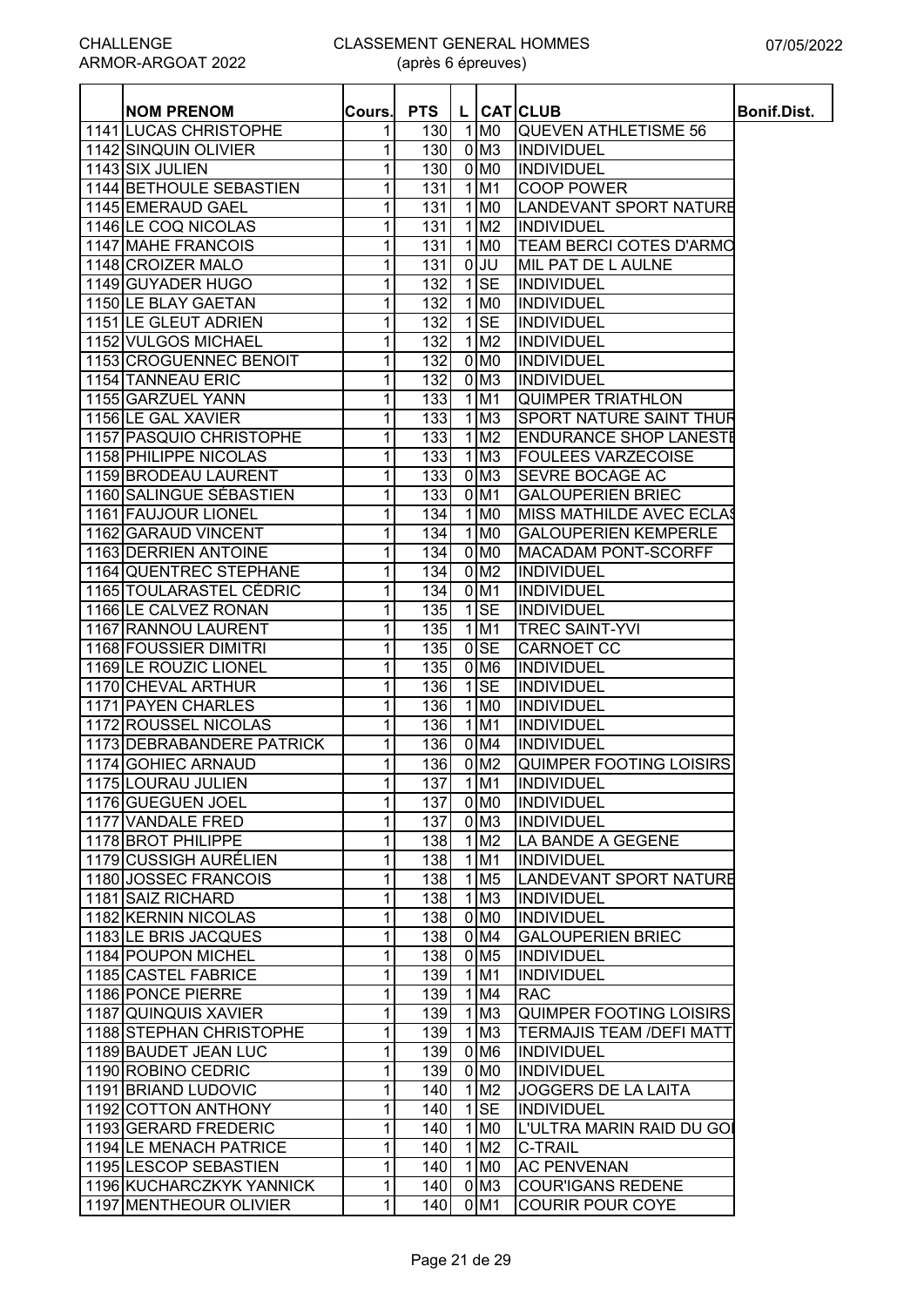| <b>NOM PRENOM</b>           | Cours.       | <b>PTS</b> |              |                         | L CATCLUB                       | <b>Bonif.Dist.</b> |
|-----------------------------|--------------|------------|--------------|-------------------------|---------------------------------|--------------------|
| 1198 PREVOST ANTHONY        | 1            | 140        |              | $0$ M <sub>3</sub>      | <b>QUIMPER FOOTING LOISIRS</b>  |                    |
| 1199 BARBEOCH MAEL          | 1            | 141        | 1            | <b>ES</b>               | <b>GALOUPERIEN BRIEC</b>        |                    |
| 1200 CARIOU HUGO            | 1            | 141        |              | $1$ M1                  | RAID ATTITUDE BZH 29            |                    |
| 1201 LIDURIN GILLES         | 1            | 141        |              | $1$ M <sub>3</sub>      | <b>ALQ KICKBOXING</b>           |                    |
| 1202 PERSON FRANCOIS        | 1            | 141        |              | $1$ M <sub>5</sub>      | RUZ BOTOU LE FAOUET (56)        |                    |
| 1203 LE DIAGON BERNARD      | 1            | 141        |              | 0 M <sub>5</sub>        | UNE CLE POUR HAITI              |                    |
| 1204 LE JOLY THIERRY        | 1            | 141        |              | 0 M4                    | <b>FOULEES VARZECOISES</b>      |                    |
| 1205 BARBEOCH ALAIN         | 1            | 142        |              | $1$ M <sub>6</sub>      | <b>GALOUPERIEN BRIEC</b>        |                    |
| 1206 DERMONT FLORENT        | 1            | 142        |              | $1$ MO                  | LES COURI'GANS/REDENE           |                    |
| 1207 GLASSON JOSEPH         | 1            | 142        |              | $1$ UU                  | <b>ICAM</b>                     |                    |
| 1208 NIVET JEAN-CLAUDE      | 1            | 142        |              | $1$ M <sub>3</sub>      | TRAIL DE GUERLEDAN              |                    |
| 1209 LE LAN LOIC            | 1            | 142        |              | $0$ M4                  | <b>TEAM HONDA ENDURANCE \$</b>  |                    |
| 1210 QUINQUIS LAURENT       | 1            | 143        | 1            | M <sub>1</sub>          | <b>SKOL RUN / TTAB</b>          |                    |
| 1211 ROY GREGORY            | 1            | 143        |              | $1$ M1                  | <b>INDIVIDUEL</b>               |                    |
| 1212 COURTADE HUGO          | 1            | 143        |              | $0$ <sub>SE</sub>       | <b>INDIVIDUEL</b>               |                    |
| 1213 EVANO GAETAN           | 1            | 143        |              | $0$ MO                  | <b>INDIVIDUEL</b>               |                    |
| 1214 ALAMARGOT GUILLAUME    | 1            | 144        | $\mathbf{1}$ | M1                      | <b>TEAM GABIN</b>               |                    |
| 1215 JOUAN MIKAEL           | 1            | 144        |              | $1$ SE                  | <b>INDIVIDUEL</b>               |                    |
| 1216 KERMORGANT GWEN        | 1            | 144        |              | $1$ M <sub>2</sub>      | S/L GROUPE ATHLETIQUE G         |                    |
| 1217 LE HENAFF JEAN YVES    | 1            | 144        |              | $0$ M <sub>5</sub>      | <b>KOALA KERHUON</b>            |                    |
| 1218 MATHIEU LUC            | 1            | 144        |              | $0$ M <sub>3</sub>      | <b>INDIVIDUEL</b>               |                    |
| 1219 FITAMANT ARTHUR        | 1            | 145        |              | $1$ SE                  | <b>INDIVIDUEL</b>               |                    |
| 1220 FLECHER OLIVIER        | 1            | 145        |              | $1$ M <sub>3</sub>      | <b>INDIVIDUEL</b>               |                    |
| 1221 SIMON RONAN            | 1            | 145        |              | $1$ MO                  | <b>USB BANNALEC</b>             |                    |
| 1222 TANNE PAUL             | 1            | 145        |              | $1\overline{\text{M5}}$ | <b>KORRIGANS LESNEVEN</b>       |                    |
| 1223 GOURMELON MIKAEL       | 1            | 145        |              | 0 <sub>M3</sub>         | <b>REDEG E PLOUGASTELL</b>      |                    |
| 1224 VERDIER YANN           | 1            | 145        |              | $0$ M1                  | <b>INDIVIDUEL</b>               |                    |
| 1225 BOURDON PIERRE         | 1            | 146        |              | $1$ MO                  | <b>INDIVIDUEL</b>               |                    |
| 1226 BRABANT OLIVIER        | 1            | 146        |              | $1\overline{\text{M3}}$ | <b>INDIVIDUEL</b>               |                    |
| 1227 LE PODER JEAN-FRANCOIS | 1            | 146        |              | $1$ M1                  | <b>INDIVIDUEL</b>               |                    |
| 1228 SAMSON JOEL            | 1            | 146        |              | $1$ M <sub>3</sub>      | <b>COLPO ATHELE PLAISIR</b>     |                    |
| 1229 CALVE SEBASTIEN        | 1            | 146        |              | $0$ M1                  | <b>INDIVIDUEL</b>               |                    |
| 1230 RIVALAIN FRANCIS       | 1            | 146        |              | $0$ M <sub>6</sub>      | <b>MACADAM PONT-SCORFF</b>      |                    |
| 1231 BAUDIN ROMAIN          | 1            | 147        |              | $1$ M1                  | <b>COLPO ATHLE PLAISIR PAYS</b> |                    |
| 1232 CHARPENTIER DIDIER     | 1            | 147        |              | 1 M4                    | <b>CAP CINTRE</b>               |                    |
| 1233 TRIAY ERIC             | 1            | 147        |              | 1 M4                    | <b>INDIVIDUEL</b>               |                    |
| 1234 ANDRE SEBASTIEN        | 1            | 147        |              | $0$ M1                  | <b>JOELETTE LES KORRIGANS</b>   |                    |
| 1235 LAFFINEUR AMBROISE     | 1            | 147        |              | $0$ SE                  | INDIVIDUEL                      |                    |
| 1236 PERON JONATHAN         | 1            | 148        |              | 1 M <sub>0</sub>        | <b>QUEVEN ATHLETISME</b>        |                    |
| 1237 TROTTE GUILLAUME       | 1            | 148        |              | $1$ SE                  | <b>INDIVIDUEL</b>               |                    |
| 1238 CALLET HUGO            | 1            | 148        |              | $0$ SE                  | <b>QUIMPER TRIATHLON</b>        |                    |
| 1239 LE BECHENNEC DANIEL    | 1            | 148        |              | $0$ M <sub>5</sub>      | <b>JOELETTE LES KORRIGANS</b>   |                    |
| 1240 MACE VALENTIN          | $\mathbf{1}$ | 149        |              | $1$ SE                  | <b>INDIVIDUEL</b>               |                    |
| 1241 RAMOS BARRANCO JOSE RA | 1            | 149        |              | $1$ MO                  | <b>COURIR CESSON-VERT-SAIN</b>  |                    |
| 1242 SIMON YANNICK          | 1            | 149        |              | $1$ M1                  | <b>MACADAM PONT-SCORFF</b>      |                    |
| 1243 GUEDE AURÉLIEN         | $\mathbf{1}$ | 149        |              | $0$ <sub>SE</sub>       | <b>INDIVIDUEL</b>               |                    |
| 1244 FESENBECK GILLES       | $\mathbf{1}$ | 150        |              | $1$ M1                  | <b>INDIVIDUEL</b>               |                    |
| 1245 JOUARIE JULIEN         | 1            | 150        |              | $1$ M1                  | <b>SNLS 44</b>                  |                    |
| 1246 MEUNIER ALEXIS         | 1            | 150        | 11           | <b>ES</b>               | <b>JOG FORS</b>                 |                    |
| 1247 RANNOU CEDRIC          | 1            | 150        |              | 1 M2                    | CMT CROIX DU SUD                |                    |
| 1248 LE MADEC FRANCIS       | 1            | 150        |              | 0 M <sub>0</sub>        | <b>INDIVIDUEL</b>               |                    |
| 1249 LE CRUGUEL ROMUALD     | 1            | 151        | $\mathbf{1}$ | M1                      | <b>INDIVIDUEL</b>               |                    |
| 1250 LE SERGENT SEBASTIEN   | 1            | 151        |              | $1$ M <sub>2</sub>      | <b>LES RELAYEURS DU BLAVET</b>  |                    |
| 1251 LE TREUST FRANCK       | 1            | 151        |              | 1 M <sub>2</sub>        | <b>COURIR A SIZUN</b>           |                    |
| 1252 TREGARAUD BASTIEN      | 1            | 151        |              | $1$ JU                  | <b>INDIVIDUEL</b>               |                    |
| 1253 CALVAR STEPHANE        | 1            | 151        |              | 0 <sub>M1</sub>         | JOELETTE LES KORRIGANS          |                    |
| 1254 DORE CHRISTOPHE        | 1            | 152        |              | $1$ M <sub>3</sub>      | <b>INDIVIDUEL</b>               |                    |
|                             |              |            |              |                         |                                 |                    |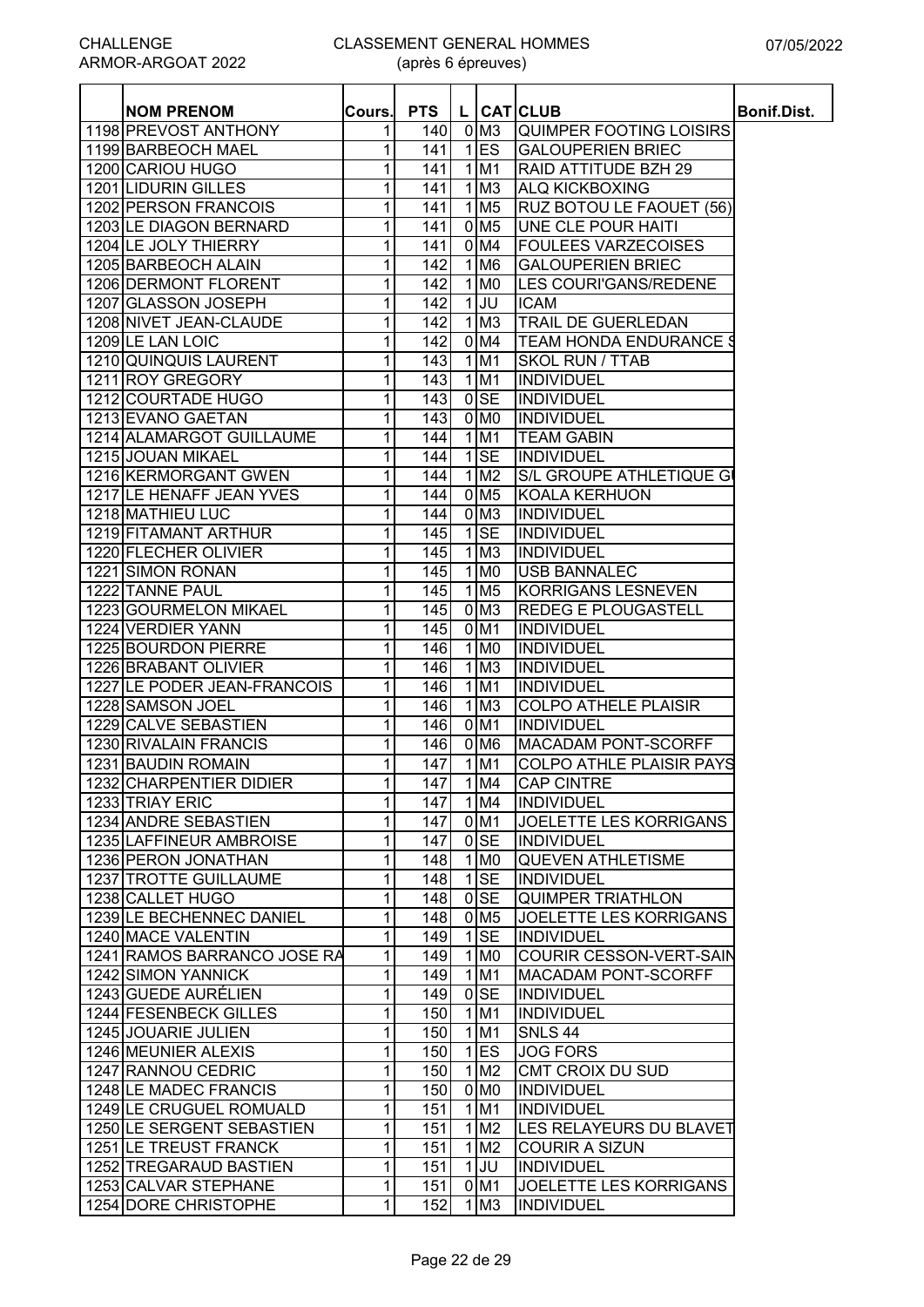| <b>NOM PRENOM</b>           | Cours.         | <b>PTS</b> |                    | L CATCLUB                       | Bonif.Dist. |
|-----------------------------|----------------|------------|--------------------|---------------------------------|-------------|
| 1255 GRIJOL BENJAMIN        | 1 <sup>1</sup> | 152        | $1$ MO             | <b>PLOUIDER SPORT NATURE</b>    |             |
| 1256 LE GALL YANNICK        | 1              | 152        | $1$ JU             | INDIVIDUEL                      |             |
| 1257 LE COUPANNEC DOMINIQUE | 1              | 152        | $0$ M <sub>3</sub> | <b>JOELETTE LES KORRIGANS</b>   |             |
| 1258 MESMEUR TANGUY         | $\mathbf{1}$   | 152        | $0$ SE             | <b>INDIVIDUEL</b>               |             |
| 1259 CORLOBE YVES           | $\mathbf{1}$   | 153        | $1$ M <sub>2</sub> | <b>CIMA PAYS D'AURAY</b>        |             |
| 1260 HASCOET GAUTHIER       | $\mathbf{1}$   | 153        | $1$ M <sub>2</sub> | INDIVIDUEL                      |             |
| 1261 LE COROLLER ANTOINE    | $\mathbf{1}$   | 153        | $1$ MO             | INDIVIDUEL                      |             |
| 1262 COLLIN VINCENT         | $\mathbf{1}$   | 153        | $0$ <sub>SE</sub>  | <b>INDIVIDUEL</b>               |             |
| 1263 BOURRIQUEN LAURENT     | $\mathbf{1}$   | 154        | $1$ M <sub>1</sub> | <b>MACADAM PONT-SCORFF/AH</b>   |             |
| 1264 COLLIN BERNARD         | $\mathbf{1}$   | 154        | 0 M <sub>6</sub>   | <b>INDIVIDUEL</b>               |             |
| 1265 LE TENIER JO           | $\mathbf{1}$   | 154        | $0$ M7             | <b>ROSPORDEN OXYGENE</b>        |             |
| 1266 THERSEN LUDOVIC        | 1              | 155        | 1 M2               | INDIVIDUEL                      |             |
| 1267 THIEC VINCENT          | $\mathbf{1}$   | 155        | $1$ MO             | <b>RAID 'DINGUES</b>            |             |
| 1268 FOUILHE CHARLES        | 1              | 155        | $0$ M <sub>3</sub> | INDIVIDUEL                      |             |
| 1269 HELY ANTOINE           | $\mathbf{1}$   | 155        | $0$ <sub>SE</sub>  | INDIVIDUEL                      |             |
| 1270 DIRAISON EMMANUEL      | $\mathbf{1}$   | 156        | $1$ M4             | <b>FOULEES VARZECOISES</b>      |             |
| 1271 GUIZIOU TRISTAN        |                | 156        | $1$ M1             | <b>FOOTING LANDERNEEN</b>       |             |
|                             | $\mathbf{1}$   |            |                    |                                 |             |
| 1272 LE GAL RONAN           | $\mathbf{1}$   | 156        | $1$ M <sub>2</sub> | INDIVIDUEL                      |             |
| 1273 COTRET PASCAL          | $\mathbf{1}$   | 156        | $0$ MO             | INDIVIDUEL                      |             |
| 1274 MARTIN LOIC            | $\mathbf{1}$   | 156        | $0$ SE             | INDIVIDUEL                      |             |
| 1275 BOULEIS NICOLAS        | $\mathbf{1}$   | 157        | $1$ MO             | INDIVIDUEL                      |             |
| 1276 HERLEDAN SYLVAIN       | $\mathbf{1}$   | 157        | $1$ M <sub>2</sub> | LES JOGGERS.DE.LA.LAITA         |             |
| 1277 LE CLANCHE GUENAEL     | 1              | 157        | $1$ M <sub>3</sub> | <b>DEFI RUN LANGUIDIC</b>       |             |
| 1278 LE GOFF YVES           | $\mathbf{1}$   | 157        | $0$ M <sub>3</sub> | INDIVIDUEL                      |             |
| 1279 GUYONVARCH MARC        | 1 <sup>1</sup> | 158        | 1 M2               | <b>GUIPAVAS OXYGENE</b>         |             |
| 1280 LE SAUX JULIEN         | $\mathbf{1}$   | 158        | $1$ M <sub>1</sub> | <b>INDIVIDUEL</b>               |             |
| 1281 MANCHON IVAN           | $\mathbf{1}$   | 158        | $1$ M <sub>3</sub> | KONKERNE KITE CLUB              |             |
| 1282 PORSMOGUER DAVID       | $\mathbf{1}$   | 158        | $1$ M <sub>1</sub> | <b>TREC</b>                     |             |
| 1283 GUILLO CORENTIN        | 1              | 158        | $0$ <sub>SE</sub>  | <b>GOURIN TRIATHLON</b>         |             |
| 1284 PIERCHON THIBAUT       | $\mathbf{1}$   | 158        | $0$ <sub>SE</sub>  | <b>INDIVIDUEL</b>               |             |
| 1285 BARDOUIL PASCAL        | $\mathbf{1}$   | 159        | $1$ M <sub>3</sub> | <b>QUEVEN ATHLETISME</b>        |             |
| 1286 OLLU HUGO              | $\mathbf{1}$   | 159        | $0$ <sub>SE</sub>  | INDIVIDUEL                      |             |
| 1287 PASCO YVAN             | 1 <sup>1</sup> | 160        | $1$ M <sub>2</sub> | <b>INDIVIDUEL</b>               |             |
| 1288 MALTRET VINCENT        | 1              | 160        | 0 M1               | <b>LUTINS D AR HOAT</b>         |             |
| 1289 BELLEC DAMIEN          | 1 <sup>1</sup> | 161        | $1$ SE             | <b>INDIVIDUEL</b>               |             |
| 1290 JACQ KEVIN             | $\mathbf{1}$   | 161        | $1$ SE             | <b>INDIVIDUEL</b>               |             |
| 1291 LE MENN MAËL           | $\mathbf{1}$   | 161        | $1$ SE             | <b>GARS DE PLONEVEZ DU FAC</b>  |             |
| 1292 DUDILIEU JEREMY        | 1              | 161        | 0 <sub>NO</sub>    | <b>CNC TRIATHLON CHATEAUL</b>   |             |
| 1293 ALLAIN STEPHANE        | $\mathbf{1}$   | 162        | $1$ M4             | INDIVIDUEL                      |             |
| 1294 DEHOUCK OLIVIER        | $\mathbf{1}$   | 162        | $1$ M <sub>1</sub> |                                 |             |
| 1295 JEZEQUEL LUC           |                |            |                    | INDIVIDUEL                      |             |
|                             | $\mathbf{1}$   | 162        | $1$ ES             | <b>INDIVIDUEL</b>               |             |
| 1296 LAJARTHE DAVID         | $\mathbf{1}$   | 162        | 1 M2               | <b>INDIVIDUEL</b>               |             |
| 1297 ADAM HERVÉ             | $\mathbf{1}$   | 162        | $0$ M <sub>2</sub> | <b>INDIVIDUEL</b>               |             |
| 1298 CORBEL BRUNO           | $\mathbf{1}$   | 163        | $1$ M <sub>3</sub> | TSA ROSPORDEN 29                |             |
| 1299 DUVOLLET DAVID         | 1 <sup>1</sup> | 163        | $1$ M <sub>3</sub> | <b>REDERIEN AR CAP SIZUN</b>    |             |
| 1300 JACOB MICHEL           | $\mathbf{1}$   | 163        | $1$ M <sub>2</sub> | <b>INDIVIDUEL</b>               |             |
| 1301 ORY CHRISTIAN          | $\mathbf{1}$   | 163        | 1 M4               | INDIVIDUEL                      |             |
| 1302 PEPIN MICHEL           | $\mathbf{1}$   | 163        | $0$ M1             | <b>INDIVIDUEL</b>               |             |
| 1303 BOILEAU XAVIER         | $\mathbf{1}$   | 164        | $1$ M $3$          | <b>INDIVIDUEL</b>               |             |
| 1304 WAROUX SAMUEL          | 1              | 164        | $1$ M <sub>3</sub> | <b>PAYS AURAY TRIATHLON/LA</b>  |             |
| 1305 BERNARD CYRIL          | 1              | 165        | $1$ MO             | <b>INDIVIDUEL</b>               |             |
| 1306 BROUDIC MELAINE        | $\mathbf{1}$   | 165        | $1$ M1             | <b>INDIVIDUEL</b>               |             |
| 1307 SIBIRIL GILBERT        | $\mathbf{1}$   | 165        | $1$ M <sub>3</sub> | <b>REDEG 29 PLOURIN LES MOI</b> |             |
| 1308 STANGUENNEC ARNAUD     | $\mathbf{1}$   | 165        | $1$ M1             | <b>INDIVIDUEL</b>               |             |
| 1309 EVENAT CYRIL           | $\mathbf{1}$   | 165        | $0$ M <sub>2</sub> | <b>INDIVIDUEL</b>               |             |
|                             |                |            |                    |                                 |             |
| 1310 LESCOP FREDERIC        | $\mathbf{1}$   | 166        | 1 M2               | <b>AC PLESCOP</b>               |             |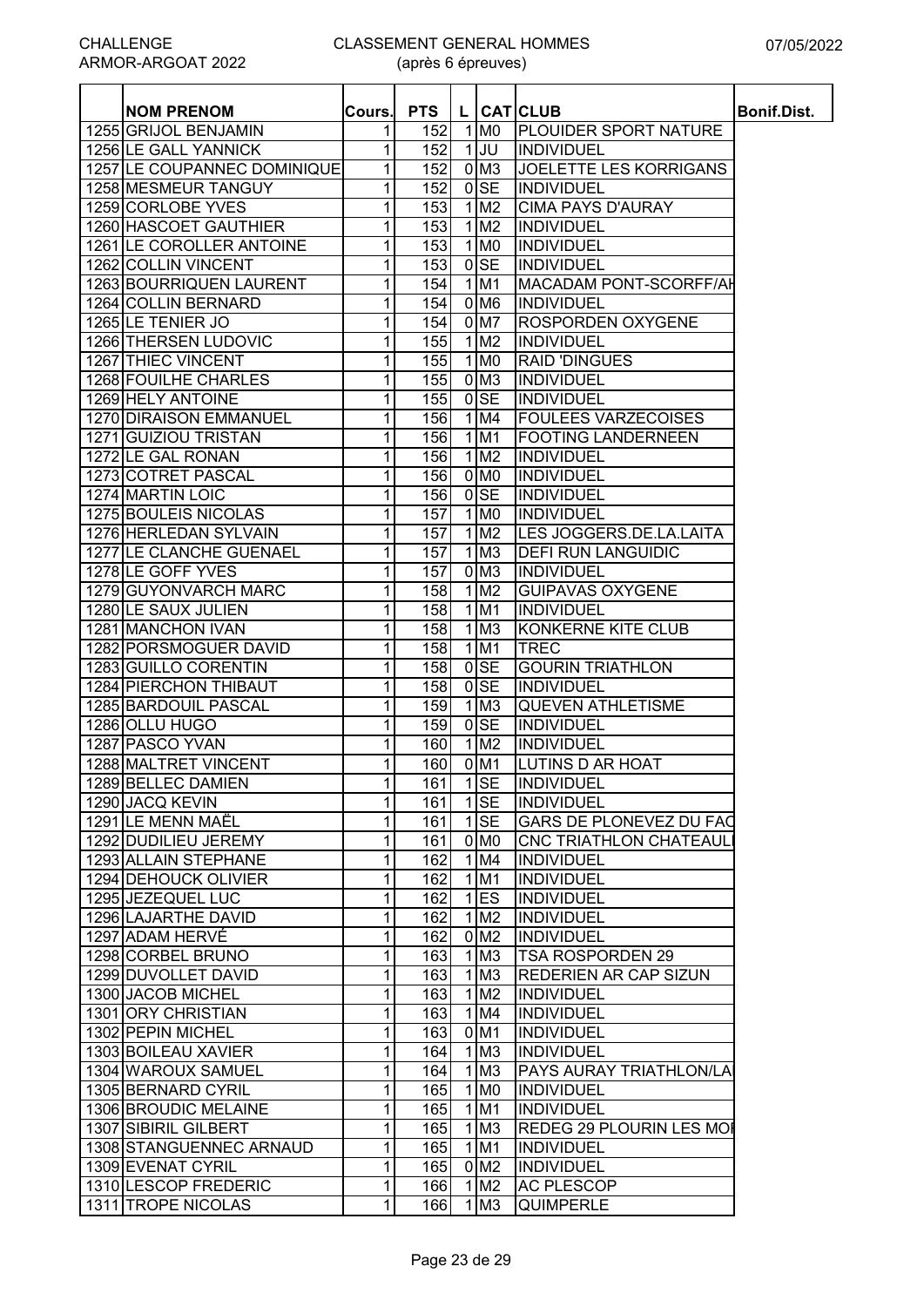| <b>NOM PRENOM</b>        | Cours. | <b>PTS</b> |                         | L CATCLUB                       | <b>Bonif.Dist.</b> |
|--------------------------|--------|------------|-------------------------|---------------------------------|--------------------|
| 1312 DESIGNE GUY         | 1      | 166        | 0 M <sub>2</sub>        | <b>FOULEES CLEDINOISES</b>      |                    |
| 1313 LE HIR NONO         | 1      | 167        | $0$ M <sub>5</sub>      | <b>INDIVIDUEL</b>               |                    |
| 1314 HENRI JAMBOU        | 1      | 168        | $1$ M <sub>5</sub>      | <b>RELAYEURS DE COATLOC'H</b>   |                    |
| 1315 LEBEL GREGORY       | 1      | 168        | $1$ MO                  | INDIVIDUEL                      |                    |
| 1316 RICOUSSE ERWAN      | 1      | 168        | $1$ M <sub>2</sub>      | <b>INDIVIDUEL</b>               |                    |
| 1317 LE GAL FRANCOIS     | 1      | 169        | 1 M <sub>0</sub>        | INDIVIDUEL                      |                    |
| 1318 OLLITRAULT RONAN    | 1      | 169        | $1$ M <sub>2</sub>      | <b>INDIVIDUEL</b>               |                    |
| 1319 DERRIEN MARCEL      |        |            | $0$ M <sub>6</sub>      |                                 |                    |
|                          | 1      | 169        |                         | <b>GALOUPERIEN BRIEC</b>        |                    |
| 1320 JICQUELLO ANTHONY   | 1      | 170        | $1$ M1                  | <b>INDIVIDUEL</b>               |                    |
| 1321 LE LU JONATHAN      | 1      | 170        | $1$ MO                  | <b>INDIVIDUEL</b>               |                    |
| 1322 CALVARIN MARC       | 1      | 170        | $0$ M1                  | <b>INDIVIDUEL</b>               |                    |
| 1323 BERTHOU SEBASTIEN   | 1      | 171        | $1$ M <sub>2</sub>      | <b>TEAM RIDER TATTOO</b>        |                    |
| 1324 JACOB SAMUEL        | 1      | 171        | $1$ M <sub>2</sub>      | <b>INDIVIDUEL</b>               |                    |
| 1325 LE PORIEL ROMAIN    | 1      | 171        | $1$ MO                  | <b>TEAM BUBBAGUMP TRAIL RU</b>  |                    |
| 1326 PLUNIAN BRUNO       | 1      | 171        | 0 <sub>M3</sub>         | <b>FOOTING LANDERNEEN</b>       |                    |
| 1327 GOURLAOUEN OLIVIER  | 1      | 172        | $1$ M4                  | <b>INDIVIDUEL</b>               |                    |
| 1328 LE PIPE ARNAUD      | 1      | 172        | 1 M1                    | NANTES FOOT GAELIQUE            |                    |
| 1329 L'HELGUEN QUENTIN   | 1      | 172        | $1$ SE                  | <b>INDIVIDUEL</b>               |                    |
| 1330 MORVAN WILLIAM      | 1      | 172        | $1$ MO                  | INDIVIDUEL                      |                    |
| 1331 CORNEC STEPHANE     | 1      | 172        | $0$ M <sub>3</sub>      | INDIVIDUEL                      |                    |
| 1332 GUERER BENOIT       | 1      | 173        | 1 <sub>M1</sub>         | <b>INDIVIDUEL</b>               |                    |
| 1333 LOONIS PIERRE       | 1      | 173        | 1 M0                    | <b>INDIVIDUEL</b>               |                    |
| 1334 RIVOAL CHRISTIAN    | 1      | 173        | 1 M <sub>6</sub>        | <b>GOURLIZON SPORT</b>          |                    |
| 1335 ROSSET ERIC         | 1      | 173        | $1\overline{\text{M3}}$ | <b>REVEURS DE D+</b>            |                    |
| 1336 PENLAND JEAN-PIERRE | 1      | 173        | 0 <sub>M4</sub>         | <b>CAVALEURS PLMCB BREST</b>    |                    |
| 1337 JOIN GREGORY        | 1      | 174        | $1$ MO                  | <b>INDIVIDUEL</b>               |                    |
| 1338 LE GAC PIERRE-YVES  | 1      | 174        | 1 M2                    | <b>BREST GOELOPEURS / TEAM</b>  |                    |
| 1339 LE MAUX GREGOIRE    | 1      | 174        | $1$ SE                  | <b>INDIVIDUEL</b>               |                    |
| 1340 DAVID JACQUES       | 1      | 174        | 0 <sub>M6</sub>         | <b>LUTINS D AR HOAT</b>         |                    |
| 1341 COLCANAP GRÉGOIRE   | 1      | 175        | $1$ SE                  | <b>PLOUYE MU</b>                |                    |
| 1342 HECTOR GUILLAUME    | 1      | 175        | $1$ M <sub>3</sub>      | <b>JOGGERS DE LA LAITA</b>      |                    |
| 1343 OLIVIER ALEXANDRE   | 1      | 175        | $1$ SE                  | <b>INDIVIDUEL</b>               |                    |
| 1344 ROHOU CHRISTOPHE    | 1      | 175        | 1 M1                    | <b>INDIVIDUEL</b>               |                    |
| 1345 FRANCELLE ERWAN     | 1      | 175        | $0$ <sub>SE</sub>       | INDIVIDUEL                      |                    |
| 1346 DEMASSIEUX NICOLAS  | 11     | 176        | 1 M <sub>5</sub>        | <b>INDIVIDUEL</b>               |                    |
| 1347 SALAUN YANN         | 1      | 176        | $1$ MO                  | <b>INDIVIDUEL</b>               |                    |
| 1348 MONTMARCHE OSCAR    |        |            | $0$ SE                  | INDIVIDUEL                      |                    |
| 1349 CLEMOT ROMAIN       | 1      | 176<br>177 | 1 M2                    | <b>ACDC COATAUDON GUIPAVA</b>   |                    |
| 1350 PLENUS PIERRE       | 1      | 177        | $1$ M <sub>3</sub>      | <b>INDIVIDUEL</b>               |                    |
|                          | 1      |            |                         |                                 |                    |
| 1351 GUICHOUX FREDERIC   | 1      | 177        | $0$ M1                  | <b>INDIVIDUEL</b>               |                    |
| 1352 CHARLO GWENAEL      | 1      | 178        | $1$ M <sub>3</sub>      | <b>COLPO ATHLE PLAISIR</b>      |                    |
| 1353 FANCHON MARC        | 1      | 178        | $1$ M <sub>5</sub>      | <b>INDIVIDUEL</b>               |                    |
| 1354 MOALIC RONAN        | 1      | 178        | $1$ M3                  | <b>ACDC COATAUDON GUIPAVA</b>   |                    |
| 1355 VENTURA ROLAND      | 1      | 178        | $1$ M <sub>3</sub>      | <b>INDIVIDUEL</b>               |                    |
| 1356 DUIGOU CHRISTIAN    | 1      | 178        | $0$ M4                  | <b>INDIVIDUEL</b>               |                    |
| 1357 LE VELLY FABRICE    | 1      | 179        | $1$ M1                  | <b>GARS DE PLOUENAN</b>         |                    |
| 1358 MENTEC OLIVIER      | 1      | 179        | $1$ M1                  | <b>INDIVIDUEL</b>               |                    |
| 1359 MORALES MORALES     | 1      | 179        | 1 M4                    | <b>MACADAM PONT-SCORFF</b>      |                    |
| 1360 PLOQUIN RODOLPHE    | 1      | 179        | 1 M <sub>0</sub>        | <b>INDIVIDUEL</b>               |                    |
| 1361 BOUEDO OLIVIER      | 1      | 180        | $1$ M <sub>2</sub>      | <b>TRAIL VALLEE DE LA SARRE</b> |                    |
| 1362 GLAIS STEPHANE      | 1      | 180        | $1$ M4                  | <b>INDIVIDUEL</b>               |                    |
| 1363 QUEMENEUR VINCENT   | 1      | 180        | $1$ MO                  | <b>TDM</b>                      |                    |
| 1364 ROUE MATHIAS        | 1      | 180        | $1$ SE                  | <b>TEAM HENAFF</b>              |                    |
| 1365 LE SAINT VINCENT    | 1      | 180        | $0$ SE                  | <b>INDIVIDUEL</b>               |                    |
| 1366 DEROLLEPOT MICHEL   | 1      | 181        | $1$ M <sub>8</sub>      | <b>INDIVIDUEL</b>               |                    |
| 1367 FEREZOU FABIEN      | 1      | 181        | 1 M1                    | <b>INDIVIDUEL</b>               |                    |
| 1368 LE GURUN GILLES     | 1      | 181        | $1$ M <sub>2</sub>      | <b>JOGGING LOISIR ORGERES</b>   |                    |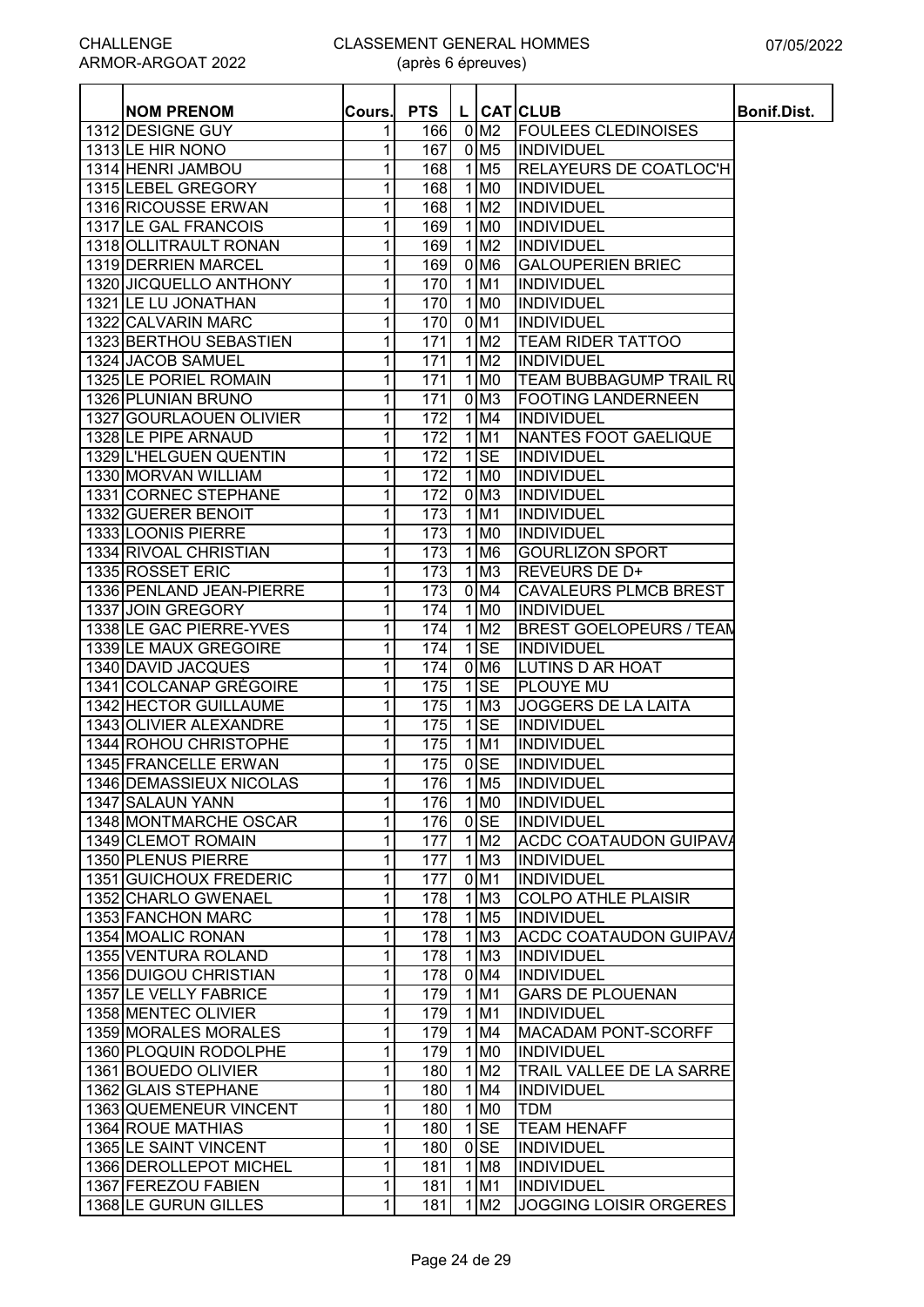| <b>NOM PRENOM</b>                        | Cours.            | <b>PTS</b> |                                                   | L CATCLUB                                      | <b>Bonif.Dist.</b> |
|------------------------------------------|-------------------|------------|---------------------------------------------------|------------------------------------------------|--------------------|
| 1369 LEONARDON MATHIEU                   | 1                 | 181        | 1 M <sub>0</sub>                                  | INDIVIDUEL                                     |                    |
| 1370 QUEHEN BERNARD                      | 1                 | 181        | 0 M4                                              | <b>SC SURGERES</b>                             |                    |
| 1371 CARIOU QUENTIN                      | 1                 | 182        | $1$ SE                                            | <b>INDIVIDUEL</b>                              |                    |
| 1372 MONCARRE FRANCK                     | 1                 | 182        | $1$ M <sub>3</sub>                                | LES FOULEES MELLACOISES                        |                    |
| 1373 PERROCHE NICOLAS                    | 1                 | 182        | $1$ SE                                            | <b>GOST</b>                                    |                    |
| 1374 BERNARD THIERRY                     | 1                 | 183        | $1$ M1                                            | <b>INDIVIDUEL</b>                              |                    |
| 1375 PERRIGAUD FANCH                     | 1                 | 183        | $1$ M <sub>2</sub>                                | <b>COURIR A LANESTER</b>                       |                    |
| 1376 VOLANT OLIVIER                      | 1                 | 183        | $1$ M1                                            | <b>RUNNING NATURE TREMEO</b>                   |                    |
| 1377 LE BRIS YVES                        | 1                 | 183        | $0$ M <sub>3</sub>                                | <b>INDIVIDUEL</b>                              |                    |
| 1378 BOULVAIS YVES                       | 1                 | 184        | $1$ M4                                            | <b>INDIVIDUEL</b>                              |                    |
| 1379 LE LAN PIERRE-MARIE                 | 1                 | 184        | $1$ M <sub>1</sub>                                | <b>INDIVIDUEL</b>                              |                    |
| 1380 RUNGOAT DAVID                       | 1                 | 184        | $1$ MO                                            | <b>INDIVIDUEL</b>                              |                    |
| 1381 TAVEAU GILLES                       | 1                 | 184        | $1$ M4                                            | SEMELLES DOUARNENISTES                         |                    |
| 1382 BARIOU ALAIN                        | 1                 | 184        | $0$ M <sub>3</sub>                                | <b>INDIVIDUEL</b>                              |                    |
| 1383 BARZIC ARNAUD                       | 1                 | 185        | $1$ M1                                            | INDIVIDUEL                                     |                    |
| 1384 ROULLAND ADRIEN                     | 1                 | 185        | $1$ SE                                            | <b>ENDURANCE LOISIR PLOUAY</b>                 |                    |
| 1385 SALIOU PASCAL                       | 1                 | 185        | 1 M4                                              | <b>HENNEBONT TRIATHLON</b>                     |                    |
| 1386 LE BRIS PIERRICK                    | 1                 | 185        | $0$ <sub>ES</sub>                                 | <b>INDIVIDUEL</b>                              |                    |
| 1387 DIRSON ARTHUR                       | 1                 | 186        | $1$ MO                                            | <b>INDIVIDUEL</b>                              |                    |
| 1388 LE GAL ALAN                         | 1                 | 186        | $1$ SE                                            | <b>ENDURANCE LOISIR</b>                        |                    |
| 1389 MEVEL BRUNO                         | 1                 | 186        | $0$ SE                                            | <b>INDIVIDUEL</b>                              |                    |
| 1390 BLAYO STEPHANE                      | 1                 | 188        | $1$ M1                                            | <b>INDIVIDUEL</b>                              |                    |
| 1391 GOURLAOUEN VINCENT                  | 1                 | 188        | $1$ M <sub>2</sub>                                | <b>INDIVIDUEL</b>                              |                    |
| 1392 LANDURE GÉRARD                      | 1                 | 188        | $1$ M <sub>5</sub>                                | <b>TOUL AN DOUR GUIPRONVE</b>                  |                    |
| 1393 LOLLIER FLORENT                     | 1                 | 188        | $0$ M4                                            | <b>GOURIN TRIATHLON</b>                        |                    |
| 1394 BASLE PASCAL                        | 1                 | 189        | 1 M4                                              | <b>INDIVIDUEL</b>                              |                    |
| 1395 LE PETITCORPS JEAN-MICHE            | 1                 | 189        | $1$ M <sub>5</sub>                                | <b>COURIR A KERVIGNAC</b>                      |                    |
| 1396 TARIDEC YANNICK                     | 1                 | 189        | $1$ M1                                            | MIL PAT DE L AULNE                             |                    |
| 1397 LARREUR CLAUDE                      | 1                 | 189        | $0$ M4                                            | BLES DOR GOUESNOU                              |                    |
| 1398 LE FLOCH PATRICE                    | 1                 | 190        | $1$ M <sub>5</sub>                                | <b>QUEVEN ATHLETISME</b>                       |                    |
| 1399 CROISIER CHRISTIAN                  | 1                 | 190        | 0 M4                                              | <b>INDIVIDUEL</b>                              |                    |
| 1400 BALEM KEVIN                         | 1                 | 191        | $1$ MO                                            | <b>TEAM BEG AN DIAOUL</b>                      |                    |
| 1401 SEVERE MARC                         | 1                 | 191        | 0 M <sub>4</sub>                                  | <b>INDIVIDUEL</b>                              |                    |
| 1402 GUILLEMOT STEPHANE                  | $\mathbf{1}$      | 192        | $1$ M <sub>3</sub>                                | <b>COURIR A LANESTER</b>                       |                    |
| 1403 FITAMANT JACQUES                    | 1 <sup>1</sup>    | 192        | 0 M <sub>5</sub>                                  | INDIVIDUEL                                     |                    |
| 1404 GUEGAN MATTHIEU                     | $\mathbf{1}$      | 193        | $1$ SE                                            | INDIVIDUEL                                     |                    |
| <b>1405 LINTANF THOMAS</b>               | $\mathbf{1}$      | 193        | $1$ SE                                            | INDIVIDUEL                                     |                    |
| 1406 BITTARD SEBASTIEN                   | 1                 | 193        | 0 <sub>M3</sub>                                   | <b>FOOTING LANDERNEEN</b>                      |                    |
| 1407 BLANCO ANTONY                       | 1                 | 194        | $1$ M <sub>3</sub>                                | INDIVIDUEL                                     |                    |
| 1408 QUELENNEC SEB                       | 1                 | 194        | $\overline{1}$ MO                                 | <b>REDERIEN CAP SIZUN</b>                      |                    |
| 1409 MAAS FABIEN                         | 1                 | 194        | $0$ M1                                            | <b>LUTINS D AR HOAT</b>                        |                    |
| 1410 DEMARCHIS STEPHANE                  | 1                 | 195        | $1$ M <sub>3</sub>                                | INDIVIDUEL                                     |                    |
| 1411 MARTIN RENE                         | 1                 | 195        | $1$ M <sub>5</sub>                                | <b>INDIVIDUEL</b>                              |                    |
| 1412 SINQUIN MAURICE                     | 1                 | 195        | $1$ M <sub>6</sub>                                | <b>COURIR A MOELAN</b>                         |                    |
| 1413 BURLOT FREDERIC                     | 1                 | 196        | $1$ M <sub>3</sub>                                | LES LUTINS DU CRANOU                           |                    |
| 1414 GUEGO SYLVAIN                       | 1                 | 196        | $1$ M <sub>3</sub>                                | <b>ROSPORDEN OXYGENE</b>                       |                    |
| 1415 LE FUR MORGAN                       | 1                 | 196        | $1$ M <sub>3</sub>                                | <b>TEAM DU PELEM</b>                           |                    |
|                                          |                   |            |                                                   |                                                |                    |
| 1416 LE DUC ALAIN<br>1417 CLERCQ LUDOVIC | 1                 | 196<br>197 | 0 M <sub>6</sub><br>$\overline{1}$ M <sub>2</sub> | <b>INDIVIDUEL</b><br><b>FOOTING LANDERNEEN</b> |                    |
|                                          | 1<br>$\mathbf{1}$ |            |                                                   |                                                |                    |
| 1418 LE BAUD NICOLAS                     |                   | 197        | 1 M1                                              | <b>INDIVIDUEL</b>                              |                    |
| 1419 DEBOSQUE FLAVIEN                    | 1                 | 197        | $0$ <sub>SE</sub>                                 | <b>INDIVIDUEL</b>                              |                    |
| 1420 DESCOURT RENAUD                     | 1                 | 198        | $1$ M <sub>2</sub>                                | <b>INDIVIDUEL</b>                              |                    |
| 1421 LE BOUHELLEC PATRICE                | 1                 | 198        | $1$ M <sub>3</sub>                                | <b>COLPO ATHLE PLAISIR</b>                     |                    |
| 1422 GATAYIJA MAXIME                     | $\mathbf{1}$      | 198        | $0$ <sub>SE</sub>                                 | <b>INDIVIDUEL</b>                              |                    |
| 1423 COSQUERIC ANTHONY                   | 1                 | 199        | $1$ M1                                            | <b>COURIR A CORAY</b>                          |                    |
| 1424 ROBIC THIERRY                       | 1                 | 199        | $1$ M <sub>3</sub>                                | <b>JOGGING LOISIR ORGERES</b>                  |                    |
| 1425 QUERE ALEXIS                        | 1                 | 199        | $0$ <sub>SE</sub>                                 | <b>INDIVIDUEL</b>                              |                    |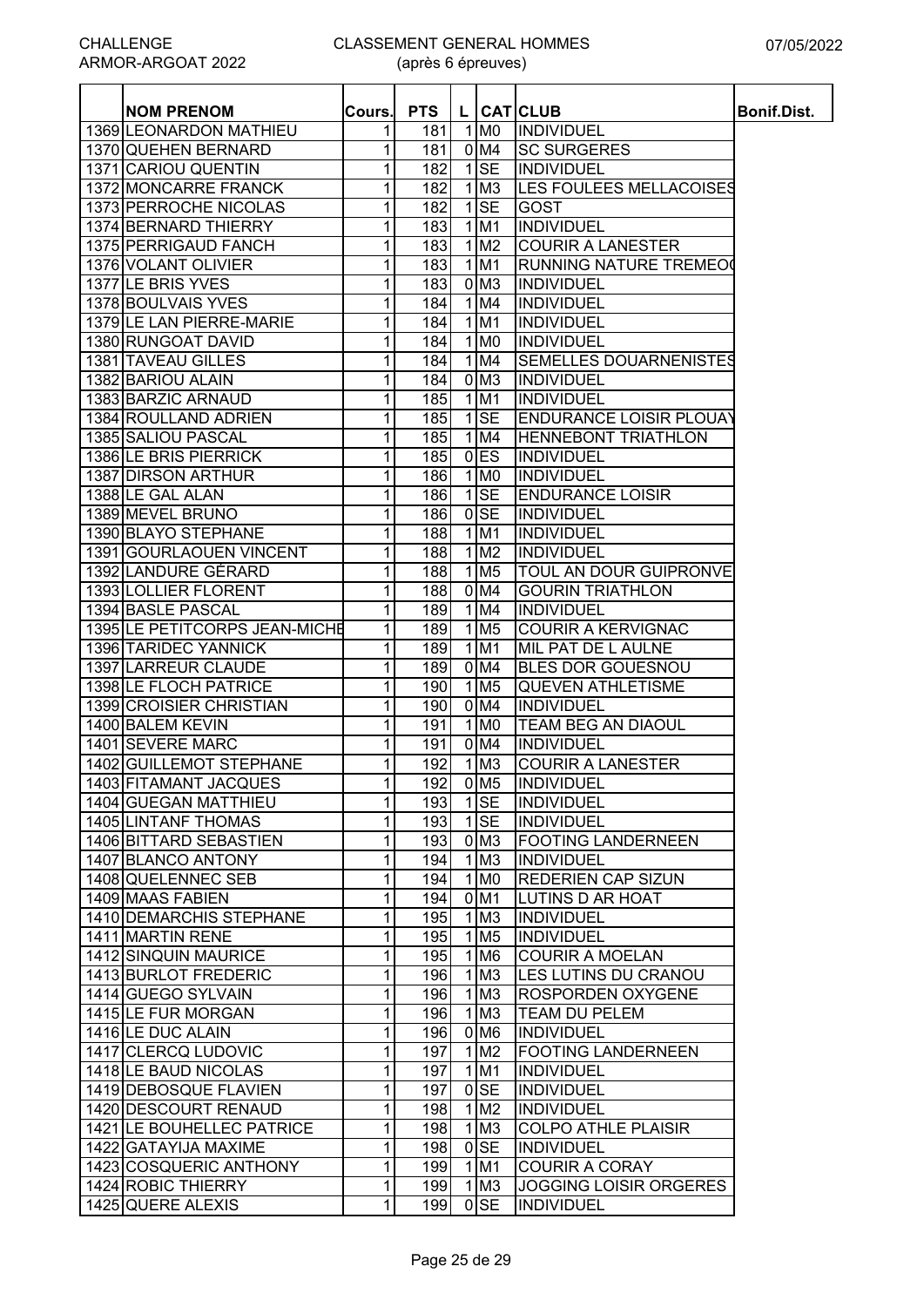| <b>NOM PRENOM</b>            | Cours. | <b>PTS</b> |                        | L CATICLUB                      | <b>Bonif.Dist.</b> |
|------------------------------|--------|------------|------------------------|---------------------------------|--------------------|
| 1426 GESTIN YOANN            | 1      | 200        | $1$ MO                 | VANNES FOOTBALL GAELIQI         |                    |
| 1427 LE FELIC CHRISTOPHE     | 1      | 200        | $1$ M <sub>2</sub>     | <b>MIMIE TEAM</b>               |                    |
| 1428 BATTA AURELIEN          | 1      | 200        | $0$ MO                 | <b>INDIVIDUEL</b>               |                    |
| 1429 COLLONGUES EMILE        | 1      | 201        | $1$ M <sub>3</sub>     | <b>PLOUIGNEAU OXYGENE</b>       |                    |
| 1430 DURRMANN ANTOINE        | 1      | 201        | $1$ MO                 | <b>VANNES FOOT GAELIQUE</b>     |                    |
| 1431 HORNYAK VALERIC         | 1      | 201        | $1$ M4                 | <b>INDIVIDUEL</b>               |                    |
| 1432 COLLIOU MATHIEU         | 1      | 202        | $1$ $SE$               | <b>INDIVIDUEL</b>               |                    |
| 1433 EVRARD ERIC             | 1      | 202        | $1$ M <sub>6</sub>     | INDIVIDUEL                      |                    |
| 1434 LAGREE JULIEN           | 1      | 202        | $1$ M <sub>1</sub>     | INDIVIDUEL                      |                    |
| 1435 SALINGUE REMI           | 1      | 202        | $0$ UU                 | <b>GALOUPERIEN BRIEC</b>        |                    |
| 1436 GUEGUEN THOMAS          | 1      | 203        | $1$ SE                 | <b>TEAM FIDU</b>                |                    |
| 1437 KERZERHO JEAN FRANCOIS  | 1      | 203        | $1$ MO                 | <b>AC PLESCOP C-TRAIL</b>       |                    |
| 1438 MENEZ JEAN-YVEZ         | 1      | 203        | 0 M <sub>6</sub>       | <b>LUTINS D AR HOAT</b>         |                    |
| 1439 GAUDRON CÉDRIC          | 1      | 204        | $1$ M <sub>1</sub>     | <b>LEGION SAINT-PIERRE BRES</b> |                    |
| 1440 LESCOUBLET JOHN         | 1      | 204        | $1$ M <sub>6</sub>     | ULTRA MARIN CLUB                |                    |
| 1441 TUDAL GILLES            | 1      | 204        | $1$ M <sub>5</sub>     | <b>METALLO CHANTENAY</b>        |                    |
| 1442 CAPITAINE JULIEN        | 1      | 204        | $0$ <sub>SE</sub>      | <b>INDIVIDUEL</b>               |                    |
| 1443 HELIGON YVAN            | 1      | 205        | 1 M2                   | <b>ST JACQUES FOOTING</b>       |                    |
| 1444 PENNARUN MIKAEL         | 1      | 205        | 1 M2                   | INDIVIDUEL                      |                    |
| 1445 JACQ JEAN PHILIPPE      | 1      | 205        | $0$ M <sub>2</sub>     | INDIVIDUEL                      |                    |
| 1446 BENOIT RONAN            | 1      | 206        | $1$ SE                 | <b>INDIVIDUEL</b>               |                    |
| 1447 LABAS VINCENT           | 1      | 206        | $1$ MO                 | INDIVIDUEL                      |                    |
| 1448 JACQ ANTOINE            | 1      | 206        | $0$ <sub>ES</sub>      | <b>INDIVIDUEL</b>               |                    |
| 1449 LE PITE NICOLAS         | 1      | 207        | 1 M2                   | LES JOGGERS DE LA LAITA/L       |                    |
| 1450 OGOR GÉRARD             | 1      | 207        | $1$ M <sub>5</sub>     | <b>COURIR A SIZUN</b>           |                    |
| 1451 SALLENAVE SIMON         | 1      | 207        | $1$ MO                 | <b>FOULEES DE CLEGUER</b>       |                    |
| <b>1452 FEUNTEUN PATRICK</b> | 1      | 207        | $0$ M <sub>3</sub>     | <b>SEMELLES DE VENT BOHARS</b>  |                    |
| 1453 GIGOU FREDERIC          |        |            | 1 M1                   | INDIVIDUEL                      |                    |
|                              | 1      | 208        |                        |                                 |                    |
| 1454 JAMIER FABIEN           | 1      | 208        | $1$ M <sub>2</sub>     | INDIVIDUEL                      |                    |
| 1455 JULIENNE VINCENT        | 1      | 208        | $1$ M <sub>2</sub>     | <b>RUNNING PLOGO</b>            |                    |
| 1456 CORIOU CHRISTIAN        | 1      | 208        | $0$ M <sub>5</sub>     | <b>SNA FOUESNANT</b>            |                    |
| 1457 COTONNEC CHRISTOPHE     | 1      | 209        | $1$ M <sub>2</sub>     | INDIVIDUEL                      |                    |
| 1458 LE REST MATTHIEU        | 1      | 209        | $1$ M <sub>1</sub>     | <b>TEAM HENAFF</b>              |                    |
| 1459 CADIOU CEDRIC           | 1      | 209        | $0$ M <sub>2</sub>     | <b>REDEG 29 PLOURIN-LES-MO</b>  |                    |
| 1460 RIGAUD ERWAN            | 1      |            | $210$ 1 M <sub>0</sub> | <b>COURIR A ST AVE</b>          |                    |
| 1461 WACHEUX JULIEN          | 1      | 210        | 1 M1                   | <b>COURIR A POULDREUZIC</b>     |                    |
| 1462 RIOU JEAN CLAUDE        | 1      | 210        | $0$ M7                 | <b>ERGE VRAS COURT</b>          |                    |
| 1463 LAGADIC CHRISTOPHE      | 1      | 211        | 1 M1                   | <b>SNA FOUESNANT</b>            |                    |
| 1464 METAYER QUENTIN         | 1      | 211        | $1$ SE                 | <b>TEAM SPORT 2000 ROSTREN</b>  |                    |
| 1465 LE NECHET ETIENNE       | 1      | 211        | $0$ SE                 | <b>TEAM CACHET DE LA POSTE</b>  |                    |
| 1466 GOURMELON VINCENT       | 1      | 212        | 1 M1                   | <b>IROISE VT TRAIL NATURE</b>   |                    |
| 1467 LE ROUX CHRISTOPHE      | 1      | 212        | $1$ M <sub>3</sub>     | LES JOGGERS DE LA LAITA         |                    |
| 1468 NIGNOL LAURENT          | 1      | 212        | $1$ M <sub>5</sub>     | DEFIRUNLANGUIDIC                |                    |
| 1469 CASTEL VINCENT          | 1      | 212        | 0 M1                   | <b>CREDIT AGRICOLE</b>          |                    |
| 1470 BLANCO AURELIEN         | 1      | 213        | $1$ M1                 | INDIVIDUEL                      |                    |
| 1471 PETOT NICOLAS           | 1      | 213        | $1$ M1                 | <b>INDIVIDUEL</b>               |                    |
| 1472 ROPART PATRICE          | 1      | 213        | 1 M2                   | <b>INDIVIDUEL</b>               |                    |
| 1473 GOLDEN SEAN             | 1      | 213        | 0 M <sub>6</sub>       | <b>INDIVIDUEL</b>               |                    |
| 1474 KERFANTO ANTOINE        | 1      | 214        | $1$ MO                 | <b>S/L ATHLETISME LOUDEAC</b>   |                    |
| 1475 COIC CLAUDE             | 1      | 215        | $1$ M <sub>3</sub>     | LA ROCHE SPORTS NATURE          |                    |
| 1476 LE GARREC ERIC          | 1      | <b>215</b> | $1$ M <sub>2</sub>     | <b>INDIVIDUEL</b>               |                    |
| 1477 LE HENAFF PATRICK       | 1      | 215        | 0 M4                   | <b>AL CARHAIX PLOUGUER</b>      |                    |
| 1478 GARNAUD ANTOINE         | 1      | 216        | 1 M <sub>0</sub>       | <b>COLPO ATHLE PLAISIR</b>      |                    |
| 1479 CHOSSEC GUILLAUME       | 1      | 216        | $0$ M1                 | <b>INDIVIDUEL</b>               |                    |
| 1480 QUEREC JEAN-PIERRE      | 1      | 217        | 1 M <sub>6</sub>       | <b>PANTERS PLOEMEUR</b>         |                    |
| 1481 BALCON JOHAN            | 1      | 217        | $0$ SE                 | <b>INDIVIDUEL</b>               |                    |
| 1482 BOISSEL ARNAUD          |        |            |                        |                                 |                    |
|                              | 1      | <b>218</b> | $1$ M <sub>2</sub>     | <b>INDIVIDUEL</b>               |                    |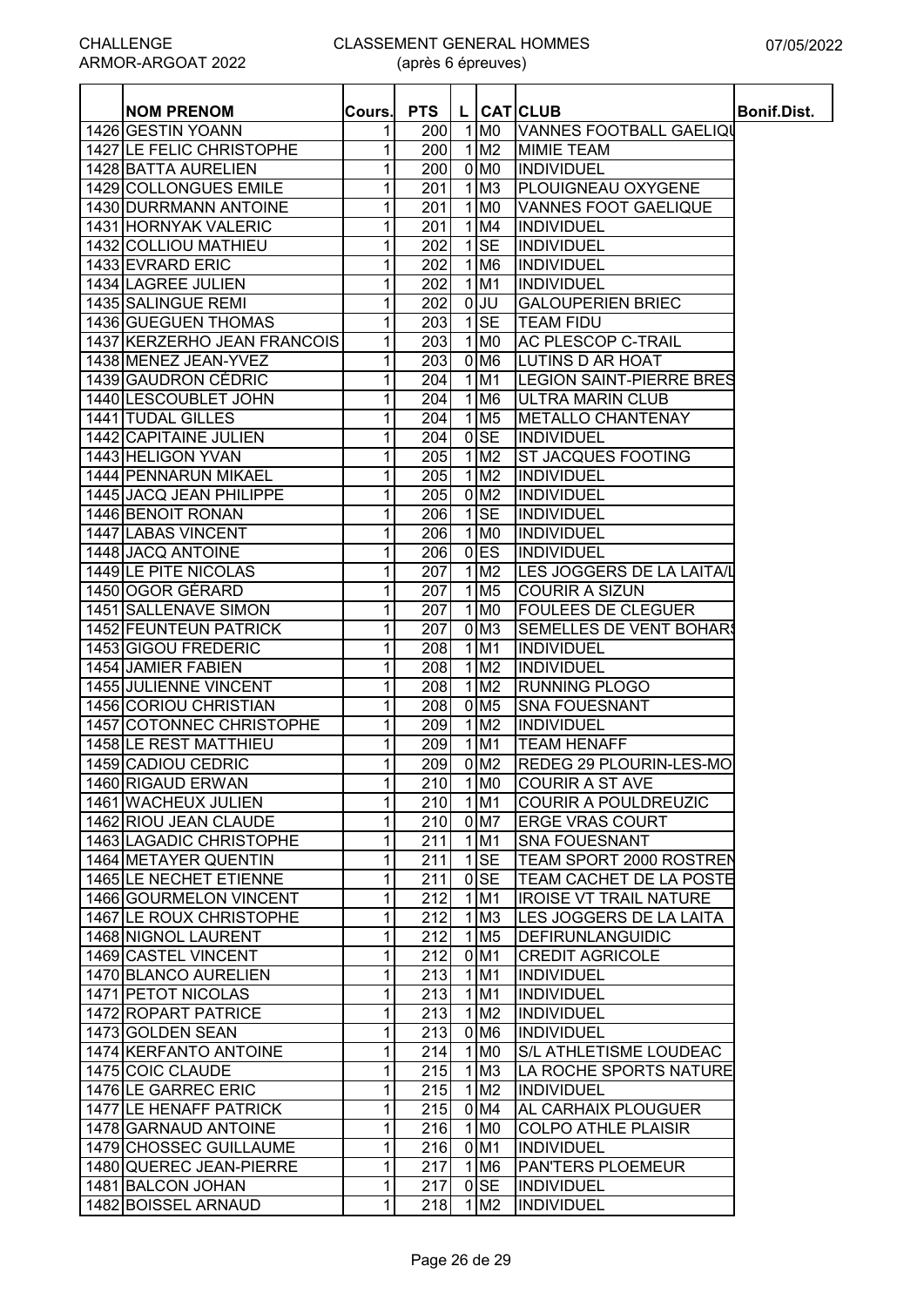| <b>NOM PRENOM</b>                                | Cours.       | <b>PTS</b>       |                            | L CATCLUB                     | <b>Bonif.Dist.</b> |
|--------------------------------------------------|--------------|------------------|----------------------------|-------------------------------|--------------------|
| 1483 RETY ERWANN                                 | 1            | 218              | 1 M1                       | <b>INDIVIDUEL</b>             |                    |
| 1484 ROUXEL BRICE                                | 1            | 218              | $1$ SE                     | <b>INDIVIDUEL</b>             |                    |
| 1485 HEIM LAURENT                                | 1            | 218              | 0 <sub>M3</sub>            | <b>FOOTING LANDERNEEN</b>     |                    |
| 1486 DANET VALENTIN                              | 1            | 219              | $1$ SE                     | <b>INDIVIDUEL</b>             |                    |
| 1487 LE ROUZIC RICHARD                           | 1            | 219              | 1 M <sub>2</sub>           | <b>IDEFI RUN LANGUIDIC</b>    |                    |
| 1488 PALLIER MAX                                 | 1            | 219              | 0 M7                       | <b>INDIVIDUEL</b>             |                    |
| 1489 COANT STÉPHANE                              | 1            | 220              | 0 M <sub>2</sub>           | <b>LUTINS D AR HOAT</b>       |                    |
| 1490 PANELLI DIDIER                              | 1            | 221              | 1 M4                       | <b>RCBJ</b>                   |                    |
| 1491 RIOU NICOLAS                                | 1            | 221              | $1$ MO                     | <b>INDIVIDUEL</b>             |                    |
| 1492 ABJEAN ALAIN                                | 1            | 221              | $0$ M <sub>5</sub>         | <b>CAVALEURS PLMCB BREST</b>  |                    |
| 1493 ALLIOT RONAN                                | 1            | 222              | $1$ M <sub>1</sub>         | <b>MACADAM PONT-SCORFF</b>    |                    |
| 1494 DUVAL JEAN-FRANCOIS                         | 1            | 222              | $1$ MO                     | <b>GEVEZE C'EST LE PIED</b>   |                    |
| 1495 FERNANDES FREDERIC                          | 1            | 222              | $1$ M <sub>2</sub>         | <b>INDIVIDUEL</b>             |                    |
| 1496 VIC ARMAND                                  | 1            | 222              | $0$ <sub>SE</sub>          | <b>STADE BRESTOIS</b>         |                    |
| 1497 CLEQUIN CYRILLE                             | 1            | 223              | $1$ M <sub>3</sub>         | <b>COURIR A KERVIGNAC</b>     |                    |
| 1498 CORNETTE BRUNO                              | 1            | 223              | $1 \, \text{M}$            | <b>TEAM TRAIL ABER BENOIT</b> |                    |
| 1499 ETIENNE PATRICK                             | 1            | 223              | 1 M4                       | <b>AC PLESCOP C-TRAIL</b>     |                    |
| 1500 QUEDINEL PIERRE YVES                        | 1            | 223              | $0$ <sub>SE</sub>          | <b>INDIVIDUEL</b>             |                    |
| 1501 DUFAUD MAX                                  | 1            | 224              | $1\overline{\text{M3}}$    | <b>INDIVIDUEL</b>             |                    |
| 1502 JOUAN VINCENT                               | 1            | 224              | $1$ SE                     | <b>INDIVIDUEL</b>             |                    |
| 1503 SALAUN JACQUES                              | 1            | 224              | 0 M <sub>8</sub>           | <b>MARCHER COURIR DECOUV</b>  |                    |
| 1504 PONT YOHANN                                 | 1            | 225              | $1$ M1                     | <b>INDIVIDUEL</b>             |                    |
| 1505 ROTHLISBERGER CYRILLE                       | 1            | 225              | $1\overline{\mathrm{M}}$   | <b>INDIVIDUEL</b>             |                    |
| 1506 ANGLADE CHRISTIAN                           | 1            | 226              | $1\overline{\mathrm{M}}$   | <b>COURIR A MOELAN</b>        |                    |
| 1507 GERONAZZO NICOLAS                           | 1            | 226              | $1 \overline{\mathrm{M0}}$ | <b>INDIVIDUEL</b>             |                    |
| 1508 HERMANN JEAN-LUC                            | 1            | 226              | 0 <sub>M6</sub>            | <b>KOALA KERHUON</b>          |                    |
| 1509 MELIN PIERRE                                | 1            | $\overline{227}$ | $1$ SE                     | <b>INDIVIDUEL</b>             |                    |
|                                                  |              | 227              | $0$ M <sub>2</sub>         |                               |                    |
| 1510 MARCHAND ANTHONY                            | 1            |                  | 1 M4                       | <b>INDIVIDUEL</b>             |                    |
| 1511 BOLAINGUE LAURENT<br>1512 ELISSALDE LAURENT | 1            | 228              |                            | <b>INDIVIDUEL</b>             |                    |
|                                                  | 1            | 228              | $1$ M4                     | <b>MS CHANTENAY NANTES</b>    |                    |
| 1513 RAZER CHRISTOPHE                            | 1            | 228              | $1$ M <sub>2</sub>         | <b>COURIR A CORAY TEAM R</b>  |                    |
| 1514 DREAN MATHIEU                               | 1            | 229              | $1$ MO                     | <b>LES FOULEE DE CLEGUER</b>  |                    |
| 1515 KAREB ERIC                                  | 1            | 229              | $1$ M <sub>2</sub>         | <b>COURIR A CORAY</b>         |                    |
| 1516 LE SAGE JEREMY                              | 1            | 229              | $1$ MO                     | LANDEVANT SPORT NATURE        |                    |
| 1517 BASSIGNANI FABRICE                          | $\mathbf{1}$ | 230              | 1 M4                       | LANDEVANT SPORT NATURE        |                    |
| 1518 HENRY THIBAULT                              | 1            | 230              | $\overline{1 \text{ M2}}$  | COQUELICOTS SAINT-VOUG        |                    |
| 1519 VENTURA ANTONIO                             | 1            | 230              | $\overline{1}$ M3          | <b>INDIVIDUEL</b>             |                    |
| 1520 LE GOUILL RONAN                             | 1            | 230              | 0 M4                       | <b>INDIVIDUEL</b>             |                    |
| 1521 LE GALL VINCENT                             | 1            | 231              | 1 M2                       | <b>LUTINS DU CRANOU</b>       |                    |
| 1522 PINARD HIPPOLYTE                            | 1            | 231              | $1$ SE                     | INDIVIDUEL                    |                    |
| 1523 POULIQUEN PIERRE                            | 1            | 231              | $0$ <sub>SE</sub>          | <b>INDIVIDUEL</b>             |                    |
| 1524 FOLIARD LE GAL SEBASTIEN                    | 1            | 232              | $1$ M3                     | SAF RUN 85                    |                    |
| 1525 LANNUZEL DAVID                              | 1            | 232              | $1$ M <sub>2</sub>         | <b>CREDIT AGRICOLE</b>        |                    |
| 1526 HUSS THIERRY                                | 1            | 232              | 0 M4                       | <b>COURIR A SAUSSET</b>       |                    |
| 1527 BAUMY FRANCOIS-XAVIER                       | 1            | 233              | 1 M <sub>2</sub>           | <b>INDIVIDUEL</b>             |                    |
| 1528 DOUGUET STÉPHANE                            | 1            | 233              | 1 M2                       | <b>TEAM TOUL AR PESKED</b>    |                    |
| 1529 LEVARD PHILIPPE                             | 1            | 233              | $1$ M <sub>2</sub>         | <b>AR REDERIEN</b>            |                    |
| 1530 TOUMELIN YANN                               | 1            | 233              | 0 M1                       | <b>CREDIT AGRICOLE</b>        |                    |
| 1531 JAFFRELOT ROMEO                             | 1            | 234              | $1$ ES                     | <b>INDIVIDUEL</b>             |                    |
| 1532 PAPOT JEAN CLAUDE                           | 1            | 234              | 1 M4                       | <b>JOG FORS</b>               |                    |
| 1533 PUREN DAVID                                 | 1            | 234              | $1$ M3                     | <b>INDIVIDUEL</b>             |                    |
| 1534 ALIX MICKAËL                                | 1            | 235              | 1 M <sub>0</sub>           | <b>INDIVIDUEL</b>             |                    |
| 1535 GRIZEAU CHRISTOPHE                          | 1            | 235              | $1$ M <sub>3</sub>         | <b>REVEUR DE D+</b>           |                    |
| 1536 GAUTHO CHARLOTTE                            | 1            | 236              | $1$ M <sub>3</sub>         | <b>INDIVIDUEL</b>             |                    |
| 1537 SEVERE STEPHANE                             | $\mathbf{1}$ | 236              | $1$ M4                     | <b>GUIPAVAS OXYGENE</b>       |                    |
| 1538 EVANO EMMANUEL                              | 1            | 237              | 1 M3                       | <b>TEAM HONDA ENDURANCE S</b> |                    |
| 1539 PIETTE REMY                                 | 1            | 237              | $1$ M <sub>3</sub>         | <b>INDIVIDUEL</b>             |                    |
|                                                  |              |                  |                            |                               |                    |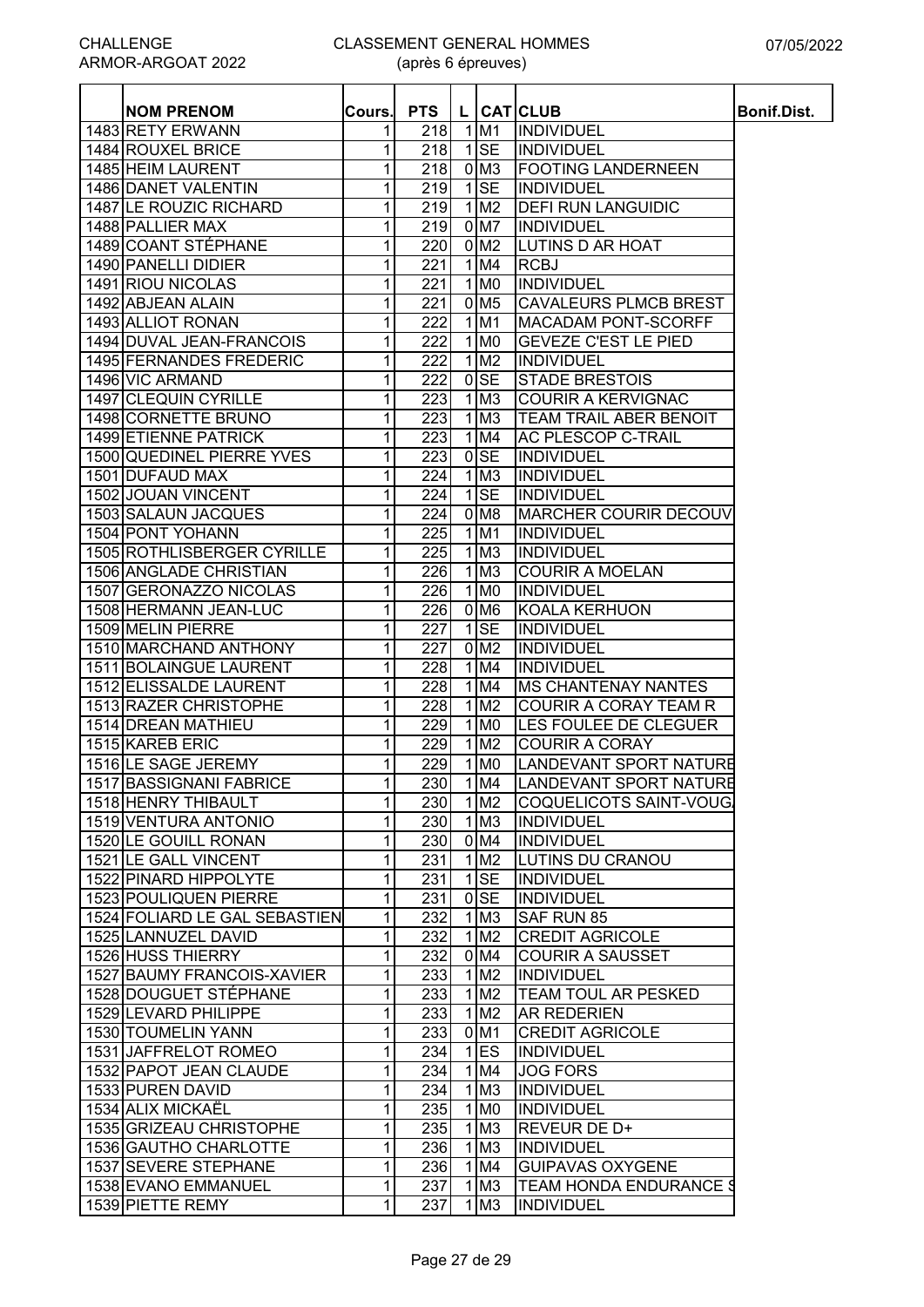#### CLASSEMENT GENERAL HOMMES (après 6 épreuves)

| <b>NOM PRENOM</b>         | Cours. | <b>PTS</b>       |              |                               | L CATCLUB                       | <b>Bonif.Dist.</b> |
|---------------------------|--------|------------------|--------------|-------------------------------|---------------------------------|--------------------|
| 1540 SERPOLLIER MATTI     | 1      | 237              | 1            | M <sub>3</sub>                | <b>COURIR A PLOMEUR</b>         |                    |
| 1541 DELCAMBRE OLIVIER    | 1      | 238              |              | 1 M4                          | <b>INDIVIDUEL</b>               |                    |
| 1542 GLOAGUEN ROMUALD     | 1      | 238              |              | $1$ MO                        | <b>INDIVIDUEL</b>               |                    |
| 1543 LE GRAND JULIEN      | 1      | 238              |              | $\overline{1}$ M1             | <b>INDIVIDUEL</b>               |                    |
| 1544 LE DENMAT MORGAN     | 1      | 239              |              | $1$ M <sub>2</sub>            | <b>TEAM DU PELEM</b>            |                    |
| 1545 PILLET YOANN         | 1      | 239              |              | $1$ M <sub>2</sub>            | <b>COLPO ATHLE PLAISIR</b>      |                    |
| 1546 LE GALLIC PATRICE    | 1      | 240              |              | $1$ M <sub>2</sub>            | <b>COLPO ATHLE PLAISIR PAYS</b> |                    |
| 1547 DE MARCHIN JEROME    | 1      | 241              |              | 1 M1                          | <b>INDIVIDUEL</b>               |                    |
| 1548 LE PEN GILLES        | 1      | 241              |              | 1 M4                          | <b>INDIVIDUEL</b>               |                    |
| 1549 LE TEUFF DAVID       | 1      | 241              |              | $1$ M <sub>3</sub>            | <b>INDIVIDUEL</b>               |                    |
| 1550 CRENN ARMAND         | 1      | 242              | $\mathbf{1}$ | M <sub>5</sub>                | <b>FOOTING LANDERNEEN</b>       |                    |
| 1551 PASQUE DANIEL        | 1      | 242              | 1            | M <sub>3</sub>                | <b>INDIVIDUEL</b>               |                    |
| 1552 COSSEC PASCAL        | 1      | 243              | 1            | M <sub>6</sub>                | <b>TEAM RIDER TATTOO</b>        |                    |
| 1553 L'HEREEC ERWAN       | 1      | 243              |              | $1$ M1                        | <b>ENDURANCE LOISIR PLOUAY</b>  |                    |
| 1554 CAPELLE JEAN-MICHEL  | 1      | 244              |              | 1 M4                          | <b>INDIVIDUEL</b>               |                    |
| 1555 IDA ROCHA SEBASTIEN  | 1      | 244              |              | 1 M2                          | <b>AR REDERIEN</b>              |                    |
| 1556 GIRARD MICHEL        | 1      | 244              |              | $1$ M4                        | <b>ERGE VRAS COURT</b>          |                    |
| 1557 BEDET JEAN-SEBASTIEN | 1      | 245              |              | $1$ M4                        | <b>INDIVIDUEL</b>               |                    |
| 1558 CARRE ANTHONY        | 1      | 245              |              | $1$ MO                        | <b>INDIVIDUEL</b>               |                    |
| 1559 LOUVET PHILIPPE      | 1      | 246              |              | $1$ M <sub>5</sub>            | <b>INDIVIDUEL</b>               |                    |
| 1560 TUAL PASCAL          | 1      | 246              |              | $1$ M <sub>5</sub>            | <b>CLUB ULTRA MARIN</b>         |                    |
| 1561 CHEVILLARD ROMAIN    | 1      | 247              |              | 1 CA                          | <b>INDIVIDUEL</b>               |                    |
| 1562 FALQUERHO GILLES     | 1      | $\overline{247}$ |              | $1$ M4                        | <b>COURIR A KERVIGNAC</b>       |                    |
| 1563 PERROT PHILIPPE      | 1      | $\overline{247}$ |              | 1 M <sub>5</sub>              | <b>LUTINS DU CRANOU HANVE(</b>  |                    |
| 1564 BUCHOT VALENTIN      | 1      | 248              | $\mathbf 1$  | <b>SE</b>                     | <b>INDIVIDUEL</b>               |                    |
| 1565 PINNA ACHILLE        | 1      | 248              |              | $1$ M <sub>5</sub>            | REVEUR DE D+                    |                    |
| 1566 YAOUANCQ MIKAEL      | 1      | 248              | $\mathbf 1$  | M <sub>3</sub>                | <b>RUNNING PLOGO</b>            |                    |
| 1567 ROUDAUT PIERRE       | 1      | 249              | 1            | M4                            | <b>FOOTING LANDERNEEN</b>       |                    |
| 1568 DELTOUR JEAN LUC     | 1      | 250              | 1            | M <sub>6</sub>                | <b>FOULEES VARZECOISES</b>      |                    |
| 1569 SIOHAN JEROME        | 1      | 250              | 1            | M <sub>0</sub>                | <b>INDIVIDUEL</b>               |                    |
| 1570 DREANIC CHRISTIAN    | 1      | 251              | 1            | M <sub>5</sub>                | <b>ASPTT VANNES</b>             |                    |
| 1571 ORHAND JULIEN        | 1      | 251              | 1            | M <sub>1</sub>                | LES FOULEES MELLACOISES         |                    |
| 1572 THOREAU FLORIAN      | 1      | 252              | 1            | M <sub>1</sub>                | <b>THOREAU</b>                  |                    |
| 1573 BOUCHERIE FRANCK     | 1      | 253              | $\mathbf{1}$ | M <sub>3</sub>                | <b>TEAM RUN DERVAL</b>          |                    |
| 1574 DOARE SYLVAIN        | 11     | 253              |              | $1\,$ M2                      | QUIMPER FOOTING LOISIIRS        |                    |
| 1575 LE MARRE PASCAL      | 1      | 253              |              | $\overline{1}$ M3             | <b>INDIVIDUEL</b>               |                    |
| 1576 FEUNTEUN JEAN RENE   | 1      | 254              |              | $1$ M <sub>6</sub>            | <b>QUIMPERFOOTINGLOISIRS</b>    |                    |
| 1577 JAOUEN THIERRY       | 1      | 254              |              | $\overline{1}$ M <sub>2</sub> | <b>TEAM RUN DERVAL</b>          |                    |
| 1578 PRIGENT CHRISTOPHE   | 1      | 254              |              | $1$ M4                        | <b>MACADAM PONT-SCORFF</b>      |                    |
| 1579 JEHANNIN PIERRICK    | 1      | 255              |              | $1$ M <sub>5</sub>            | SAINT JACQUES FOOTING           |                    |
| 1580 LE ROY ALAIN         | 1      | 255              |              | 1 M4                          | <b>COURIR A MORLAIX</b>         |                    |
| 1581 PRINEAU CHRISTIAN    | 1      | 255              |              | 1 M4                          | <b>GANBAD COOL</b>              |                    |
| 1582 DISERBO VINCENT      | 1      | 256              |              | $1$ MO                        | <b>INDIVIDUEL</b>               |                    |
| 1583 KERSULLEC PATRICE    | 1      | 256              |              | $1$ M <sub>3</sub>            | <b>THALES</b>                   |                    |
| 1584 LEFEUVRE XAVIER      | 1      | 256              | $\mathbf{1}$ | M <sub>2</sub>                | <b>INDIVIDUEL</b>               |                    |
| 1585 FRERE JEAN           | 1      | 257              | 1            | M4                            | <b>GUIPAVAS OXYGENE</b>         |                    |
| 1586 CARRE FRANCK         | 1      | 258              |              | $1$ M <sub>3</sub>            | <b>COLPO ATHLE PLAISIR</b>      |                    |
| 1587 GERARD SEBASTIEN     | 1      | 259              |              | 1 M <sub>0</sub>              | <b>INDIVIDUEL</b>               |                    |
| 1588 LANNURIEN SIMON      | 1      | 259              | $\mathbf{1}$ | <b>SE</b>                     | <b>INDIVIDUEL</b>               |                    |
| 1589 GUILLARD OLIVIER     | 1      | 260              |              | $1$ M <sub>3</sub>            | <b>ULTRA MARIN</b>              |                    |
| 1590 SAUVAGNAC OLIVIER    | 1      | 260              | $\mathbf{1}$ | M <sub>2</sub>                | <b>INDIVIDUEL</b>               |                    |
| 1591 AUFFRET PIERRICK     | 1      | 261              | $\mathbf{1}$ | <b>SE</b>                     | <b>INDIVIDUEL</b>               |                    |
| 1592 LALLEMAND FREDERIC   | 1      | 261              |              | $1$ MO                        | <b>INDIVIDUEL</b>               |                    |
| 1593 LE GLOUX NICOLAS     | 1      | 261              |              | $1$ M <sub>2</sub>            | <b>ADN NOYAL PONTIVY</b>        |                    |
| 1594 GUILLOT FREDERIC     | 1      | 262              |              | 1 M2                          | <b>INDIVIDUEL</b>               |                    |
| 1595 LE CORRE ALEXANDRE   | 1      | 262              |              | $1$ SE                        | <b>INDIVIDUEL</b>               |                    |
| 1596 BUCHOT JEAN-LUC      | 1      | 263              |              | 1 M4                          | <b>INDIVIDUEL</b>               |                    |
|                           |        |                  |              |                               |                                 |                    |